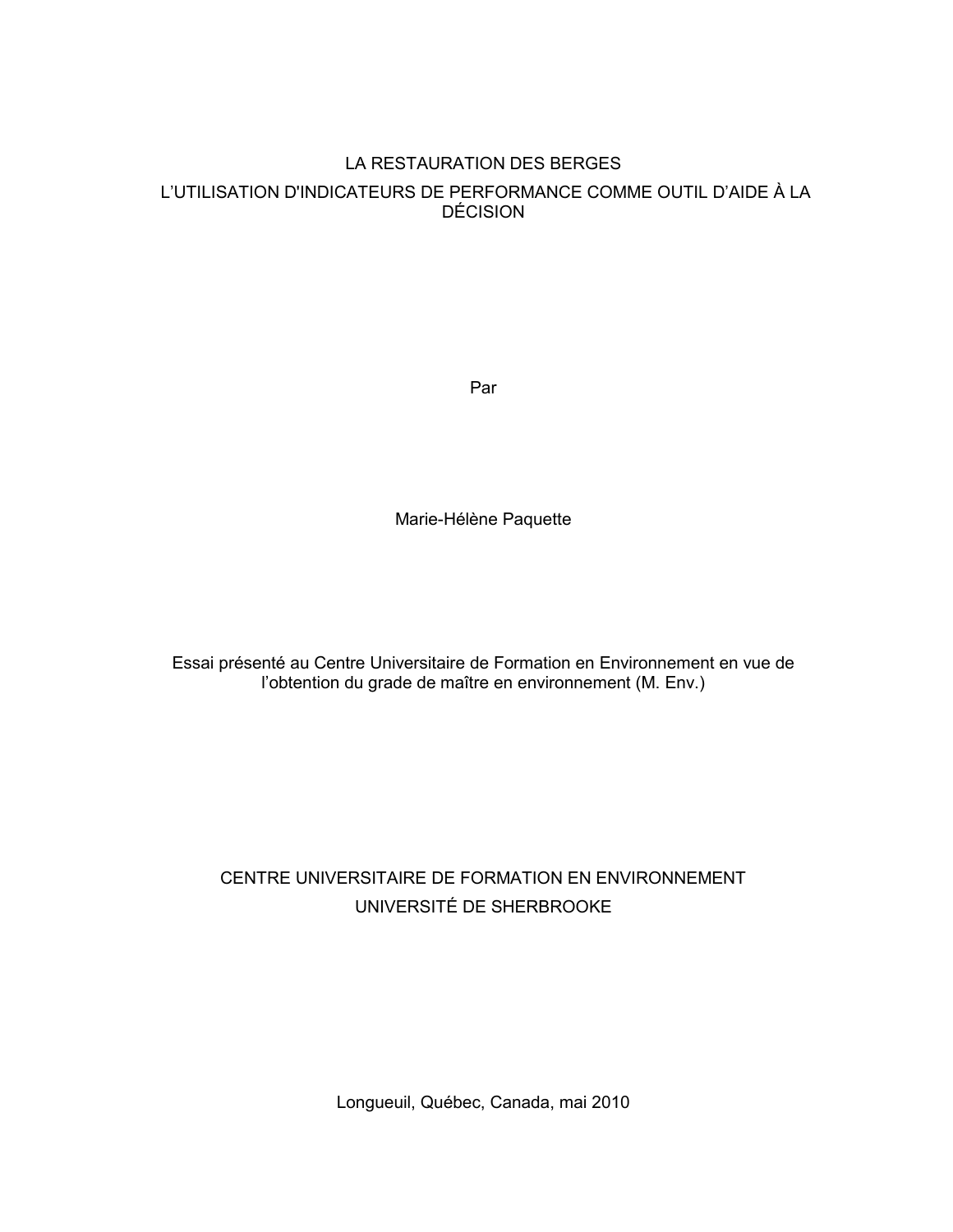# **IDENTIFICATION SIGNALÉTIQUE**

# LA RESTAURATION DES BERGES - L'UTILISATION D'INDICATEURS DE PERFORMANCE COMME OUTIL D'AIDE À LA DÉCISION

Marie-Hélène Paquette

Essai effectué en vue de l'obtention du grade de maître en environnement (M. Env.)

Sous la direction de M. Réjean de Ladurantaye

Université de Sherbrooke, mai 2010

Mots clé : restauration des berges, érosion, indicateur de performance, méthodes de restauration, développement durable

Les berges des cours d'eau ont de nombreuses fonctions, tant biologiques que physiques. La détérioration des berges qui peut être constatée le long des lacs et cours d'eau engendre donc une multitude d'impacts dans une grande quantité de domaines. Les impacts peuvent être environnementaux, économiques et sociaux. L'élaboration d'une grille avec des indicateurs dans chacun de ces domaines permet de statuer sur l'état d'une berge afin d'évaluer si elle doit être restaurée et pour quelles raisons, et permet aussi de statuer sur la réussite d'une restauration par une évaluation quelques années après les travaux. Les différentes techniques de restauration connues sont aussi évaluées selon leurs performances techniques et leur respect des principes du développement durable, ainsi que sur leur capacité à répondre aux problématiques soulevées par l'analyse initiale de l'état de la berge.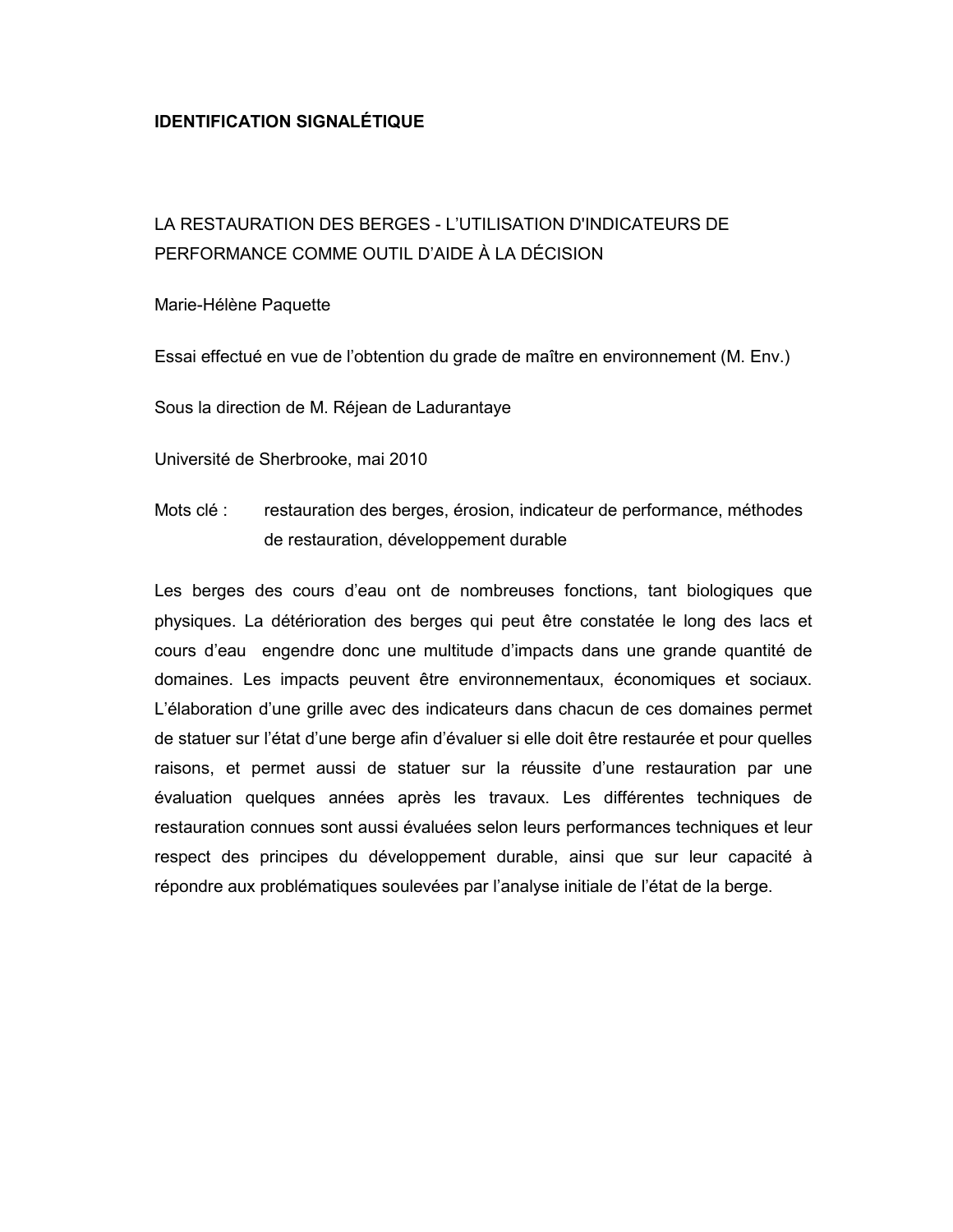### **SOMMAIRE**

Il y a une multitude de cours d'eau et plans d'eau au Québec et divers intervenants s'intéressent de plus en plus à leurs berges. Les berges des cours d'eau ont de nombreuses fonctions, c'est pourquoi il y a consensus quant à la nécessité de les protéger et les restaurer au besoin. Lorsque les berges sont détériorées, des impacts se font sentir dans plusieurs domaines. La faune et la flore peuvent être affectées, de même que l'humain et ses activités récréatives et économiques.

Étant donné que la détérioration des berges affecte plusieurs types d'activités, il est important d'évaluer concrètement quels sont les impacts réels d'une détérioration et de les quantifier, afin de pouvoir comparer des faits réels et ainsi justifier soit la réalisation de travaux, ou juger si les travaux ont été réalisés de manière satisfaisante.

Cet essai a donc pour but de passer en revue les fonctions d'une berge et les impacts associés à leur détérioration, puis d'élaborer une grille d'indicateurs qui servira à statuer sur l'état d'une berge. Cette grille est proposée comme outil d'aide à la décision afin de juger si une berge doit être restaurée. Elle permettra aussi de statuer sur la réussite d'une restauration par une évaluation quelques années après les travaux. Les indicateurs élaborés sont des indicateurs environnementaux, économiques et sociaux.

Les méthodes de restauration connues sont aussi évaluées selon leurs performances techniques et leur respect des principes du développement durable, ainsi que sur leur capacité à répondre aux problématiques soulevées par l'analyse initiale de l'état de la berge. Les méthodes de restauration évaluées sont la végétalisation, certaines méthodes du génie végétal, les méthodes mécaniques, l'utilisation de matériaux artificiels et deux méthodes de rechargement de plage.

Suite à l'analyse des méthodes de restauration, celles-ci sont classées selon leurs performances techniques et leurs performances selon les principes du développement durable. Ce classement illustre que les méthodes qui performent le mieux techniquement sont les méthodes mécaniques, les méthodes utilisant des matériaux artificiels et certaines méthodes du génie végétal. Les méthodes qui performent le mieux selon les critères du développement durable sont la végétalisation et certaines méthodes du génie végétal.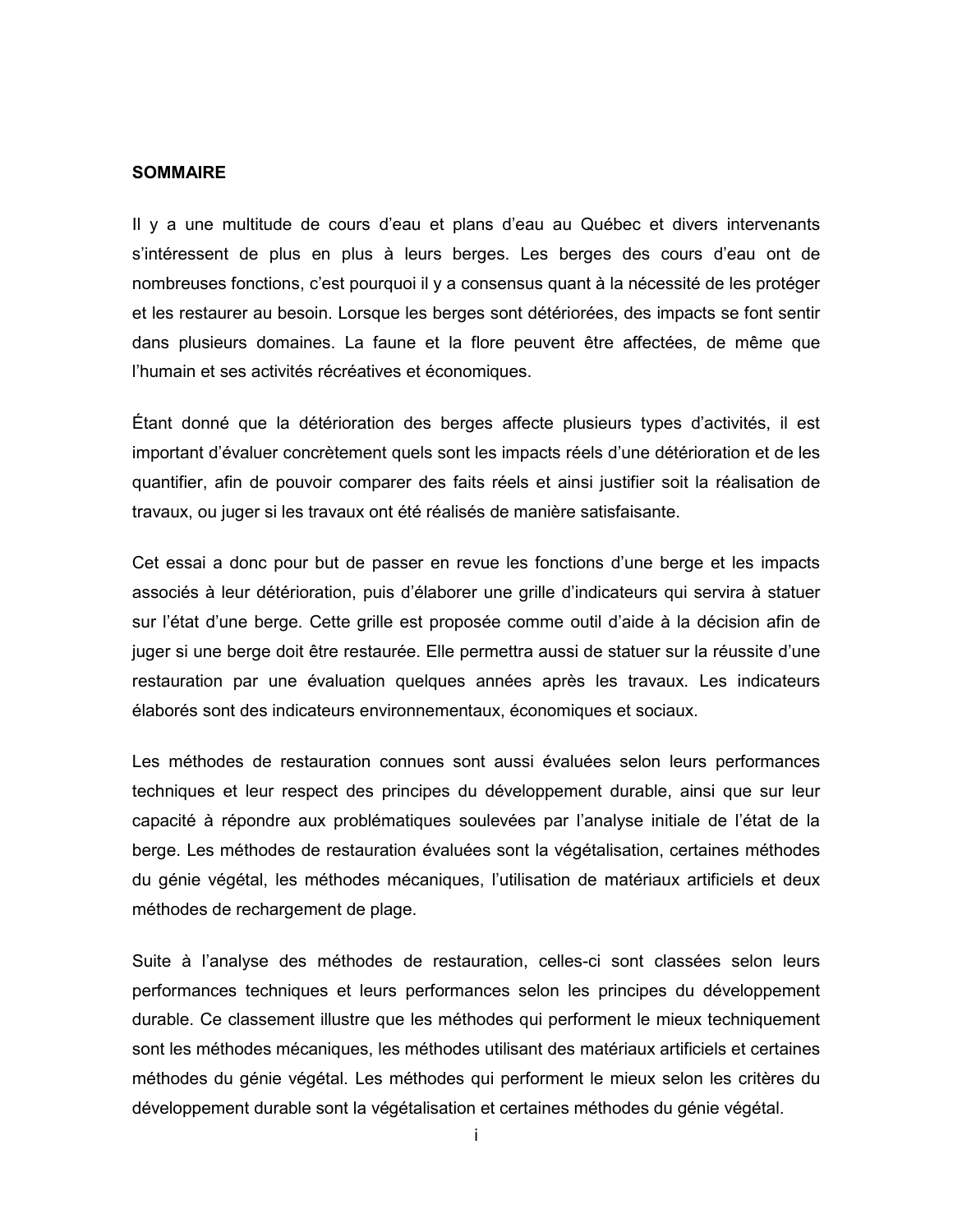Pour répondre aux besoins en restauration illustrés par les indicateurs de la grille d'état, toutes les méthodes intégrant de la végétation sont favorisées pour répondre aux besoins environnementaux, et à certains besoins sociaux et économiques basés sur la faune et la flore. Toutefois tout ce qui concerne l'érosion sévère et la perte de terrain va requérir une méthode ayant une bonne performance technique. Il est donc recommandé d'utiliser des méthodes ayant une bonne performance technique en conjonction avec des méthodes plus naturelles afin de limiter la piètre performance environnementale de ces méthodes. Il est aussi possible de noter que toutes les méthodes dites plus naturelles (végétalisation, génie végétal) répondent non seulement mieux à la majorité des besoins en lien avec les différents impacts de la dégradation des berges, mais les méthodes en elles-mêmes sont aussi plus performantes au niveau des principes du développement durable.

La méthodologie développée pour analyser la problématique de restauration des berges avec les deux grilles d'analyse peut être utilisée pour d'autres types de problématiques environnementales. De plus, les grilles élaborées pourraient être raffinées si elles étaient utilisées pour l'analyse d'un cas précis. L'utilisation de la grille d'état sur plusieurs tronçons d'un même cours d'eau permet d'obtenir un portrait global du cours d'eau et de l'influence des zones détériorées sur les zones plus en aval.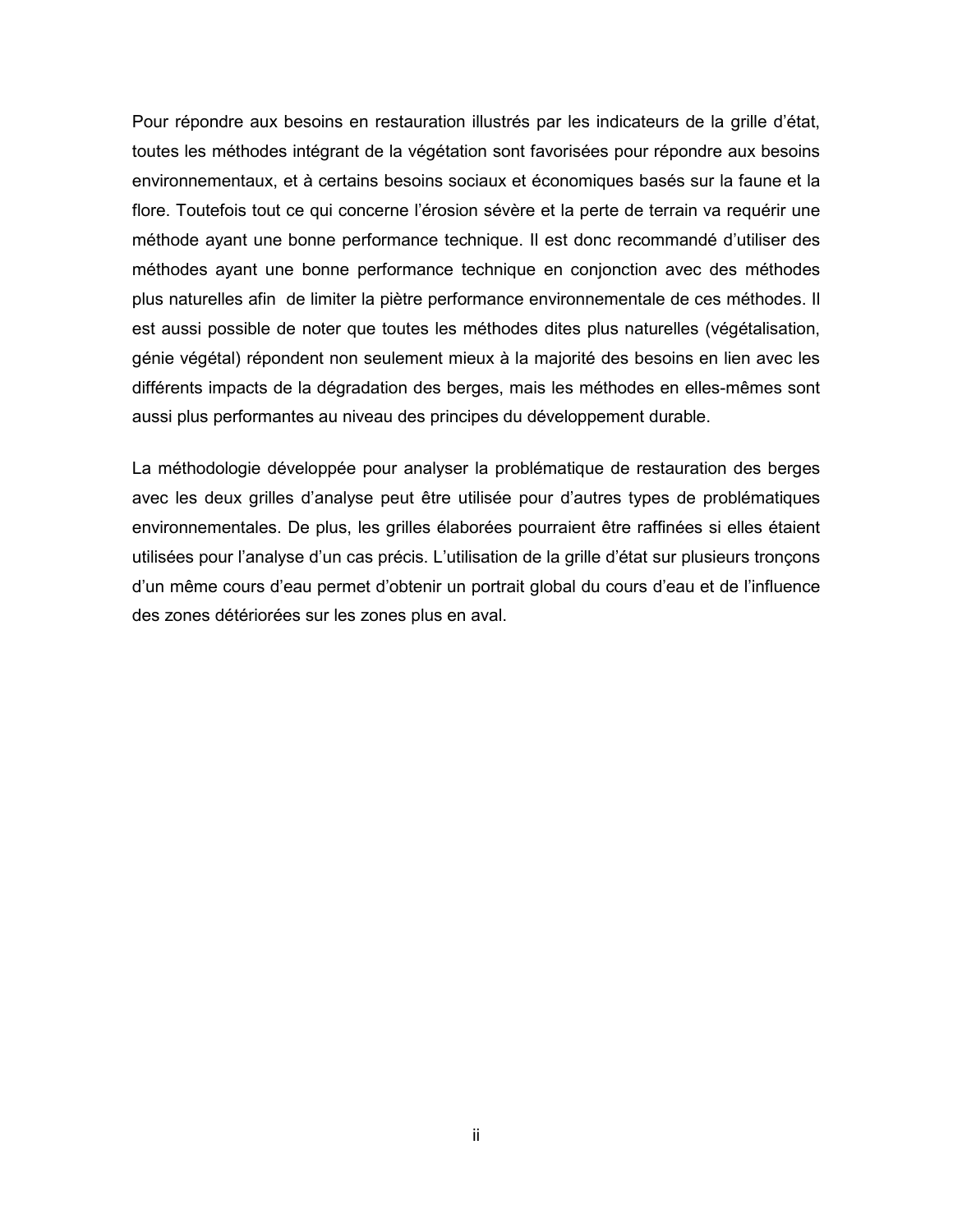# **TABLE DES MATIÈRES**

|                | 1.1   |                                                                         |  |
|----------------|-------|-------------------------------------------------------------------------|--|
|                | 1.2   | Sources de la détérioration des berges au Québec : facteurs naturels  5 |  |
|                | 1.3   |                                                                         |  |
|                | 1.3.1 |                                                                         |  |
|                | 1.3.2 |                                                                         |  |
|                | 1.3.3 |                                                                         |  |
|                | 1.4   |                                                                         |  |
|                | 1.4.1 |                                                                         |  |
|                | 1.4.2 |                                                                         |  |
|                | 1.4.3 |                                                                         |  |
|                | 1.5   |                                                                         |  |
| $\overline{2}$ |       |                                                                         |  |
|                | 2.1   |                                                                         |  |
|                | 2.2   |                                                                         |  |
|                | 2.3   |                                                                         |  |
|                | 2.3.1 |                                                                         |  |
|                | 2.3.2 |                                                                         |  |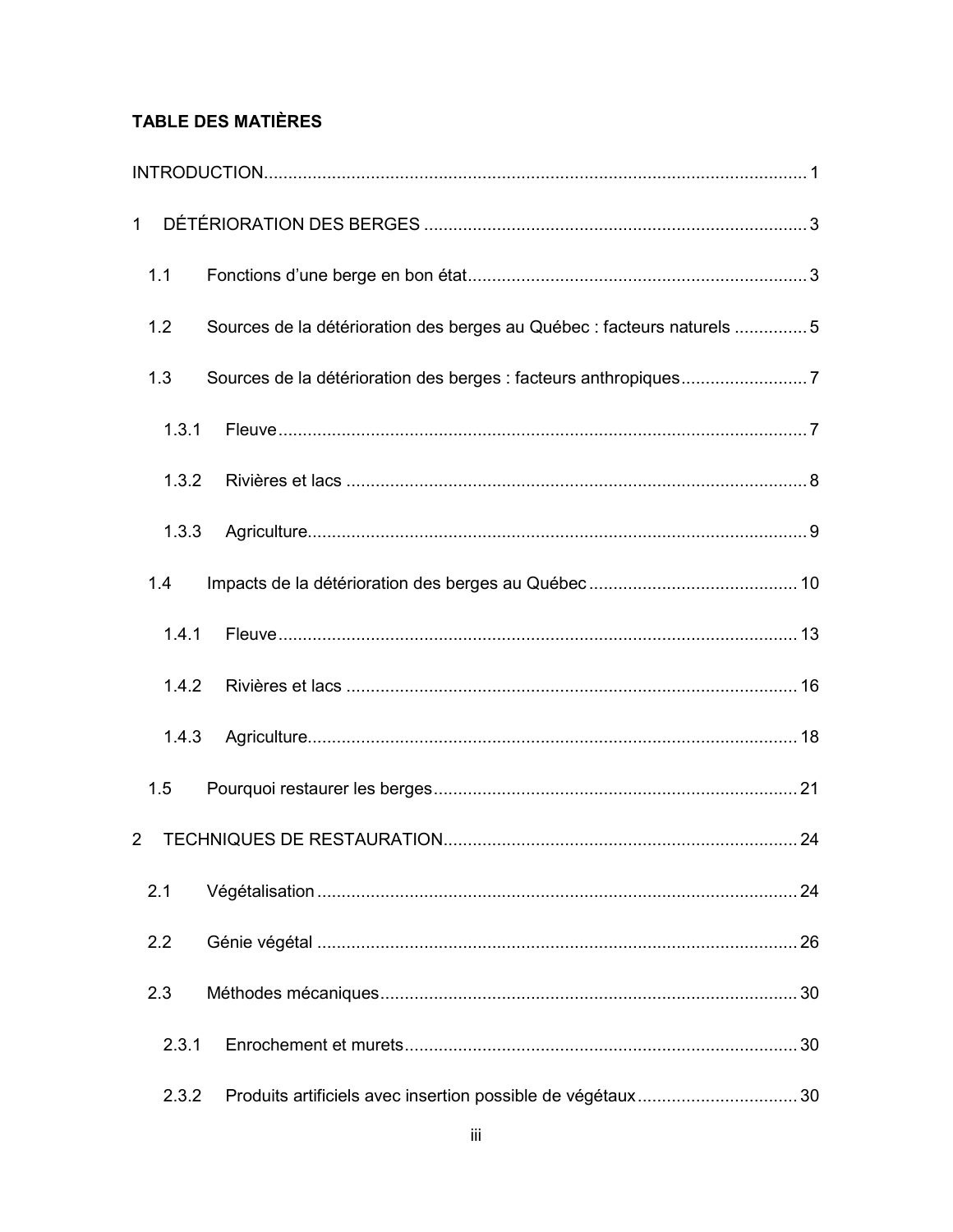|   | 2.3.3 |                                                               |  |
|---|-------|---------------------------------------------------------------|--|
|   | 2.4   |                                                               |  |
| 3 |       |                                                               |  |
| 4 |       |                                                               |  |
|   | 4.1   |                                                               |  |
|   | 4.2   |                                                               |  |
|   | 4.3   |                                                               |  |
|   | 4.3.1 |                                                               |  |
|   | 4.3.2 |                                                               |  |
|   | 4.3.3 |                                                               |  |
|   | 4.4   |                                                               |  |
|   | 4.4.1 |                                                               |  |
|   | 4.4.2 |                                                               |  |
|   | 4.4.3 |                                                               |  |
|   | 4.4.4 |                                                               |  |
|   | 4.4.5 |                                                               |  |
| 5 |       | ANALYSE DES TECHNIQUES EN FONCTION DES BESOINS DÉTERMINÉS PAR |  |
|   | 5.1   |                                                               |  |
|   |       |                                                               |  |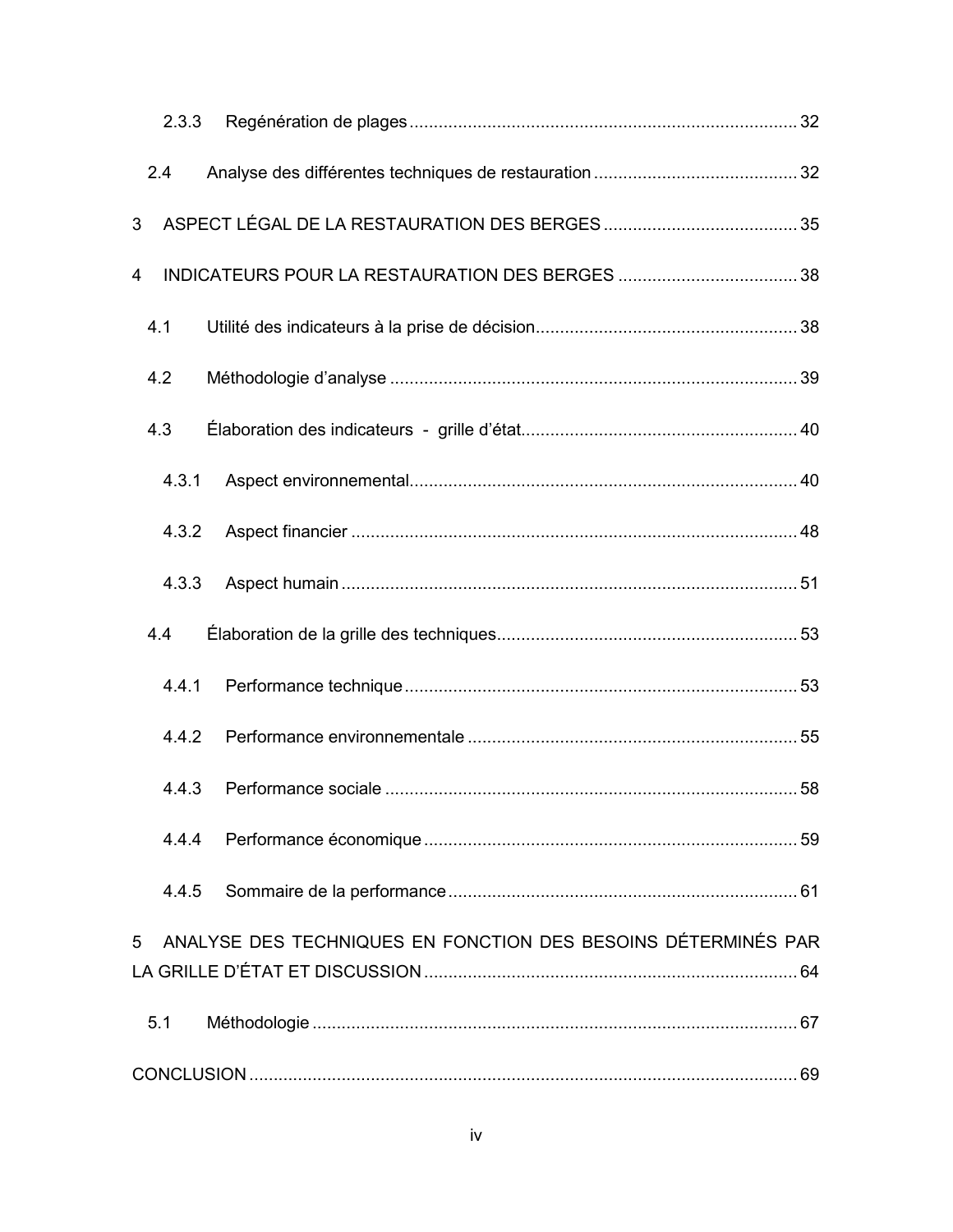| ANNEXE 2 : EXEMPLES DE TAUX D'ÉROSION MESURÉ DU ST-LAURENT  80   |  |
|------------------------------------------------------------------|--|
| ANNEXE 3: ESSENCES DE VÉGÉTAUX RECOMMANDÉES POUR LA              |  |
| ANNEXE 4: ILLUSTRATIONS DE DIVERSES MÉTHODES DE RESTAURATION DES |  |
|                                                                  |  |
|                                                                  |  |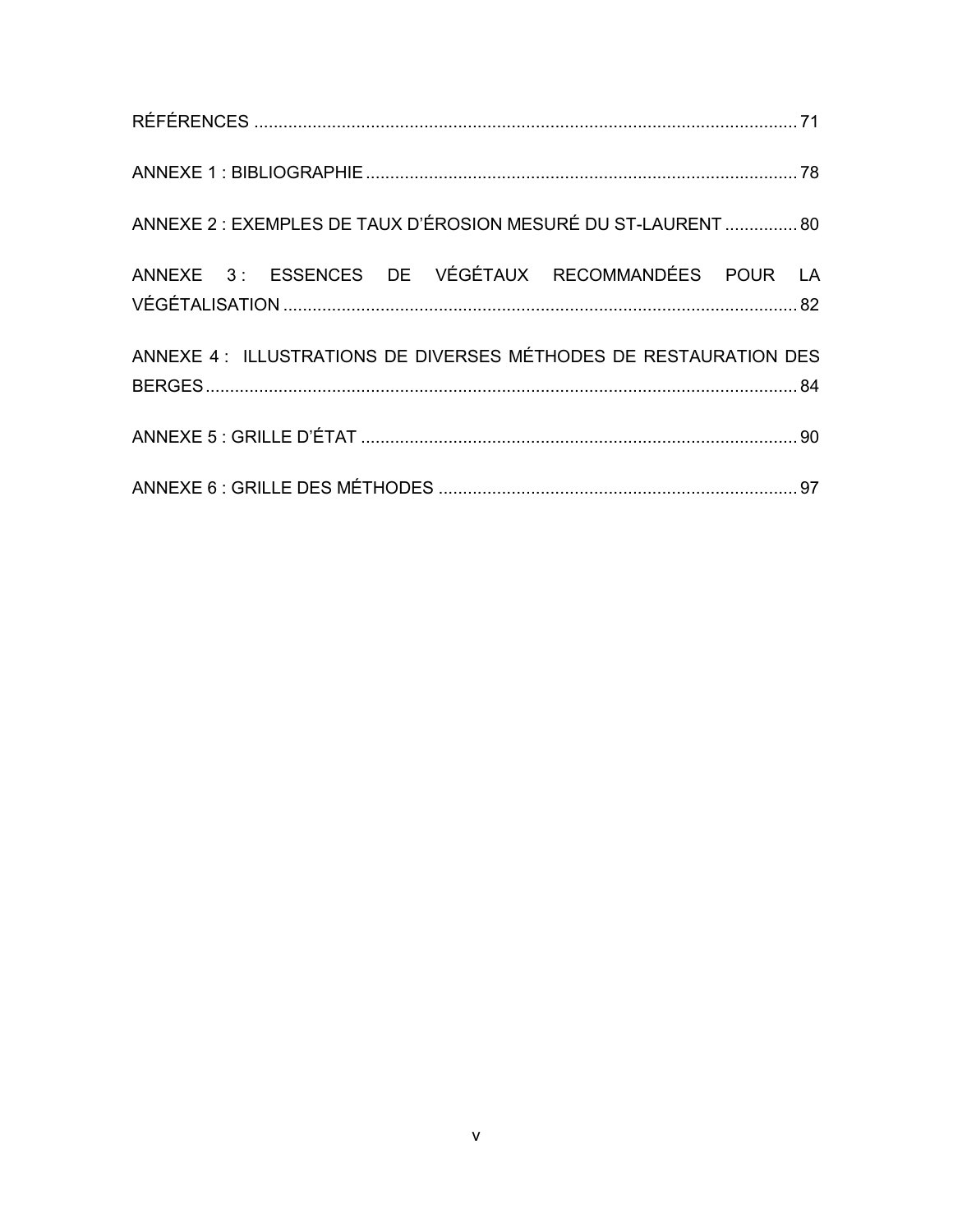# **LISTE DES TABLEAUX**

|                      | Tableau 1.1 Définition de la bande riveraine selon la Politique de protection des rives, du |
|----------------------|---------------------------------------------------------------------------------------------|
|                      |                                                                                             |
| Tableau 1.2<br>1.4.3 | Impacts de la détérioration des berges analysés dans les sections 1.4.1 à                   |
|                      | Tableau 1.3 Pertes de sol pour différents types de bande riveraine en agriculture           |
|                      | Tableau 1.4 Pertes en phosphore pour différent type de bande riveraine en agriculture       |
|                      | Tableau 1.5 Réduction de la concentration de pesticide par une bande riveraine végétée      |
| Tableau 2.1          | Résumé des techniques du génie végétal (MDDEP, 2005) 28                                     |
| Tableau 2.2          |                                                                                             |
| Tableau 3.1          | Résumé de l'encadrement législatif relatif à la protection des rives37                      |
|                      | Tableau 4.1 Indicateurs environnementaux pour mesurer la qualité de l'eau en lien avec      |
| Tableau 4.2          | Température de l'eau pour la fraie de quelques espèces de poisson  43                       |
|                      | Tableau 4.3 Taux minimal d'oxygène dissous pour la protection de la vie aquatique           |
| Tableau 4.4          | Indicateurs environnementaux pour évaluer les habitats en lien avec la                      |
| Tableau 4.5          | Indicateurs environnementaux pour évaluer la végétation et l'aspect visuel                  |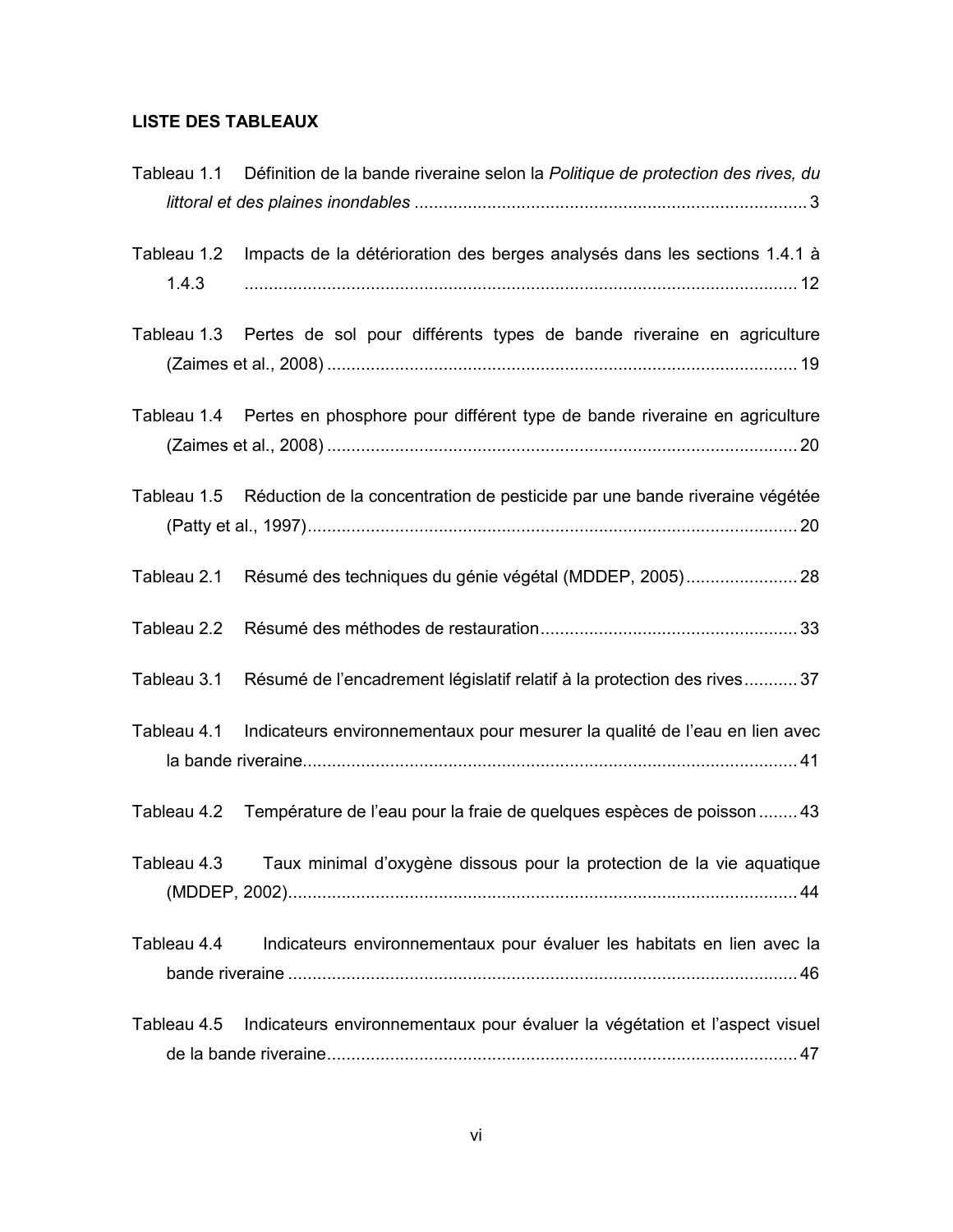| Tableau 4.6 Indicateurs environnementaux pour évaluer la morphologie du cours d'eau       |  |
|-------------------------------------------------------------------------------------------|--|
|                                                                                           |  |
| Tableau 4.7<br>Indicateurs retenus pour l'évaluation des impacts économiques de la        |  |
| Tableau 4.8 Indicateurs retenus pour l'évaluation des impacts sociaux de la détérioration |  |
| Tableau 4.9 Paramètres pour l'évaluation technique d'une méthode de restauration 54       |  |
| Tableau 4.10<br>Paramètres pour l'analyse de la performance environnementale 55           |  |
| Paramètres pour l'analyse de la performance sociale 58<br>Tableau 4.11                    |  |
| Paramètres pour l'analyse de la performance économique  59<br>Tableau 4.12                |  |
| Résultat de l'analyse de performance selon le développement durable 62<br>Tableau 4.13    |  |

# **LISTE DES FIGURES**

| Figure 2.3 Coûts du génie végétal comparé à d'autres méthodes de restauration  29 |  |
|-----------------------------------------------------------------------------------|--|

**AUTRE DOCUMENT:** Fichier Excel indicateurs rev finale.xls disponible auprès de l'auteure (mahepa667@hotmail.com)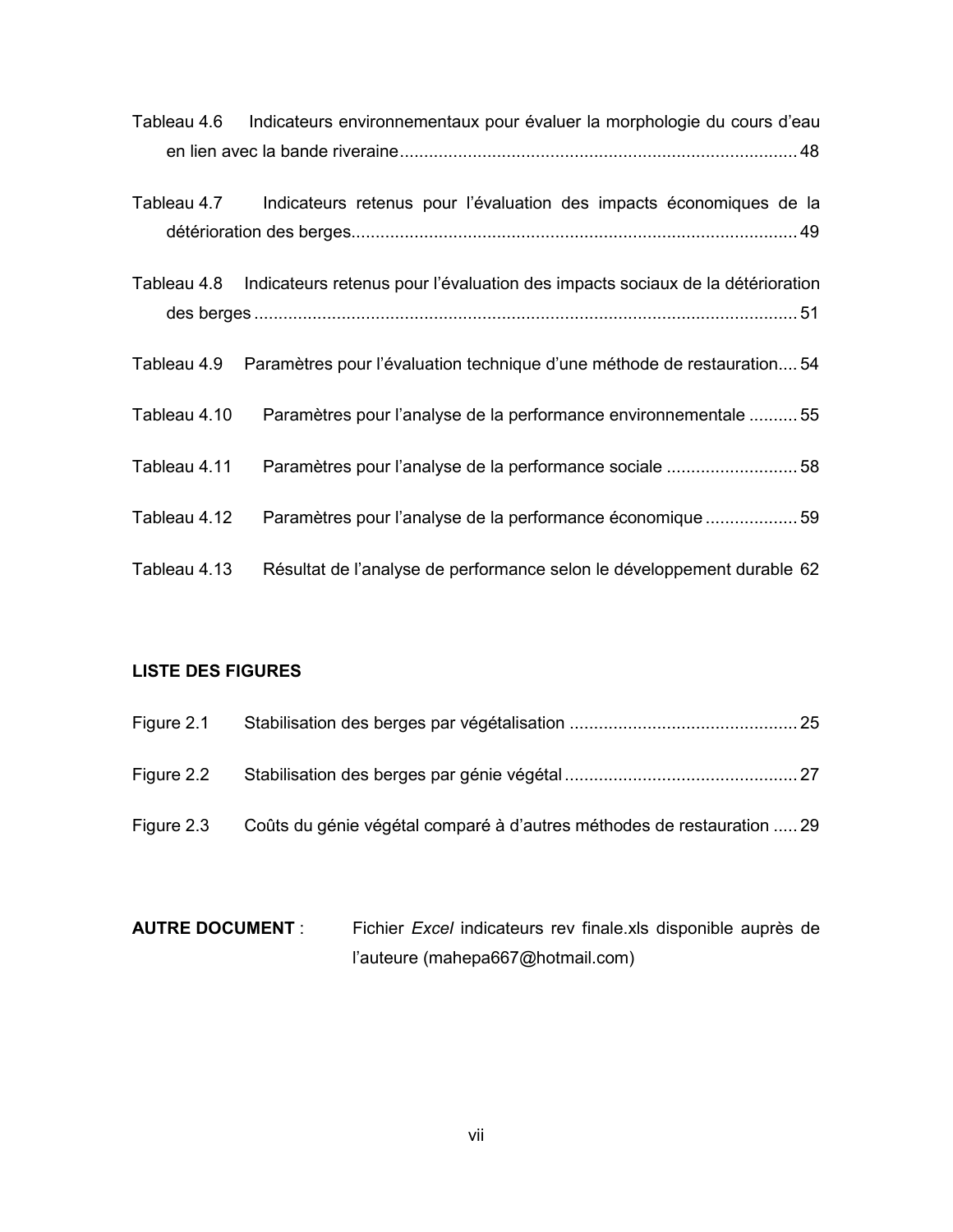### Liste des acronymes

- MAPAQ: Ministère de l'agriculture, des pêcheries et de l'alimentation du Québec
- $MDDEF:$ Ministère du développement durable, de l'environnement et des parcs
- $MES:$ Matières en suspension
- MRNF: Ministère des ressources naturelles et de la faune

### Lexique

Note : à moins d'indication contraire, toutes les définitions proviennent du Grand dictionnaire terminologique (Office québécois de la langue française, 2010).

- Arbuste: Arbre de petite taille d'une hauteur totale inférieure à 1 m.
- Berge: bande de terre qui borde un cours d'eau ou une étendue d'eau (Le petit Larousse illustré, 2006).
- Batillage: le battement des vagues contre les rives d'un cours d'eau produit par le remous des navires et embarcations et qui provoque une érosion des berges.
- Effet de bout : force des vagues qui est multipliée exponentiellement en bordure de quai ou d'infrastructures maritimes (Municipalité des lles de la Madeleine, 2008).
- Érosion : Usure que l'eau, le vent et certaines interventions de l'homme font subir au sol.
- Frayère : Zone d'un milieu aquatique où une espèce de poisson pond et féconde ses œufs.
- Géotextile : Produit textile perméable, à base de fibres synthétiques, se présentant sous forme de nappe souple et résistante, utilisé principalement pour ses fonctions de filtration, de séparation, de protection, de drainage et de renforcement.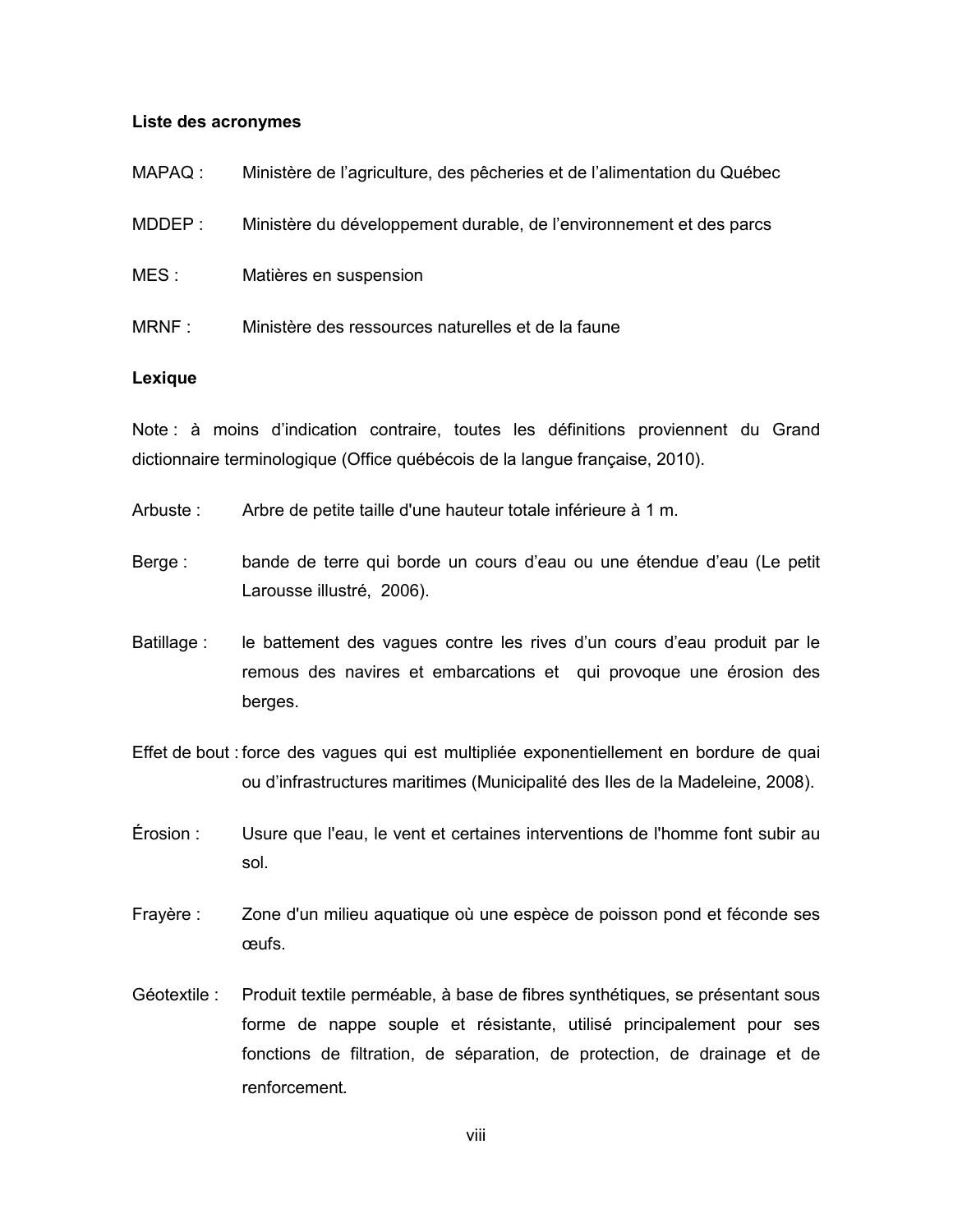Herbacée : Plante à tige verte et souple, non ligneuse.

- Littoral: partie des lacs et cours d'eau qui s'étend à partir de la ligne des hautes eaux vers le centre du plan d'eau (Politique de protection des rives, du littoral et des plaines inondables).
- Matières en suspension : Substances en suspension, contenues dans un liquide sans y être dissoutes.
- Rive: bande de terre qui borde les lacs et cours d'eau et qui s'étend vers l'intérieur des terres à partir de la ligne des hautes eaux (Politique de protection des rives, du littoral et des plaines inondables).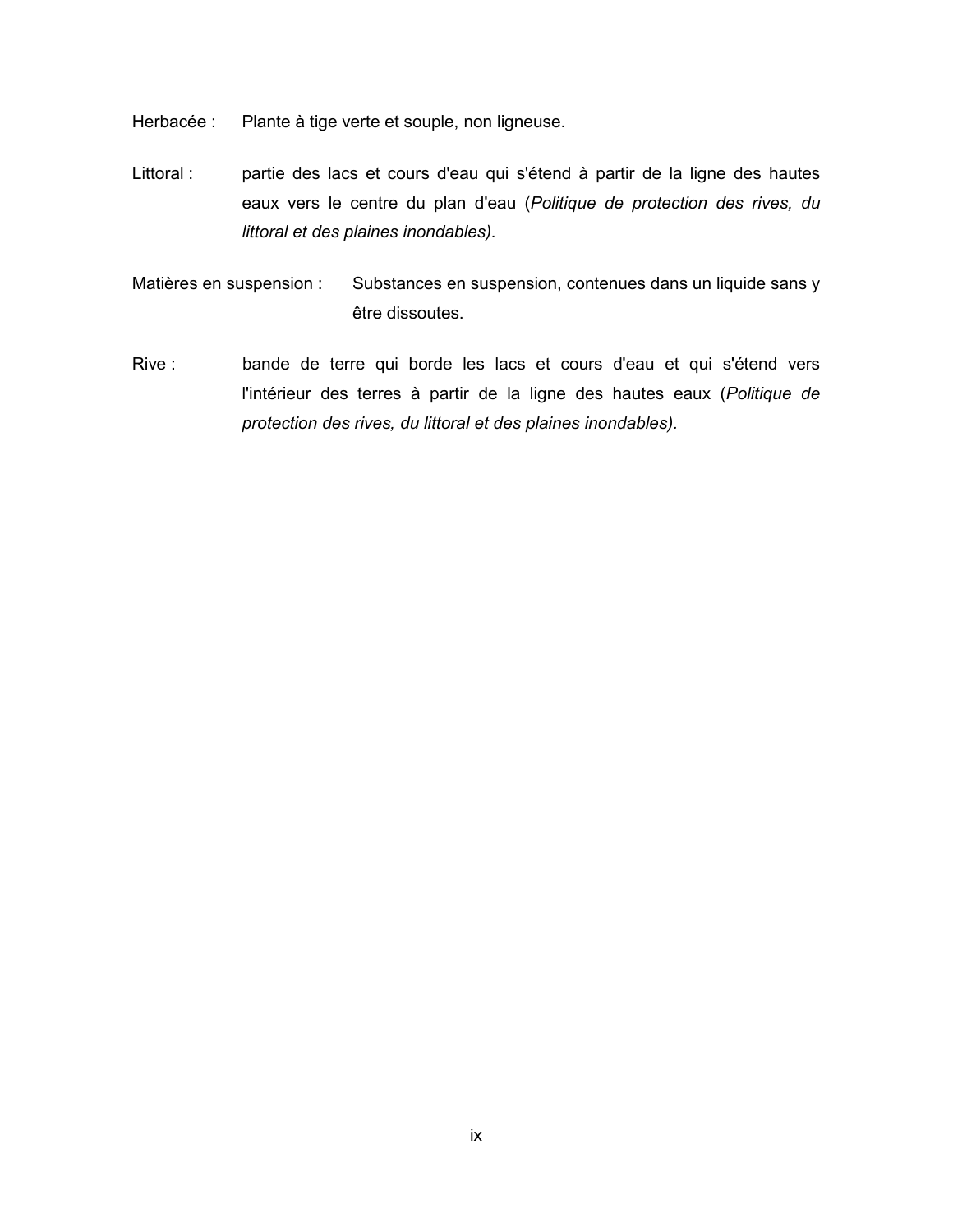### <span id="page-11-0"></span>**INTRODUCTION**

Il y a une multitude de cours d'eau et plans d'eau au Québec et divers intervenants s'intéressent de plus en plus à leurs berges. Les berges des cours d'eau ont de nombreuses fonctions, c'est pourquoi il y a consensus quant à la nécessité de les protéger et les restaurer au besoin. Lorsque les berges sont détériorées, des impacts se font sentir dans plusieurs domaines. La faune et la flore peuvent être affectées, de même que l'humain et ses activités récréatives et économiques.

Étant donné que la détérioration des berges affecte plusieurs types d'activités, il est important d'évaluer concrètement quels sont les impacts réels d'une détérioration et de les quantifier, afin de pouvoir comparer des faits réels et ainsi justifier soit la réalisation de travaux, ou juger si les travaux ont été réalisés de manière satisfaisante.

Cet essai a donc pour but de passer en revue les fonctions d'une berge et les impacts associés à leur détérioration, puis d'élaborer une grille d'indicateurs qui servira à statuer sur l'état d'une berge. Cette grille pourra servir de grille décisionnelle afin de juger si une berge doit être restaurée, elle permettra aussi de statuer sur la réussite d'une restauration par une évaluation quelques années après les travaux.

Les méthodes de restauration connues seront aussi évaluées selon leurs performances techniques et leur respect des principes du développement durable, ainsi que sur leur capacité à répondre aux problématiques soulevées par l'analyse initiale de l'état de la berge.

Afin de procéder à cette étude, diverses sources ont été consultées. Les principales sources proviennent d'instances gouvernementales, comme le Ministère du développement durable, de l'environnement et des parcs (MDDEP), le Ministère des ressources naturelles et de la faune (MRNF), Environnement Canada, les comités de bassins versant, les municipalités, etc. Des articles scientifiques ont aussi été consultés, de même que les sites internet de quelques groupes de recherches, tel St-Laurent vision 2000. Plusieurs recherches ont aussi été effectuées auprès de fournisseurs de matériaux qui sont utilisés pour la restauration des berges.

 $\overline{1}$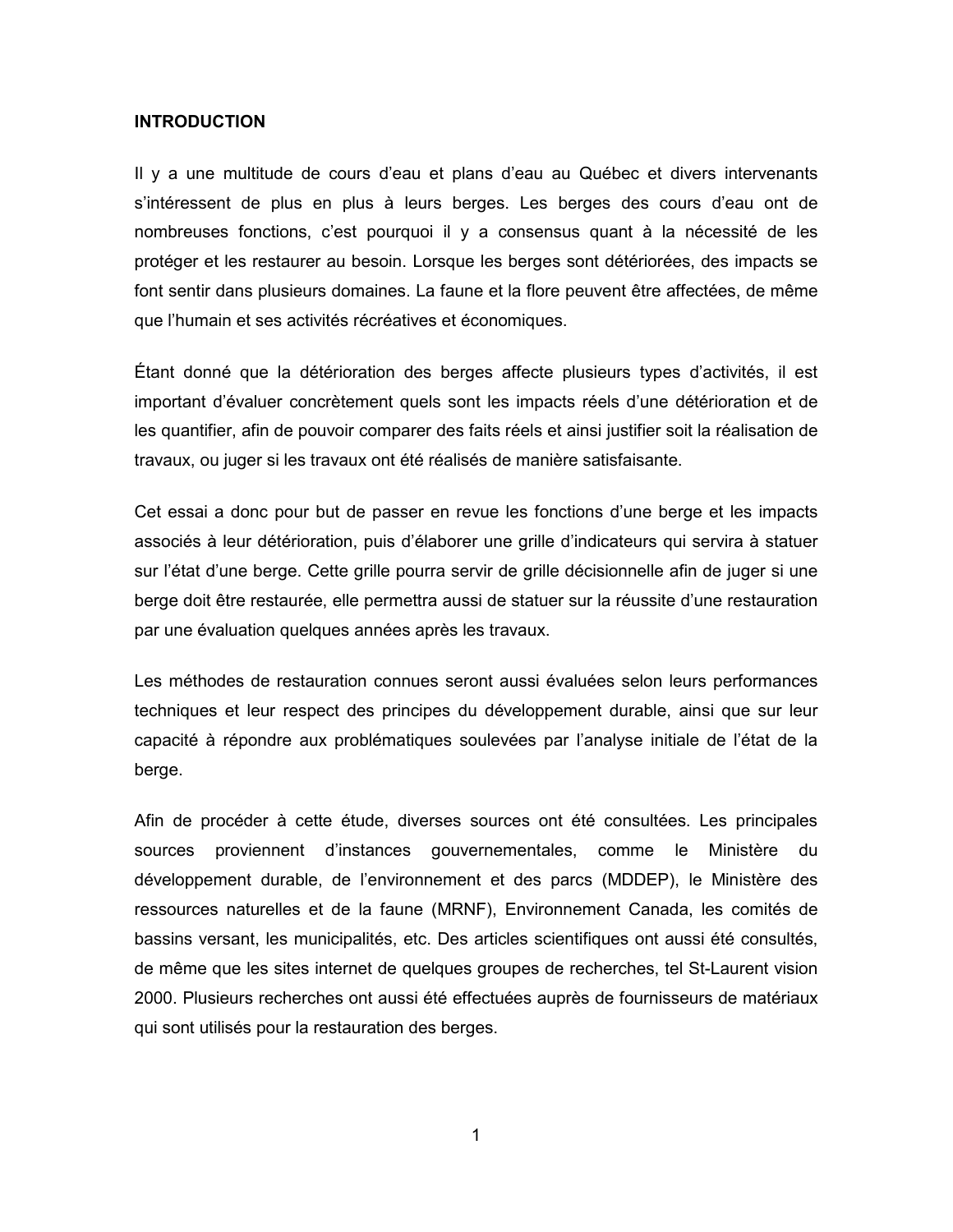La première section de cet essai définira d'abord ce qu'est une berge dans le cadre de ce rapport, puis énumérera les diverses fonctions des berges. Des facteurs naturels et anthropiques qui causent la détérioration des berges seront ensuite présentés. Finalement, une revue des impacts engendrés par la détérioration des berges sera effectuée.

La seconde section passera en revue différentes techniques de restauration des berges et énumérera leurs caractéristiques et leurs avantages et inconvénients. Les techniques naturelles seront analysées, de même que les méthodes du génie végétal, les méthodes mécaniques ainsi que l'utilisation des matériaux artificiels. Deux méthodes de rechargement de plage seront aussi analysées.

La troisième section présentera brièvement quelles sont les contraintes légales dont il faut tenir compte lors de travaux de restauration de berge au Québec.

La quatrième section présentera d'abord la grille d'état des berges, élaborée avec plusieurs indicateurs. Les indicateurs seront expliqués, ainsi que la façon de les mesurer et les plages de valeurs servant de balises à la prise de décision. Cette grille a été élaborée suite à la revue des impacts de la détérioration des berges de la section 1. Une grille d'analyse des différentes méthodes de restauration des berges (présentées à la section 2) selon les concepts du développement durable sera aussi présentée. Il est à noter que ces deux grilles ont aussi été élaborées sous forme d'outil sur fichier excel. Ce fichier est disponible auprès de l'auteure.

A la cinquième section, une analyse permettra d'évaluer si certaines méthodes de restauration des berges permettent de mieux remédier aux impacts de la détérioration des berges tels que définis par la grille d'état. Une discussion sur la méthodologie employée pour effectuer les deux grilles d'analyse sera aussi effectuée, afin de définir si cette méthodologie serait applicable comme méthode d'analyse à d'autres problématiques requerrant des travaux en lien avec l'environnement.

Une conclusion terminera le tout.

 $\overline{2}$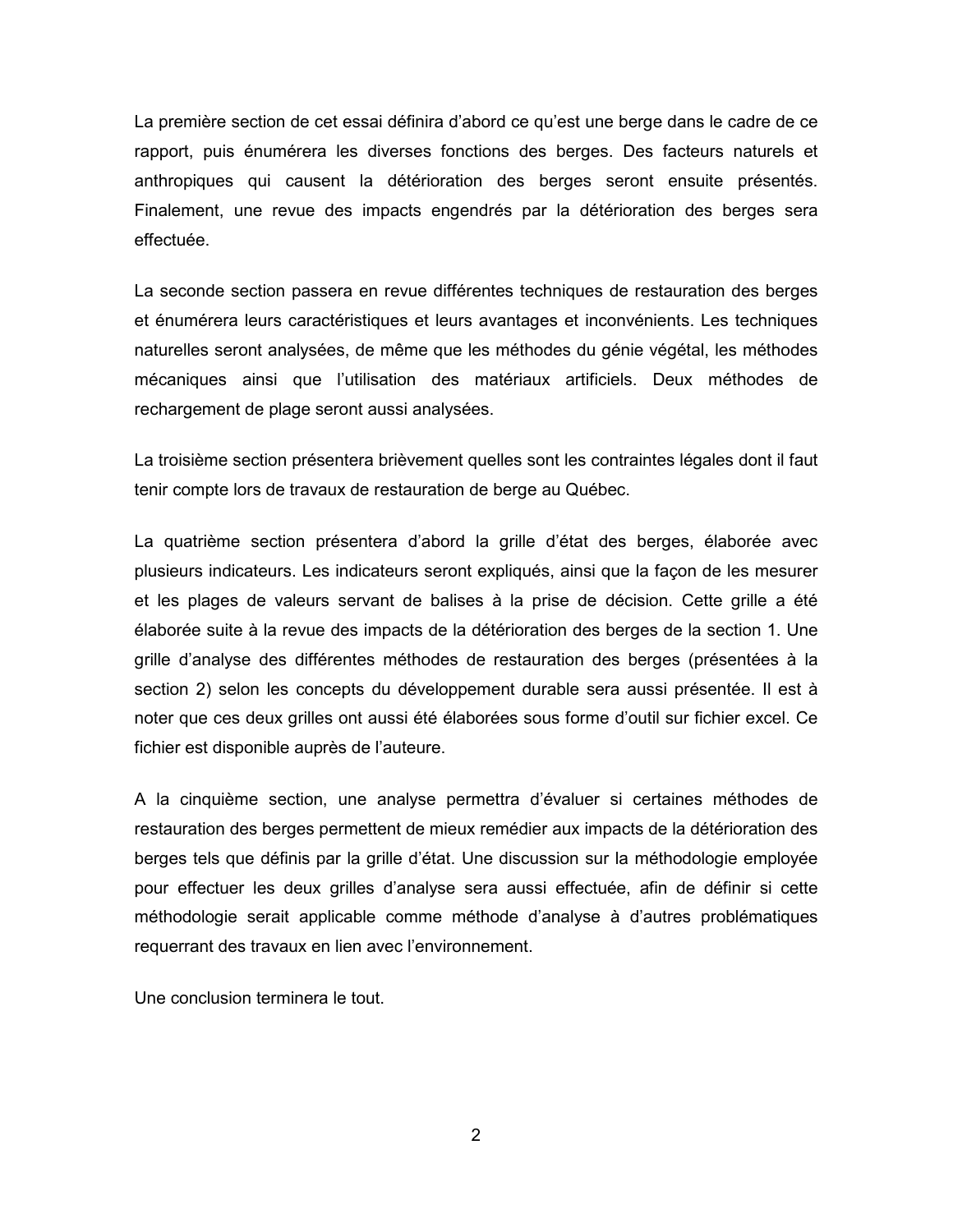#### <span id="page-13-0"></span>**DÉTÉRIORATION DES BERGES**  $\blacktriangleleft$

D'après le dictionnaire Larousse, la berge et la rive ont la même définition, soit la bande de terre qui borde un cours d'eau ou une étendue d'eau. Dans la Politique de protection des rives, du littoral et des plaines inondables, la rive est toutefois définie plus précisément comme étant "une bande de terre qui borde les lacs et cours d'eau et qui s'étend vers l'intérieur des terres à partir de la ligne des hautes eaux". La bande riveraine est la portion de la rive qui doit être protégée selon la Politique de protection des rives, du littoral et des plaines inondables, tel que défini dans le tableau suivant.

Tableau 1.1 Définition de la bande riveraine selon la Politique de protection des rives, du littoral et des plaines inondables

| Longueur à protéger | Pente        | Hauteur de talus |
|---------------------|--------------|------------------|
| 10 <sub>m</sub>     | 30% ou moins | 5 m ou moins     |
| 10 <sub>m</sub>     | 30% ou plus  | 5 m ou moins     |
| 15 <sub>m</sub>     | 30% ou plus  | 5 m ou plus      |

Quant au littoral, toujours selon la même Politique, il s'agit de la "partie des lacs et cours d'eau qui s'étend à partir de la ligne des hautes eaux vers le centre du plan d'eau". Ces termes seront utilisés selon ces définitions tout au cours de ce rapport.

#### $1.1$ Fonctions d'une berge en bon état

Les berges des cours d'eau à leur état naturel ont de nombreuses fonctions, principalement biologiques et physiques, et ces fonctions ont une incidence importante sur le milieu qui les entoure.

Tout d'abord, une berge est un habitat riverain pour de nombreuses formes de vie. Le littoral à proximité de la berge constitue une part importante de l'habitat du poisson. En effet, les frayères se retrouvent principalement à proximité des berges, là où le courant est moins fort et où les poissons trouvent des abris. Les alevins prélèvent aussi principalement leur nourriture dans les eaux peu profondes et plus chaudes à proximité des berges (Service canadien de la faune (s.d.)). Les berges et leur proximité servent donc de lieu de reproduction du poisson. Les amphibiens utilisent ces mêmes lieux pour les mêmes raisons.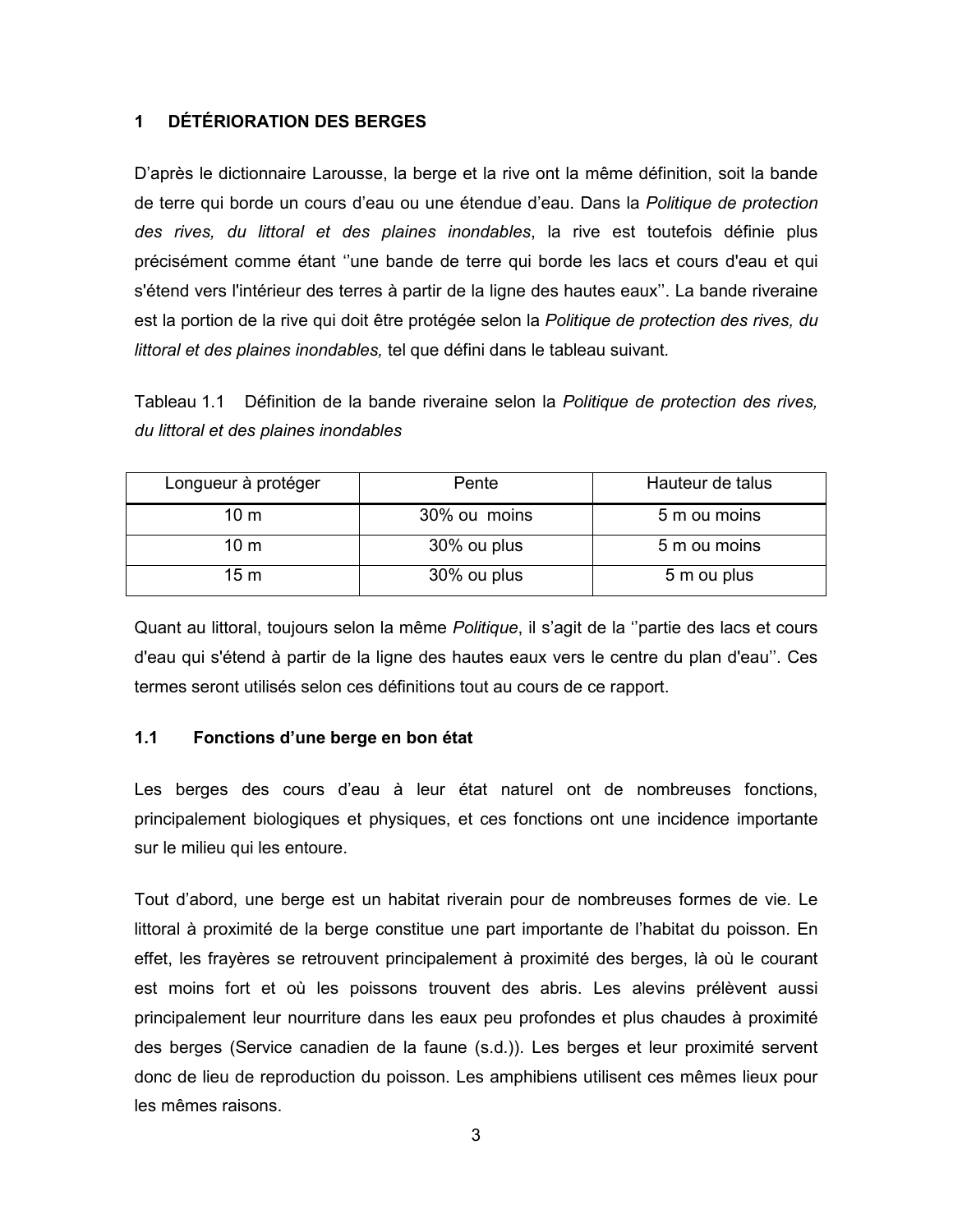Les berges constituent aussi l'habitat de nombreuses espèces d'oiseaux et principalement de canards, car ceux-ci nichent sur les berges. Ils y trouvent aussi une partie de leur nourriture. A titre d'exemple, le très commun canard colvert fait son nid sur les berges des cours d'eau. Les oiseaux de rivage, comme leur nom l'indique, vivent aussi principalement sur les berges où ils nichent et se nourrissent. Les espèces les plus connues de ce type d'oiseau sont les pluviers, les échasses et les bécasseaux. Les oiseaux migrateurs tels l'oie des neiges ou la bernache, s'arrêtent aussi sur les berges lors de la migration pour se nourrir (Service canadien de la faune, 2010).

Aux poissons, amphibiens et oiseaux s'ajoutent certains mammifères qui vivent sur les berges, comme le rat musqué, de même que tous les insectes qui font partie de l'écosystème des berges.

Les berges doivent être en bon état pour servir d'habitat. En effet, une berge à l'état naturel permettra de procurer de la nourriture et des abris pour la faune qui y vit, et permettra aussi une régulation de la température de l'eau à cause de l'ombre qu'elle procure. Une température plus fraîche permettra l'augmentation du taux d'oxygène dissous dans l'eau. En effet, certaines espèces, principalement de poisson, peuvent se reproduire seulement si la température et le taux d'oxygène dissous de l'eau sont optimaux, condition qui est rencontrée lorsque la berge est en bon état (Boissonneault  $(s.d.$ ).

La régularisation de la température est aussi importante pour le contrôle de la prolifération des algues dans les plans d'eau. Il est démontré que lorsque la température d'un cours d'eau augmente, ceci favorise la prolifération des algues, dont les cyanobactéries (Corporation bassin versant baie Missisquoi, 2008).

Les berges ont aussi un rôle physique dans la gestion des eaux de ruissellement. En effet, lors de pluies, le volume d'eau qui s'écoulera jusqu'aux cours d'eau est fonction de la nature du terrain. Sur un terrain imperméable, comme le béton ou la roche, la totalité de l'eau s'écoule vers les cours d'eau. Sur un terrain végété, une partie de l'eau sera absorbée, l'eau s'écoulera plus lentement et donc un débit d'eau beaucoup plus faible atteindra le cours d'eau à un moment donné (Chow et al, 1988). Une berge à l'état naturel servira donc de tampon pour le ruissellement, en diminuant l'apport d'eau au cours d'eau lors des averses. Un débit ponctuel plus faible du cours d'eau permettra aussi de limiter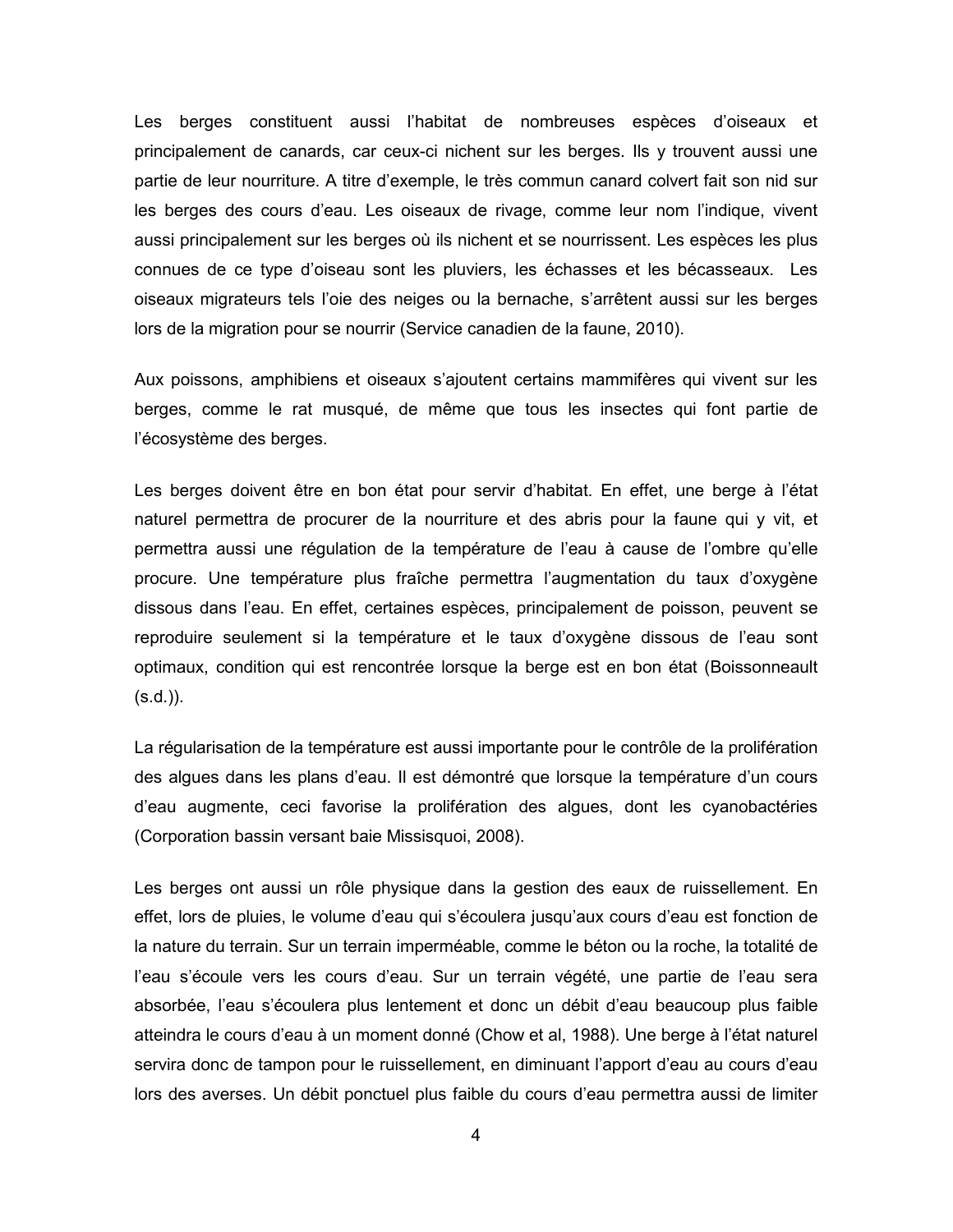<span id="page-15-0"></span>l'érosion des berges. Une berge en bon état assure donc sa propre protection contre l'érosion, en permettant de limiter les apports d'eau brusques au cours d'eau.

Une bande riveraine pourvue de végétation fait aussi office de filtre pour les polluants. L'eau de ruissellement transporte des sédiments, des polluants tels les pesticides, les engrais, les huiles et graisses. Si l'eau de ruissellement s'écoule directement dans un cours d'eau, tous ces polluants s'y retrouvent aussi. De nombreux écrits scientifiques démontrent l'efficacité des berges et des bandes riveraines à l'état naturel pour assurer la qualité de l'eau. Les végétaux permettent la sédimentation des matières en suspensions et des polluants qui y adhèrent. Les racines des plantes, de même que la faune microbienne qui y vie, assimilent les nutriments dissous dans l'eau, et même les pesticides (Correl, 1996). La végétation est particulièrement efficace pour réduire la concentration des nutriments dus aux engrais agricoles, tels le phosphore et les nitrates (St-Jacques et Richard, 1998).

Finalement, la végétation joue aussi un rôle mécanique dans la protection contre l'érosion. Les racines des végétaux aident à stabiliser la pente, et les feuilles des végétaux ralentissent l'écoulement de l'eau, et donc les risques d'érosion. La végétation permet de protéger la pente contre les agressions des vagues et de la glace (Gagnon et Gangbazo, 2007). Les végétaux favorisent aussi la sédimentation des matières en suspension dans la pente, avant qu'elles n'atteignent l'eau.

#### $1.2$ Sources de la détérioration des berges au Québec : facteurs naturels

Depuis quelques années au Québec, il est beaucoup question de la détérioration des berges et leur restauration, toutefois il ne faut pas oublier que la détérioration n'est pas uniquement causée par des facteurs anthropiques. Plusieurs facteurs naturels favorisent la détérioration des berges.

L'érosion survient lorsque les matériaux de la berge ne peuvent pas résister aux forces gravitationnelles ou aux forces dynamiques du courant.

L'augmentation des événements climatiques extrêmes observés au cours des derniers 20 à 25 ans (Environnement Canada, 2001) est un facteur qui favorise la détérioration des berges. En effet, les événements climatiques extrêmes tels les orages et les tempêtes

5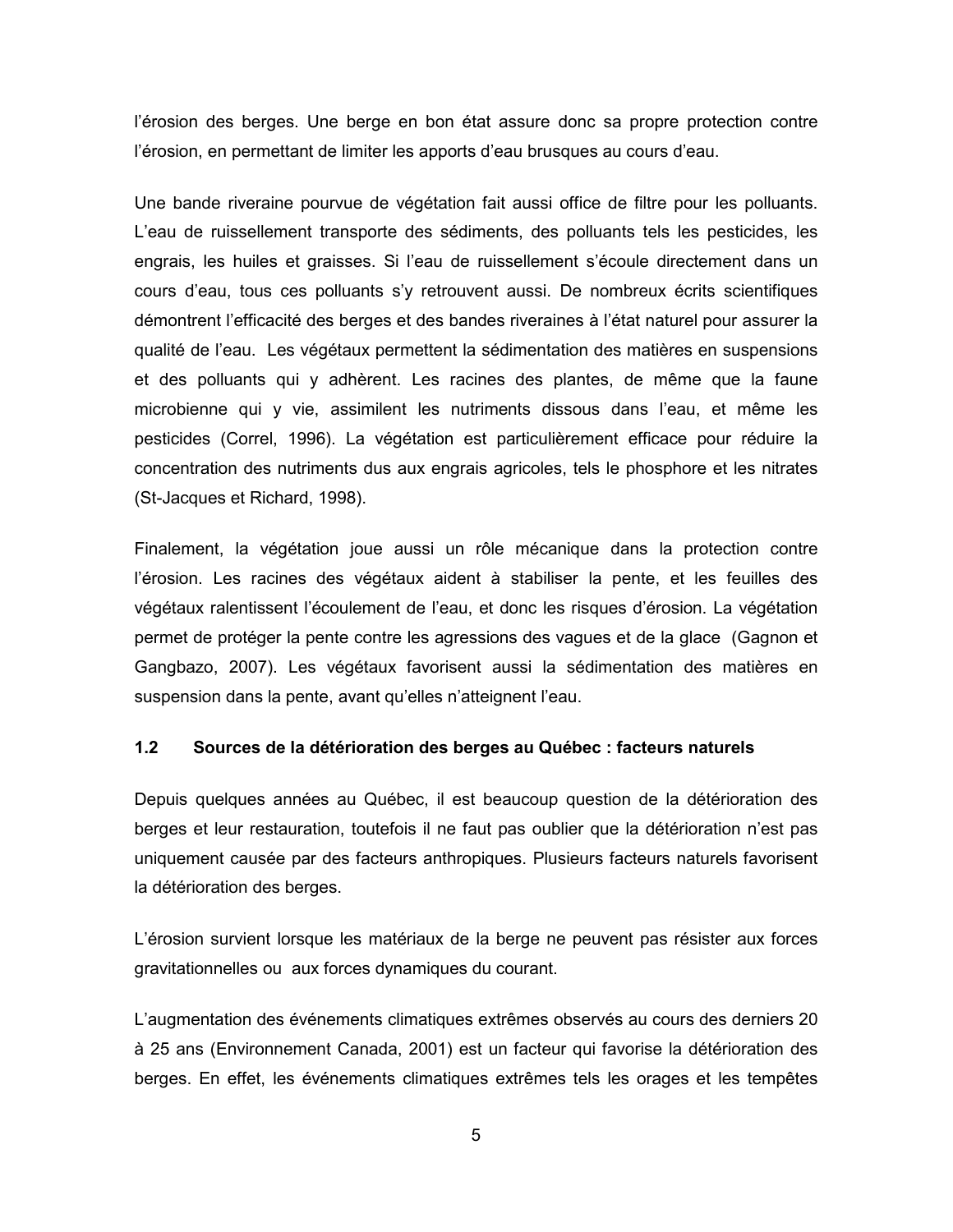engendrent de forts débits dans les cours d'eau, ce qui augmente la vitesse du courant et entraîne les particules de sols, causant l'érosion.

Certains sols sont aussi plus susceptibles à l'érosion que d'autres. Et une berge naturellement abrupte a plus de chances de s'éroder. Dépendamment du type de sol, l'angle de repos naturel du sol est plus ou moins abrupt. Par exemple, les sols cohésifs comme l'argile sont moins susceptibles à l'érosion et peuvent être placés naturellement en pentes plus abruptes que le sable (Agriculture et agroalimentaire Canada, 2008). Si un fort courant entraîne des particules de sol à la base d'une pente, celle-ci reprendra son angle naturel de repos par un affaissement ou un décrochement de matériau sur toute sa hauteur.

Un niveau de nappe phréatique élevé favorise aussi l'érosion des berges. En effet, l'apport d'une source d'eau en milieu de pente aura tendance à entraîner les particules de sol et favoriser des décrochements. Les obstacles naturels à l'écoulement et les rétrécissements de section de cours d'eau sont aussi des zones où la vitesse d'écoulement augmente naturellement, ce qui favorise l'érosion.

La rupture et l'écoulement des glaces au printemps est un autre phénomène naturel qui engendre de l'érosion. De plus, à cause des changements climatiques, le couvert de glace est moins important qu'auparavant et l'érosion hivernale (particulièrement dans le fleuve) prend donc de l'importance (Comité de concertation suivi de l'état du St-Laurent, 2008). Toujours au niveau du fleuve, les courants et les marées jouent un rôle sur l'état des berges. Finalement, l'action des vagues dues au vent érode aussi les berges.

A l'échelle géologique, le Québec vient de sortir de la zone de transition entre la dernière glaciation et le climat plus chaud actuel. Lors de cette transition, de nombreux sédiments ont été transportés par la fonte des glaciers, et ceci a modelé le paysage (Comité Zip Côte-Nord du Golfe, 2007). Depuis peu, il y a un déficit de sédiments dans les cours d'eau, et leur profil est donc en changement.

La position des cours d'eau et la limite des lacs ne sont donc pas statiques. Naturellement lors de fortes crues, avec les vagues et les glaces, il se crée de l'érosion et la position de la limite des berges peut changer. Sur une plus longue échelle, les époques géologiques entraînent aussi des changements. C'est depuis que l'humain a construit des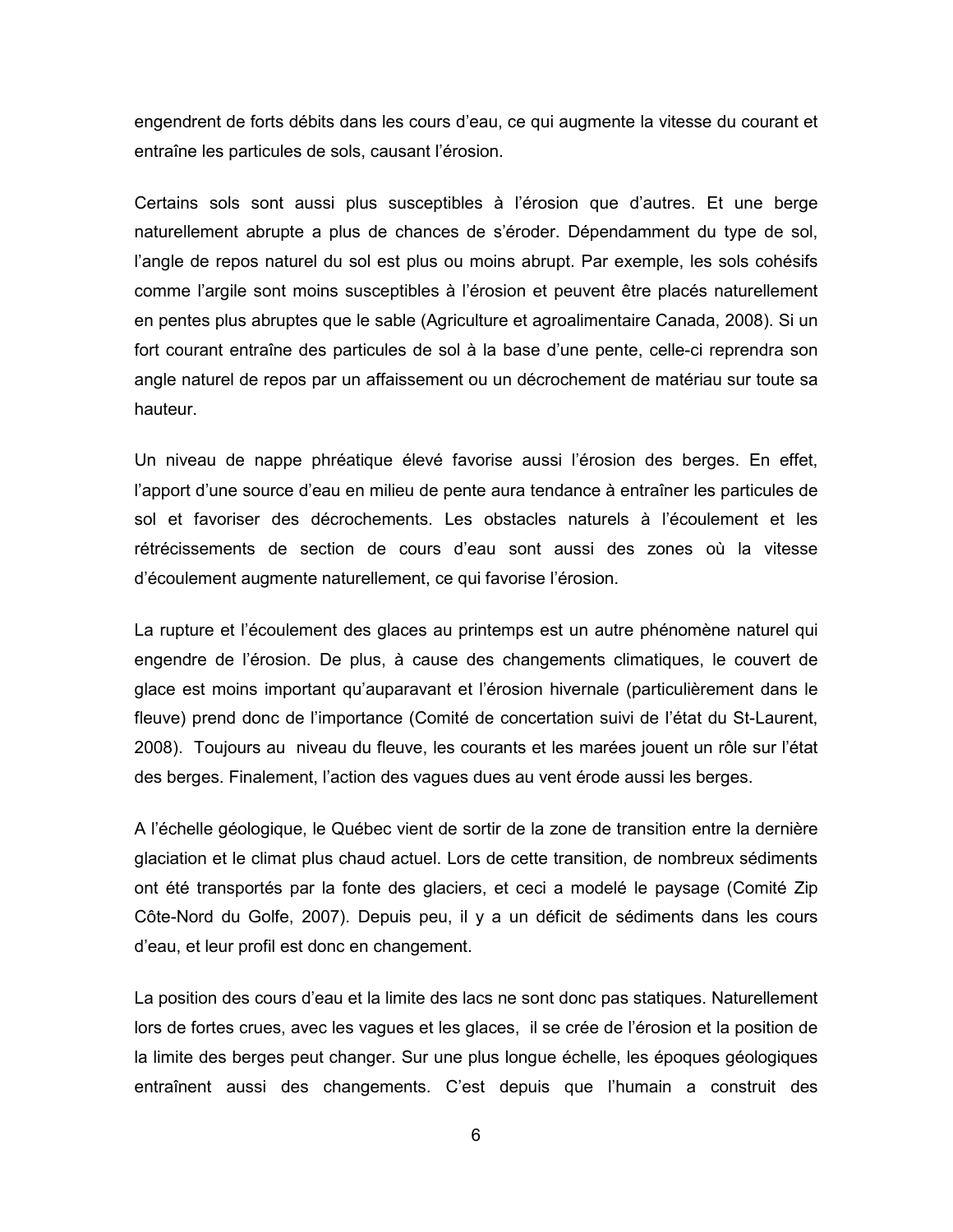<span id="page-17-0"></span>infrastructures et exploité le territoire qu'il a souhaité que la position et l'état de berges reste identique à perpétuité. Toutefois cet état statique n'est pas naturel.

#### Sources de la détérioration des berges : facteurs anthropiques  $1.3$

En plus des facteurs naturels de détérioration énoncés ci-haut, s'ajoutent plusieurs facteurs anthropiques. Ces facteurs sont décrits dans les lignes suivantes selon trois problématiques de détérioration de berges distinctes, soit le long du fleuve, le long des rivières et lacs, et en milieu agricole.

# 1.3.1 Fleuve

Plusieurs problématiques sont spécifiques au fleuve (Comité Zip Côte-Nord du Golfe, 2007). Tout d'abord, la circulation des véhicules tout-terrain sur les plages et les berges détruit la végétation qui servait de cohésion à la berge, et l'érosion s'en trouve par la suite accélérée.

L'exploitation des tourbières, que l'on retrouve principalement dans la région de Rivière du Loup, engendre sensiblement les mêmes facteurs de détérioration que les exploitations agricoles traditionnelles, avec un drainage accru des terres et une concentration de l'écoulement des eaux et donc une augmentation du débit et des vitesses d'écoulement vers le fleuve.

Les structures artificielles que l'on retrouve en bordure du fleuve tels les quais et les murs sont un facteur de détérioration. En bordure de ces équipements, l'érosion est accélérée à cause de l'effet de bout. L'effet de bout est défini comme étant la force des vagues qui est multipliée exponentiellement en bordure de ce type d'infrastructures (Municipalité des lles de la Madeleine, 2008). Les vagues plus fortes causent donc plus de dommage. Ces structures engendrent aussi un déficit sédimentaire le long du fleuve en bloquant l'écoulement naturel des sédiments. En conséquences, certaines zones de plages en aval de ces structures qui bénéficiaient auparavant d'un apport continu de nouveaux sédiments sont en recul et tendent même à disparaître (Comité Zip Côte-Nord du Golfe,  $2007$ ).

La présence de barrages sur les cours d'eau affluents au fleuve a aussi un effet sur la zone côtière. Les débits réduits des cours d'eau à l'aval des barrages permettent à l'eau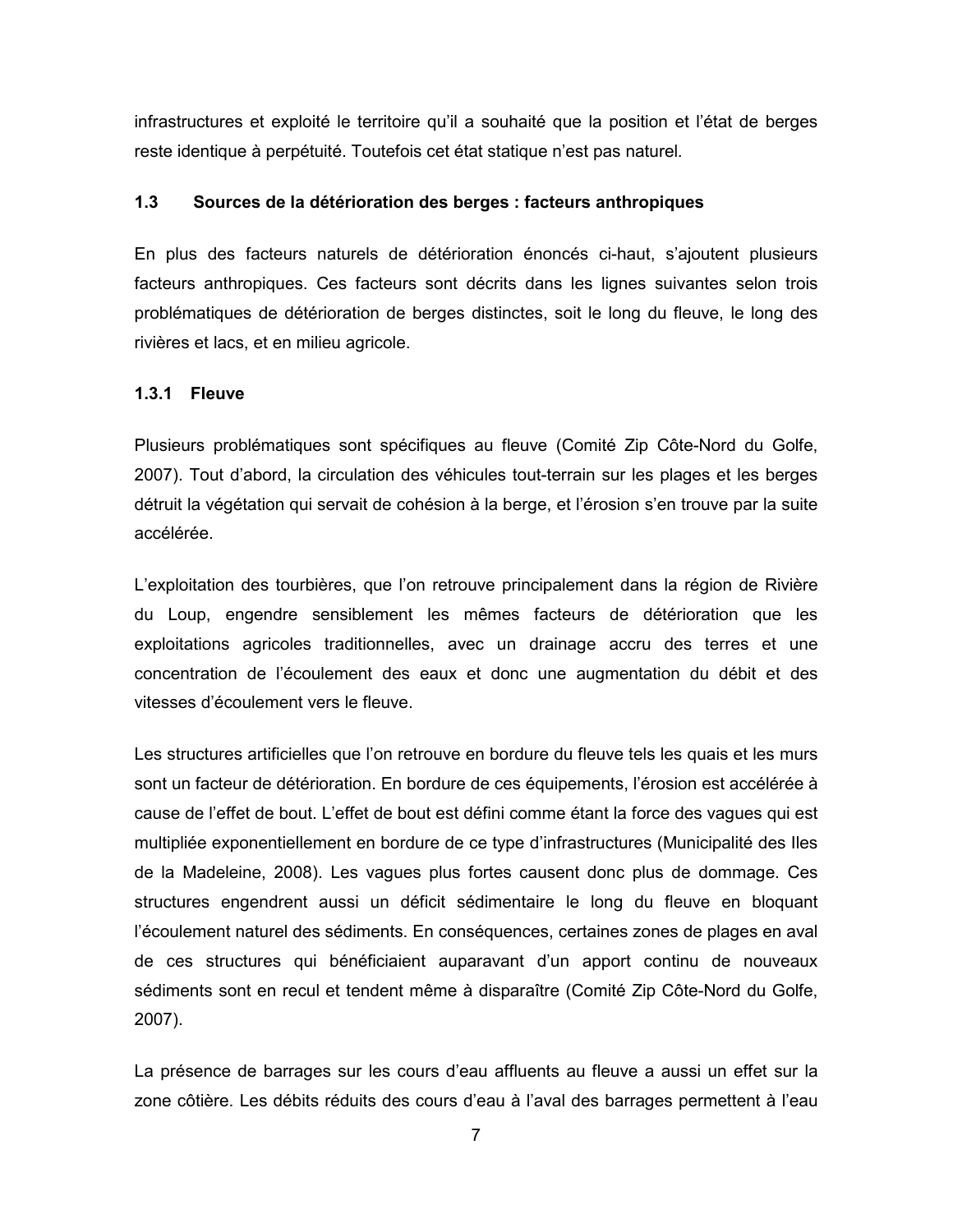<span id="page-18-0"></span>du fleuve de pénétrer de façon plus importante dans ces cours d'eau ce qui engendre plus d'érosion côtière de ces rivières lors des tempêtes. De plus, les barrages bloquent l'écoulement normal des sédiments qui servaient auparavant à alimenter les plages le long du fleuve. (Bernatchez, Dubois, 2004). Il s'agit donc encore d'un facteur qui fait reculer les plages et contribue à leur disparition.

La circulation maritime et le batillage qu'elle engendre sont aussi une cause d'érosion des berges du fleuve. Le batillage est "le battement des vagues contre les rives d'un cours d'eau produit par le remous des navires et embarcations et qui provoque une érosion des berges" (St-Laurent Vision 2000, 2004). Le batillage survient en général lorsque les navires circulent à moins de 800 m de la rive. Dans la région de Sorel, des estimations réalisées sur les rives du fleuve montrent que le batillage du à la circulation maritime commerciale pourrait être responsable d'environ 20% de la détérioration des berges et la navigation de plaisance de 5% (Environnement Canada, 2002).

Étant donné que le fleuve est un cours d'eau au même titre que les différentes rivières et cours d'eau agricole du Québec, certaines problématiques d'érosion de berges y sont identiques. L'augmentation de la superficie des terres agricoles, la déforestation et la concentration de l'écoulement des eaux, qui seront traitées dans les sections 1.3.2 et 1.3.3 sont aussi valides pour le fleuve.

## 1.3.2 Rivières et lacs

Le long des rivières et des lacs, mis à part la problématique agricole, un facteur important de la détérioration des berges est l'urbanisation. Au fil des années, les résidents riverains ont aménagé les berges selon leurs besoins sans tenir compte de la fonction environnementale des berges. En conséquence, la végétation de plusieurs bandes riveraines a été coupée et remplacée par de la pelouse, parfois des murets ont été construits (Garand, 2009).

Lors de précipitations, le ruissellement est plus important sur la pelouse et les zones asphaltées et bétonnées que sur la végétation naturelle. Le débit des cours d'eau augmente donc plus, ce qui engendre plus d'érosion le long des berges.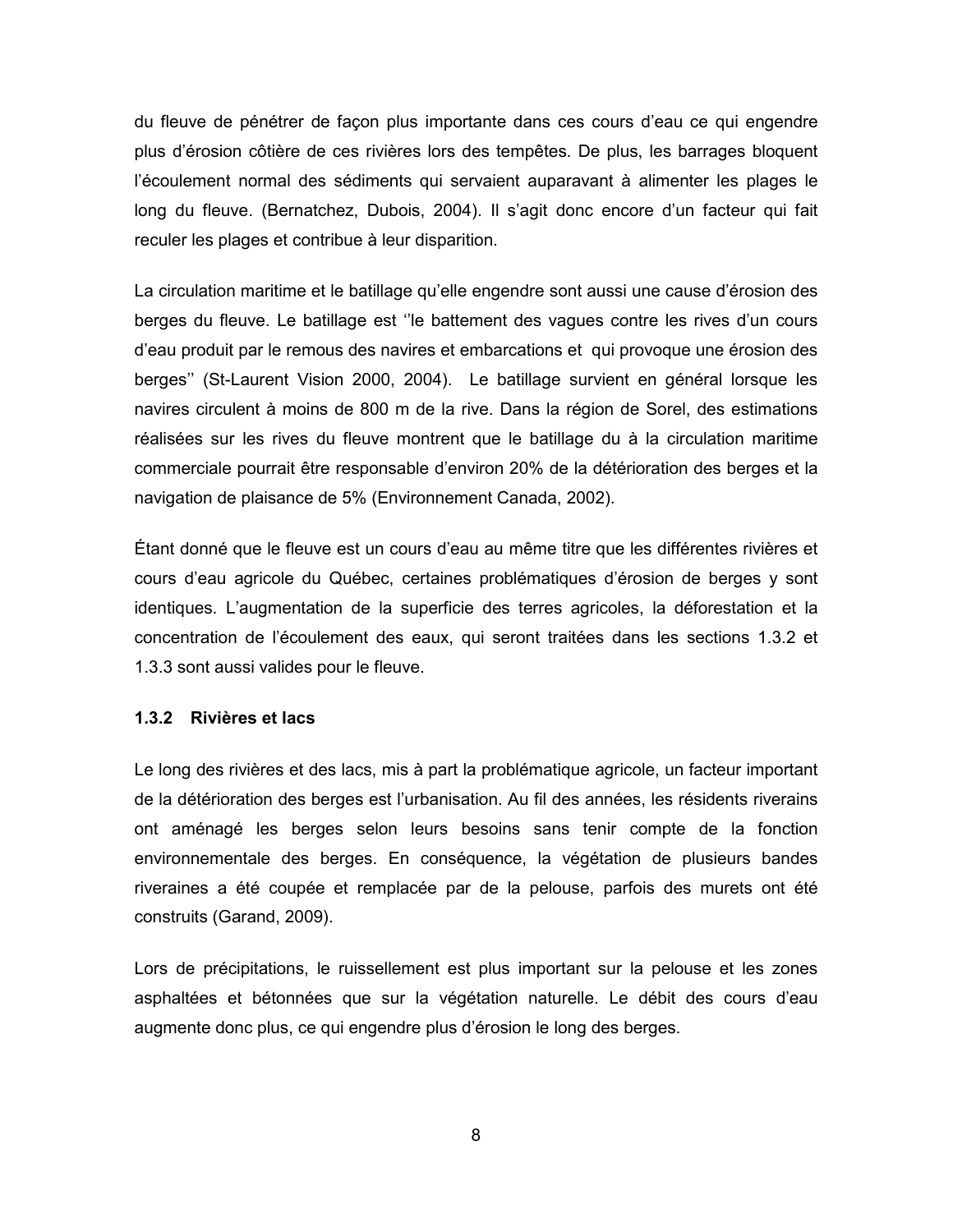<span id="page-19-0"></span>Les drains agricoles utilisés pour drainer les cours d'eau et qui se jettent dans les rivières et lacs sans aménagement adéquats engendrent aussi d'importants cratères d'érosion le long des berges.

En zone urbaine par le passé, des parties de rivières ont souvent été remblayées afin d'agrandir la superficie du terrain ou de faciliter la construction d'un muret ou d'un quai (Garand, 2009). Lorsque le lit d'un cours d'eau est remblayé, l'espace disponible pour l'écoulement de l'eau est réduit, ce qui accroît la vitesse d'écoulement de l'eau dans ce secteur. L'accroissement de la vitesse de l'eau engendre encore plus d'érosion.

## 1.3.3 Agriculture

L'accroissement de la production et de l'efficacité des exploitations agricoles n'a pas été sans conséquences sur l'état des berges des cours d'eau et fossés qui bordent ces industries. Plusieurs facteurs liés à l'exploitation agricole intensive viennent contribuer à la détérioration des berges (Agriculture et agroalimentaire Canada, 2008).

En premier lieu, la superficie des zones cultivées, de plus en plus grande comparé au couvert boisé, amène un taux de ruissellement plus important vers les cours d'eau et donc un débit plus important susceptible de causer de l'érosion. En effet, le taux de ruissellement est plus important sur une surface cultivée que boisée (Chow et al. 1988). surtout au printemps lorsque les végétaux n'ont pas encore poussé.

De plus, l'amélioration du réseau de drainage des terres agricoles, qui est bénéfique pour l'exploitation et la production, contribue à l'accroissement du débit des cours d'eau qui bordent les champs. Les systèmes de drainage permettent d'éviter l'accumulation d'eau stagnante dans les champs. Le drainage permet aussi d'allonger la saison de culture, puisqu'il est alors possible de semer plus tôt au printemps. Pour favoriser un bon écoulement des eaux, les champs sont donc pourvus de drains agricoles ou drains français, ce qui permet un écoulement rapide de l'eau de pluie vers les fossés et cours d'eau. Lors d'averses importantes, l'apport d'eau aux cours d'eau est donc beaucoup plus rapide et plus important que si toute la superficie du champ n'était pas pourvue de drains. Ces forts débits peuvent entraîner de l'érosion.

Le volume d'eau important apporté par les drains agricoles lors d'événements hydrologiques est problématique, et la configuration de la sortie des drains l'est aussi.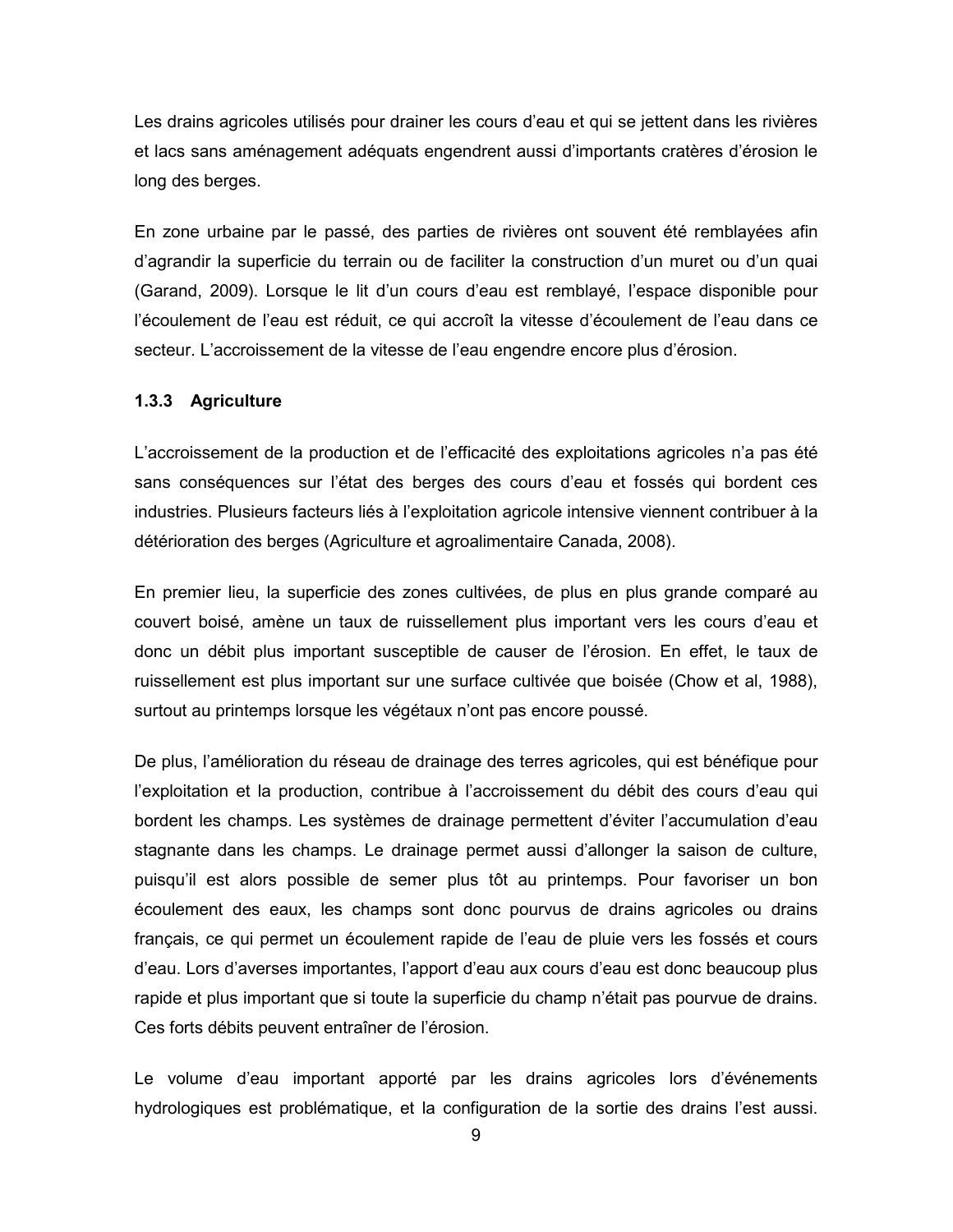<span id="page-20-0"></span>Souvent, l'eau s'écoule sans protection adéquate sur la berge ce qui crée des cratères d'érosion importants. (Agriculture et agroalimentaire Canada, 2008).

Le redressement des cours d'eau est une pratique qui consiste à creuser un fossé en ligne droite à la place d'un ruisseau qui fait des méandres sur une terre agricole. Le redressement des cours d'eau a eu lieu principalement avant les années 1980 au Québec. Cette pratique a pour but d'optimiser l'exploitation de la terre en agrandissant sa surface cultivable et en la rendant plus simple géométriquement. De plus, ceci a pour but d'accélérer l'écoulement et favoriser le drainage de la terre. (Beaulieu, 2008). L'eau dans un ruisseau en ligne droite aura une vitesse plus rapide que dans un ruisseau qui fait des méandres. Ceci a des effets néfastes sur les berges des cours d'eau, car de plus forts débits et de plus fortes vitesses d'écoulement lors des crues entraîneront une dégradation de l'état des berges.

La gestion des déplacements des animaux de ferme peut aussi être une source de détérioration des berges. Lorsque les animaux circulent constamment au même endroit en bordure de ruisseau, ceci peut finir par créer des affaissements. Lorsque les animaux vont s'abreuver dans les cours d'eau, ceci entraîne un piétinement du fond du cours d'eau et l'émission de matières en suspension. Leurs excréments polluent aussi les cours d'eau.

La circulation d'équipement en bordure des cours d'eau peut créer des ornières qui s'empliront d'eau et s'écouleront dans le cours d'eau en créant de l'érosion. La vibration engendrée par la circulation des équipements lourds peut aussi entraîner des décrochements des pentes de la berge.

#### $1.4$ Impacts de la détérioration des berges au Québec

Après avoir fait un survol des causes de la détérioration des berges, ses impacts seront passés en revue pour les problématiques reliées au fleuve, aux rivières et lacs et au milieu agricole. Certains impacts de la détérioration des berges sont quasiment identiques pour les différentes problématiques indiquées ci-haut. Ces impacts seront soit répétés et traités différemment selon la problématique (par exemple pour le recul de la position des berges qui est traité différemment pour les trois problématiques) ou soit traité à un endroit seulement lorsque l'impact est vraiment identique (par exemple la détérioration des remblais routiers qui peut survenir le long du fleuve ou des rivières).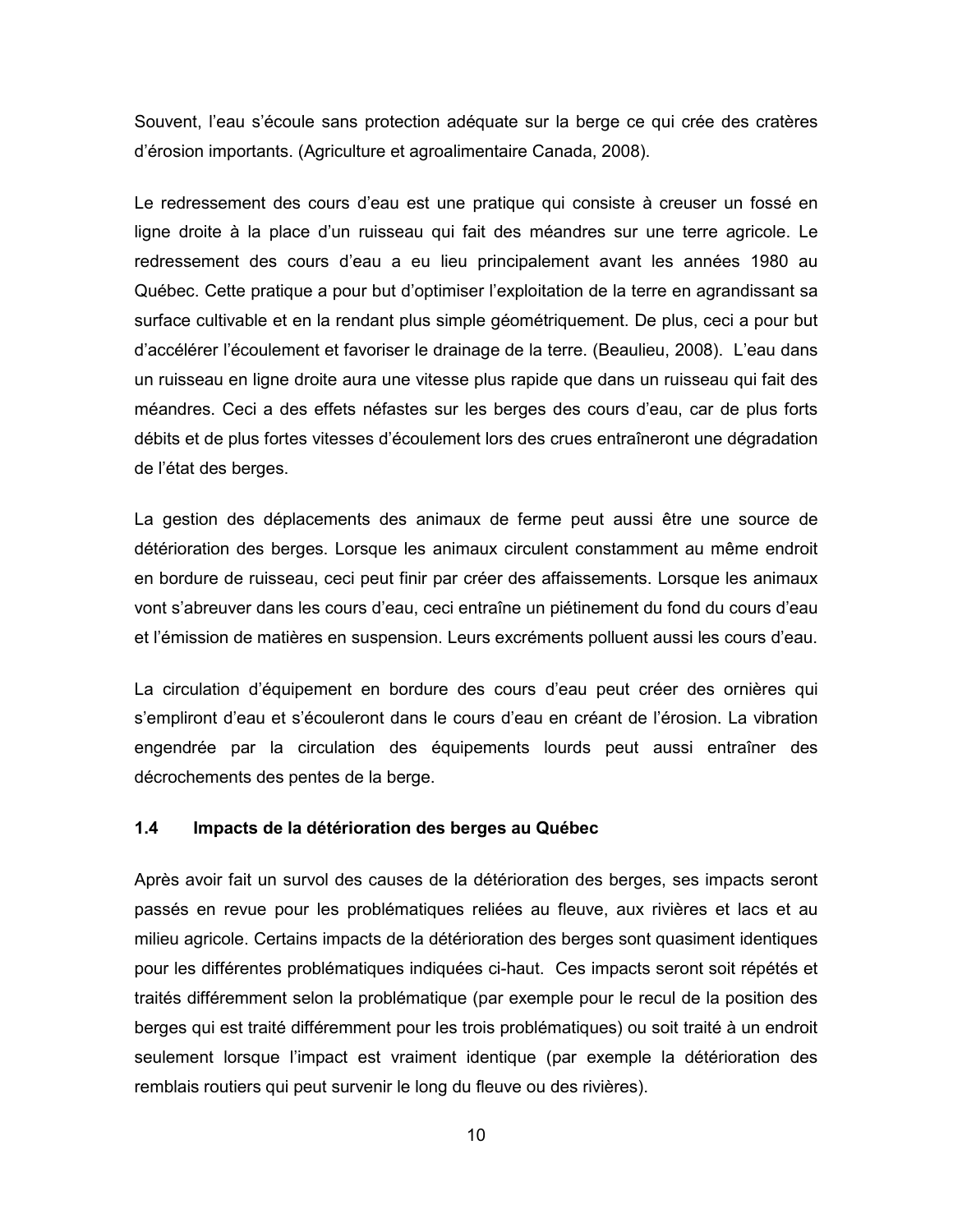Le tableau suivant résume les différents impacts qui seront traités selon chaque problématique. Certains impacts discutés dans la section d'une problématique s'appliquent aussi aux autres, tel qu'indiqué dans le tableau.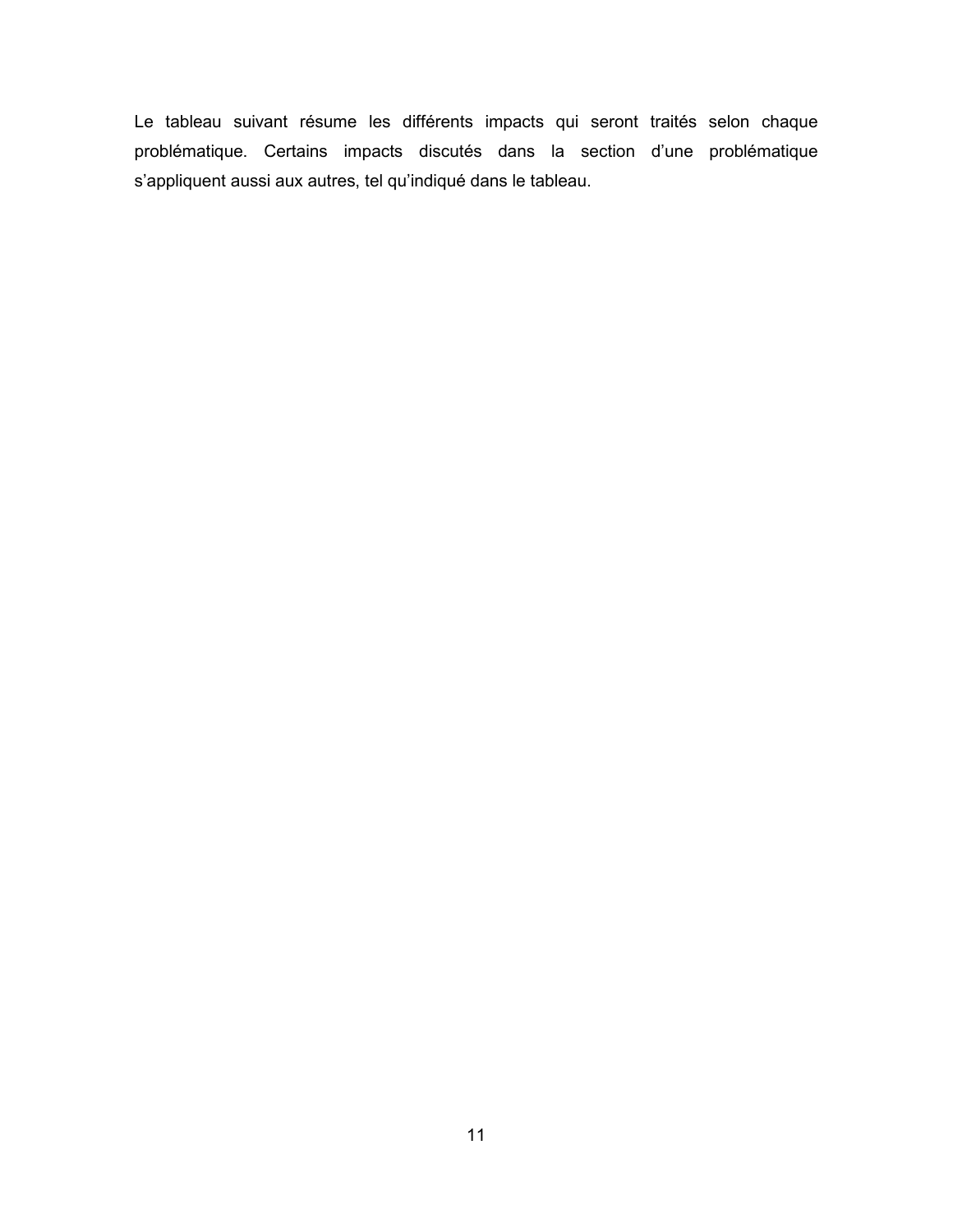<span id="page-22-0"></span>

| Section 1.4.1 : Fleuve                                          | Section 1.4.2 : Rivières et lacs                | Section 1.4.3 : Milieu agricole           |
|-----------------------------------------------------------------|-------------------------------------------------|-------------------------------------------|
| Recul de la position de la berge et des plages                  | Recul de la position de la berge                | Recul de la position de la berge et perte |
| Perte d'habitat pour la faune                                   | Perte de valeur foncière                        | de terrain cultivable                     |
| Perte d'habitat pour la flore                                   | Perte monétaire pour les riverains              | Apport de sédiments dans l'eau (2)        |
| Diminution des succès de pêche sportive                         | Perte d'habitat pour la faune et la flore (1)   | Diminution de la qualité de l'eau (2)     |
| Diminution du tourisme                                          | Diminution de la qualité de l'eau (1)           | Coûts d'entretien des cours d'eau         |
| Diminution des revenus de pêche et de tourisme                  | Augmentation de la température de l'eau (1)     | Apport d'engrais dans l'eau               |
| Diminution des succès de pêche commerciale                      | Diminution du taux d'oxygène dissous (1)        | Apport de pesticides dans l'eau           |
| Diminution des revenus de pêche commerciale                     | Diminution des succès de pêche sportive         | Impacts sur la santé humaine              |
| Diminution de la qualité de l'eau                               | Diminution du tourisme                          |                                           |
| Envasement de la voie maritime                                  | ₽<br>Diminution des revenus de pêche et         |                                           |
| Augmentation des coûts d'entretien de la voie                   | tourisme                                        |                                           |
| maritime                                                        | Augmentation des cas de cyanobactéries (1)      |                                           |
| Augmentation des coûts de transport par bateau                  | Restriction d'activités sur les plans d'eau (1) |                                           |
| Dégradation des remblais routiers le long du                    | Fermeture de plage (1)                          |                                           |
| fleuve (3)                                                      | Pertes économiques en tourisme (1)              |                                           |
| Augmentation des coûts d'entretien des remblais<br>routiers (3) | Augmentation du coût de traitement de l'eau (1) |                                           |
| Perte de terrains privés                                        |                                                 |                                           |
| Perte d'habitations le long du fleuve                           |                                                 |                                           |
| Perte monétaire pour les riverains                              |                                                 |                                           |
| Impacts sociaux pour les riverains                              |                                                 |                                           |
| Impacts visuels                                                 |                                                 |                                           |
|                                                                 |                                                 |                                           |
| (1) Valide aussi pour les cas du fleuve et du milieu agricole   |                                                 |                                           |
| (2) Valide aussi pour le cas du fleuve et des rivières          |                                                 |                                           |
| (3) Valide aussi pour le cas des rivières                       |                                                 |                                           |

Tableau 1.2 Impacts de la détérioration des berges analysés dans les sections 1.4.1 à 1.4.3

 $\frac{1}{2}$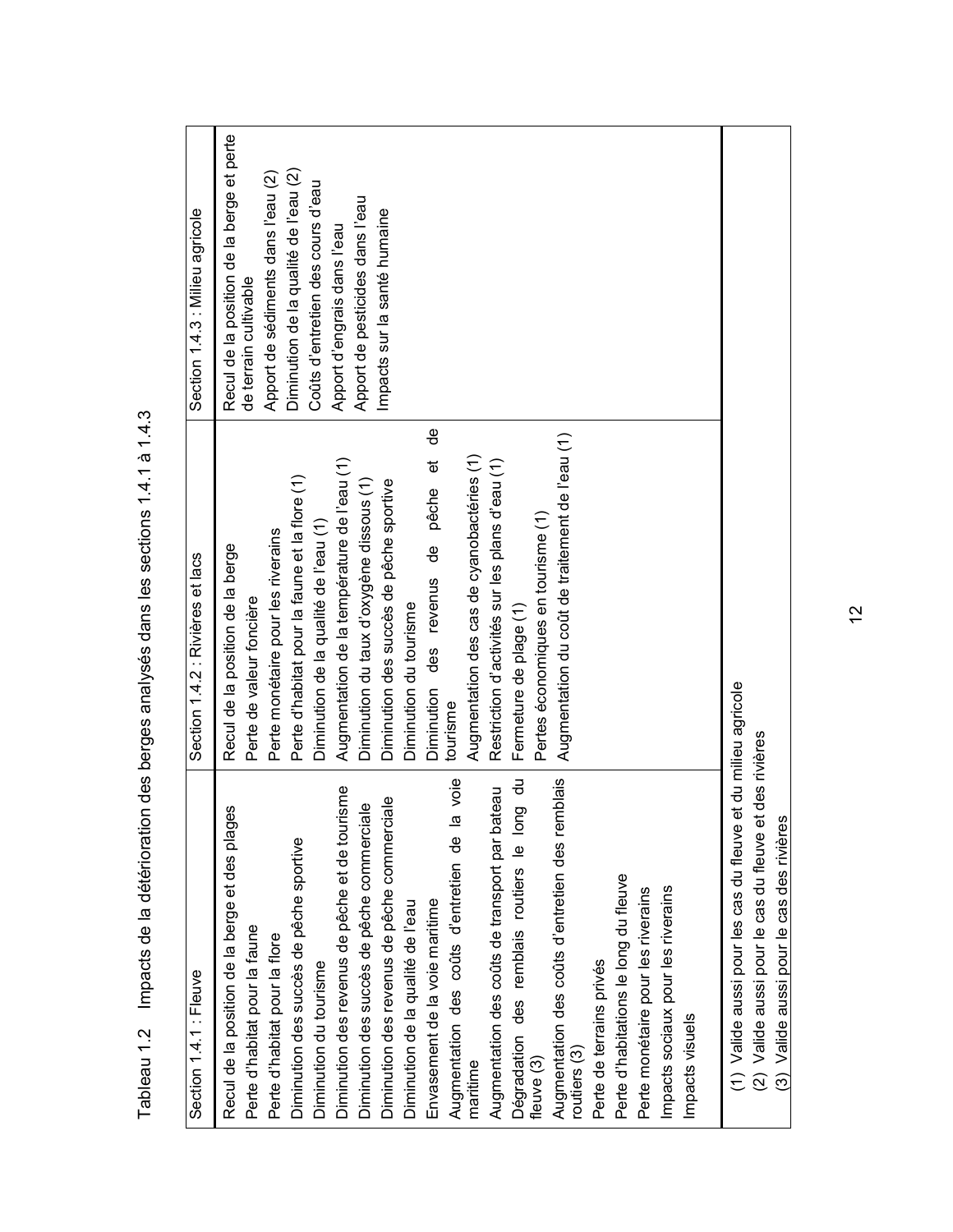### <span id="page-23-0"></span>1.4.1 Fleuve

La détérioration des rives constitue un recul net de la position des berges et donc une perte de superficie de terrain émergé. A certains endroits, ce sont les plages qui disparaissent car elles ne bénéficient plus d'une recharge naturelle en sédiments (Comité Zip Côte-Nord du Golfe, 2007). A d'autres endroits, c'est l'érosion elle-même qui entraîne un recul de la position d'une berge. A titre d'exemple, le recul de la position des berges est de 80 cm annuellement en moyenne entre Montréal et le Lac St-Pierre. Ce recul atteint jusqu'à 3 m dans le secteur de Sorel (Comité de concertation suivi de l'état du St-Laurent, 2008). Le tableau montré à l'annexe 2 présente en exemple un résumé de l'ampleur du recul des berges dans l'estuaire moyen du St-Laurent.

Ces pertes de terrain entraînent tout d'abord la perte de nombreux habitats pour la faune et la flore. Lorsque les matériaux meubles comme le sable et l'argile sont emportés par le courant, les plantes aquatiques sont aussi déracinées et le milieu de vie de plusieurs espèces de poissons, amphibiens et oiseaux est détruit. Les milieux humides, qui sont des habitats importants, sont de moins en moins nombreux le long du fleuve. Il est estimé que 1500 habitats insulaires sont disparus à cause de l'érosion entre Montréal et Sorel depuis l'instauration de la voie maritime en 1959. (Environnement Canada, 2002). Il est estimé que ces pertes pourraient avoir entraîné une baisse de la population de canards barboteurs de 50 000 individus dans cette zone.

Au niveau la flore, des études démontrent que plusieurs types d'arbres et d'arbustes ont déjà disparu complètement des rives du corridor Cornwall – Sorel (Environnement Canada, 2002).

Les zones érodées constituent des pertes d'habitat car l'habitat lui-même disparaît, mais il y a aussi le transport et la déposition des sédiments érodés par-dessus les frayères et les zones d'approvisionnement en nourriture qui nuisent à la survie des espèces. En effet, environ 50% des espèces de poisson du fleuve déposent leurs œufs sur un lit de gravier ou de roche. Lorsque ce substrat est recouvert de sédiments, ces espèces ne peuvent plus se reproduire à cet endroit. (Chapdeleine et Duchesne, 2009)

Les pertes d'habitat décrites précédemment ont un impact direct sur la biodiversité. Les pertes d'habitat pour la faune ont aussi des répercussions au niveau économique et

 $13$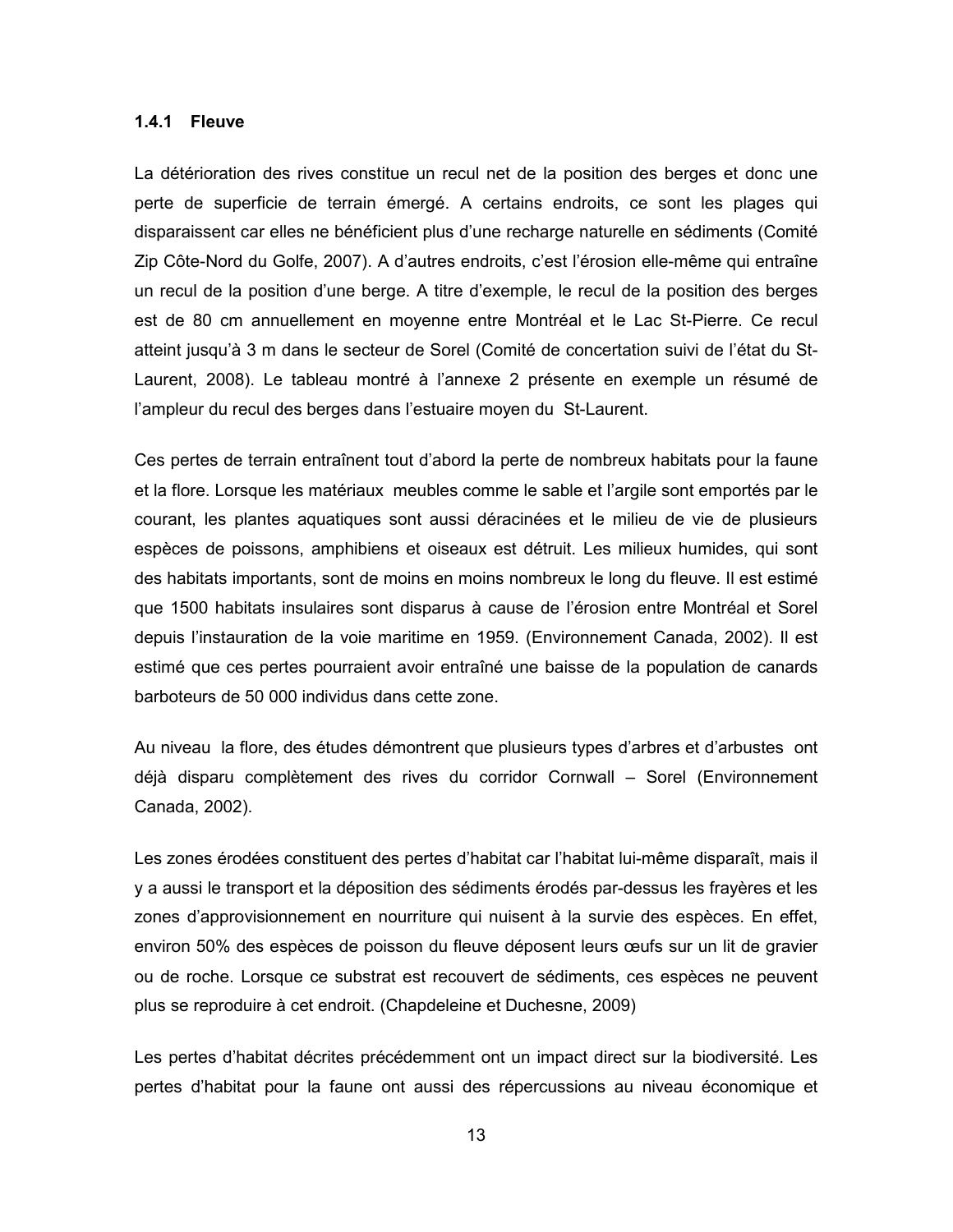touristique. La pêche récréative est une activité importante sur le fleuve, notamment la pêche aux capelans et la collecte de mollusques. La diminution de la présence de ces espèces peut avoir un impact sur le nombre de touristes qui se rendent dans une région donnée dans le but de s'adonner à cette activité. Ceci est particulièrement important pour de petites municipalités, pour qui les sites avec de la faune spécifique sont une des seules raisons d'arrêt des touristes. A titre d'exemple, l'embouchure de la rivière Brochu à 13 km de Port-Cartier est un site de fraie du capelan et un des site les plus populaires pour la récolte de ce poisson sur la côte nord. Toutefois, ce secteur est de plus en plus endommagé par l'érosion et une baisse de la population de capelan, et donc de pêcheurs, est appréhendée (Comité Zip Côte-Nord du Golfe, s.d.).

La pêche commerciale est aussi affectée par les pertes d'habitat des poissons. Par exemple, dans la région du Lac St-Pierre, une moyenne de 200 tonnes de perchaudes était pêchée annuellement avant 1994, dont 125 tonnes par des pêcheurs commerciaux. Maintenant, la pêche commerciale est réduite à 40 tonnes annuellement (Chaire de recherche du Canada en éducation relative à l'environnement, 2006). Les pertes économiques pour les pêcheurs sont donc importantes. Dans les années 1990, les retombées économiques de la pêche commerciale à la perchaude étaient de 1,6 million de dollars annuellement (Commission de l'agriculture, des pêcheries et de l'alimentation, 1996). Ces retombées sont donc en diminution actuellement. La surpêche est principalement responsable de la diminution des stocks de perchaude, mais la détérioration de leur habitat l'est aussi en partie. Dans le même secteur, l'anguille et l'esturgeon subissent aussi une baisse importante de population qui a de forte chance d'être liée à un habitat en mauvais état.

La qualité de l'eau du fleuve est affectée par la détérioration des berges. Non seulement le transport des matières en suspension (MES) et leur sédimentation dans des zones sensibles pour l'habitat de la faune est néfaste, mais les matières en suspension remises en circulation dans le fleuve à cause de l'érosion sont parfois contaminées (Environnement Canada, 2008). Le taux de MES et de contaminants dans l'eau du fleuve est donc directement influencé par la détérioration des berges.

La détérioration des berges et le transport des sédiments a une autre conséquence économique importante : il s'agit de l'accumulation de sédiments dans la voie maritime qui empêchera à long terme les bateaux de fort tonnage de circuler à moins de procéder à du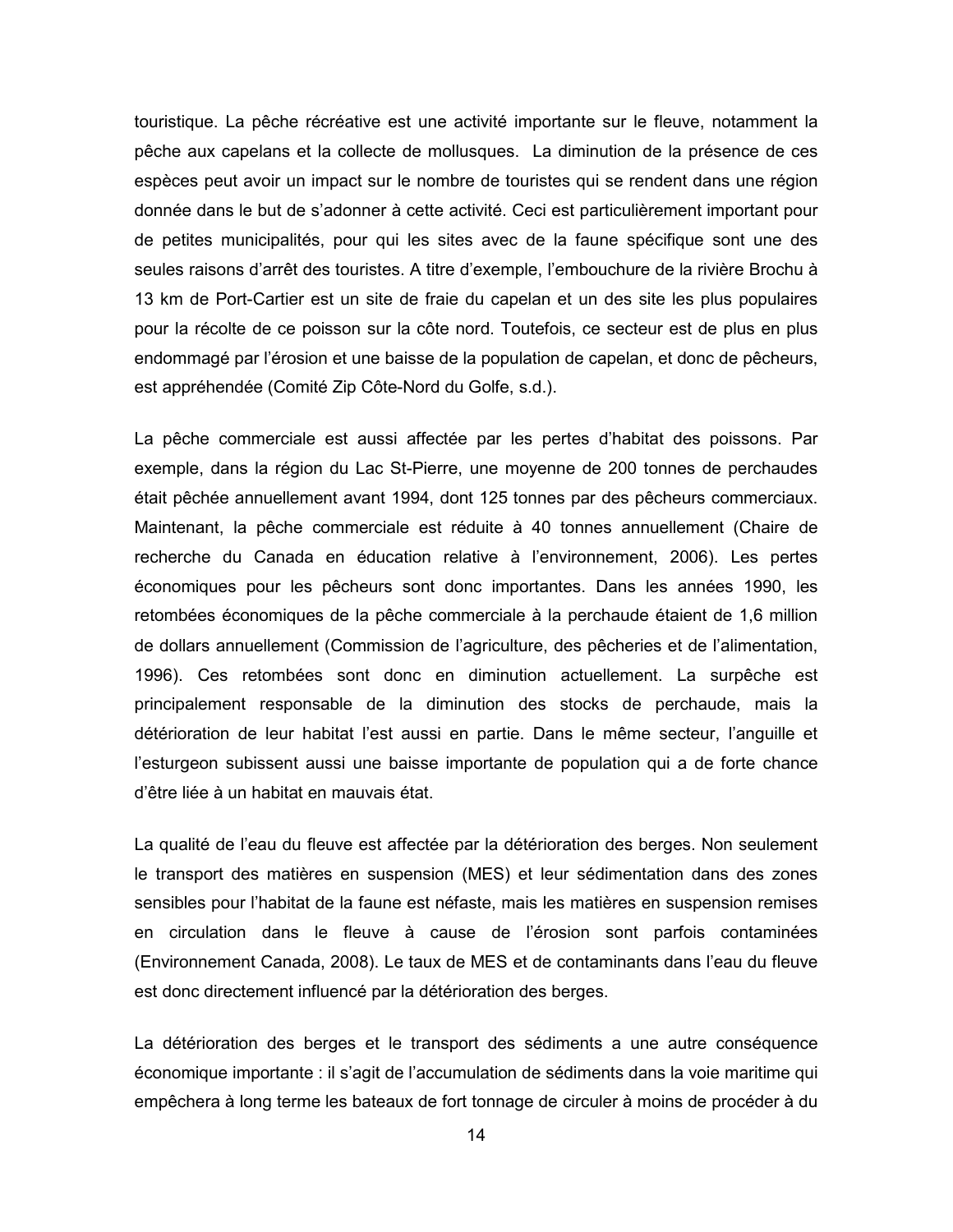dragage. Il est important de noter qu'à son état naturel, le fleuve ne permettait pas à des bateaux de fort tonnage de circuler. Historiquement, le fleuve a commencé à être modifié dès 1680 (Corporation de gestion de la voie maritime du St-Laurent, 2010). C'est en 1959 que la voie maritime a été complétée à son état actuel, incluant toutes ses écluses et le dragage d'un chenal d'un minimum de 8,2 m de profondeur entre Québec et Montréal. Des modifications ont eu lieu depuis, et le dernier dragage majeur date des années 1998-99 où certains secteurs du fleuve entre Montréal et Québec ont été dragués pour atteindre une profondeur minimale de 11,3 m et une largeur de 230 m (St-Laurent Vision 2000, 2004). Des travaux d'entretien pour maintenir la profondeur de la voie navigable ont toutefois lieu annuellement.

Rondeau et al (2000) estiment que 67% des matières en suspension transportées dans le fleuve St-Laurent proviennent de l'érosion des berges. A titre d'ordre de grandeur, il est par exemple estimé que l'envasement du lac St-Pierre se fait au rythme de 2 à 3 cm par année, et ce en partie à cause de l'érosion des berges (Chapdeleine et Duchesne, 2009).

Tout ce transport de matières en suspension a donc une grande importance du point de vue économique, car le dragage d'entretien de la voie maritime a un coût. Ne pas faire de dragage et régresser dans la capacité de la voie maritime à recevoir les bateaux de plus fort tonnage aurait aussi un coût pour les différents transporteurs et ports le long du fleuve. Pour chaque centimètre perdu de profondeur de la voie maritime, un bateau devra transporter 6 conteneur en moins, ou 60 tonnes de vrac (Ministère des transports du Québec, 2007).

Un autre impact économique de la détérioration des berges du fleuve est le risque de dégradation des remblais routiers qui bordent le fleuve. Le Ministère des transports doit entreprendre réqulièrement des travaux de renforcement des berges afin de sauvegarder une infrastructure. Par exemple dans la municipalité de Ragueneau, sur la côte nord, le Ministère des transports et la municipalité ont du effectuer des travaux d'enrochement le long du fleuve sur 8800 m, dont 2500 m pour protéger la route 138. En 2005, le coût des travaux était évalué à 6,6 M\$ (Municipalité de Ragueneau, 2005).

La détérioration des berges a un impact au niveau de la villégiature et du paysage. La région des Iles-de-la-madeleine est sans doute le meilleur exemple en ce sens. En effet dans cette région, le recul de la position de la rive à cause de l'érosion est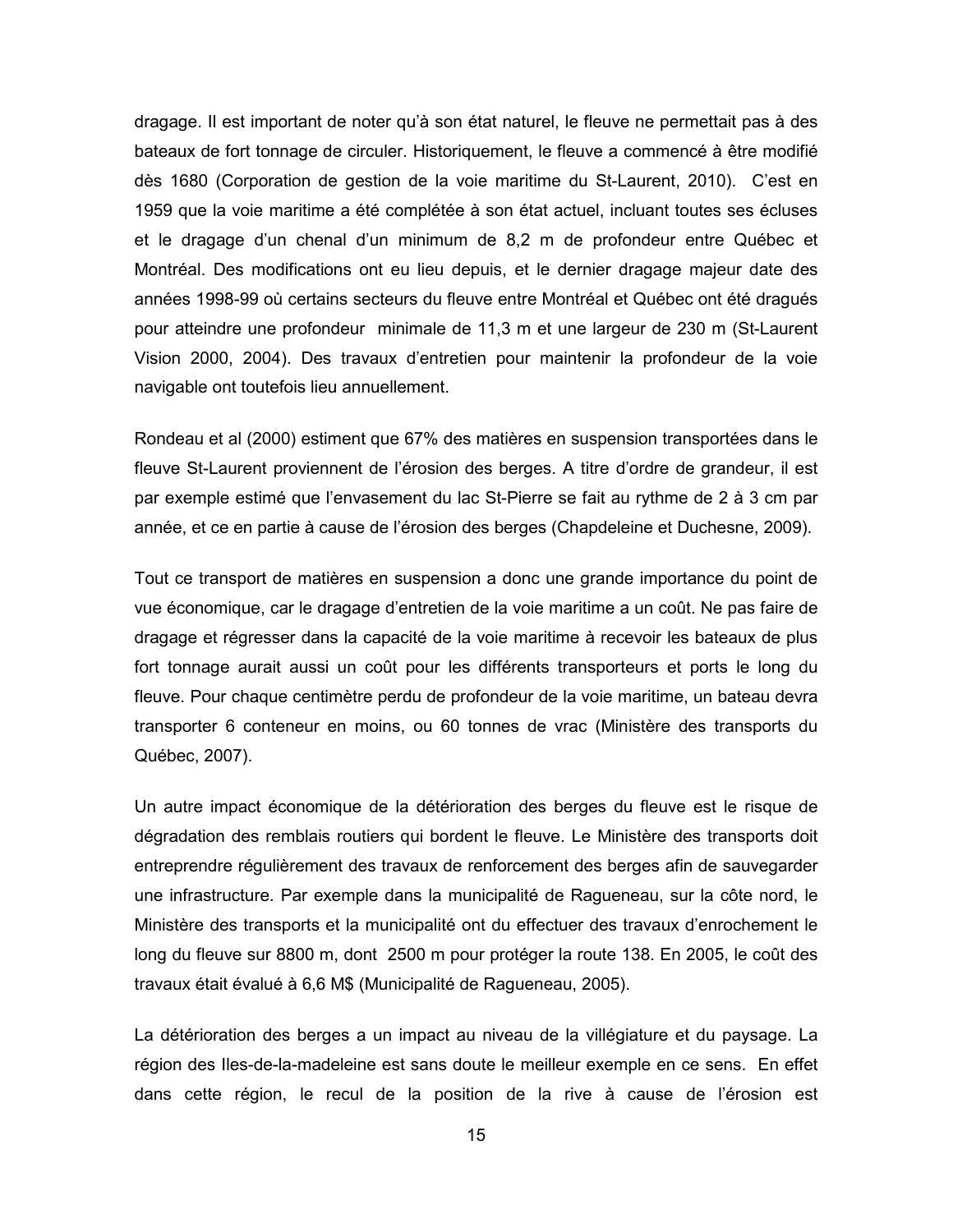<span id="page-26-0"></span>particulièrement préoccupant et les habitants ne peuvent l'ignorer. Les endroits fréquentés par les villégiateurs sont en changement. Le paysage est affecté. Deux résidences touristiques ont du être déplacées à Havre-Aubert en 2007 à cause de l'érosion (Municipalité des lles de la Madeleine, 2008), avec les désagréments et les coûts que cela implique.

Les conséquences économiques et sociales de la détérioration des berges pour les riverains sont donc importantes. Sur la côte nord dans la région de Sept-Iles, l'érosion gruge plusieurs mètres de terrain privé par année et la municipalité étudie diverses possibilités pour gérer ce phénomène. Le déménagement des maisons et chalets est envisagé et il en coûtera plusieurs millions de dollars à la municipalité pour quelques kilomètres de berge (Ville de Sept-Iles, 2009). De fortes sommes sont aussi prévues si la restauration est choisie plutôt que le déménagement. Déjà par le passé, certaines maisons ont du être démolies ou déplacées dans cette région (Radio-Canada, 2006). Les conséquences humaines pour les gens déplacés sont importantes, car ils doivent vivre l'incertitude face au déménagement et quant à l'aide gouvernementale qui pourra leur être octroyée. Si les indemnités versées n'atteignent pas les montants requis pour acquérir une nouvelle propriété, les résidents subissent des pertes nettes.

# 1.4.2 Rivières et lacs

Il y a de nombreux impacts liés à la dégradation des berges le long des rivières et les lacs au Québec. Tout d'abord, l'érosion qui engendre un recul de la position de la rive constitue une perte nette de terrain pour les riverains. Une berge dégradée peut faire perdre de la valeur à une propriété, car des investissements seront nécessaires pour la remettre en bon état. La perte de valeur marchande d'un terrain peut être évaluée de plusieurs facons : il peut s'agir du coût requis pour restaurer la berge, de la surface de terrain perdue multipliée par la valeur unitaire du terrain, ou simplement de la valeur du marché par rapport à une propriété non endommagée. Quelle que soit la façon de l'évaluer, le propriétaire subit une perte monétaire.

De plus, lorsque la berge est endommagée, les riverains ont alors tendance à protéger leur terrain avec la construction d'un muret ou un enrochement, et comme cela a été discuté à la section 1.3.2, ces techniques engendreront plus de ruissellement vers la rivière, et donc plus d'érosion à venir lors des événements hydrologiques.

16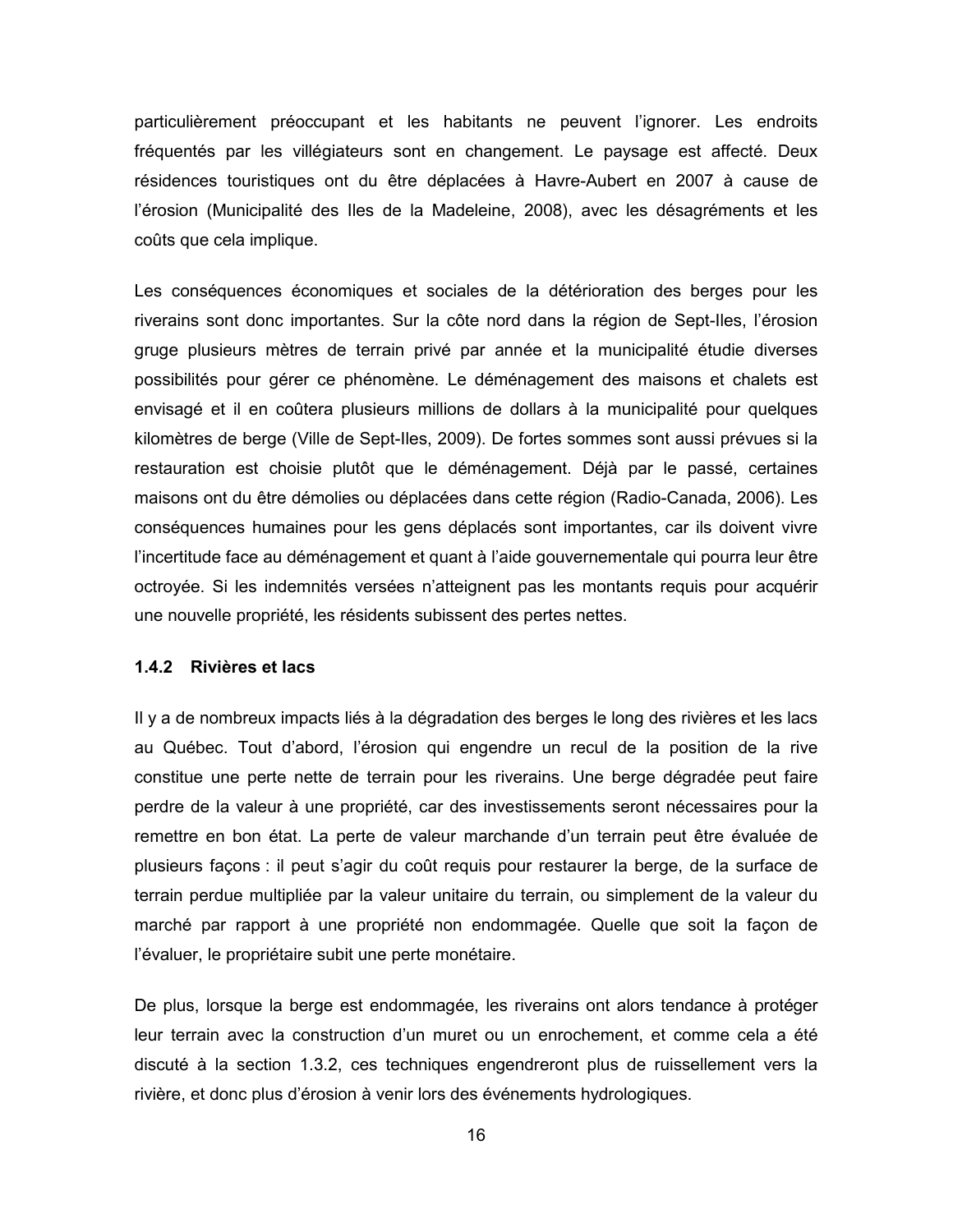Une berge endommagée et sans couvert végétal entraîne des impacts sur la qualité de l'eau des rivières et lacs. Tel que mentionné au chapitre 1.1, la bande riveraine végétée sert de filtre pour l'eau de ruissellement en réduisant l'apport de polluant et de sédiments vers le cours d'eau. Lorsque l'eau contient plus de matières en suspension et différents polluants, ceci a un impact sur la faune et la flore.

Une mauvaise qualité de l'eau nuit à la faune et la flore. Les particules de sol érodées sédimentent sur les frayères à poisson, ce qui nuit à leur reproduction. Plusieurs espèces sont menacées, et pour certaines d'entre elles, l'érosion des berges est une des causes principales de déclin. Le dard de sable et le lamproie du nord sont des espèces menacées qui étaient auparavant abondantes dans les rivières du Québec et pour lesquelles la détérioration des berges a joué un rôle important (Ressources naturelles et faune Québec, 2009).

En plus d'avoir une influence sur le taux de contamination de l'eau, la détérioration des berges a aussi un impact sur certaines propriétés physique de l'eau, telles la température et le taux d'oxygène dissous. Parce qu'il n'y a pas de végétation pour faire de l'ombre en bordure d'une berge détériorée, l'eau y est plus chaude, et le taux d'oxygène dissous moindre. Ces conditions sont moins propices à la vie de certains poissons comme les truites et les saumons, qui aiment l'eau fraîche et oxygénée (Centre de conservation de l'eau et des sols de l'est du Canada, 1997). De plus, l'eau moins oxygénée perd ses capacités d'autoépuration, car les bactéries qui dégradent les polluant ont besoin d'oxygène pour s'activer (Corporation bassin versant baie Missisquoi, 2008).

Dépendant des régions au Canada, certaines populations de poisson sont stables et d'autres en décroissance, souvent à cause de la surpêche, et possiblement à cause de la détérioration de leur habitat due à l'érosion des berges (France, 1997). La baisse des stocks de poisson d'eau douce peut avoir un impact économique car les retombées de la pêche sportive sont importantes. D'après Statistique Canada (2009), il s'est dépensé 1,6 milliard de dollars en activités de pêche récréative en 2005 au Canada. Toute détérioration de l'environnement qui mène à une diminution des stocks de poissons peut donc avoir un impact économique.

L'augmentation de la température de l'eau des rivières et lacs est propice à l'éclosion d'une forme de vie moins recherchée : les cyanobactéries. Celles-ci croissent plus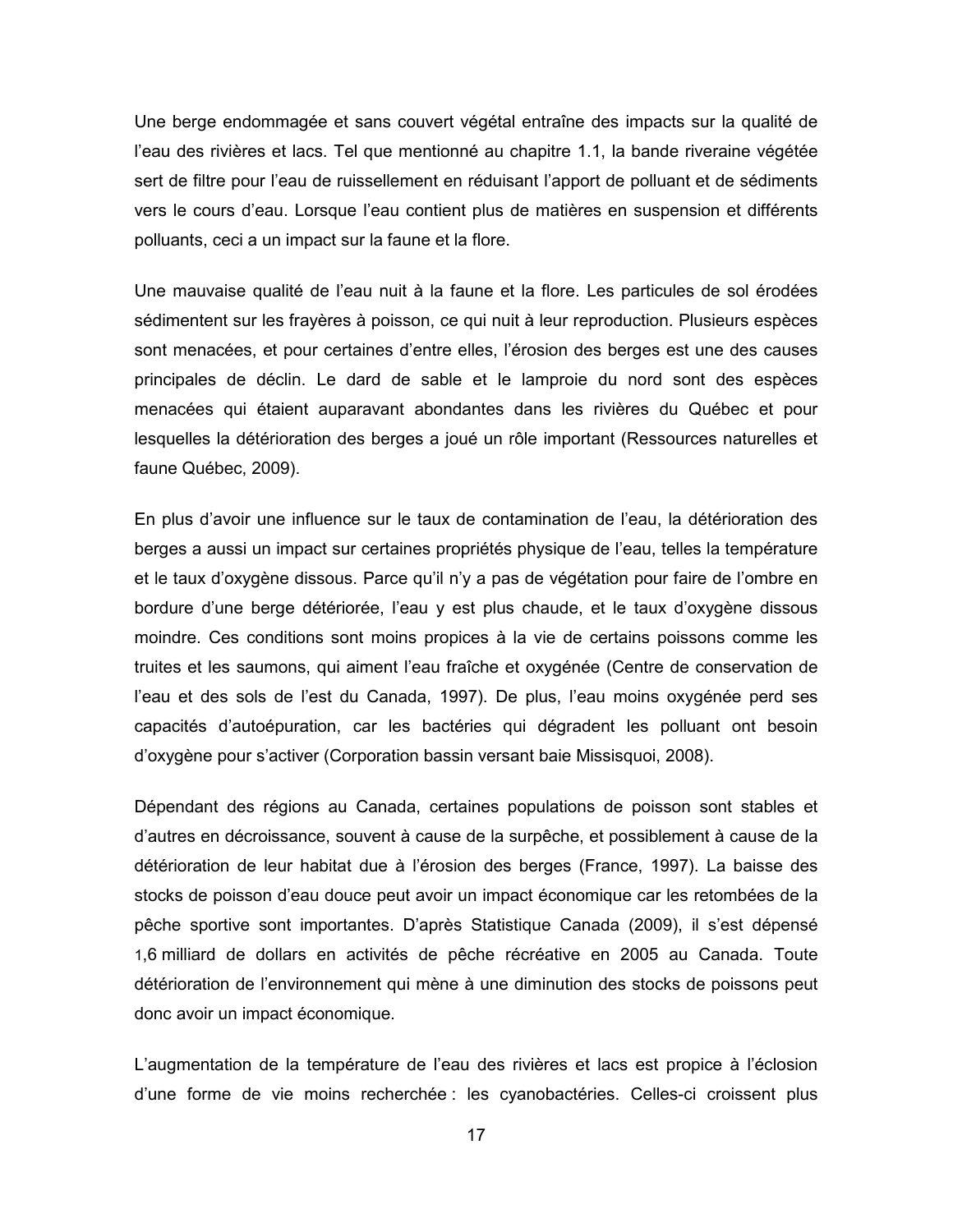<span id="page-28-0"></span>facilement dans l'eau chaude. De plus, les berges sans végétation ne filtrent pas l'eau et permettent un apport de phosphore et de nitrates plus important à partir de l'eau qui ruisselle dans les lacs. Ces éléments constituent les engrais pour les cyanobactéries qui proliféreront plus facilement (Corporation bassin versant baie Missisquoi, 2008). La détérioration des berges et des lacs est donc intimement liée à la problématique des cyanobactéries. Encore là, les propriétés sur des plans d'eau ayant des problèmes de cyanobactéries perdront de la valeur. La villégiature sera affectée. Les cyanobactéries sont aussi nocives pour l'homme et l'eau affectée ne peut être consommée.

En 2006 et 2007, il y a eu prolifération record de cyanobactéries dans les plans d'eau du Québec (Groupe de recherche interuniversitaire en limnologie et en environnement aquatique, 2008). 62 plans d'eau ont été affectés en 2006 et 156 en 2007. Malgré un battage médiatique moins important, un nombre considérable de plans d'eau a été affecté en 2009, soit 119 (Ministère du développement durable, de l'environnement et des parcs, 2009). Au cours de l'été 2009, 4 plans d'eau ont été fermé par une interdiction de certains usages et 2 plages ont été fermés à la baignade. Il s'agit donc d'une perte de jouissance pour les riverains de même qu'une perte économique.

En plus d'avoir un impact sur la faune, la flore et les activités humaines, l'eau de mauvaise qualité coûte plus cher en traitement lorsqu'elle doit être consommée. A titre d'exemple, il en coûte de 9,34\$ à 28,02\$ pour éliminer une tonne de sédiment dans les eaux municipales dans le sud de l'Ontario (Olewiler, 2004). A chaque fois que la concentration en MES est plus importante, le traitement de l'eau est donc plus coûteux.

### 1.4.3 Agriculture

Lorsque les cours d'eau agricole s'érodent, la conséquence la plus visible est la perte de terrain cultivable. Les fossés et cours d'eau qui s'élargissent peu à peu à cause de l'érosion grugent du terrain cultivable. Une étude effectuée sur des terres agricoles de l'Iowa, où les précipitations sont semblables à celles du Québec, a permis de démontrer que les pertes de sols sont beaucoup plus importantes lorsque la bande riveraine est totalement occupée par les cultures que lorsqu'une zone tampon d'herbacées ou de boisé est conservée. Le tableau suivant résume les conclusions de l'étude.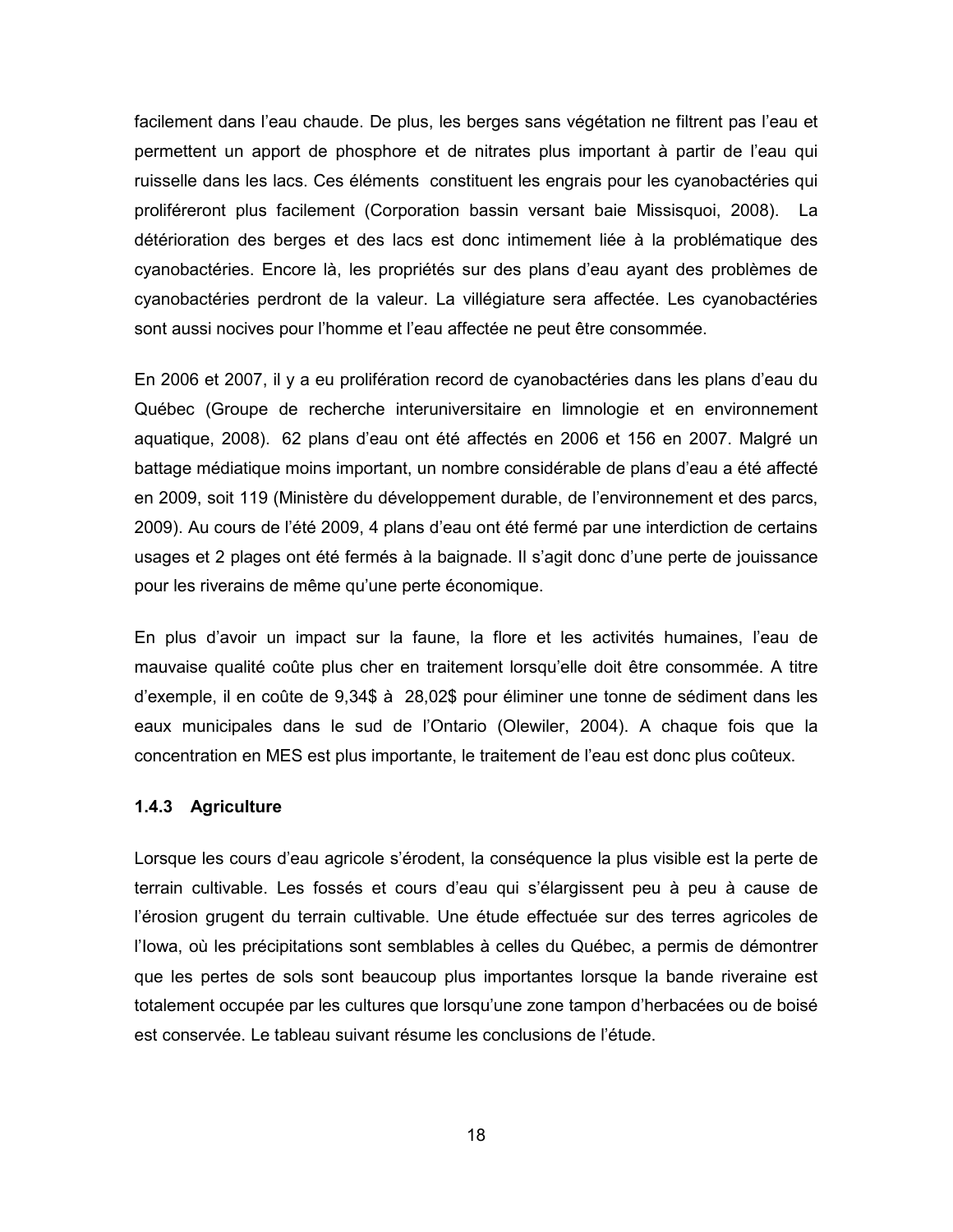<span id="page-29-0"></span>Tableau 1.3 Pertes de sol pour différents types de bande riveraine en agriculture (Zaimes et al., 2008)

| Type de bande riveraine      |           | Recul de la rive (mm/an)   Perte de sol (tonnes/km/an) |
|------------------------------|-----------|--------------------------------------------------------|
| Bande riveraine boisée       | $15 - 46$ | $5 - 18$                                               |
| Bande riveraine herbacée     | 41 - 106  | $22 - 47$                                              |
| Culture jusqu'au cours d'eau | 101 - 171 | $197 - 264$                                            |

Il est à noter que les pertes de sol indiquées ne proviennent pas seulement de la rive, mais bien de l'érosion du champ au complet. Ceci démontre qu'un second impact de l'absence d'une bande riveraine végétée est l'apport important de sédiments en provenance des champs dans les cours d'eau.

L'impact négatif de l'apport de sédiments sur la vie aquatique a été démontré dans les sections précédentes : ensablement des frayère, perte d'habitat pour la faune, espèces de poissons menacées, coût de traitement de l'eau, etc.

Pour les cultivateurs, la perte de sol vers les cours d'eau a aussi des impacts négatifs, car le sol érodé en surface est souvent le plus riche, qui aurait été le plus bénéfique pour la croissance de la culture. L'érosion du champ lui-même n'est toutefois pas lié à la détérioration des berges. Cependant, l'apport important de sédiment dans les cours d'eau agricoles entraîne des frais pour l'agriculteur car il doit débourser de façon récurrente pour entretenir ses fossés et éviter qu'ils se colmatent.

Lorsque les berges agricoles sont détériorées et non végétées. l'eau qui ruisselle sur les champs n'est pas filtrée. En plus des sédiments, une certaine quantité des produits épandus sur les champs tels les pesticides et les engrais se retrouve dans les cours d'eau. Il s'agit d'une source importante de pollution de l'eau. Le principal polluant est le phosphore, utilisé dans les engrais. Le tableau suivant, tiré de l'étude de Zaimes et al., illustre bien la différence dans les pertes en phosphore vers les cours d'eau dépendant de la nature de la bande riveraine.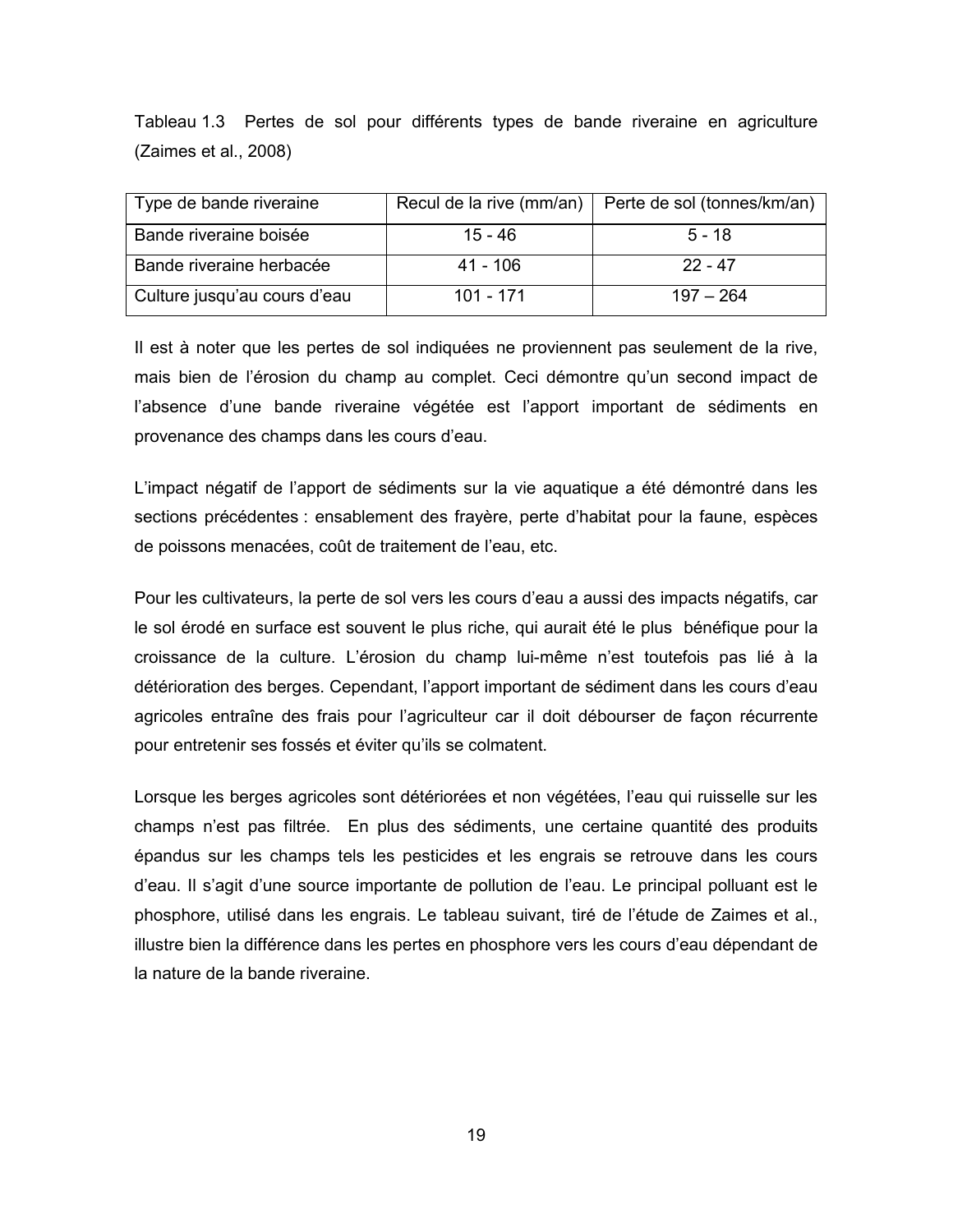<span id="page-30-0"></span>Tableau 1.4 Pertes en phosphore pour différent type de bande riveraine en agriculture (Zaimes et al., 2008)

| Type de bande riveraine      | Perte en phosphore (kg/km/an) |
|------------------------------|-------------------------------|
| Bande riveraine boisée       | $2 - 6$                       |
| Bande riveraine herbacée     | $9 - 14$                      |
| Culture jusqu'au cours d'eau | $71 - 123$                    |

Un apport important en phosphore contribue à la prolifération d'algues, de cyanobactéries et donc à l'eutrophisation des cours d'eau.

Les pesticides sont une autre source de pollution agricole qui se retrouvera en plus grande quantité dans les cours d'eau en l'absence d'une bande riveraine végétée. De nombreux écrits scientifiques démontrent l'efficacité des bandes riveraines végétées pour réduire le transfert des pesticides vers les cours d'eau à partir d'une zone agricole. Le tableau suivant, tiré d'une étude effectuée sur une ferme expérimentale française, illustre bien l'efficacité de la bande riveraine pour réduire l'apport en pesticide vers les cours d'eau.

Tableau 1.5 Réduction de la concentration de pesticide par une bande riveraine végétée (Patty et al., 1997)

| Pesticide    | % de réduction dans le ruissellement |
|--------------|--------------------------------------|
| Lindane      | 72 à 100%                            |
| Atrazine     | 44 à 100%                            |
| Isoproturon  | 99%                                  |
| Diflufenican | 97%                                  |

A titre d'exemple, la rivière Yamaska au Québec, qui est bordée par une forte proportion de terres agricoles, est fortement polluée par les pesticides. La concentration de certains des pesticides les plus courants y dépasse parfois les valeurs limites données par les recommandations canadiennes pour la qualité des eaux (Maguire et Tkacz, 1993). Environnement Canada (2009) a évalué qu'en juin 2006, la rivière Yamaska a transporté 129 kg d'atrazine, 79 kg de Metolachlore et 34 kg de Dicamba vers le fleuve St-Laurent.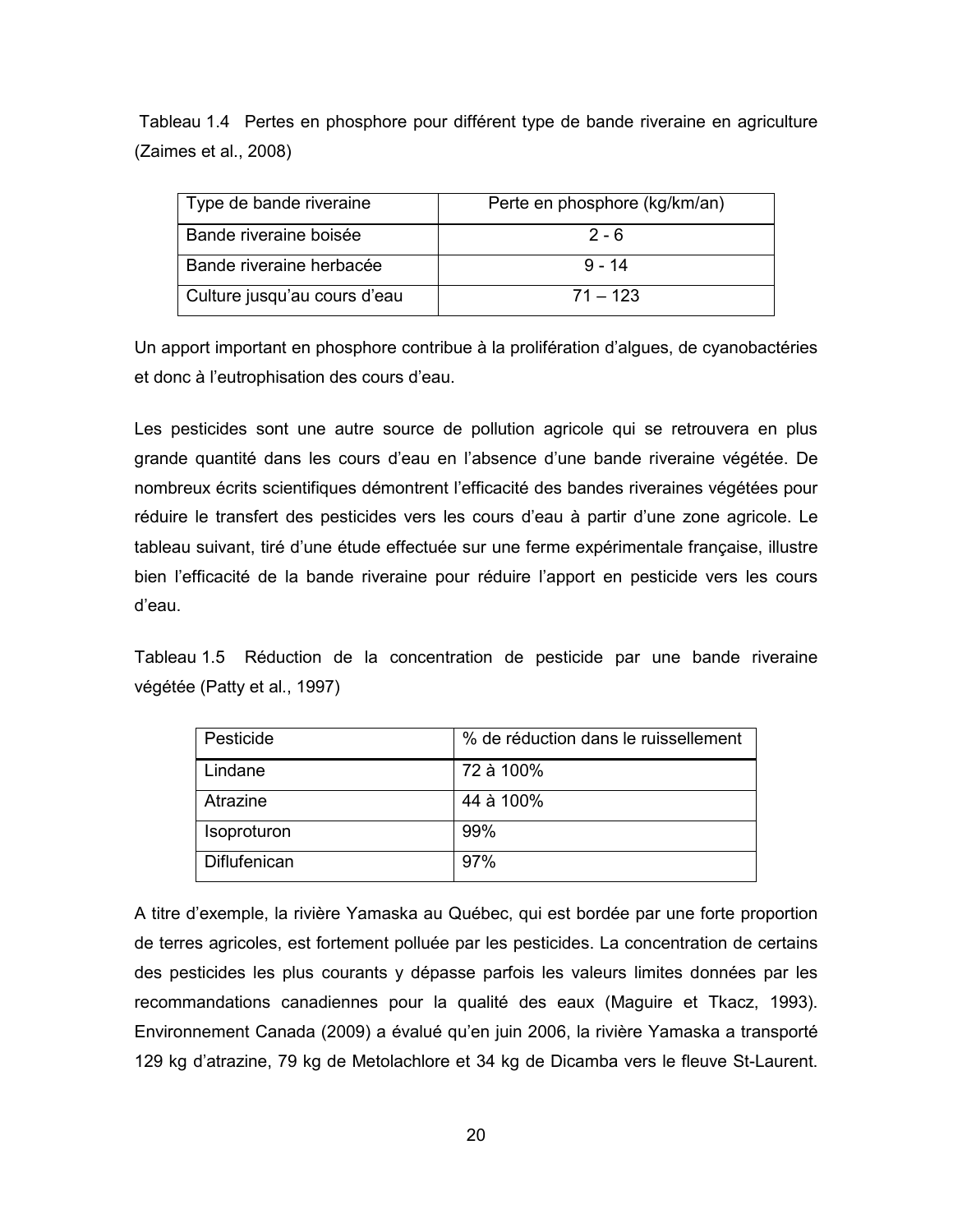<span id="page-31-0"></span>La mauvaise qualité des bandes riveraines constitue un des facteurs contributifs à cette pollution.

Les effets néfastes des pesticides sur la santé humaine sont maintes fois cités, l'exposition aux pesticides de façon chronique peut à long terme causer le cancer, des atteintes génétiques, des troubles de reproduction et des atteintes au système immunitaire et endocrinien (Santé et services sociaux Québec, 2010). Les pesticides sont aussi néfastes pour la faune.

#### $1.5$ Pourquoi restaurer les berges

Tel qu'il a été vu dans les sections précédentes, les impacts de la détérioration des berges sont nombreux et les raisons ne manquent pas pour s'attaquer à leur restauration. La détérioration des berges résulte parfois d'un phénomène naturel, parfois d'une action ou d'une activité anthropique, et ses impacts se font sentir autant sur le milieu naturel que sur les activités de l'homme.

La première raison pour restaurer une berge est certainement la sécurité publique. Lorsque l'érosion menace l'intégrité d'une route ou d'une habitation, des mesures doivent être prises pour limiter les risques d'accident. Le Ministère de la sécurité publique compte d'ailleurs des experts en érosion des berges parmi son personnel (Bouchard, 2009).

Toutefois dans certains cas sévères d'érosion, il y a lieu de se demander s'il est mieux d'investir dans des travaux pour restaurer les berges ou de déplacer l'infrastructure en cause. Tout dépend de la valeur de l'infrastructure, et s'il est possible de la relocaliser. Cela dépend aussi de la source de l'érosion. S'il s'agit d'un phénomène principalement naturel sur lequel l'homme a peu de prise, ou si la source de l'érosion peut être contrôlée. De plus, en plus des valeurs monétaires en cause, il est aussi important de penser aux impacts sociaux des décisions qui seront prises. Par exemple, si des résidences doivent être déplacées, cela ne se fera pas sans impact majeur sur la vie et le bien-être psychologique des citoyens. Le pour et le contre de chaque action doit être analysé.

Une restauration des berges peut être souhaitée pour améliorer la qualité de l'eau. Les impacts au niveau de la santé des humains et de la faune, de même que les coûts en traitement de l'eau sont assez importants pour justifier une restauration. De plus, les cours d'eau agricoles d'où provient une quantité non négligeable de pollution, sont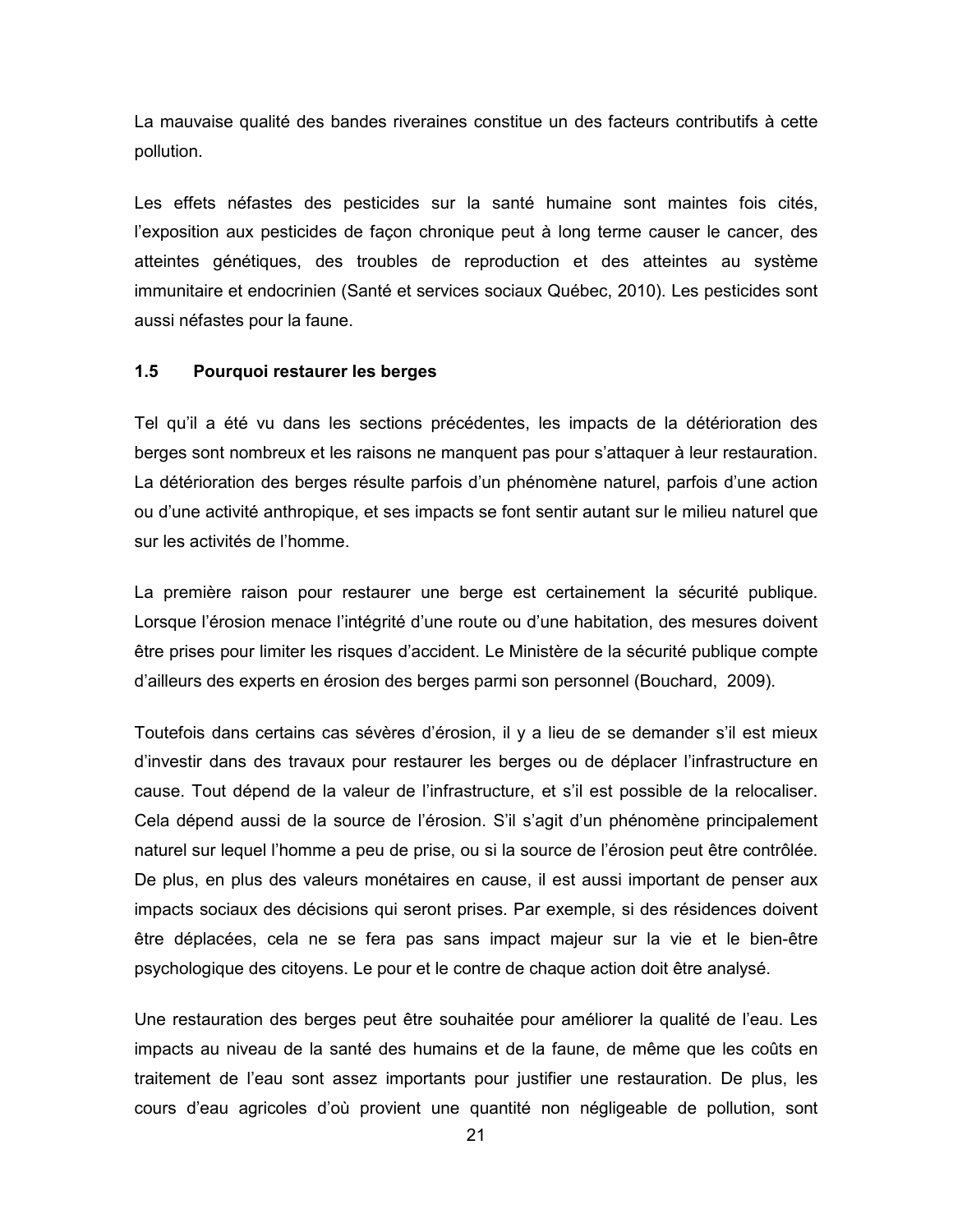souvent des fossés ou des petits cours d'eau où il sera relativement simple d'effectuer une restauration, comparé aux berges du fleuve par exemple.

La limitation de la perte de terrain est une autre raison de restaurer les berges. Comme il a été dit dans les sections précédentes, la perte de superficie de terrain peut avoir des répercussions économiques importantes pour les riverains. La sauvegarde de la totalité de la superficie initiale du terrain n'est toutefois pas nécessairement bénéfique. En effet, afin d'éviter des dommages futurs, il sera souvent requis d'adoucir la pente de la rive, et donc de perdre une certaine superficie de terrain horizontal. Ceci est toutefois nécessaire pour le maintien d'une bonne qualité de rive à long terme. Le riverain ne doit pas viser de sauvegarder à tout pris le terrain original en construisant un muret de béton par exemple, car ce type d'ouvrage nécessite beaucoup d'entretien, n'est pas durable et contribue au réchauffement de l'eau (Corporation bassin versant baie Missisquoi, 2008).

Le but de restaurer une berge peut être la sauvegarde d'un habitat pour la faune. En plus de préserver l'habitat d'une certaine forme de vie, la sauvegarde des habitats fauniques a des répercussions au niveau économique et social, grâce aux revenus de la pêche sportive et commerciale, et aux revenus touristiques provenant des observateurs de la faune. Les travaux de restauration de berge comme tels doivent toutefois être exécutés avec soin de façon à ne pas nuire à la faune dont la préservation est souhaitée. Par exemple, il faudra éviter de faire des travaux durant la période d'alevinage. Il faut veiller à ne pas perturber de façon trop importante le littoral et l'écoulement de l'eau durant les travaux (Société de la faune et des parcs Québec, 2003).

De plus, il est important d'analyser la situation dans son ensemble et non de façon ponctuelle. Une restauration à un endroit peut nuire à un habitat situé plus en aval, comme le démontre l'exemple suivant tiré de Comité Zip Côte-Nord du golfe (2007) : Un talus restauré en amont de façon à éliminer la perte de sol et le recul de la rive éliminera l'apport de sédiments à une plage située plus en aval, et pourra entraîner la disparition de la plage, qui servait de site de reproduction du capelan.

En résumé, les buts pour effectuer une restauration des berges peuvent être multiples, et plusieurs paramètres doivent être pris en compte avant d'effectuer une restauration, car il peut y avoir des impacts sur d'autres milieux. Les problématiques sont plus simples dans les petites rivières, les lacs et les fossés agricoles, où les répercussions des travaux sont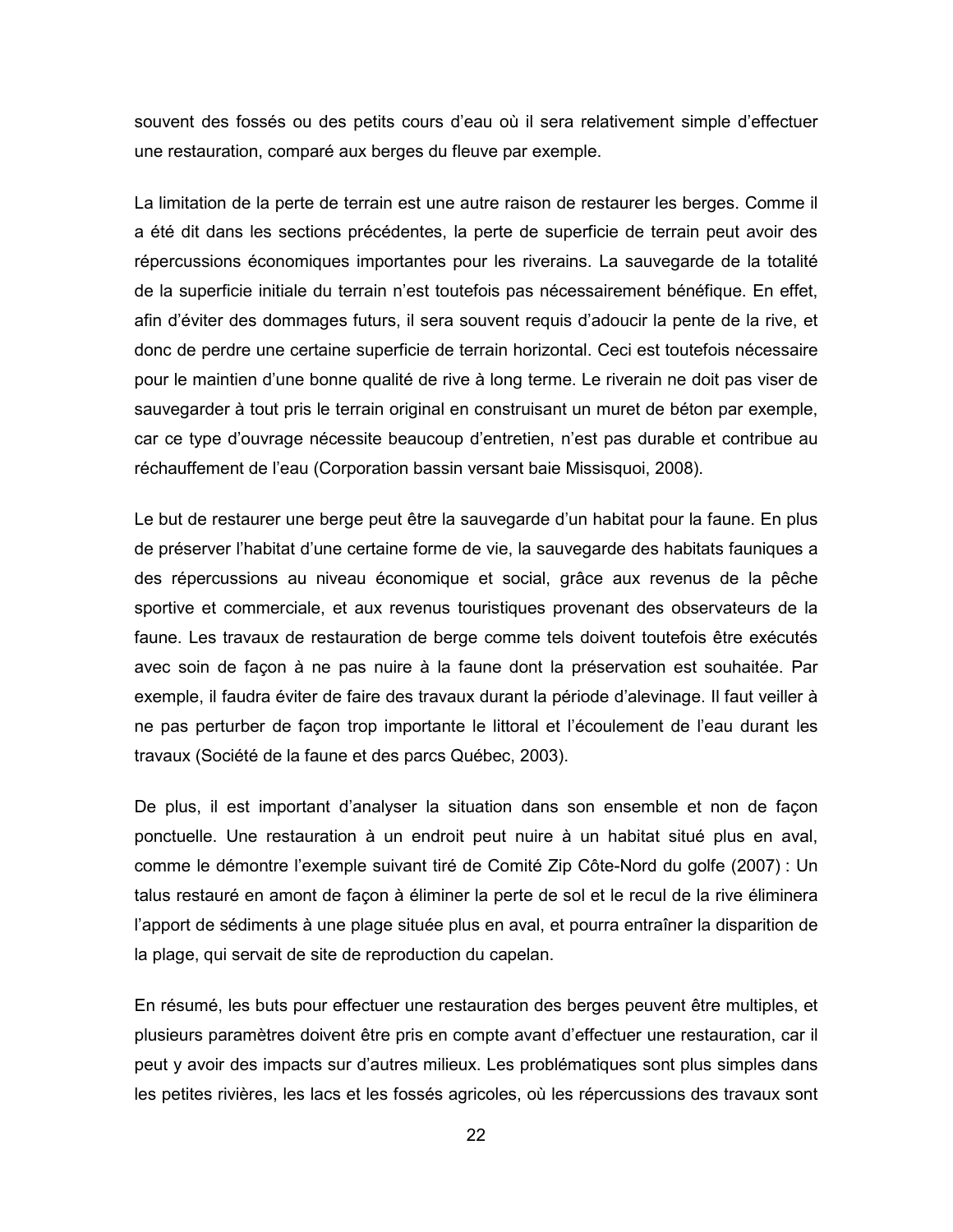plus locales. Toutefois, les travaux sur les berges du fleuve St-Laurent nécessitent une analyse plus exhaustive, à cause de la dynamique fluviale complexe et les nombreuses parties intéressées en cause.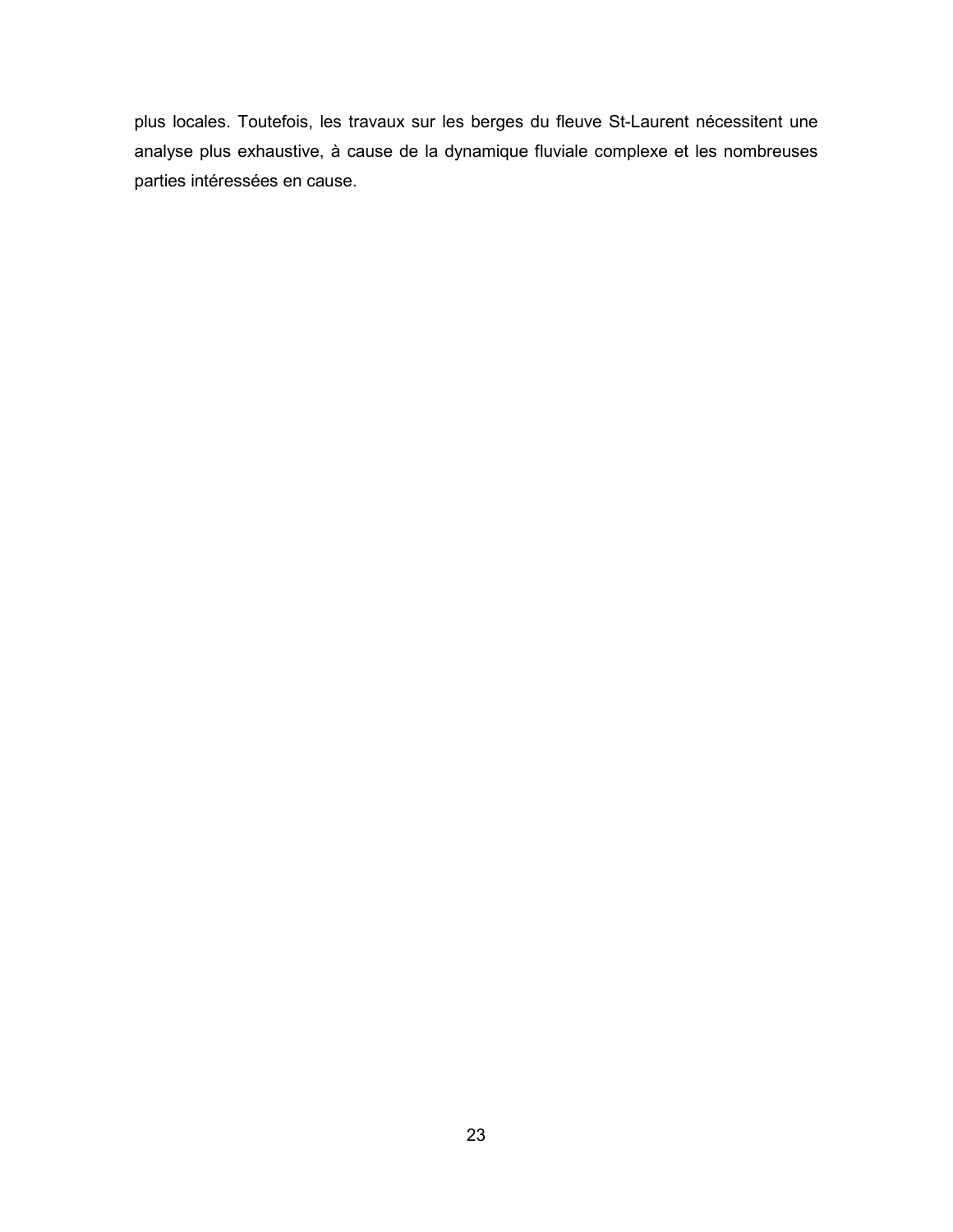#### <span id="page-34-0"></span> $2^{\circ}$ **TECHNIQUES DE RESTAURATION**

Les diverses techniques de restauration des berges sont bien connues. Le but de la présente section est donc de résumer plusieurs techniques existantes et les circonstances où elles peuvent être utilisées, de même que leurs avantages et leurs inconvénients. Un ordre de grandeur des coûts sera donné. Il sera question des techniques utilisant la végétalisation, le génie végétal et la restauration mécanique, de même que du rechargement de plage.

# 2.1 Végétalisation

La végétalisation seule est utilisée lorsque la pente du talus est douce (moins de 2H:1V) et lorsque l'érosion de la berge et la vitesse du d'eau sont faibles (Société de la faune et des parcs Québec, 2003).

Il s'agit de restaurer une bande riveraine en mettant en place diverses plantes indigènes. Trois types de végétaux sont habituellement recommandés : les herbacés, les arbustes et les arbres. Les arbustes et les herbacés pourront être plantés jusqu'à des pentes de 2H:1V alors que les arbres doivent être utilisés dans les pentes plus douces, soit une pente maximale de 4H:1V. Les herbacées feront une couverture qui limitera le ruissellement et l'érosion du sol, les arbustes serviront à la stabilisation du talus et les arbres procureront de l'ombre au cours d'eau (Corporation bassin versant baie Missisquoi, 2008).

Une végétalisation est habituellement réalisée à partir du niveau d'étiage, soit le niveau d'eau le plus bas. Il est recommandé de placer les herbacés et les arbustes en bas de pente, et les arbres en haut de pente. Les arbustes doivent être placés en quinconce. La figure ci-jointe tirée de Société de la faune et des parcs du Québec (2003), illustre bien le principe.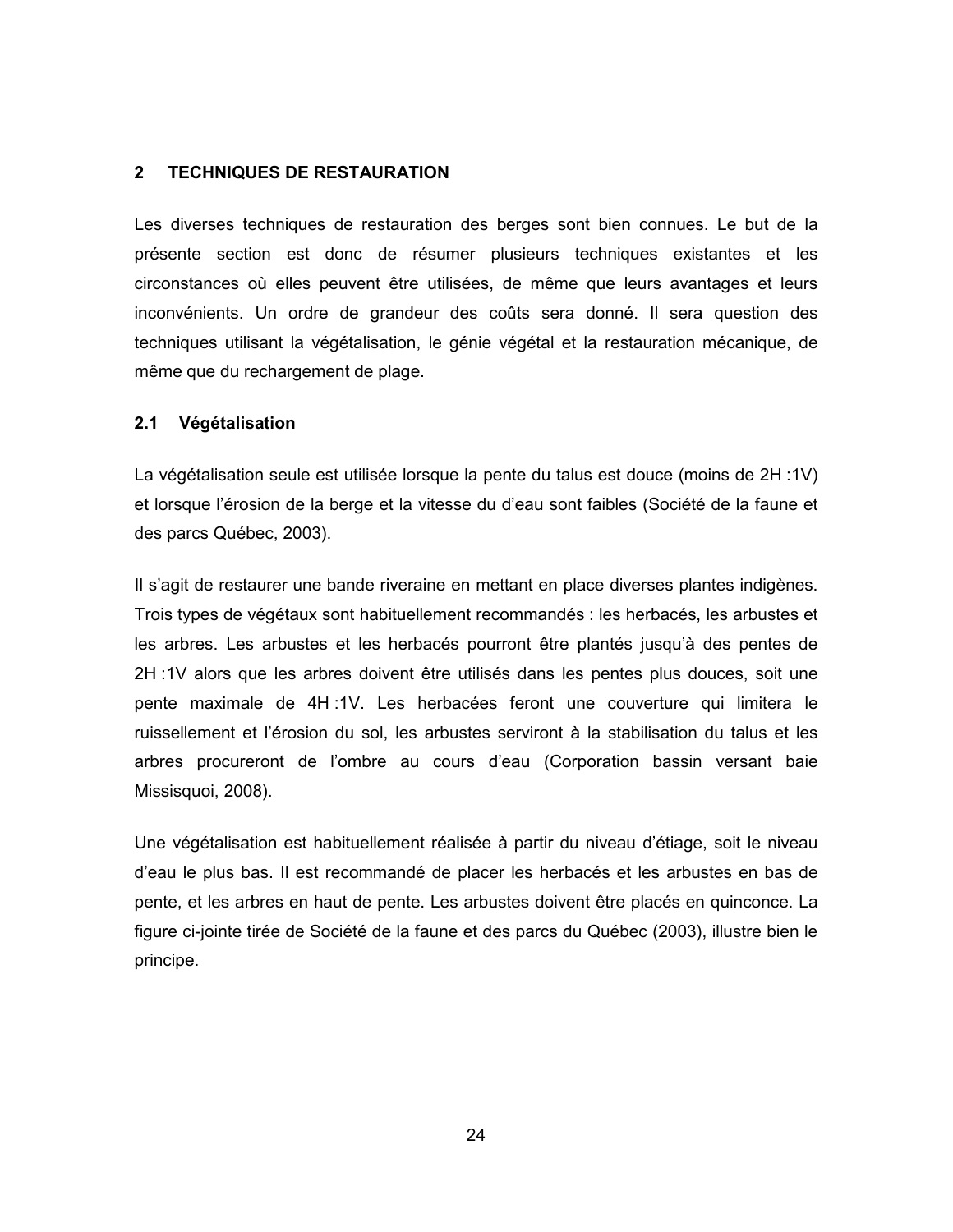<span id="page-35-0"></span>

Source : Société de la faune et des parcs du Québec, 2003

#### Figure 2.1 Stabilisation des berges par végétalisation

De nombreuses publications résument les essences d'herbacées, arbustes et arbres dont la plantation est recommandée au Québec pour la restauration des berges. (Société de la faune et des parcs Québec, 2003, Corporation bassin versant baie Missisiquoi, 2008, Desautels, Morin, 2003). En général, les différentes publications donnent des informations très semblables. Des végétaux indigènes sont toujours recommandés. Les végétaux recommandés diffèrent selon que le sol de la plantation est sec ou humide. Le tableau montré à l'annexe 3 illustre les essences recommandées selon Morin (2003), du bassin versant de la rivière St-Maurice, qui est une bonne synthèse des autres publications consultées. La végétalisation d'une berge doit être réalisée au printemps (après la crue) ou à l'automne.

La végétalisation seule a l'avantage d'être une technique simple qui peut être réalisée par une main d'œuvre non spécialisée. Même le concept d'une végétalisation peut être défini par un particulier sans notions spécifiques, à l'aide des diverses publications disponibles. De plus, elle ne requière pas l'utilisation de machinerie lourde, à moins que la pente doive être adoucie. Il s'agit aussi d'une méthode peu coûteuse, car contrairement au génie végétal, il n'y a pas d'autre manipulations à faire que de planter les végétaux. La végétalisation seule est toutefois réservée aux pentes douces, aux cas de faible érosion et aux cours d'eau de faible vitesse d'écoulement.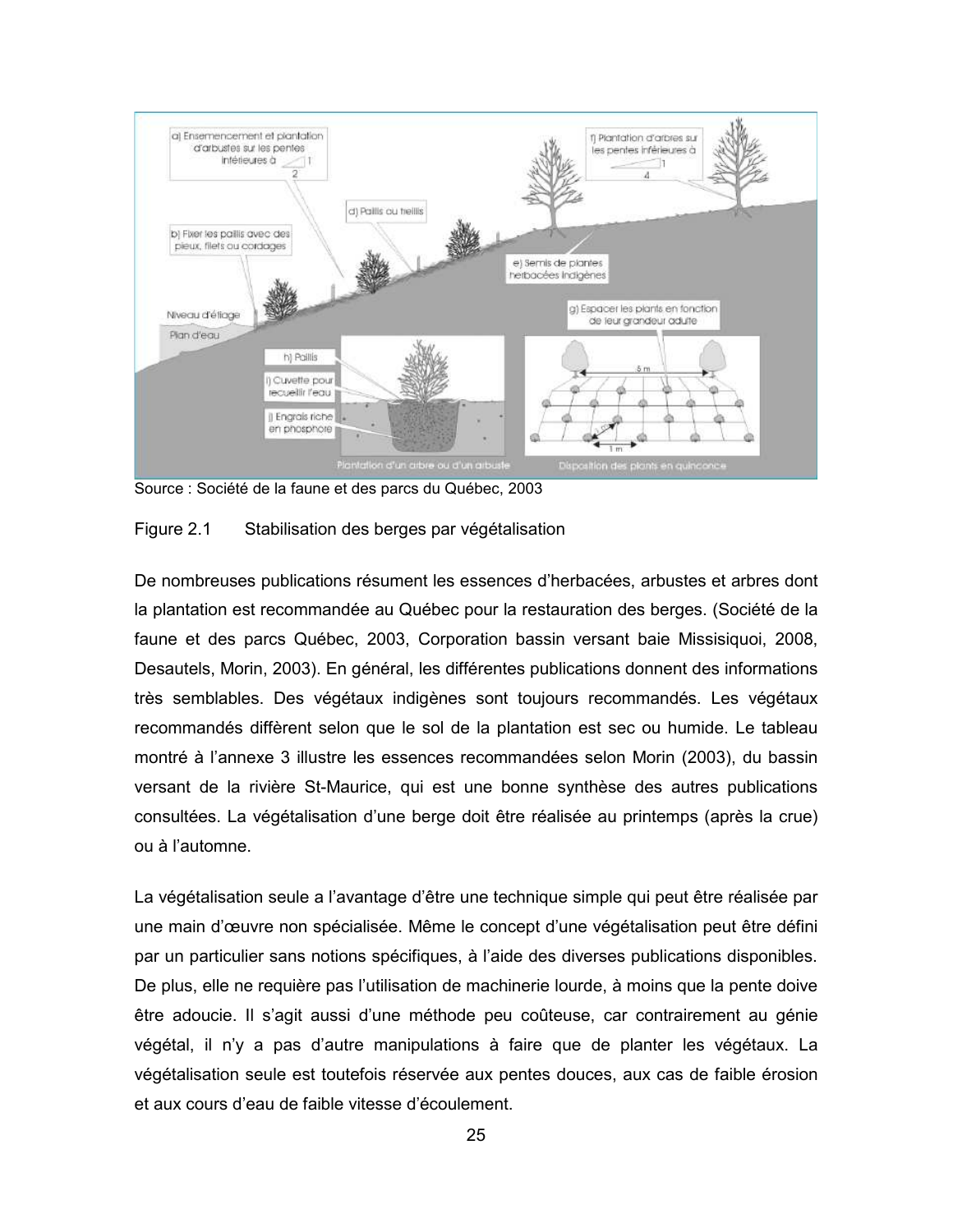Les lignes qui suivent donnent un ordre de grandeur des coûts auxquels il faut s'attendre pour revégétaliser une berge.

Il existe sur le marché des mélanges de semences d'herbacées indigènes déjà préparés et conçus spécifiquement pour la restauration des berges. Ce type de mélange coûtera entre 12 et 35\$ /  $m^2$  en fonction du nombre de  $\text{kg/m}^2$  recommandé par le fabriquant (Indigo, 2010). A ce prix pourra s'ajouter l'achat d'un paillis pour protéger les semences. Il est aussi possible de faire ensemencer hydrauliquement un talus. Cette technique éprouvée est recommandée lorsque de grandes superficies doivent être couvertes.

Les arbustes du type recommandé pour la restauration des berges (voir annexe 3) valent entre 8\$ et 20\$ (Horticlub, 2009). Selon l'espacement recommandé pour les plantations, il est possible de s'attendre à un coût de 6 à 15\$ / m<sup>2</sup> pour l'acquisition d'arbustes. Bref, la revégétalisation d'une portion de berge peut représenter un coût situé entre environ 20 et 50\$ /  $m^2$  pour l'acquisition des végétaux de base.

#### $2.2$ Génie végétal

D'après l'office de la langue française, le génie végétal est "l'ensemble de techniques alliant les principes de l'écologie et du génie pour concevoir et mettre en œuvre des ouvrages qui utilisent des végétaux comme matériel de base et qui visent, entre autres, la stabilisation de talus, de berges et de rives, l'épuration des eaux et le contrôle de l'érosion" Cette technique est utilisée lorsque les pentes sont plus abruptes et l'écoulement plus rapide, lorsque la plantation de végétation seule ne suffit pas. Une restauration de berge peut être réalisée à l'aide des techniques du génie végétal pour des pentes allant jusqu'à 1H :1V (Société de la faune et des parcs Québec, 2003). Ces techniques peuvent remplacer avantageusement les matériaux artificiels puisque les pentes ainsi restaurées sont aussi solide et bénéficient en plus des avantages de la végétation naturelle (filtration des polluant, etc). La figure suivante, tirée de (Société de la faune et des parcs Québec, 2003) illustre une berge aménagée par génie végétal.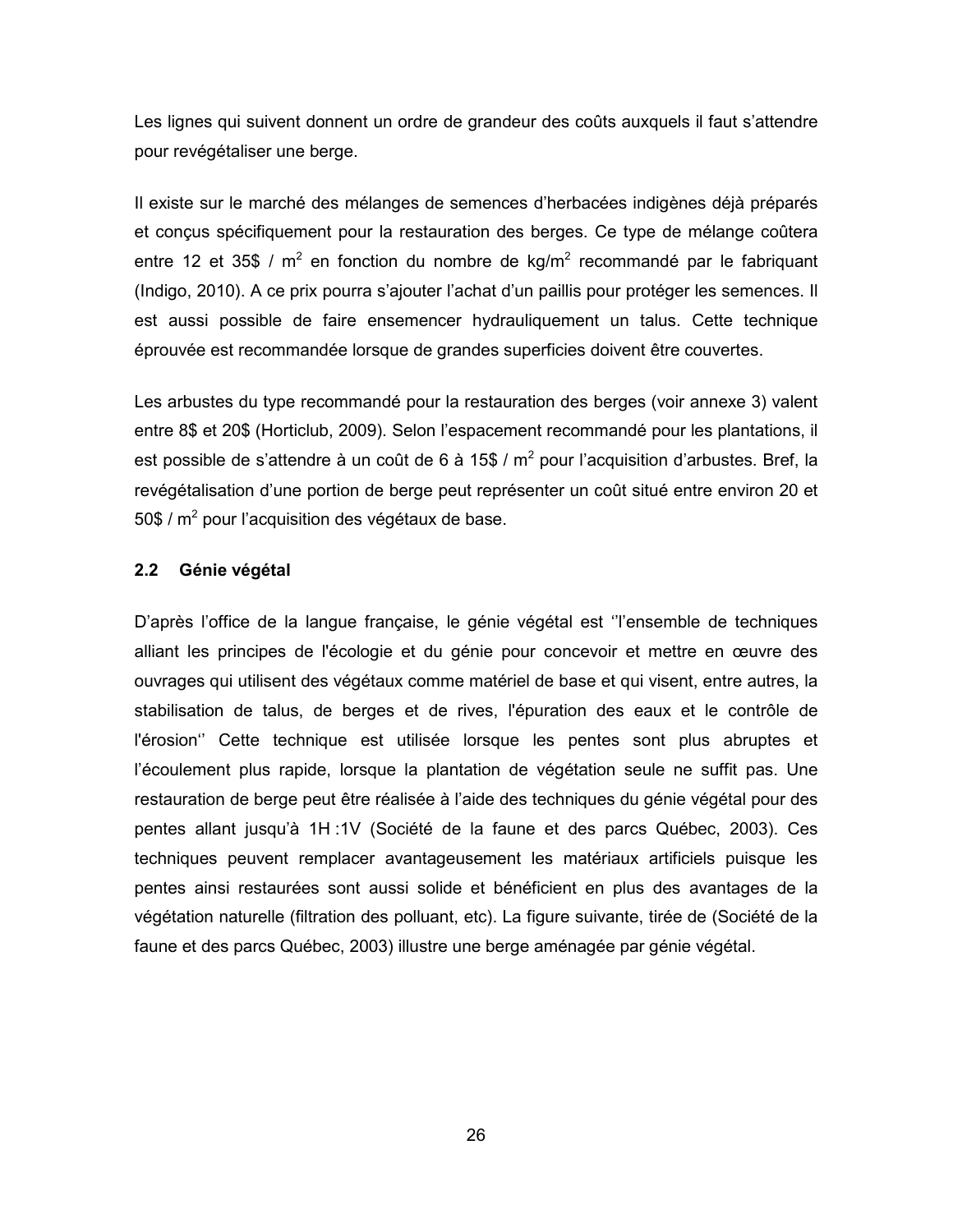

Source : Société de la faune et des parcs du Québec, 2003

#### Figure 2.2 Stabilisation des berges par génie végétal

Ces techniques requièrent la récolte de végétaux à l'état de dormance à proximité de la zone de travaux. C'est par divers agencements de branches que les talus des berges pourront être stabilisés. Il s'agit donc de la fabrication d'une armature végétale. Les branches étant conservées vivantes (on évite leur assèchement après la récolte), ceci favorisera la repousse du végétal après sa mise en place dans la pente. Des espèces à forte capacité de régénération doivent être utilisées. Il s'agit principalement de peuplier baumier, cornouiller stolonifère, spirée à larges feuilles et diverses variétés de saule (Zip Alma-Jonquière, s.d.).

Différentes techniques de génie végétal sont utilisées. Elles sont résumées brièvement dans le tableau ci-après, d'après les informations provenant du Guide de bonnes pratiques du MDDEP (2005). Afin d'améliorer la compréhension, les techniques sont illustrées à l'annexe 4.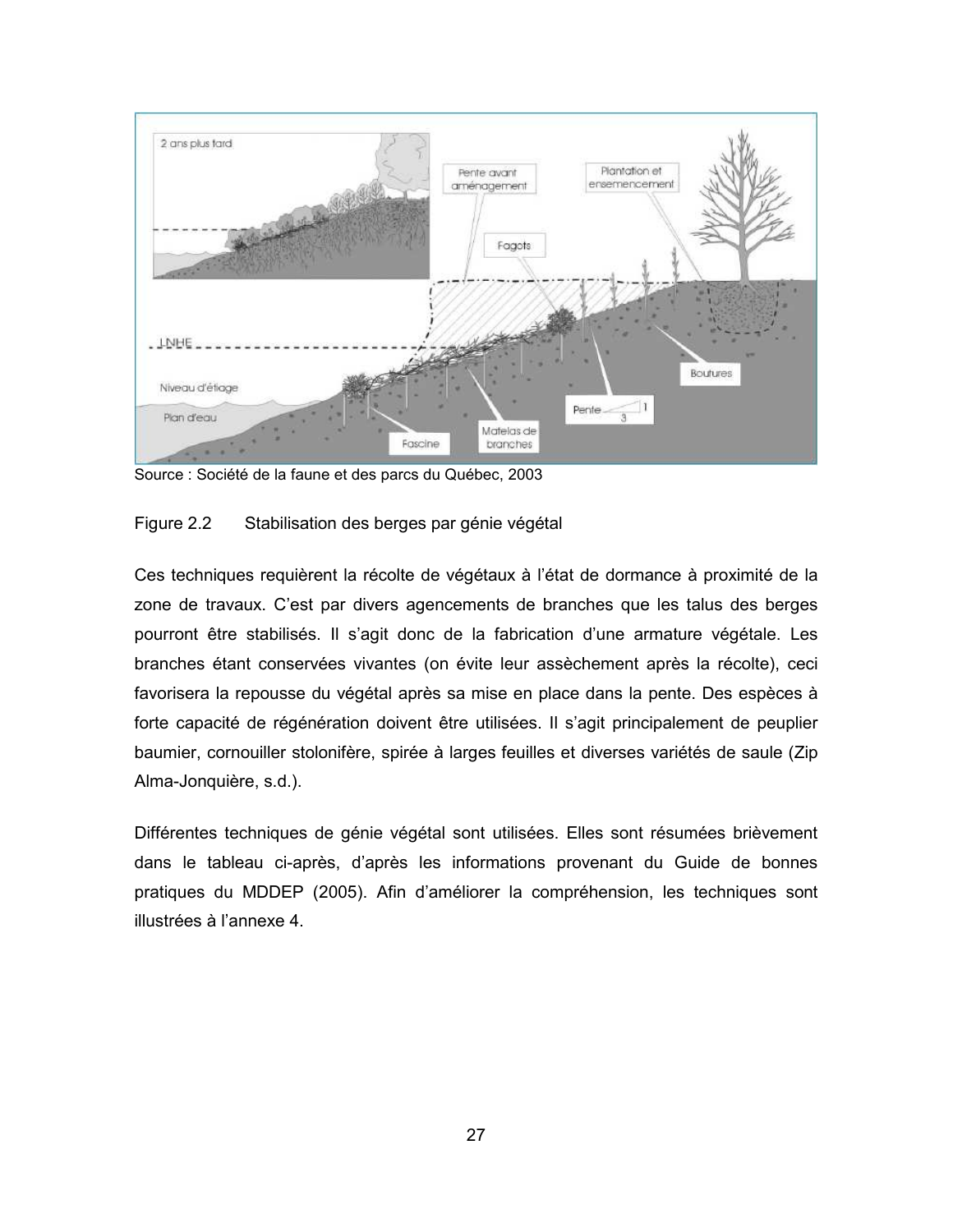Tableau 2.1 Résumé des techniques du génie végétal (MDDEP, 2005)

| Nom                | <b>Définition</b>                                                                                                                                                                                                                                               | <b>Utilisation</b>                                                                                   |
|--------------------|-----------------------------------------------------------------------------------------------------------------------------------------------------------------------------------------------------------------------------------------------------------------|------------------------------------------------------------------------------------------------------|
| <b>Bouture</b>     | Tige sectionnée sur une plante à<br>forte capacité de régénération et<br>enfoncée dans le sol pour produire<br>un nouveau plant.                                                                                                                                | Pour une zone d'érosion faible<br>ou en combinaison avec une<br>autre méthode.                       |
| Rang de plançon    | enfoujes<br><b>Branches</b><br>ramifiées<br>perpendiculairement à la pente de<br>façon<br>laisser<br>seulement<br>à<br>les<br>ramures à l'air libre. Permet<br>de<br>former<br>plusieurs<br>cordons<br>de<br>végétations parallèles.                            | Pentes fortes, pentes limono-<br>sableuses, érosion de surface.                                      |
| Fagots             | Assemblage<br>de<br>branches<br>pour<br>former un boudin uniforme, puis<br>placés dans une tranchée parallèle<br>aux courbes de niveau et enfouis aux<br>deux tiers. Le tout est maintenu en<br>place par des piquets et les fagots<br>sont attachés entre eux. | Pente forte, érosion faible à<br>modérée, surtout pour les bas<br>de talus.                          |
| Fascines           | Arrangement de branches dans le<br>même sens maintenu en place<br>parallèlement aux courbes de niveau<br>par deux rangées de pieux de bois.                                                                                                                     | érosion<br>Pour<br>moyenne<br>à<br>habituellement<br>sévère,<br>une<br>seule rangée en bas de talus. |
| Matelas de branche | <b>Branches</b><br>placées<br>perpendiculairement aux courbes de<br>niveau de façon à former un matelas<br>et retenues à l'aide de piquets et de<br>fils métalliques puis recouvertes d'un<br>peu de terre.                                                     | fortement<br>Pour<br>les<br>rives<br>dégradées par l'érosion.                                        |
| Caissons           | Structure de bois en cèdre, remplie<br>de terre, dans laquelle sont insérées<br>des branches de saule. Seules les<br>branches de saule dépassent de la<br>berge une fois le sol remis en place.                                                                 | Pour érosion sévère et pente<br>abrupte.                                                             |
|                    | Source : Guide de bonnes pratiques du MDDEP, 2005                                                                                                                                                                                                               |                                                                                                      |

Les techniques du génie végétal ont l'avantage d'être aussi solide que la restauration avec des matériaux artificiels, tout en bénéficiant des avantages d'une berge pourvue de végétaux. La réalisation de ces techniques demande toutefois beaucoup de manipulations et de mains d'œuvre. Les travaux peuvent être réalisées seulement au printemps ou presque : les végétaux doivent être récoltés durant leur période de dormance et ils doivent être vivant lors de la pose. De l'équipement lourd peut être nécessaire à la réalisation de ces méthodes car des tranchés doivent parfois être construites. De plus,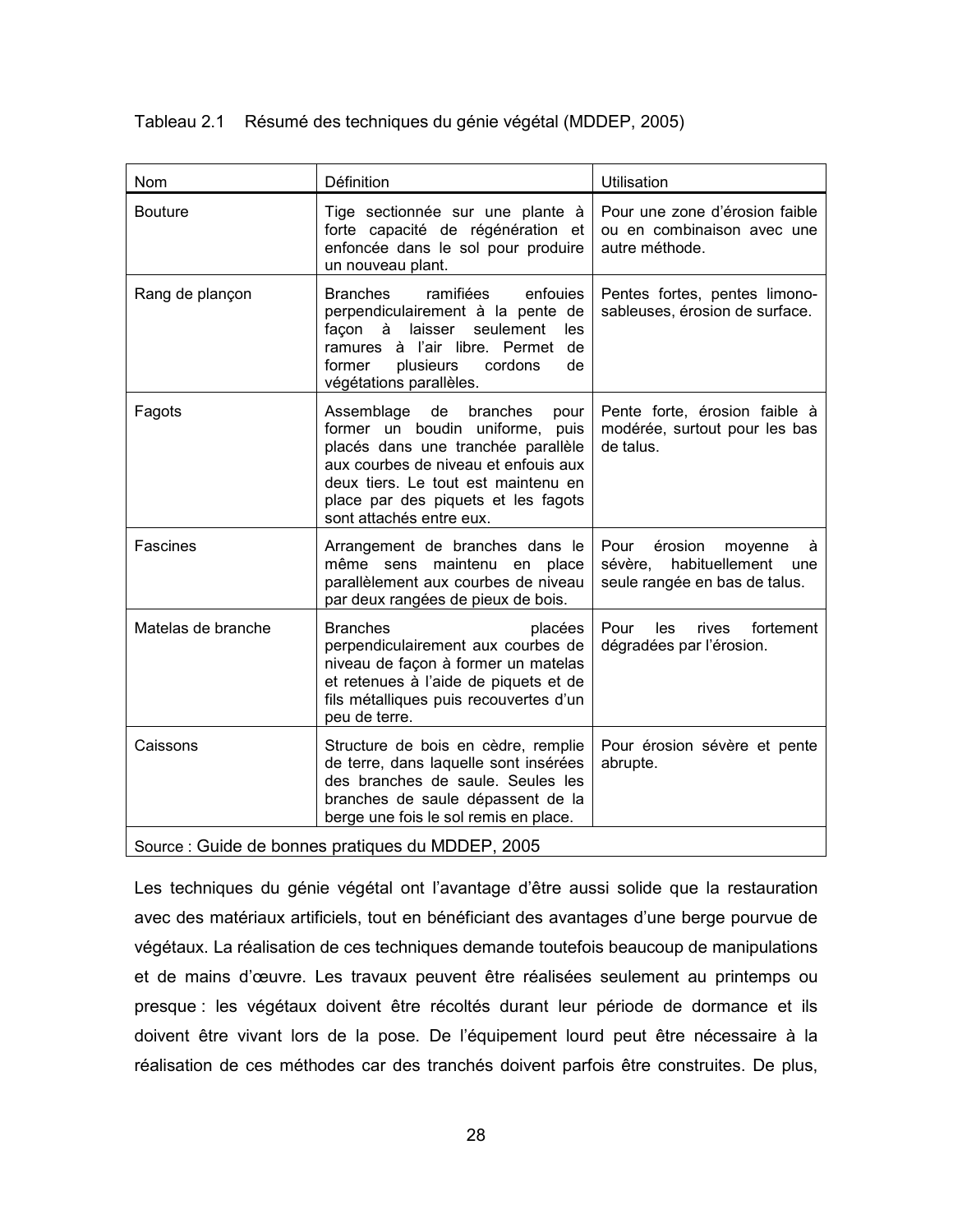ces méthodes doivent être conçues par des spécialistes. La réalisation peut toutefois être faite par une main d'œuvre formée pour l'occasion.

Étant donné que la principale difficulté de ces méthodes est l'agencement des branches qui serviront d'armure végétale, des fournisseurs produisent des matériaux faits de matière organique qui ont pour but de remplacer en partie les végétaux qui sont utilisés en génie végétal. Par exemple, le produit Curlex® est un matelas fait de fibre de bois qui est conçu pour être ancré dans la pente, et en prévient ainsi l'érosion, un peu à la manière du matelas de branche. Il protège aussi les semences jusqu'à ce que la végétation soit bien prise (American Excelsior Company, 2010).

En Europe, certains fournisseurs proposent mêmes des fagots et fascines déjà préparés à partir d'essence de bouleaux poussant en pépinière (AquaTerra Solutions, s.d.).

La réalisation d'une restauration de berge par le génie végétal est plus coûteuse que la végétalisation simple, car plus de manipulations sont requises. Toutefois ces techniques sont moins coûteuses que les méthodes traditionnelles en matériau rigide, tel que le montre le graphique suivant.



Source: Fond d'assainissement des grands lacs, 2004

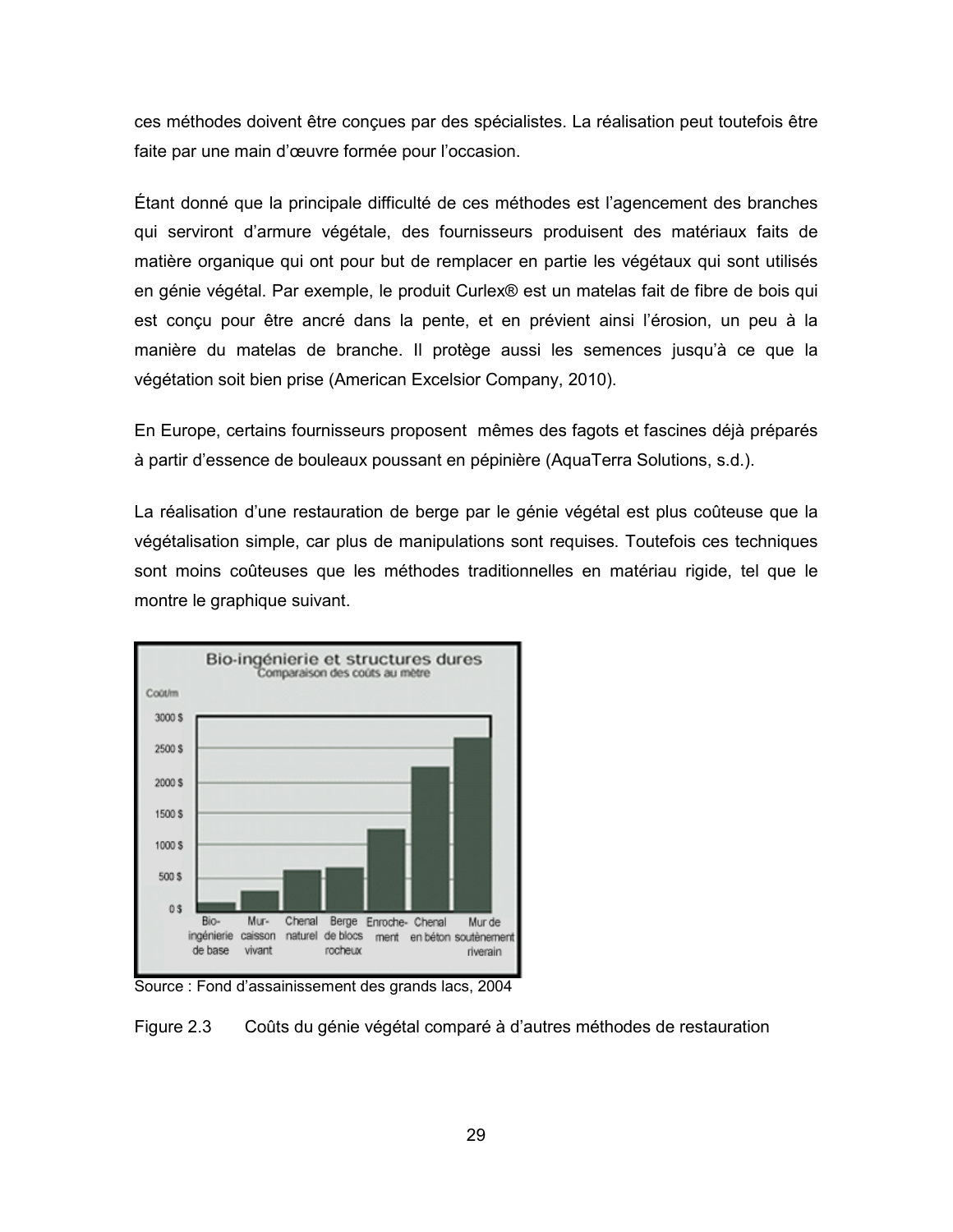## 2.3 Méthodes mécaniques

Les méthodes de restauration avec des matériaux autres que des végétaux, ou méthodes mécaniques, doivent être utilisées en dernier recours, lorsque les autres méthodes ne sont pas réalisables, par exemple à cause d'un débit trop fort, d'une pente trop abrupte ou de vagues trop puissantes (Société de la faune et des parcs du Québec, 2003).

Des fournisseurs conçoivent de plus en plus des produits artificiels dans lesquels pourront s'insérer des végétaux, afin d'atténuer l'effet d'une structure artificielle au bord de l'eau. Ces structures artificielles bénéficieront alors des avantages de la résistance des matériaux d'ingénierie et de la végétation. La mise en place d'enrochement et la construction de murets de pierre ou de blocs sont des solutions plus traditionnelles dans lesquelles la végétation peut difficilement être intégrées.

## 2.3.1 Enrochement et murets

La mise en place d'enrochement consiste simplement à placer des blocs de roche le long de la pente, en réalisant un ancrage en bas de pente. Un géotextile doit être placé derrière l'enrochement pour éviter la perte de sol à travers l'enrochement. La grosseur des blocs de roche peut être dimensionnée selon la force attendue des vagues. L'enrochement peut difficilement être végété. Par contre, l'enrochement peut facilement être utilisé en combinaison avec une autre méthode, lorsqu'il est placé comme ancrage sous le niveau d'étiage et dans la partie basse de la pente. Le reste de la berge peut alors être végété.

Un muret est une construction verticale en bloc, béton ou pierre qui est faite immédiatement en pied de talus. L'arrière du muret doit être remblayé. Cette méthode coûteuse élimine complètement l'habitat riverain, accroît le ruissellement et participe au réchauffement de l'eau (Corporation bassin versant baie Missisiquoi, 2008).

# 2.3.2 Produits artificiels avec insertion possible de végétaux

Les méthodes présentées ci-après sont des méthodes artificielles ayant l'avantage d'être conçues pour que de la végétation y soit insérée.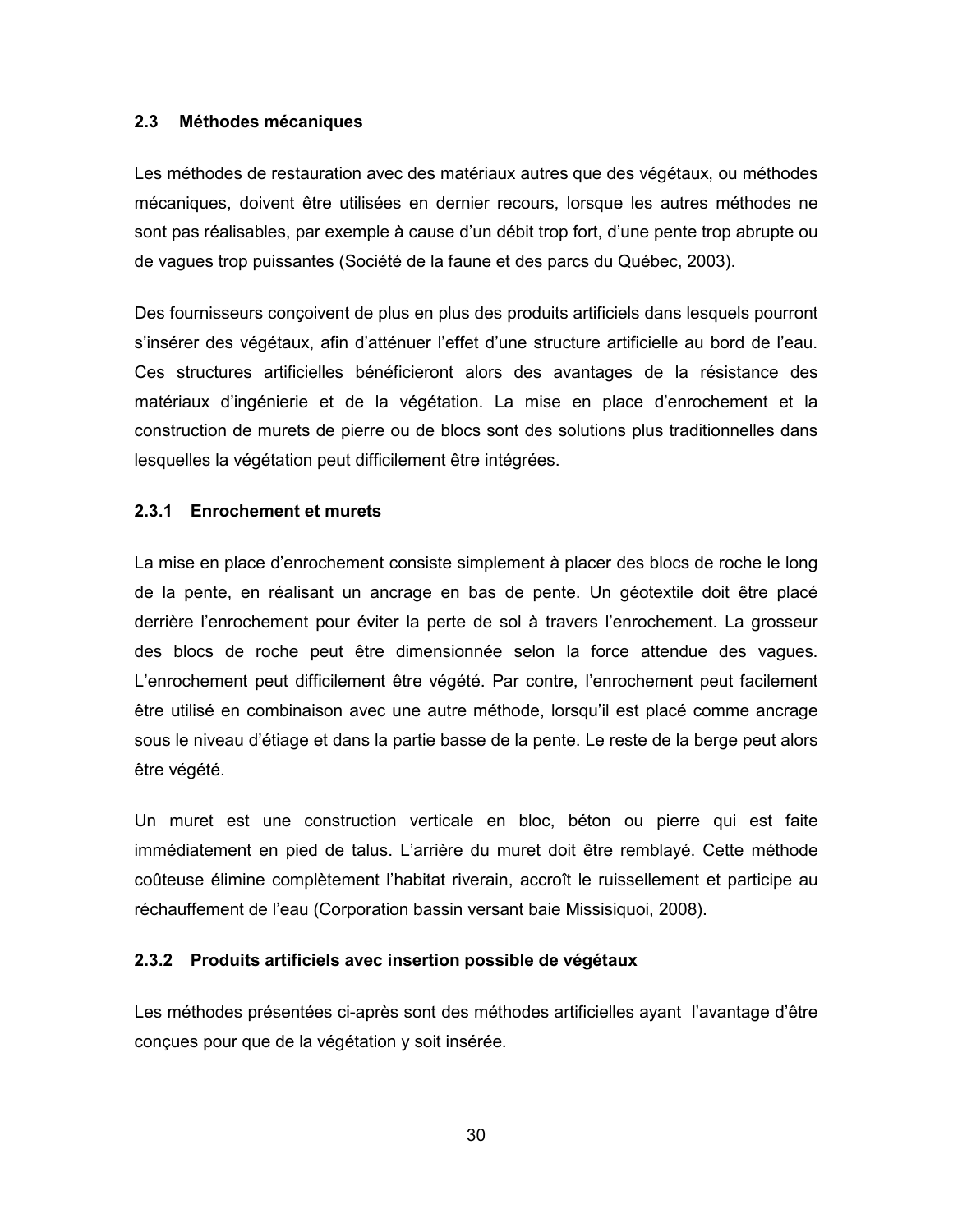Les gabions sont des armatures de métal en forme de cube dans lesquelles de l'enrochement est placé. Les cubes peuvent donc être agencés de façon à s'adapter à la pente de berge voulue. Les gabions ont l'avantage de pouvoir être végétés, puisque leur structure contient environ 30% de vides dans lesquelles la végétation pourra s'installer. Des boutures peuvent aussi y être placées. Le fabriquant Maccaferri propose une version Green Gabion® où le gabion est de forme trapézoidale et dans lequel l'armature est pourvue d'un matelas de fibre de noix de coco sur la face extérieure, et est remplie d'enrochement et de terre végétale (Maccaferri, 2009). Tout ceci favorise la reprise de la végétation. Les gabions, étant constitués d'enrochement, sont efficaces pour les cas d'érosion sévère et les forts courants.

Le matelas de béton consiste à un assemblage de blocs de béton qui forme un matelas d'environ 6 m x 2,5 m pouvant être mis en place à l'aide d'une pelle mécanique. L'avantage de cette méthode est que le béton est très résistant à l'érosion et particulièrement aux effets du batillage, et que de la végétation herbacée peut s'installer à partir de terre placée dans les trous de chaque bloc de béton, jusqu'à en cacher complètement la vue (Armortec, 2004). Cette technique ne peut être utilisée pour des pentes plus abruptes que 1H :1V environ. Un autre produit similaire utilise plutôt un quadrillage de polyéthylène dans lequel le sol est placé ce qui renforcie la pente et permet la prise de végétation herbacée (Terrafix Geosynthetics inc., s.d.).

Il existe aussi de nombreux produits artificiels qui ont pour but de servir de paillis pour éliminer les risques d'érosion en attendant que la végétation pousse et à long terme. Les produits de type Landlok<sup>R</sup> sont des paillis permanents faits de matière polymérique. La végétation herbacée peut s'installer et pousser à travers ce type de paillis, qui restera toutefois en place de façon permanente et procurera ainsi une résistance plus grande à l'érosion que la végétation seule ou les paillis organiques qui se décomposent à la longue (type paillis de noix de coco) (Propex Geosynthetics, 2007). Ce type de paillis peut être installé jusqu'à une pente de 1H :1V.

Les paillis faits de matières organiques, (noix de coco ou paille) sont quant à eux biodégradables et offrent moins de résistence mécaniques. Ils sont utiles pour réduire les risques d'érosion par ruissellement en attendant que la végétation pousse.

31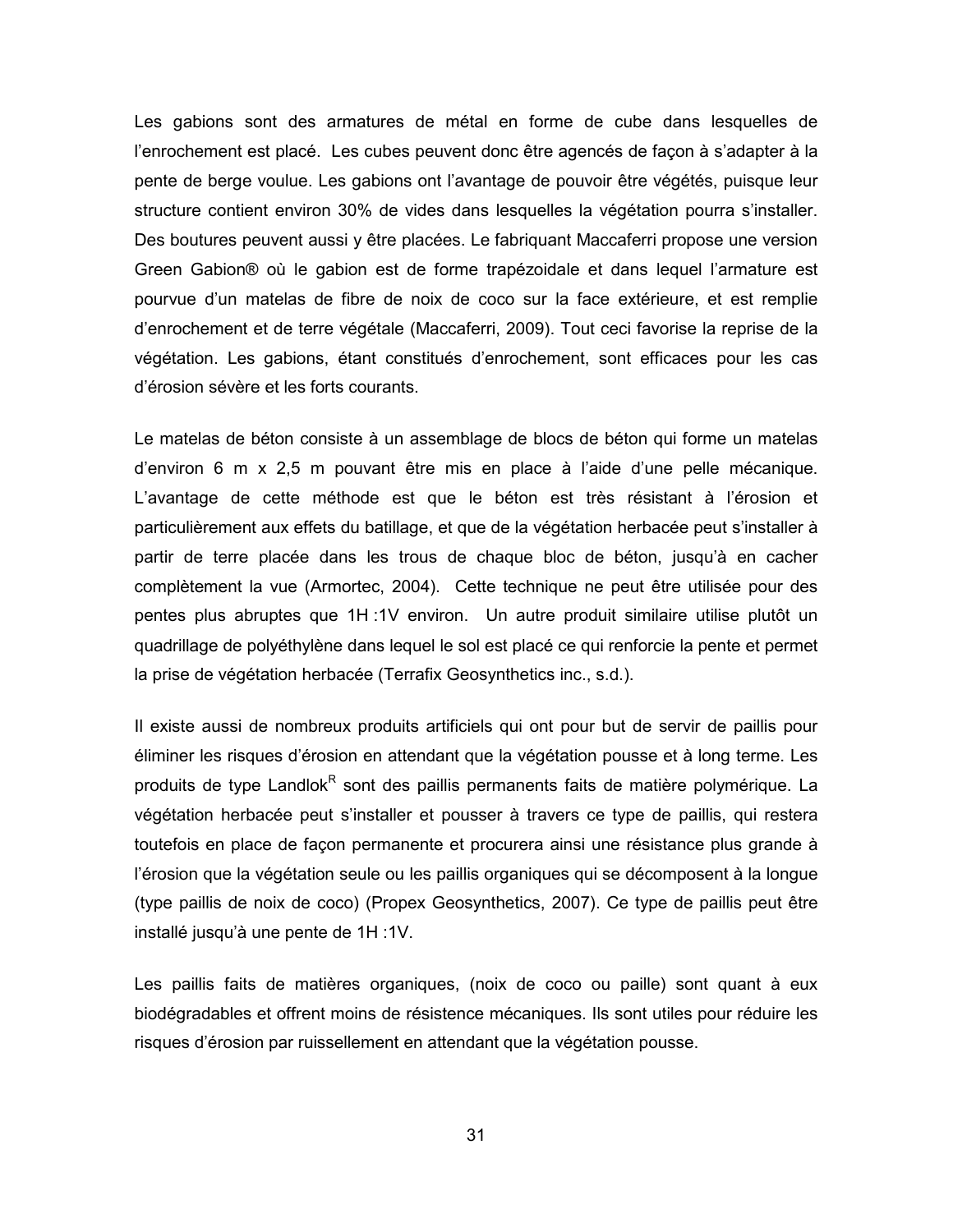# 2.3.3 Regénération de plages

Les deux paragraphes suivants traitent de méthodes spécifiques pour régénérer les plages de sable.

Le rechargement de plage est habituellement réalisé le long du fleuve ou de la mer. Cette méthode consiste simplement à replacer du sable sur une plage, à l'endroit où il n'y en avait plus. Ceci nécessite le transport de grandes quantités de sable provenant de l'extérieur du site. Le sable peut aussi être dragué plus loin dans le littoral. Si cette technique est utilisée, la recharge en sable doit être effectuée régulièrement, car la plage continuera à s'éroder comme elle le faisait avant la mise en place de nouveau sable. Il faut donc prévoir le rechargement à intervalle régulier (Ville de Sept-Iles, 2009).

Une technique brevetée permet aussi un rechargement naturel des plages. Il s'agit du "Undercurrent Stabilizer<sup>TM</sup>" de la compagnie Holmberg Technologies, qui se spécialise dans le contrôle de l'érosion des plages. La technique consiste à mettre en place dans le littoral une structure de géotextile emplie de ciment. Ces structures placées perpendiculairement à la plage sont conçues en fonction de l'hydrodynamique du courant pour un endroit précis, et permettent de modifier le courant et diminuer la profondeur de l'eau de façon à favoriser la sédimentation et donc le rechargement de la plage. Cette technique a été utilisée avec succès à de nombreux endroits dans le monde, notamment dans les grands lacs (Holmberg Technologies inc., 2010).

# 2.4 Analyse des différentes techniques de restauration

Les coûts illustrés représentent un ordre de grandeur approximatif pour une restauration de berge de 100 m de longueur par 10 m de largeur donc 1000 m<sup>2</sup>.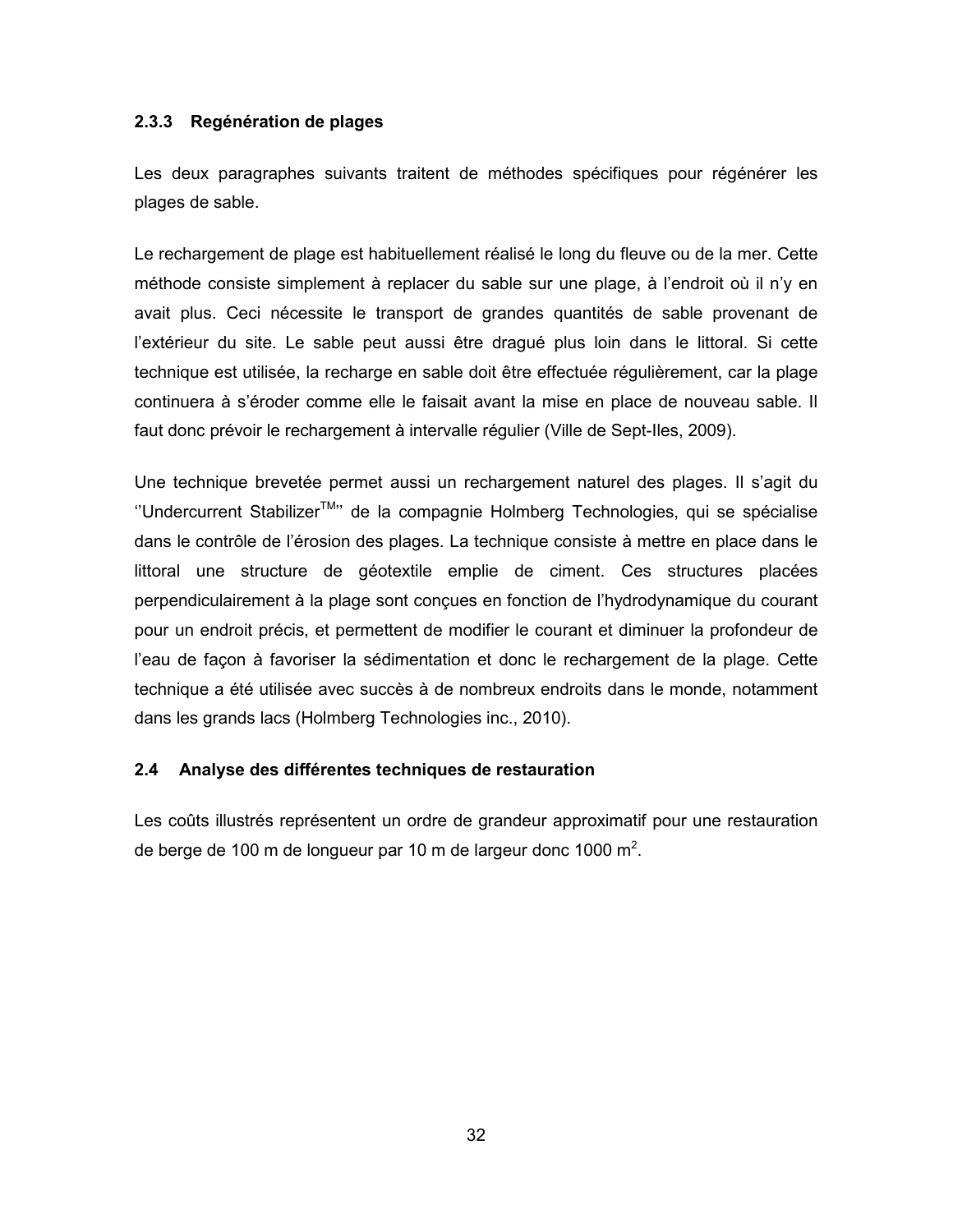| mok              | Conditions d'utilisation        | Pente           | Expertise     | Matériaux requis -         | Outils et           | Coût ordre de          |
|------------------|---------------------------------|-----------------|---------------|----------------------------|---------------------|------------------------|
|                  |                                 |                 |               |                            |                     |                        |
|                  |                                 | naximale        | requise       | provenance                 | machinerie requis   | grandeur 100 m.l.      |
| Végétalisation   | Vitesse d'écoulement            | Vloins de       | $\frac{5}{2}$ | Végétaux, prélevés         | Outil de            | $2000 - 50000$         |
|                  | faible                          | 2H:1V           |               | sur le site ou             | jardinage, pas de   |                        |
|                  |                                 |                 |               | pépinière                  | machinerie          |                        |
| Rang de plançon  | Pentes fortes, pentes           | Vr: Hr é'upsul  | ā             | Végétaux prélevés à        | Outil de            | $5000 - 50000$ \$      |
|                  | limono-sableuses,               |                 | planification | proximité                  | ardinage,           |                        |
|                  | érosion de surface.             |                 |               |                            | machinerie          |                        |
|                  |                                 |                 | Non pose      |                            | légère              |                        |
| Fagots           | Pente forte, érosion            | Vr: Ht á'upsul  | ā             | Végétaux prélevés à        | Outil de            | $5000 - 50000$ \$      |
|                  | faible à modérée,               |                 | planification | proximité                  | ardinage,           |                        |
|                  | surtout pour les bas de         |                 |               |                            | machinerie          |                        |
|                  | talus.                          |                 | Non pose      |                            | légère              |                        |
| Fascines         | Pour érosion moyenne            | VI: HI é'upsul  | ā             | Végétaux prélevés à        | Outil de            | \$ 000 09 - 0005       |
|                  |                                 |                 | planification | proximité                  | ardinage,           |                        |
|                  | à sévère,<br>habituellement une |                 |               |                            | machinerie          |                        |
|                  | seule rangée en bas             |                 | Non pose      |                            | égère               |                        |
|                  | de talus                        |                 |               |                            |                     |                        |
| Matelas de       | Pour les rives                  | Vr: Hr á'upsul  | Ö             | Végétaux prélevés à        | Outil de            | $2000 - 50000$         |
| branche          | fortement dégradées             |                 | planification | proximité                  | ardinage,           |                        |
|                  | par l'érosion.                  |                 |               |                            | machinerie          |                        |
|                  |                                 |                 | Non pose      |                            | légère              |                        |
| Caissons         | Erosion sévère et               | Jusqu'à environ | ā             | È<br>Végétaux prélevés     | Outil de            | $2000 - 5000$          |
|                  | pente abrupte                   | 1H :2V          | planification | proximité, bois            | ardinage,           |                        |
|                  |                                 |                 |               |                            | machinerie          |                        |
|                  |                                 |                 | Non pose      |                            | ourde               |                        |
| Enrochement      | Erosion sévère,<br>batillage    | Vr: Hr supsul   | Ö             | Enrochement,<br>géotextile | Machinerie<br>ourde | \$000 000 - 500 000 \$ |
| Muret de bloc ou | Pente abrupte, érosion          | ertical         | ÖÖ            | Béton, matériaux           | Machinerie          | \$ 000 000<br>$-00005$ |
| béton            | sévère                          |                 |               | granulaire, géotextile     | lourde              |                        |
| Gabions          | Erosion forte, pente            | Jusqu'à environ | Ō             | Gabion,                    | Machinerie          | \$00000000000000       |
|                  | abrupte                         | 1H :2V          |               | enrochement,               | lourde              |                        |
|                  |                                 |                 |               | géotextile                 |                     |                        |

Tableau 2.2 Résumé des méthodes de restauration

33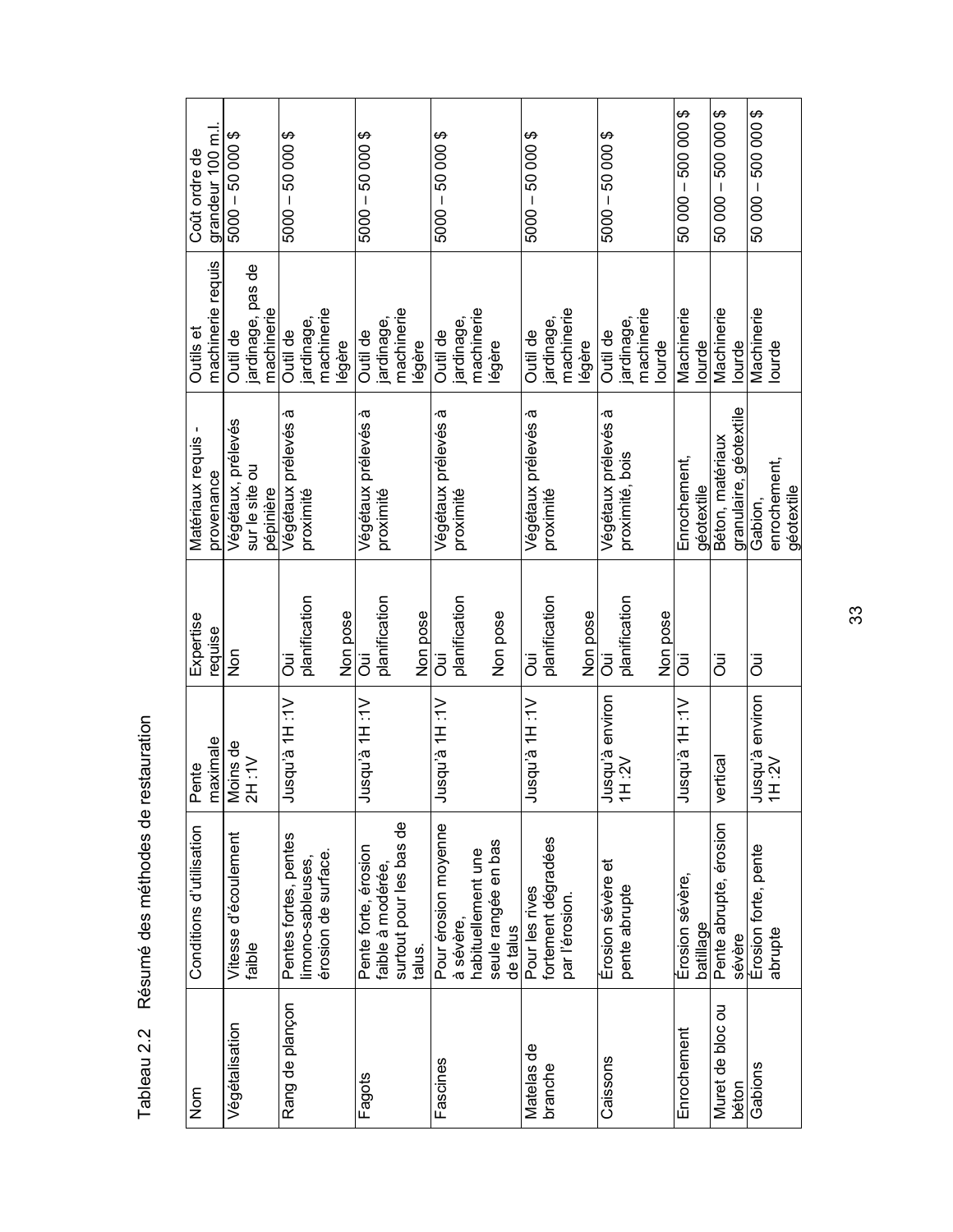| Coût ordre de            |                                       | $5000 - 50000$ \$         |               | \$000 - 50 000        |         | 50 000 - 500 000\$ |          | 50 000 - 500 000\$ |                          |
|--------------------------|---------------------------------------|---------------------------|---------------|-----------------------|---------|--------------------|----------|--------------------|--------------------------|
| Outils et                | machinerie requis   grandeur 100 m.l. | Machinerie                | lourde        | Machinerie            | légère  | Machinerie         | lourde   | Machinerie         | <b>Jourde</b>            |
| Matériaux requis         | provenance                            | Matelas de béton,         | géotextile    | Paillis artificiel    |         | Sable              |          | Géotextile, ciment |                          |
| Expertise                | requise                               |                           |               |                       |         | ā                  |          | ā                  |                          |
| ente                     | naximale                              | iusqu'à 1H : 1V   oui     |               | iusqu'à 1H : 1V   Oui |         |                    |          |                    |                          |
| Conditions d'utilisation |                                       | Erosion forte, batillage, | pente moyenne | Érosion forte, pente  | noyenne | Plage érodée       |          | Plage érodée       |                          |
| <b>Spar</b>              |                                       | latelas de béton          |               | Paillis artificiel    |         | Rechargement       | de plage | Jndercurrent       | Stabilizer <sup>TM</sup> |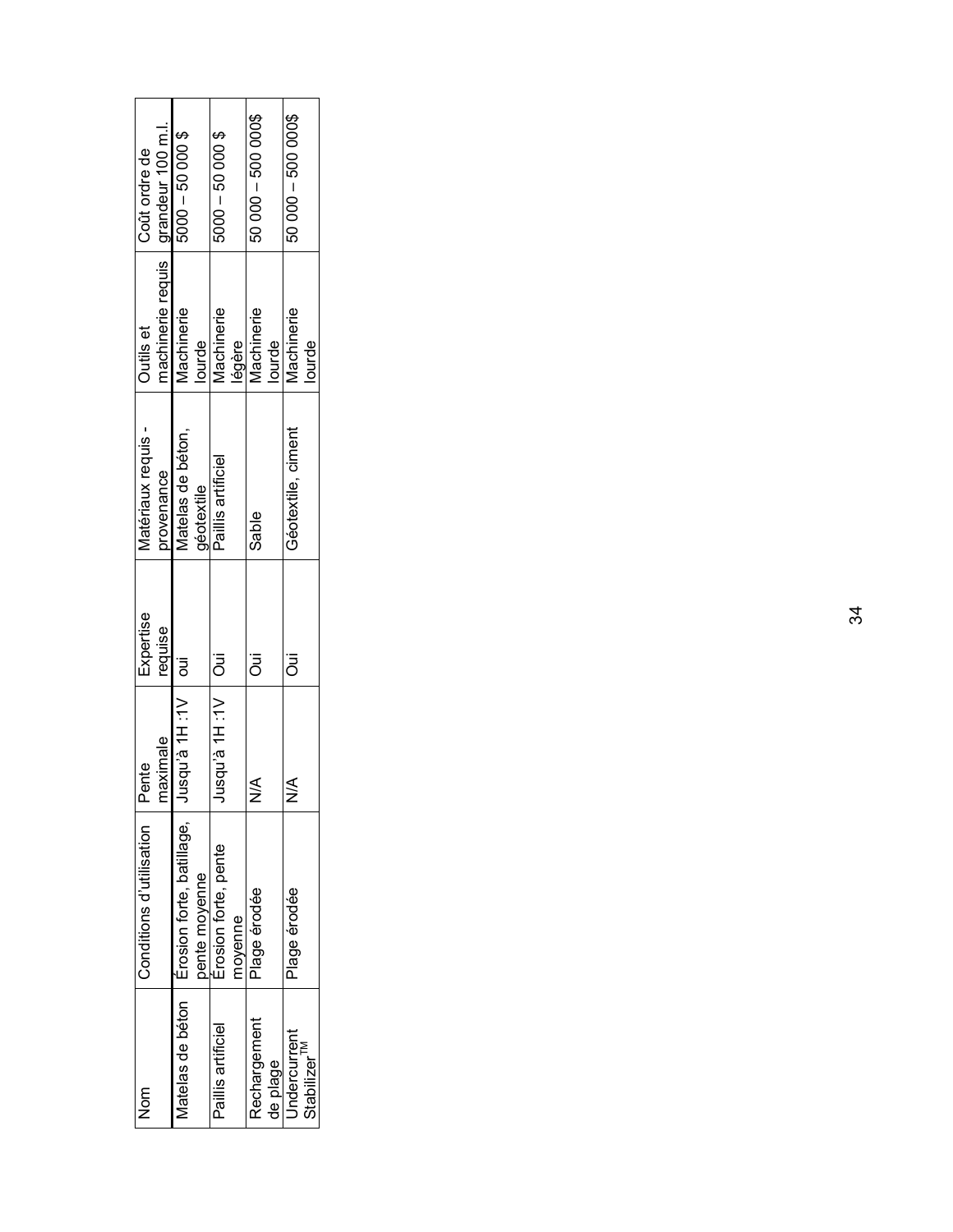## 3 ASPECT LÉGAL DE LA RESTAURATION DES BERGES

Plusieurs lois, règlements et politiques s'appliquent quand vient le temps de faire des travaux de restauration de berge, ou des travaux à proximité des rives ou sur les rives. A titre informatif, la présente section vise à faire un bref résumé de la réglementation en viqueur.

Au niveau provincial, le document principal est la Politique de protection des rives, du littoral et des plaines inondables. La Politique découle de la Loi sur la qualité de l'environnement, par laquelle le Ministre a le pouvoir d'établir une telle politique selon l'article 2.1 de la loi. La Politique vise à favoriser la bonne santé des rives et la qualité de l'eau des cours d'eau et s'applique à tous les cours d'eau du Québec, à l'exclusion des fossés. C'est dans la Politique que tous les termes relatifs aux rives sont définis.

La Politique donne le pouvoir aux MRC (Municipalité régionale de comté) d'adopter un plan de gestion des rives. Une partie de la Politique (chapitre 5) consiste donc à baliser la préparation d'un plan de gestion des rives par les MRC.

Le corps principal de la Politique vise à déterminer quels ouvrages et travaux sont permis sur les rives. En général, toutes les constructions, ouvrages et travaux sont interdits sur une rive (largeur de bande riveraine de 10 à 15 m selon la pente, d'après la définition de rive de la Politique, voir le tableau 1.1). Il existe toutefois de nombreuses exceptions qui sont énumérées aux articles 3.2 alinéa a à g. En général, il s'agit d'exception concernant des ouvrages déjà existants, ou des ouvrages requis à des fins municipales ou industrielles. Il est à noter que l'exploitation agricole est permise jusqu'à une distance horizontale de 3 m de la ligne des hautes eaux. Tous les travaux qui visent à modifier l'aspect d'une rive ou du littoral doivent faire l'objet d'une autorisation préalable auprès des instances gouvernementales concernées, même s'ils font partis des exceptions de l'article 3.2.

Le même principe s'applique pour le littoral, où les travaux et ouvrages sont aussi interdits, à l'exception de quelques ouvrages qui sont énumérés à l'article 3.3.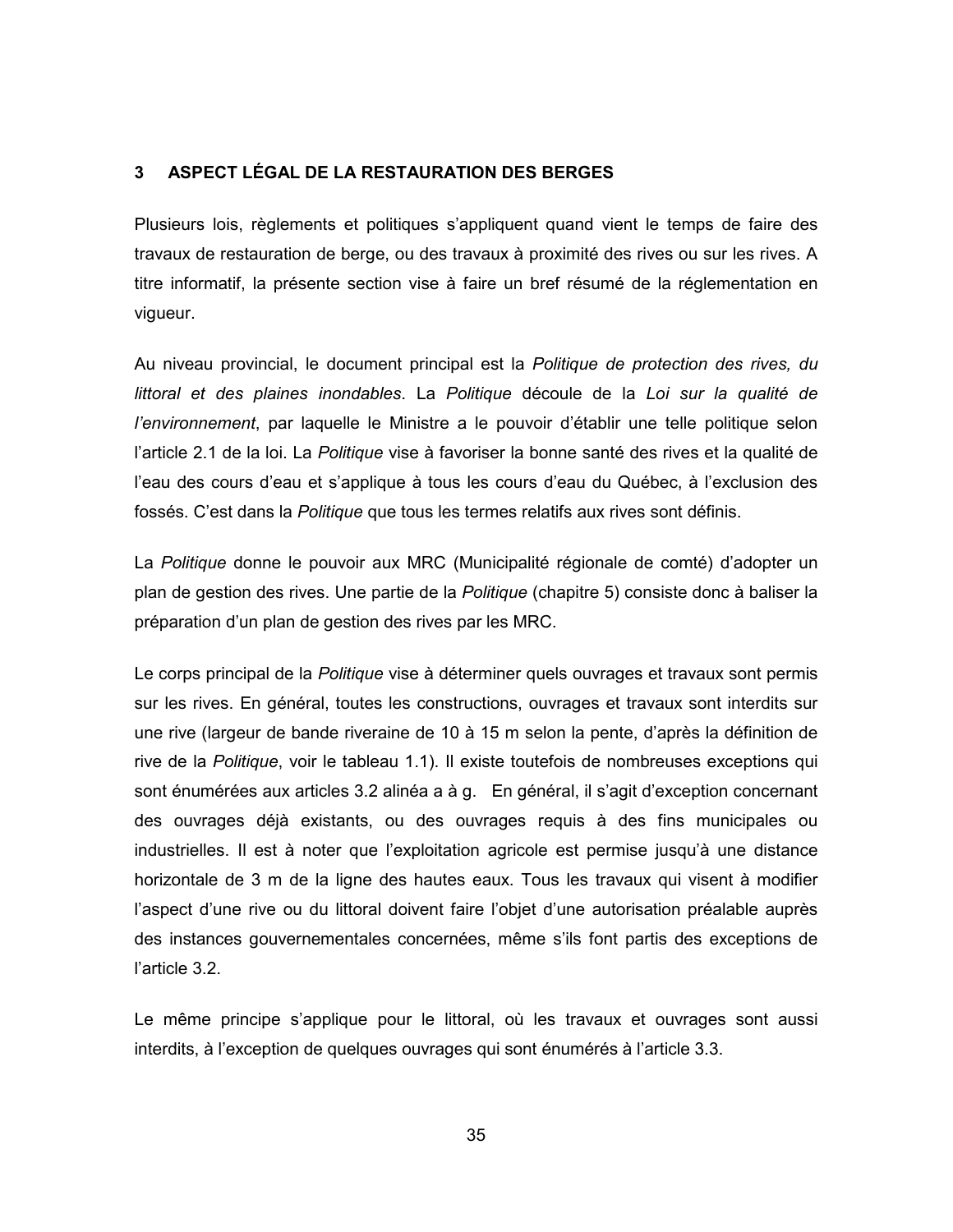Les travaux en plaine inondable doivent aussi être autorisés par les instances gouvernementales concernées. Les travaux dans la zone de grand courant d'une plaine inondable sont quant à eux interdits, à l'exception de quelques cas spécifiquement énumérés dans la Politique.

Le Règlement relatif à l'application de la Loi sur la qualité de l'environnement spécifie en détails quels genres de travaux sur les rives ou à proximité des rives doivent faire l'objet d'une demande de certificat d'autorisation auprès du MDDEP.

Selon la Loi sur l'aménagement et l'urbanisme, le schéma d'aménagement des MRC doit aussi spécifier quelles sont les contraintes concernant les rives et le littoral sur son territoire, autant du point de vue sécurité publique que environnemental. Ces contraintes doivent se refléter dans le plan de zonage. C'est la loi sur l'aménagement et l'urbanisme qui donne donc le pouvoir aux MRC de légiférer dans le domaine des rives. Les règlements adoptés doivent être en accord avec la Politique de protection des rives, du littoral et des plaines inondables. Les règlements des MRC sont donc les premières règles à suivre concernant les rives d'un secteur en particulier.

La Loi sur la sécurité civile a un certain lien avec les rives car c'est par cette loi que les municipalités doivent recenser les risques existants sur leur territoire, et l'instabilité des rives, ou les risques d'inondation, peuvent en faire partie. Encore là, les restrictions qui pourraient découler de ces risques se traduiront en règlements municipaux.

La loi sur les forêts spécifie qu'il est interdit de faire circuler la machinerie d'exploitation forestière dans une bande riveraine de 20 m des cours d'eau sauf pour la construction de pont ou infrastructures reliés à l'eau.

La loi sur la conservation et la mise en valeur de la faune peut avoir un impact sur la gestion des rives car le Ministère des ressources naturelles peut établir un refuge faunique sur les terres de l'état ou sur des terres privées dans le but d'y conserver une faune spécifique. Ceci peut donc s'appliquer à un habitat riverain de valeur.

La loi sur les pêches (gouvernement fédéral) spécifie que toute intervention sur le milieu qui est susceptible de nuire à l'habitat du poisson est interdite et que tout travaux prévus susceptible de nuire à l'habitat du poisson doit être préalablement autorisé par le ministre. Les travaux ayant un impact sur la rive et le littoral, ou les rejets de substances vers les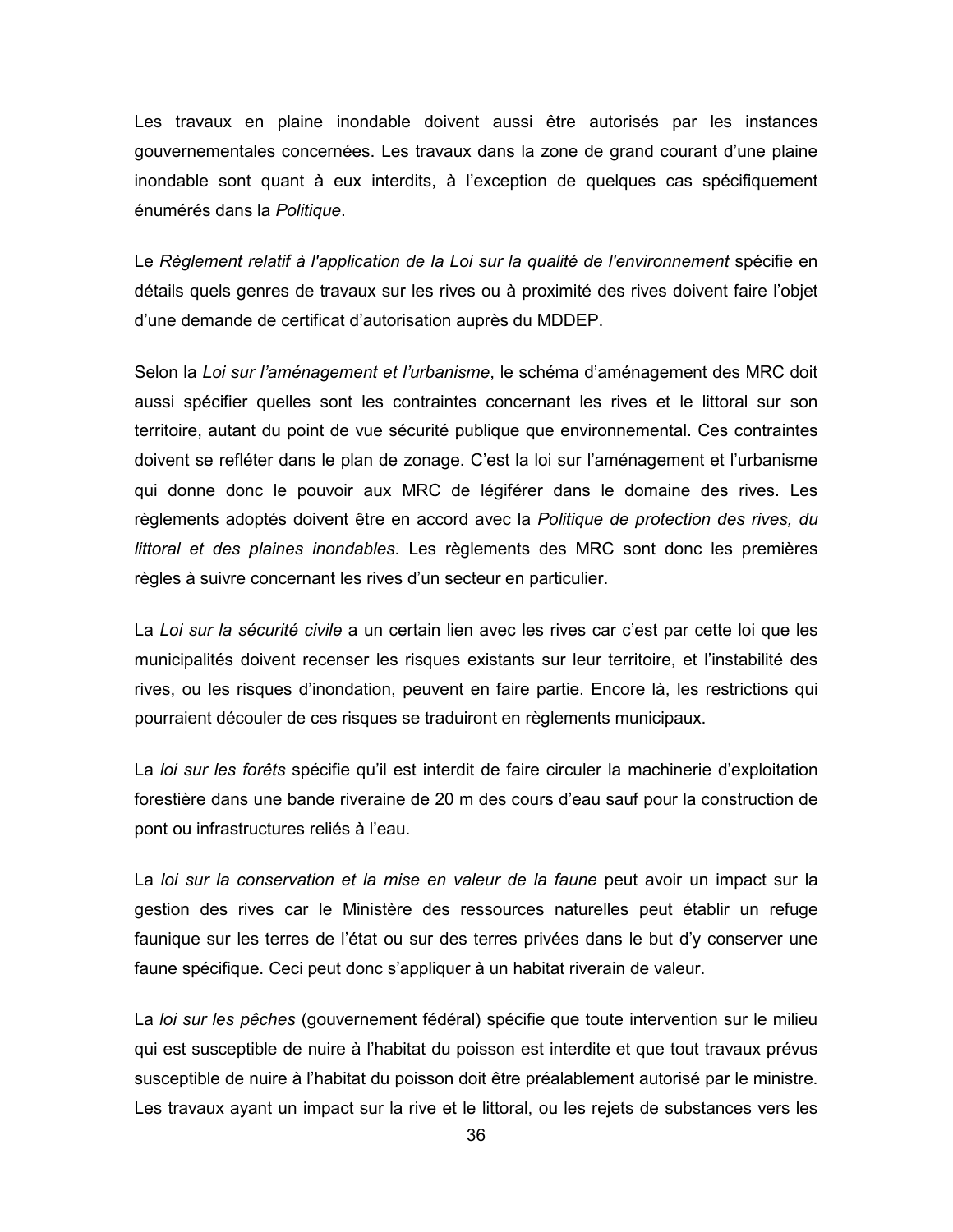cours d'eau font donc parti de cette catégorie. La Loi canadienne sur la protection de l'environnement, définit de façon plus générale l'interdiction de nuire aux habitats de poisson suite au déversement de substances nocives.

Le tableau suivant résume les points saillants de l'encadrement législatif concernant les rives.

| Cas                   | Règle                                                                                                           | Loi, politique ou règlement<br>applicable                                                                                                                                              |
|-----------------------|-----------------------------------------------------------------------------------------------------------------|----------------------------------------------------------------------------------------------------------------------------------------------------------------------------------------|
| Général               | Interdiction de perturber la rive sur une<br>bande riveraine de 10 à 15 m selon la<br>pente.                    | Politique de protection des<br>rives, du littoral et des<br>plaines inondables                                                                                                         |
| Général               | Cas où une demande de certificat<br>d'autorisation est requise pour des<br>travaux sur ou à proximité des rives | relatif<br>Règlement<br>à<br>l'application de la Loi sur la<br>qualité de l'environnement                                                                                              |
| Général               | Possibilité<br>de devoir conserver<br>un<br>habitat riverain de valeur.                                         | Loi sur la conservation et la<br>mise en valeur de la faune                                                                                                                            |
| Général               | Interdiction de nuire à l'habitat du<br>poisson.                                                                | Loi sur les pêches                                                                                                                                                                     |
| Secteur<br>spécifique | Règles spécifiques à chaque secteur.                                                                            | Règlements des MRC<br>Politique de protection des<br>rives, du littoral<br>et des<br>plaines inondable<br>Loi sur l'aménagement et<br><i>l'urbanisme</i><br>Loi sur la sécurité civile |
| Foresterie            | Interdiction<br>de<br>circuler<br>avec<br>la<br>machinerie sur une bande riveraine de<br>20 m.                  | Loi sur les forêts                                                                                                                                                                     |
| Agriculture           | Obligation de conserver une bande<br>riveraine de 3 m.                                                          | Politique de protection des<br>du littoral<br>rives.<br>et<br>des<br>plaines inondables                                                                                                |

Tableau 3.1 Résumé de l'encadrement législatif relatif à la protection des rives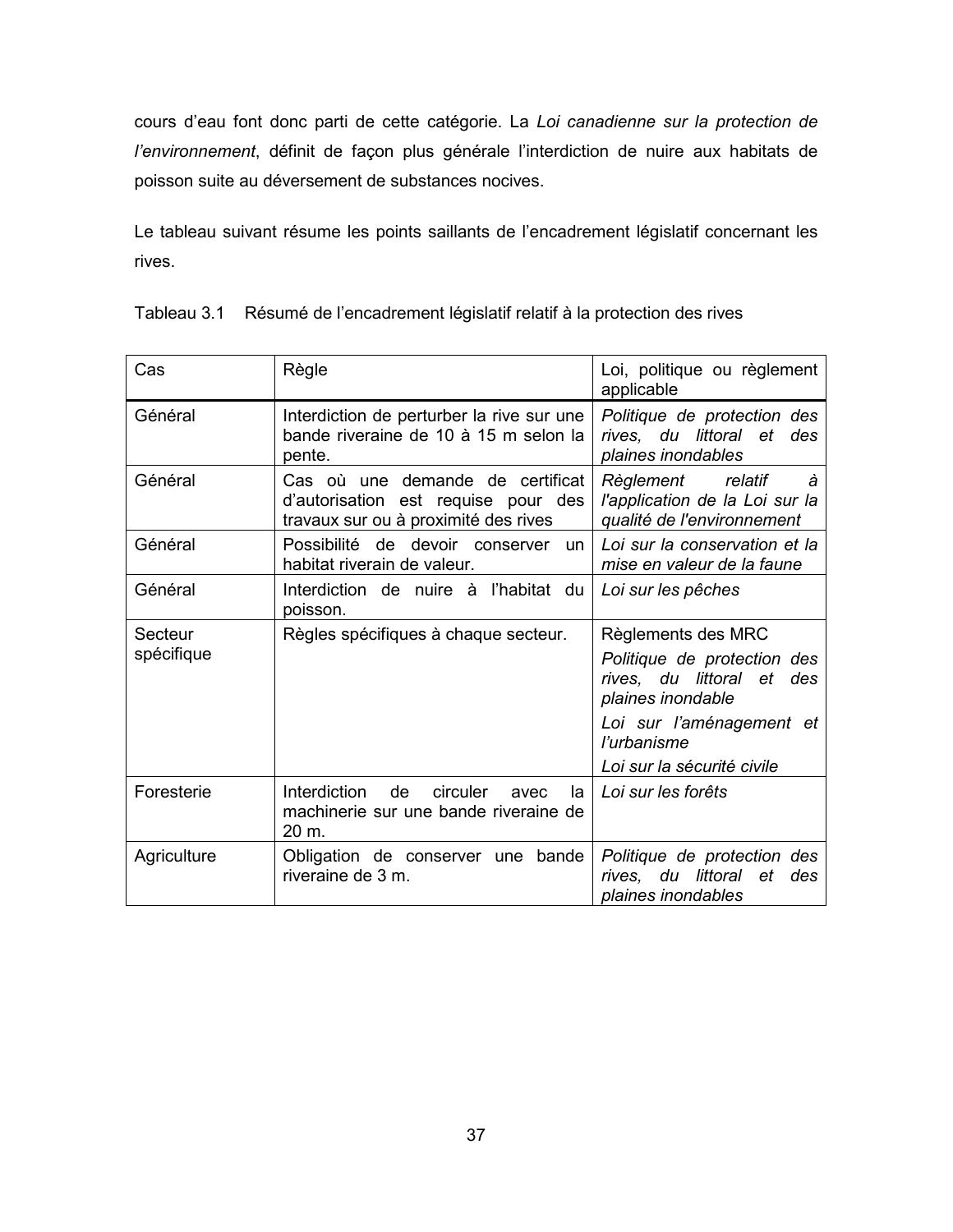#### **INDICATEURS POUR LA RESTAURATION DES BERGES**  $\overline{\mathbf{4}}$

#### 4.1 Utilité des indicateurs à la prise de décision

Les indicateurs fournissent une aide appréciable en permettant l'utilisation de données concrètes pour statuer sur les impacts de la détérioration des berges. Les indicateurs peuvent également fournir un excellent support afin de faciliter la prise de décision pour justifier des travaux, ou valider l'efficacité des travaux quelques années après leur réalisation. La mesure d'indicateur peut faciliter les démarches de demande de permis lorsqu'ils sont requis pour des travaux sur les berges. La mesure d'indicateurs peut aussi servir à valider de manière quantitative une simple impression. C'est pour toutes ces raisons que cet essai propose l'élaboration des indicateurs de performance pour faciliter la prise de décision reliée à la restauration des berges.

Les indicateurs sont de plus en plus utilisés dans l'industrie. Des indicateurs doivent être mis au point dans le cadre du système ISO 14000, afin de caractériser les aspects environnementaux reliés à une industrie. Les entreprises incluent des indicateurs environnementaux dans leur rapport annuel. Le GRI (Global Reporting Initiative) présente plusieurs suggestions d'indicateurs dans différents domaines sur lesquels les professionnels peuvent se baser pour établir des indicateurs selon leur propre besoin. Cette liste a été consultée dans le cadre de cet essai.

Au niveau de la restauration des berges, certains indicateurs ont déjà été mis au point. Le plus élaboré est l'indice de la qualité de la bande riveraine (St-Jacques et Richard, 1998) mis au point par des professionnels du MDDEP. Cet indicateur se base sur le recouvrement de la bande riveraine en fait d'arbuste, arbres, herbacés, friche, etc. afin d'établir un indice de qualité. Il en sera question à la section 4.3.1.

Le MDDEP et le Conseil régional de l'environnement des Laurentides (2007), ont aussi produit un document appelé Protocole de caractérisation de la bande riveraine, qui ne parle pas directement du calcul d'un indicateur mais qui explique comment évaluer l'utilisation du sol et les types d'utilisation autour d'un lac afin de statuer sur la qualité des aménagements de la bande riveraine. Ce processus permet d'en arriver à des pourcentages d'occupation du territoire par différentes zones (agriculture, forêt, infrastructure, etc.) et ainsi pouvoir juger de l'homogénéité d'une bande riveraine. Ce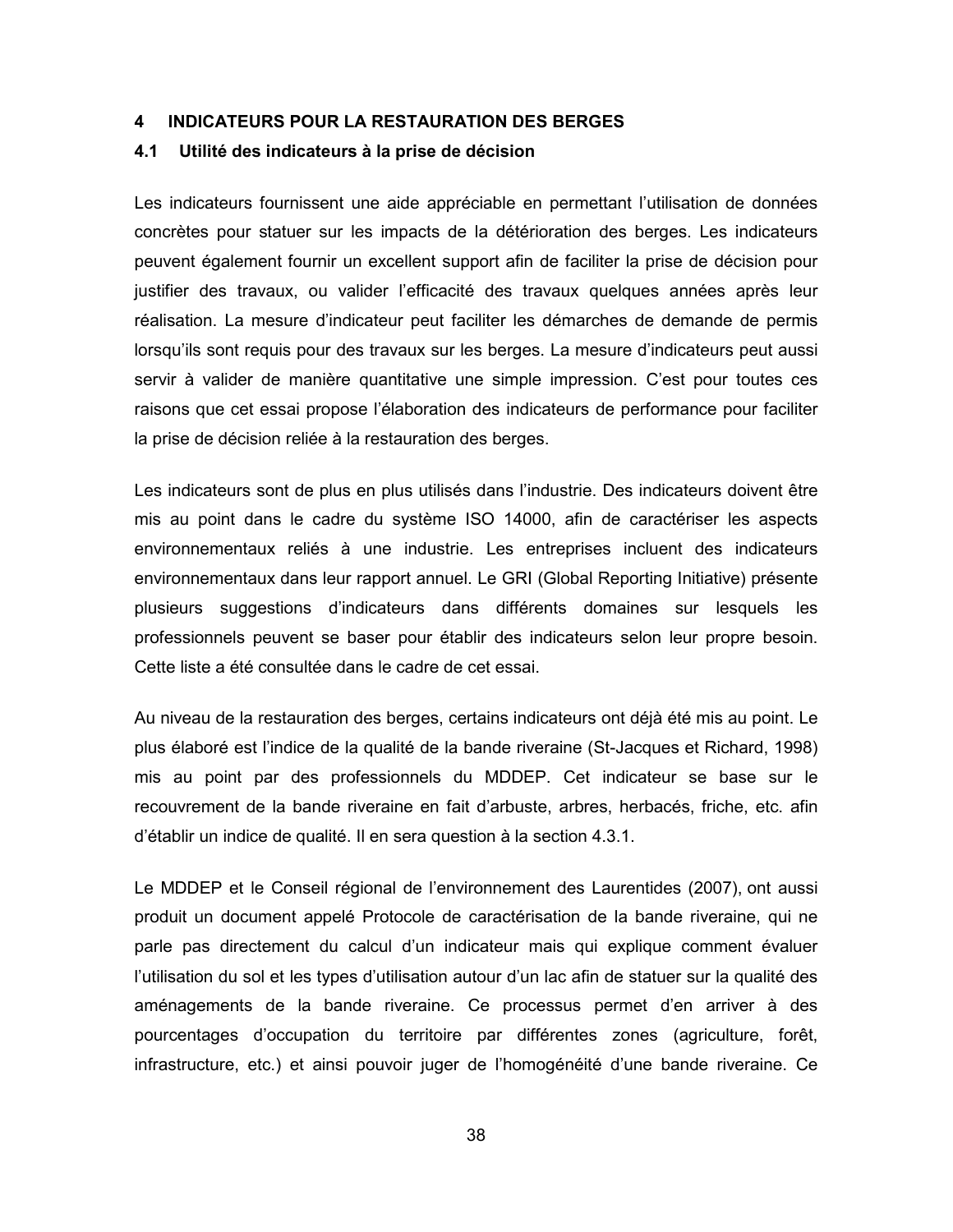protocole de caractérisation pourrait être utilisé dans la mesure des indicateurs élaborés à la section 4.3.1.

Les paragraphes suivants résument donc la méthodologie utilisée pour l'élaboration d'indicateurs, puis présentent chacun des indicateurs retenus avec leur justification et explication.

#### 4.2 Méthodologie d'analyse

La méthodologie d'analyse développée consiste à élaborer deux grilles d'analyses distinctes, soit une grille d'état des berges et une grille sur la performance des méthodes de restauration.

La grille d'état a pour but de statuer sur l'état d'une berge, soit avant une restauration, soit après, afin de juger si la problématique observée justifie une restauration, ou si la restauration a eu un bon effet. La grille d'état liste les paramètres à mesurer concernant l'environnement (qualité de l'eau, biodiversité, etc.), l'économie (activités économiques perturbées, etc.) et l'aspect social (perte d'usage, etc.). Les paramètres ont été déterminés d'après les impacts causés par la détérioration des berges discutés au chapitre 1 de ce rapport.

Pour chaque indicateur présenté dans la grille, une plage de valeur est donnée et renvoie à une des trois possibilités suivantes : aucune action à envisager, actions préventives peuvent être nécessaires, restauration des berges à envisager. Une fois la grille remplie, il est donc possible de visualiser concrètement pourquoi une restauration pourrait être nécessaire ou si une restauration a été efficace.

La grille des méthodes liste les techniques analysées et leur donne une cote concernant leur performance environnementale, économique et sociale. Les performances techniques des différentes méthodes sont suggérées à titre indicatif mais ne sont pas intégrées au calcul de la performance globale, car les différentes performances recherchées (par exemple en ce qui concerne la pente maximale à laquelle une technique peut être utilisée) ne doivent pas nécessairement être à l'optimum dépendant des projets. Par exemple, il est inutile de viser une technique permettant de restaurer avec une pente de 1H: 1V si la berge est en pente douce. Par contre, il est toujours intéressant de choisir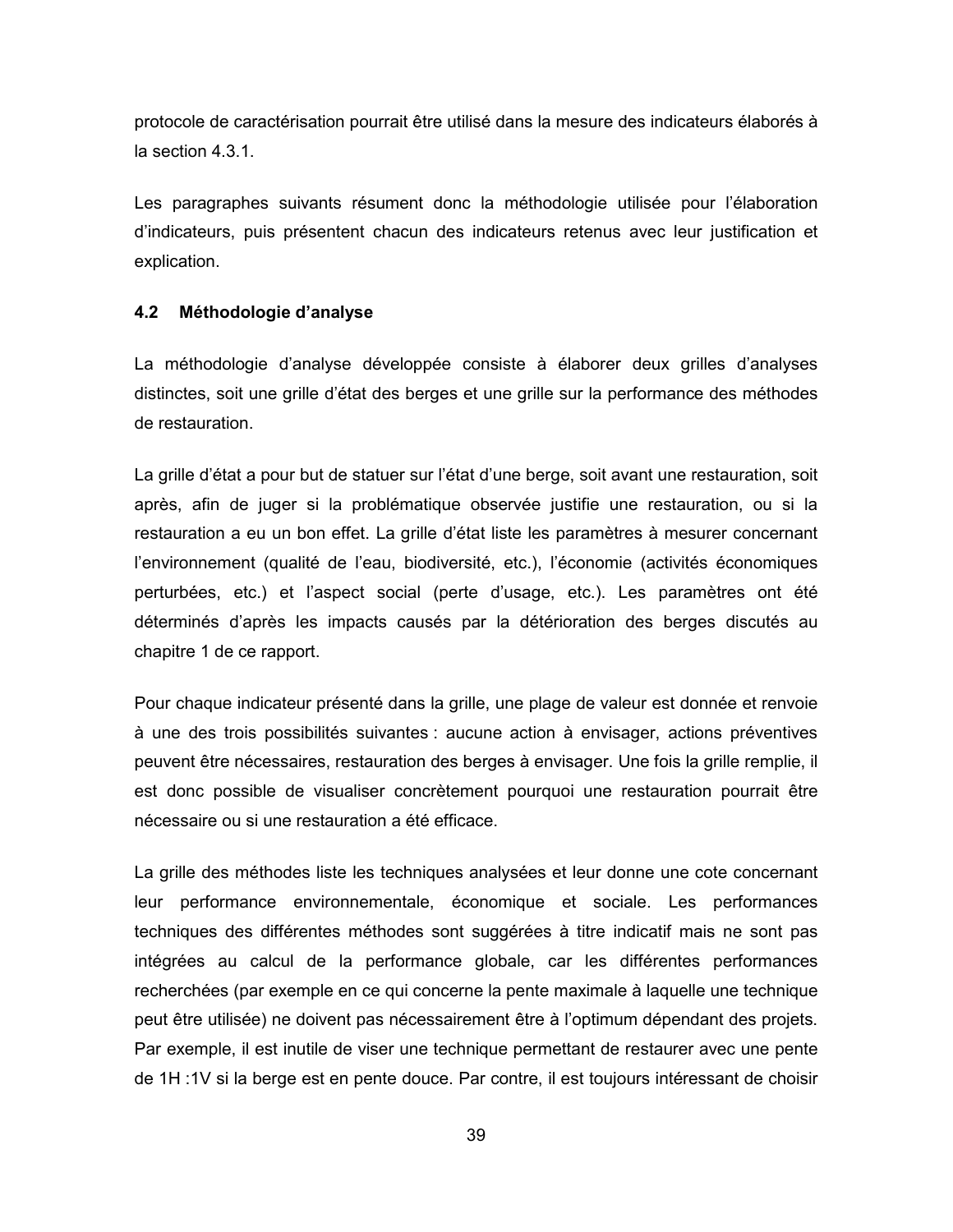la technique la moins dispendieuse et celle qui rencontre le plus de critères du développement durable, quelle que soit la morphologie du site.

### 4.3 Élaboration des indicateurs - grille d'état

La grille d'état est présentée à l'annexe 5, ainsi qu'à l'onglet 'grille d'état' du fichier Excel disponible auprès de l'auteure. Cette section présente donc chacun des indicateurs choisis, leur description et la façon de les évaluer, de même que les plages de valeurs possibles et les actions suggérées dépendamment des valeurs.

Selon la plage de valeur mesurée pour chacun des indicateurs, trois types d'actions sont suggérés. Tout d'abord 'aucune action à envisager' est proposé lorsque les valeurs mesurées ne laissent présager aucune problématique. Ensuite, 'actions préventives peuvent être nécessaires' est proposé lorsque les valeurs mesurées pourraient être causées par une détérioration de berge, toutefois d'autres facteurs pourraient aussi être en cause et il y a lieu de considérer la détérioration des berges comme une partie de la problématique. Les actions préventives pourraient consister à localiser les zones détériorées, à effectuer de légers travaux comme de l'ensemencement, et aussi à se questionner sur les autres sources possibles de la problématique. Aussi, cette action peut être suggérée lorsque plus d'investigations sont nécessaires avant d'investir dans une restauration. Finalement, 'restauration des berges à envisager' est proposé lorsqu'il est certain qu'une restauration des berges est l'action correctrice principale à réaliser pour permettre de retrouver des valeurs acceptables des indicateurs ciblés.

## 4.3.1 Aspect environnemental

La qualité de l'eau est le premier paramètre mesurable en ce qui a trait aux impacts environnementaux de la détérioration des berges. L'analyse des aspects chimiques et physiques de l'eau permet de bien la caractériser, et de comparer ces caractéristiques avec des normes et limites établies. Sept indicateurs ont été choisis pour déterminer la qualité de l'eau. Ces indicateurs ont été choisis en fonction des principaux impacts de la détérioration des berges sur la qualité de l'eau. Il s'agit des MES, de la température, du taux d'oxygène dissous, de la concentration de pesticides, de la concentration de phosphore dissous, de la concentration de nitrate, et de la présence de cyanobactéries. Il est certain que la liste de tous les contaminants susceptibles de se retrouver dans les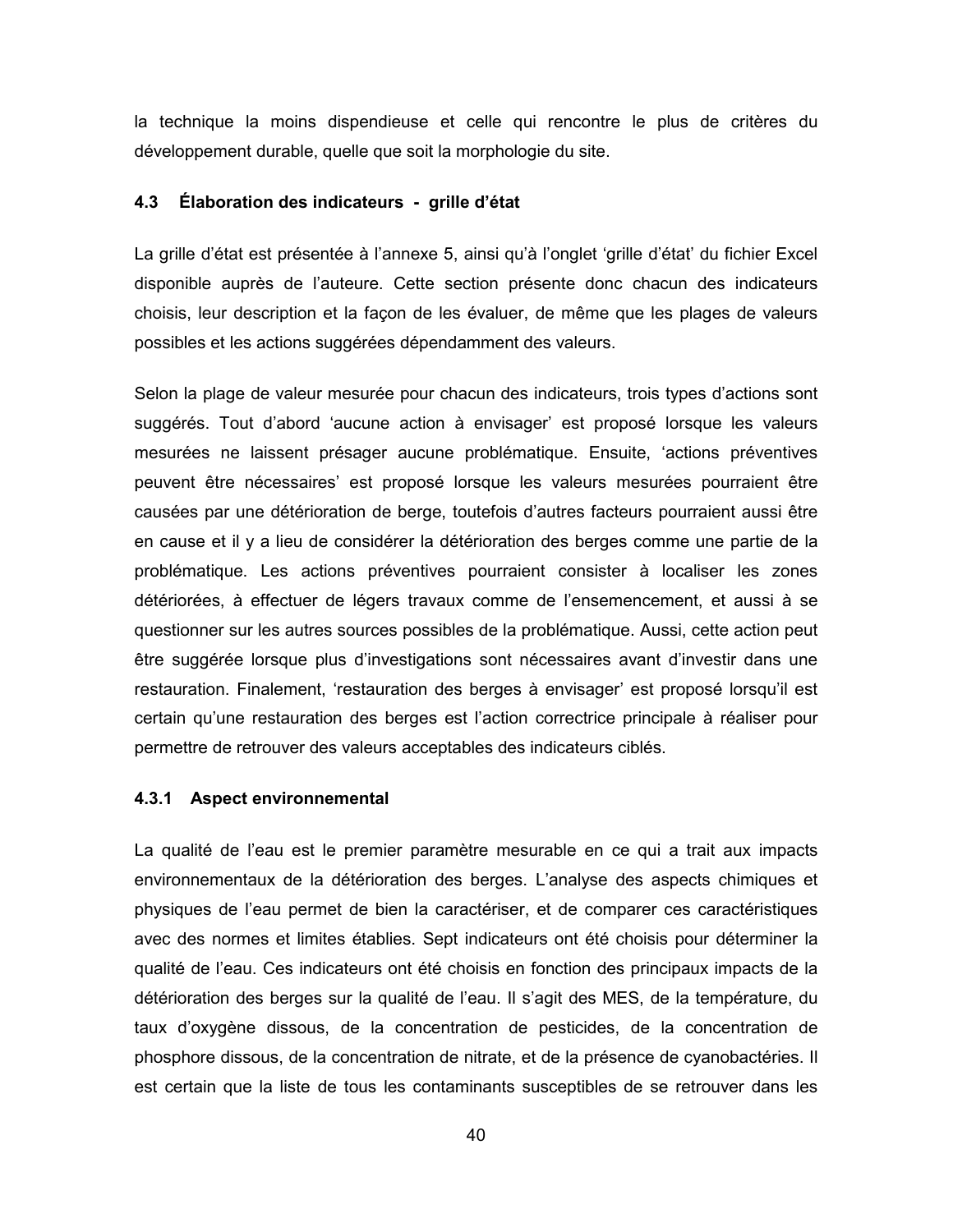cours d'eau est beaucoup plus grande que ceux énoncés ici, toutefois la liste des paramètres concernant la qualité de l'eau se limite à ces sept éléments car il s'agit des plus pertinents selon la revue des impacts de la détérioration des berges sur la qualité de l'eau effectuée dans le cadre de cette étude. Pour certains cas précis, la présence d'autres contaminants pourraient devoir être évaluée.

Le tableau suivant résume les indicateurs choisis pour mesurer la qualité de l'eau.

Tableau 4.1 Indicateurs environnementaux pour mesurer la qualité de l'eau en lien avec la bande riveraine

| Paramètre        | Indicateur                           | Unité ou moyen de<br>mesure        | Façon de mesurer                            |
|------------------|--------------------------------------|------------------------------------|---------------------------------------------|
| Qualité de l'eau | Taux de MES                          | mg/l                               | échantillon et<br>analyse de<br>laboratoire |
|                  | Température de l'eau                 | degré celcius                      | mesure sur le<br>terrain                    |
|                  | taux d'oxygène<br>dissous dans l'eau | mg/l                               | mesure sur le<br>terrain                    |
|                  | concentration de<br>pesticides       | $\mu$ g/l                          | échantillon et<br>analyse de<br>laboratoire |
|                  | concentration<br>phosphore dissous   | mg/l                               | échantillon et<br>analyse de<br>laboratoire |
|                  | concentration nitrate                | mg/l                               | échantillon et<br>analyse de<br>laboratoire |
|                  | cyanobactéries                       | cellule/ml et<br>microcystine µg/l | échantillon et<br>analyse de<br>laboratoire |

Les matières en suspension (MES) dans l'eau peuvent être présentes en plus grande quantité à cause de l'érosion des berges, car les particules de sol érodé des berges sont entraînées dans l'eau. Pour l'homme, la concentration de MES dans l'eau de surface présente surtout une problématique esthétique, puisque l'eau avec une concentration importante de MES ne sera pas claire mais plutôt brune. Au Québec, il n'existe aucune norme concernant les MES dans l'eau de surface relativement à l'esthétisme ou aux activités récréatives. Un fort taux de MES pourrait apporter des coûts de traitement de l'eau supplémentaire, lorsque l'eau de surface est utilisée pour consommation humaine. Toutefois, avant d'avoir un impact sur le traitement de l'eau, à partir d'un certain seuil de MES il y aura plutôt un impact négatif sur la vie aquatique. Ce critère est donc utilisé ici.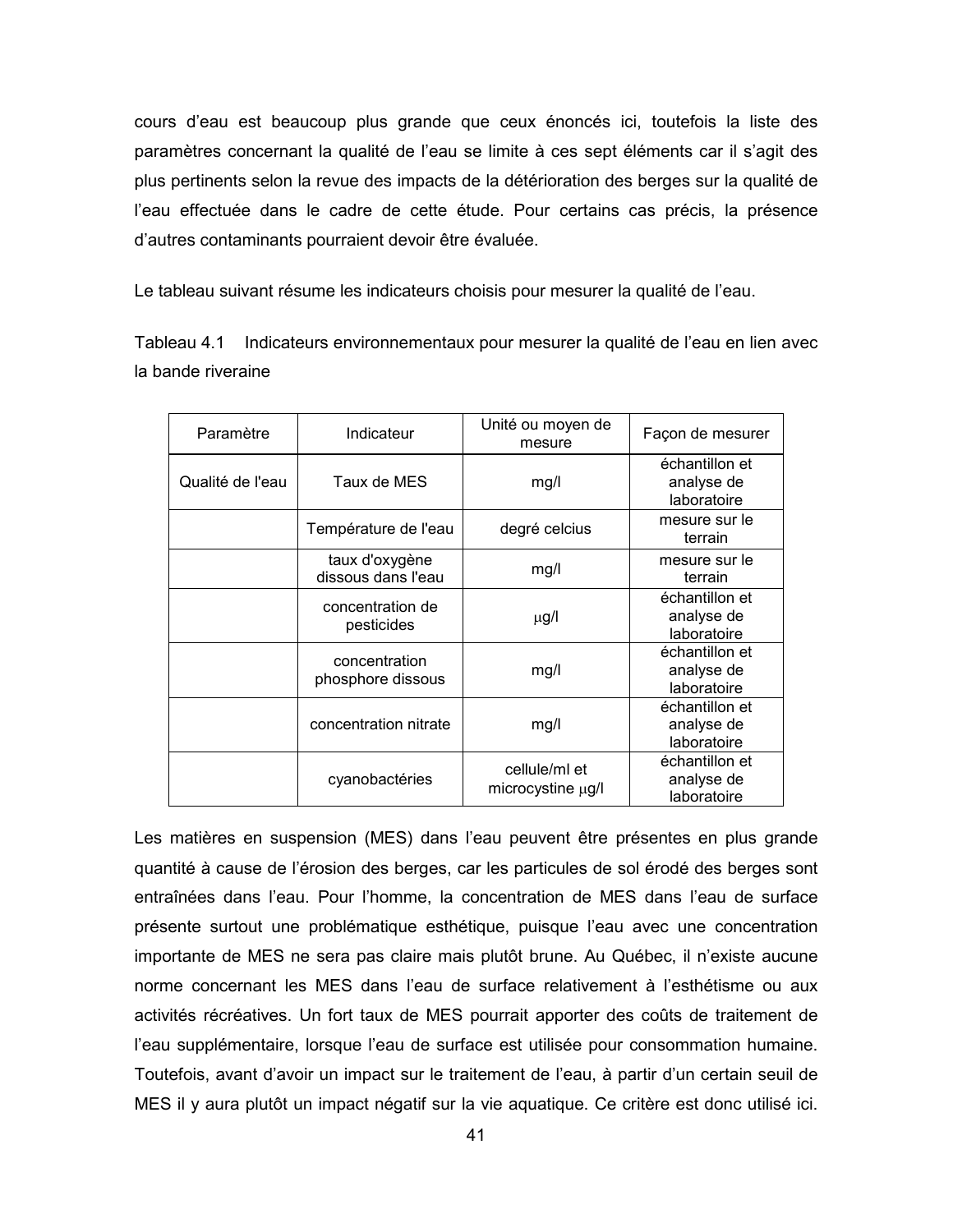Pour prévenir un effet aigu sur la vie aquatique, une augmentation maximale de 25 mg/l en période de temps sec par rapport à la concentration habituelle est la limite à ne pas dépasser. Pour contrer un effet chronique des MES sur la vie aquatique, les recommandations sont de ne pas dépasser une augmentation de 5 mg/l par rapport à la teneur de fond en période sèche (MDDEP, 2002). Pour contrer les effets chroniques en période de crue, la limite est une augmentation de 25 mg/l lorsque la teneur de fond est de 25 à 250 mg/l et une augmentation de 10% lorsque la teneur de fond est supérieure à 250 mg/l. Le taux de MES peut être mesuré par la prise d'échantillon et un essai de laboratoire.

Dans le cas de la dégradation des berges, les effets se feront sentir lors de crues et d'averses, puisque c'est à ce moment que le sol mis à nu sera entraîné dans l'eau. La grille d'état propose donc d'effectuer des actions préventives lorsque la variation du taux de MES est supérieure à 25 mg/l lors de crue, puisque à long terme ceci a un effet nuisible sur la faune aquatique. De plus, la grille d'état propose des actions préventives si la teneur en MES naturelle est supérieure à 250 mg/l, car il s'agit d'un taux important de MES et il faudrait investiguer si ce taux a vraiment une cause naturelle.

En aucun cas on ne recommande spécifiquement d'effectuer une restauration des berges car un taux de MES élevé peut avoir d'autres causes, comme des travaux à l'amont, un rejet industriel, etc. Ces possibilités peuvent être évaluées avant de procéder à une restauration. Toutefois, si après investigations l'érosion des berges est bien la cause du taux de MES élevé, il est recommandé de procéder à une restauration.

Le second indicateur de la qualité de l'eau est la température de l'eau. Une température trop élevée favorise la prolifération des algues. Une température trop chaude lors de la fraie de certaines espèces de poisson peut aussi limiter leur reproduction. La température de fraie des différentes espèces de poisson est variable, et même la période de fraie peut avoir lieu au printemps ou à l'automne, dépendant des espèces. Il est donc difficile de développer un indicateur valable pour tous ces cas. Toutefois, pour la plupart des espèces du Québec, la température de fraie ne dépassera jamais 15 degrés. A titre d'exemple, le tableau suivant résume la température de fraie de quelques espèces.

42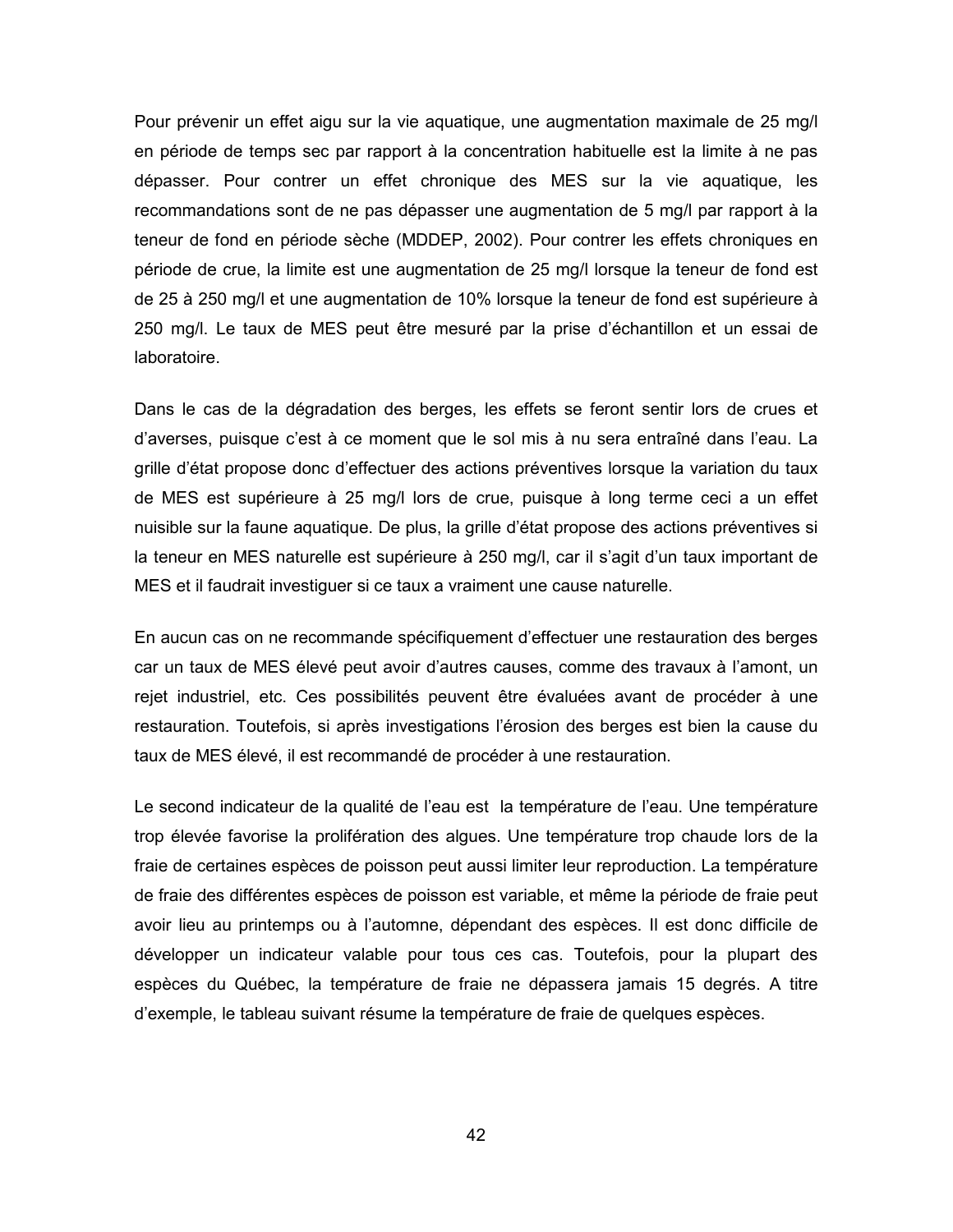| Espèce de poisson  | Température et période<br>de fraie | Référence                      |
|--------------------|------------------------------------|--------------------------------|
| Touladi            | 6 - 14 degrés Celcius              | Fondation de la faune du       |
|                    |                                    |                                |
|                    | (mai)                              | Québec, 2005                   |
| Éperlan            | 4 – 12 degrés Celcius              | Zip du sud de l'estuaire, 2005 |
|                    | (septembre à novembre)             |                                |
| Omble de fontaine  | 3 - 13 degrés Celcius              | Gagnon et Furois, 2009         |
|                    | (septembre à octobre)              |                                |
| Truite arc-en-ciel | 10 - 15 degrés Celcius             | Morissette, s.d.               |
|                    | (avril à juin)                     |                                |

Tableau 4.2 Température de l'eau pour la fraie de quelques espèces de poisson

La grille d'état propose donc des actions préventives si la température de l'eau à l'automne ou au printemps est supérieure à 15 degrés celcius et s'il est démontré que l'état des berges est le facteur responsable de la température trop élevée. Les actions préventives pourront consister à investiguer sur les espèces de poissons présentes à cet endroit et leur condition précise de fraie. Une berge bien végétée avec des arbres et arbustes procurera de l'ombre et de la fraîcheur au cours d'eau, et c'est pourquoi une restauration aura des effets positifs sur la température de l'eau. Lorsqu'une espèce de poisson en particulier est présente dans un écosystème et que sa température et saison de fraie sont connus, il devient à ce moment possible d'ajuster précisément la valeur de l'indicateur à partir de laquelle des actions doivent être prises.

Le taux d'oxygène dissous dans l'eau est un autre indicateur de la qualité de l'eau. La façon la plus commune de mesurer le taux d'oxygène dissous est à l'aide d'une sonde (Pêche et océan Canada, 2009). Pour la protection de la vie aquatique, le taux d'oxygène dissous ne doit pas être inférieur à une certaine valeur en fonction de la température. Plus la température est élevée, moindre est le taux d'oxygène dissous. Ceci constitue le lien avec la qualité des berges, puisque la température de l'eau est plus élevée lorsque la berge n'est pas bien végétée. Pour la protection de la vie aquatique, il est recommandé que le taux d'oxygène dissous ne soit pas inférieur aux valeurs suivantes, aussi montrées dans la grille d'état (MDDEP, 2002).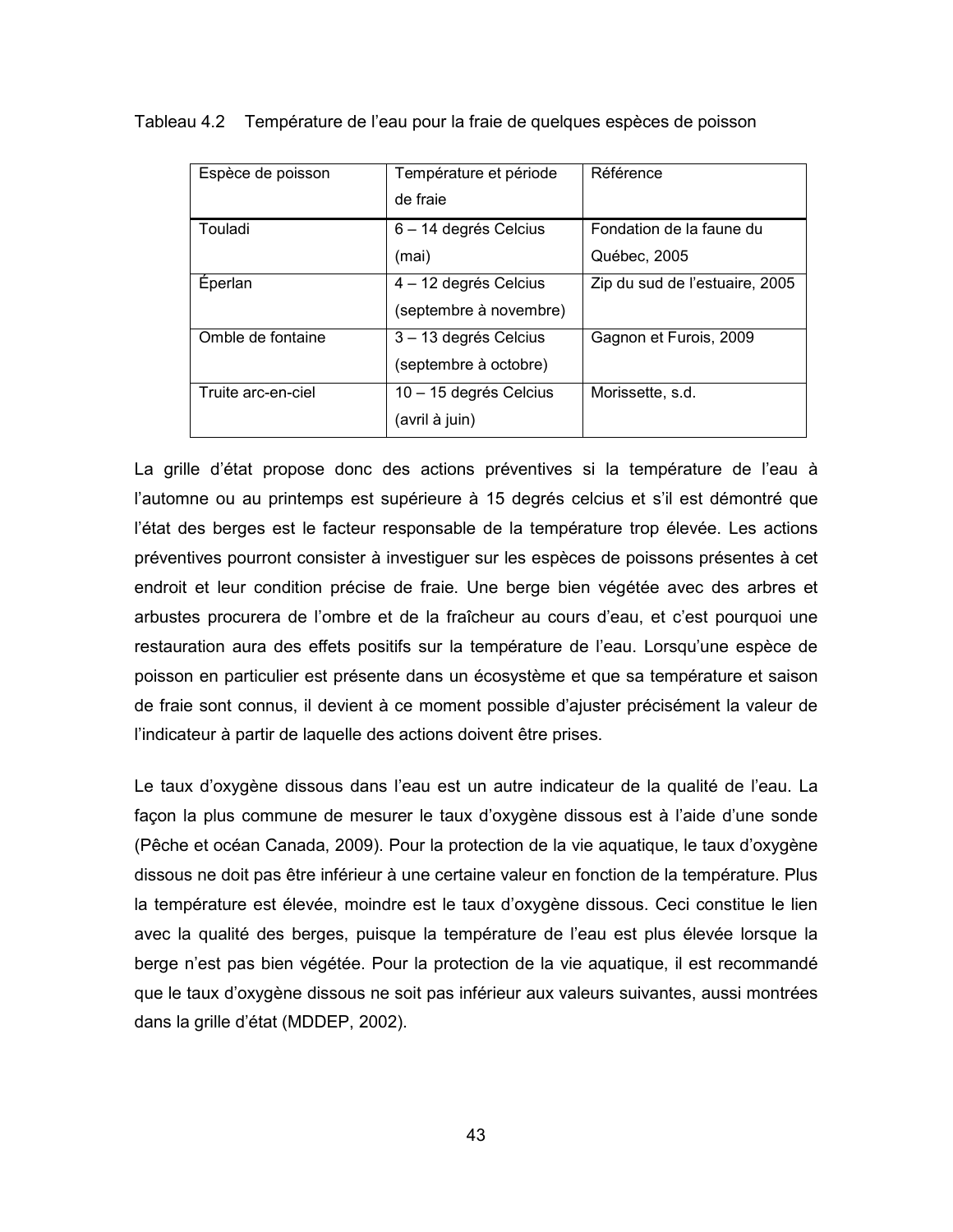Tableau 4.3 Taux minimal d'oxygène dissous pour la protection de la vie aquatique (MDDEP, 2002)



Lorsque le taux d'oxygène dissous est inférieur aux valeurs montrées dans la grille d'état, il est recommandé de procéder à des actions préventives, comme répertorier les zones où les berges ne sont pas végétées, répertorier les espèces aquatiques présentes et observer si des problèmes d'algues sont notables.

La concentration de pesticides dans l'eau est un critère de qualité de l'eau directement relié à la détérioration des berges en milieu agricole, car comme il a été discuté dans les chapitres précédents, les végétaux en place sur une berge en bon état ont un pouvoir filtrant sur les pesticides. La concentration de pesticides dans l'eau peut être mesurée en laboratoire. La grille d'état propose de procéder à des travaux de restauration de berge dès que des concentrations de pesticide supérieures aux critères de qualité de l'eau de surface sont mesurées. En effet, mis à part la réduction de l'utilisation des pesticides à la source, la restauration des berges est une façon prouvée de réduire la concentration de pesticides dans les cours d'eau. Comme il existe une très grande quantité de pesticides, il est suggéré de mesurer ceux couramment utilisés dans un secteur concerné, dépendant des cultures qui s'y trouvent.

Tout comme les pesticides, les concentrations en phosphore et en nitrate dans l'eau sont reliées à la fertilisation des cultures dans l'industrie agricole, de même qu'aux rejets d'eau usée. Ces paramètres peuvent être mesurés par une mesure en laboratoire. La grille d'état suggère de procéder à une restauration des berges dès que les concentrations sont supérieures aux critères de qualité de l'eau de surface. Tout comme pour les pesticides, il est prouvé qu'une bande riveraine en bon état permet de filtrer ces éléments.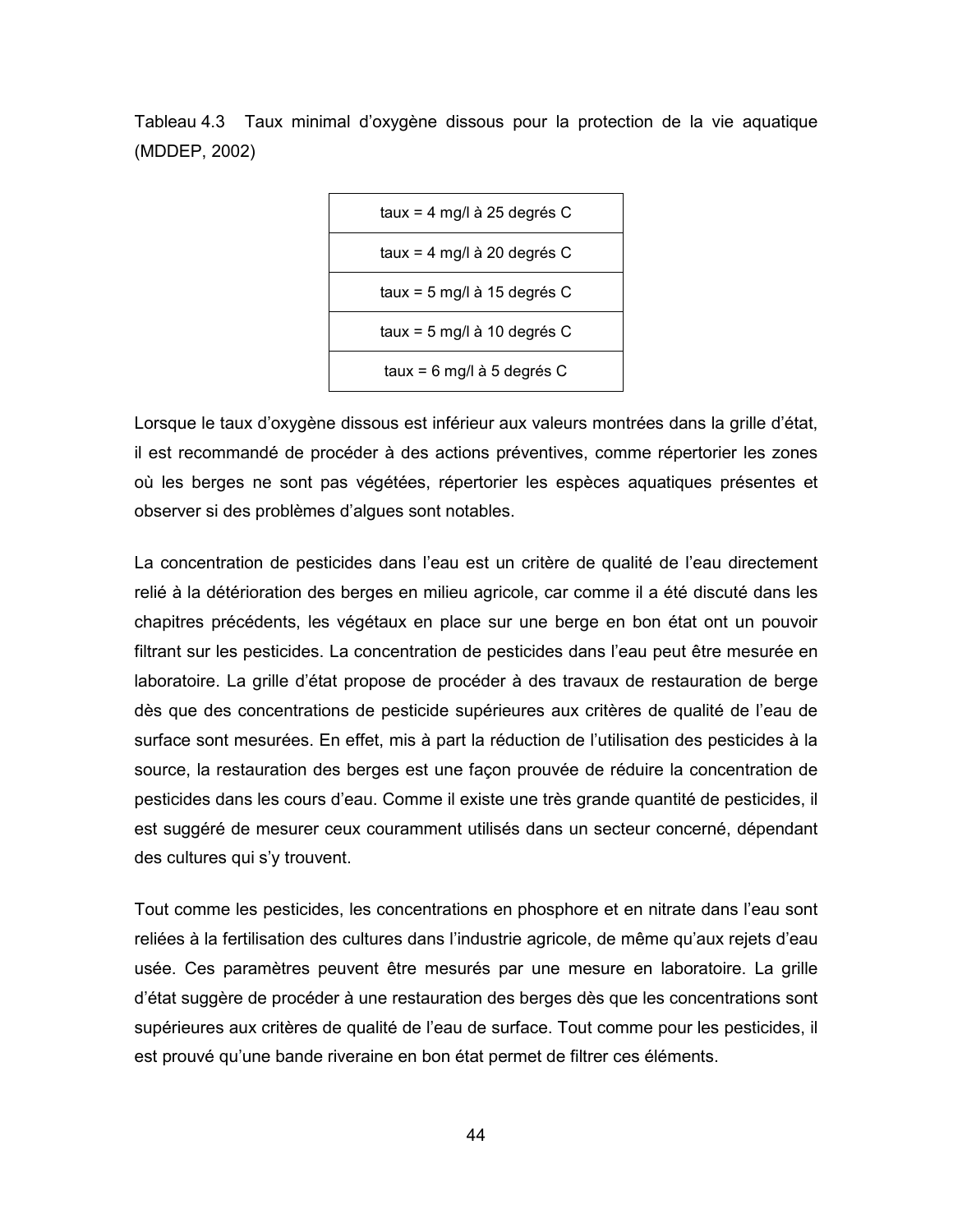La présence de cyanobactéries dans l'eau est le dernier indicateur de la qualité de l'eau de la grille d'état. Encore là, le lien entre les berges et les cyanobactéries passe par la température de l'eau et au pouvoir filtrant des berges. La présence des cyanobactéries peut être observée visuellement sur un plan d'eau. Elle peut aussi se mesurer de deux façons. Il peut y avoir un comptage de cellules au microscope en laboratoire, et la concentration de microcystine peut être évaluée, aussi en laboratoire. La microcystine est la substance toxique reliée aux cyanobactéries. C'est lorsqu'elle est détectée en quantité suffisante (plus de 25 mg/l) que les activités et la consommation de l'eau doivent être restreintes sur un plan d'eau (Conseil supérieur d'hygiène public de France, 2003). La grille d'état suggère de procéder à des actions préventives lorsque des cyanobactéries sont observées sur un plan d'eau. Les actions préventives pourront consister entre autre à chercher les autres causes de la présence de cyanobactéries (rejets d'égoût, etc), à ensemencer les berges, etc. Lorsqu'il est possible de dénombrer plus de 100 000 cellules/ml et /ou que la concentration en microcystine dépasse 25 mg/l, il est suggéré de procéder à la restauration des berges, et d'autres mesures de gestion du plan d'eau seront sans doute nécessaires pour en améliorer l'état.

L'observation des habitats pour la faune et la flore est le second paramètre mesurable en ce qui a trait aux impacts environnementaux de la détérioration des berges. La faune et la flore sont les premiers touchés par une détérioration des berges, car il s'agit de leur milieu de vie. La présence ou l'absence de la faune et la flore est donc un bon indicateur de l'état des berges. Le tableau suivant résume les indicateurs choisis pour évaluer les habitats en lien avec les berges.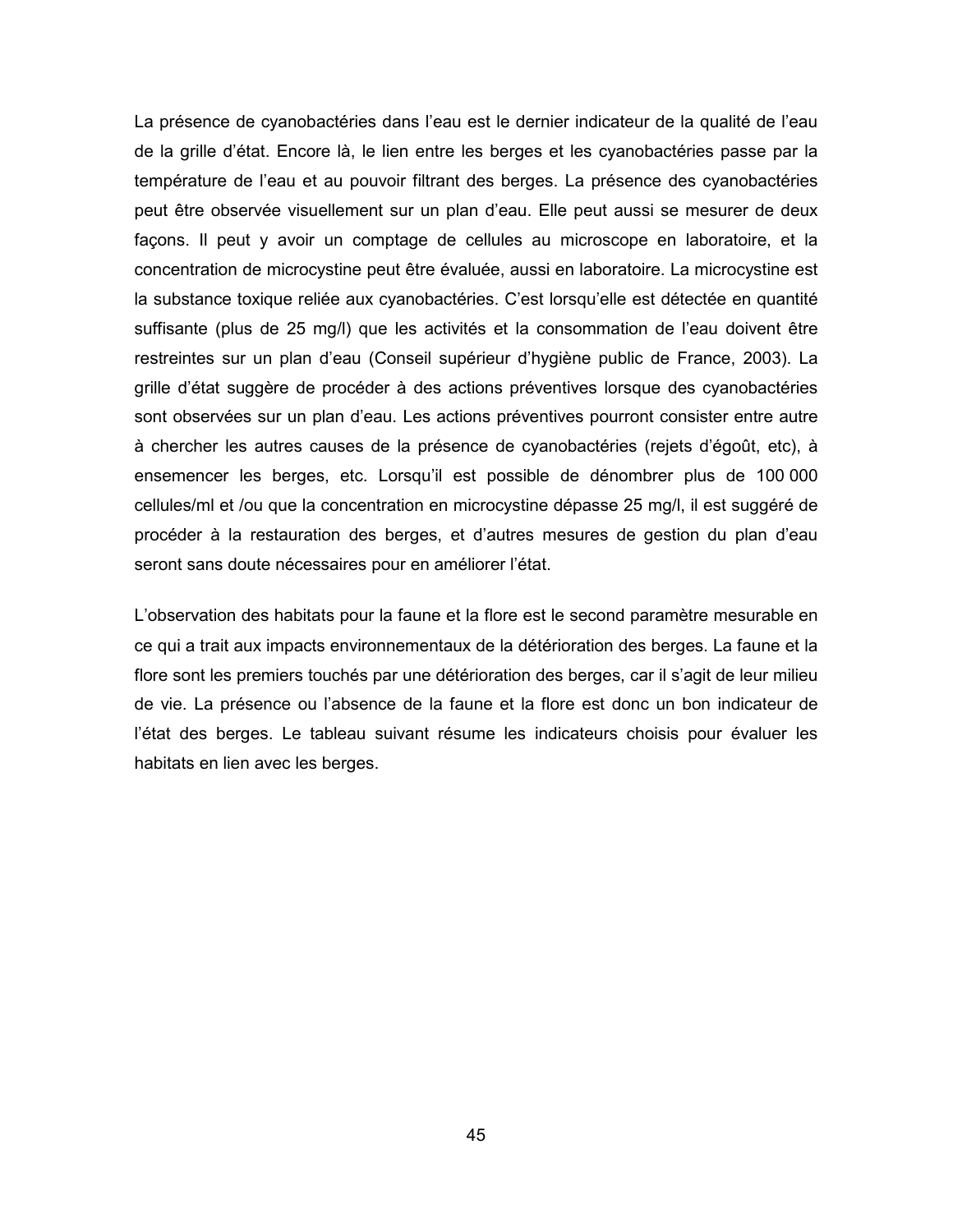Tableau 4.4 Indicateurs environnementaux pour évaluer les habitats en lien avec la bande riveraine

| Paramètre             | Indicateur              | Unité ou moyen de<br>mesure       | Façon de mesurer              |
|-----------------------|-------------------------|-----------------------------------|-------------------------------|
| Habitat pour la       | Inventaire des frayères | dénombrement par un               | observation sur le            |
| faune                 |                         | biologiste                        | terrain                       |
|                       | Inventaire des sites de | dénombrement par un               | observation sur le            |
|                       | nidification            | biologiste                        | terrain                       |
|                       | Inventaire des espèces  | dénombrement par un               | observation sur le            |
|                       | menacées et vulnérables | biologiste                        | terrain                       |
| Habitat pour la flore | Inventaire des habitats | dénombrement par un<br>biologiste | observation sur le<br>terrain |
|                       | Inventaire des espèces  | dénombrement par un               | observation sur le            |
|                       | menacées et vulnérables | biologiste                        | terrain                       |

Tous les indicateurs reliés aux habitats sont des inventaires. En réalisant des inventaires du nombre de frayères, du nombre de sites de nidification, d'espèces menacées et vulnérables (faune et flore) et surtout en le comparant dans le temps, il est possible de juger si ces habitats sont en progression ou régression. Un inventaire peut être réalisé par une inspection sur le terrain par un biologiste. Si un habitat (frayère, site de nidification) ou une espèce menacée ou vulnérable est présent dans le secteur à l'étude, la grille d'état suggère des actions préventives. En effet, la présence d'un habitat justifie de le protéger, et les rives sujettes à la détérioration devraient être identifiées et suivies. S'il n'y a pas d'habitat particulier dans le secteur à l'étude, aucune action n'est suggérée. Si le nombre d'habitats et d'espèces menacées ou vulnérable est à la baisse, la grille d'état suggère de restaurer les berges.

L'aspect visuel et la végétation de la rive est un autre paramètre mesurable relatif aux impacts environnementaux de la détérioration des berges. Le tableau suivant indique les indicateurs retenus pour statuer sur l'aspect visuel et la végétation.

46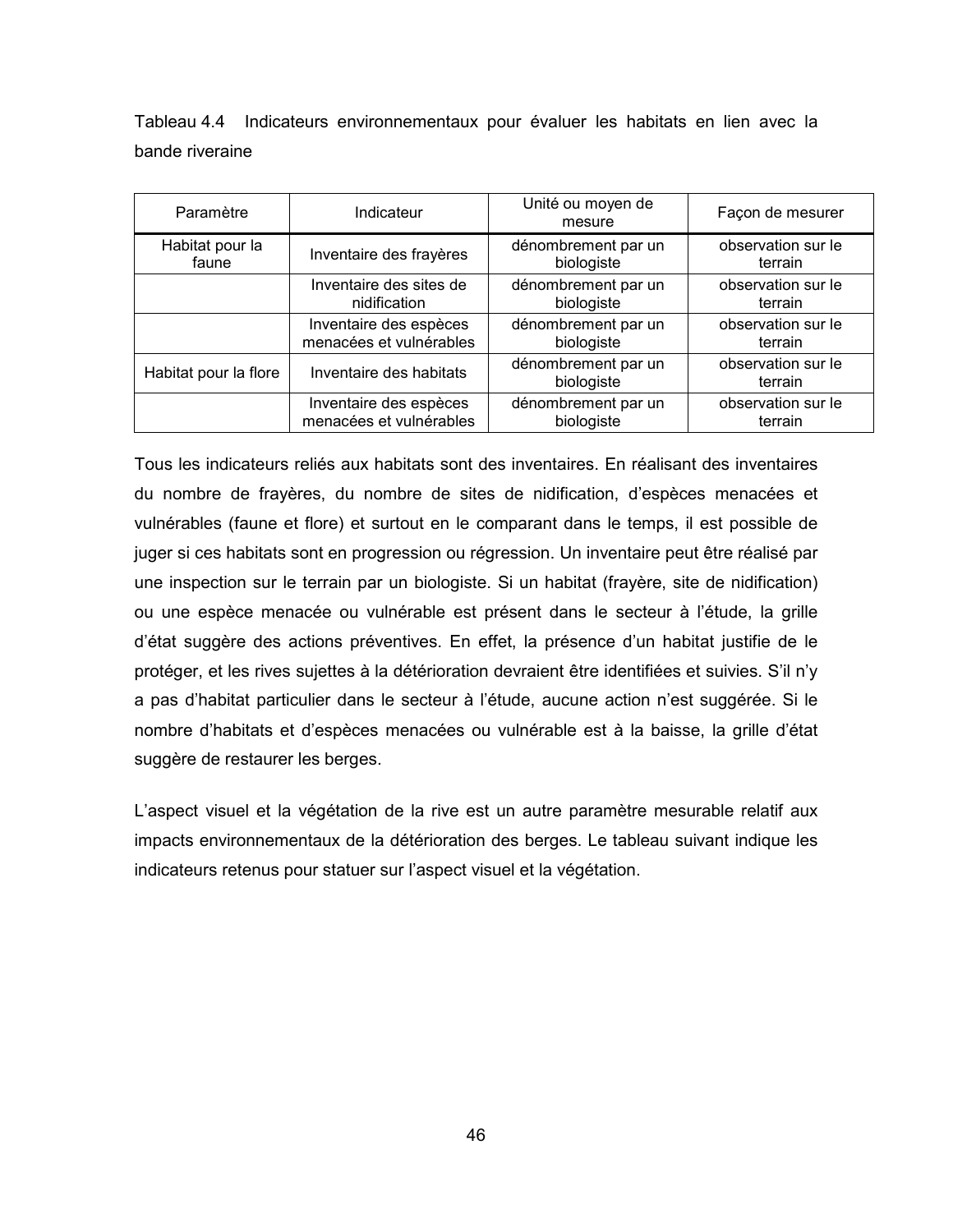Tableau 4.5 Indicateurs environnementaux pour évaluer la végétation et l'aspect visuel de la bande riveraine

| Paramètre                            | Indicateur                            | Unité ou moyen de<br>mesure                             | Façon de mesurer                    |
|--------------------------------------|---------------------------------------|---------------------------------------------------------|-------------------------------------|
| Érosion des<br>sols et<br>végétation | Qualité générale de<br>la rive        | Indice de la qualité<br>de la bande riveraine<br>(IQBR) | Inventaire et calcul<br>de l'indice |
|                                      | proportion de sol à<br>nu sur la rive | % de sol nu / km de<br>rive                             | observation sur le<br>terrain       |

Le premier indicateur de cette catégorie est l'indice de qualité de la bande riveraine (IQBR) développé par St-Jacques et Richard (1998). Cet indice consiste à relever sur un tronçon de rive le pourcentage d'espace occupé par chacun des 9 types de recouvrements étudiés. Les recouvrements retenus pour le calcul de l'indice sont : la strate arborescente, la strate arbustive, les herbacées, les coupes forestières, les cultures, le sol nu, les friches, le socle rocheux, les infrastructures anthropiques. Pour le calcul détaillé de l'indice, il faudra se référer à St-Jacques et Richard (1998). La grille d'état suggère de procéder à des travaux de restauration des berges pour des indices calculés inférieurs à 30. D'après l'analyse de St-Jacques et Richard sur la rivière Chaudière, des indices inférieurs à 30 ont été calculés dans des zones perturbées, et c'est pourquoi cette limite a été choisie pour l'élaboration de la grille d'état. La grille propose de procéder à des actions préventives pour des indices calculés entre 30 et 60. Pour de tels indices, il est possible qu'une restauration de berge soit avantageuse, mais il est aussi possible que la situation soit acceptable. Des indices supérieurs à 60 ont été mesurés dans les secteurs les plus naturels de la rivière Chaudière, et c'est pourquoi il a été choisi de considérer qu'il n'y a aucune question à se poser concernant la restauration de berge pour de tels indices mesurés dans la grille d'État.

Le second indicateur de la catégorie de l'aspect visuel est le pourcentage de sol à nu sur une rive. Ce paramètre est déjà pris en compte dans l'IQBR, toutefois, le sol nu est vraiment une source d'érosion de sol importante et le fait de le faire ressortir seul est un paramètre qui permet de juger de façon claire si une berge doit être restaurée. La grille d'état suggère de procéder à la restauration si plus de 20% des berges sont à nu sur un tronçon de cours d'eau. Toutefois, dès qu'il y a présence de sol à nu, cette situation devrait être corrigée. L'évaluation de la proportion de sol à nu sur les berges de même que l'évaluation du l'IQBR peuvent être faits avec la méthodologie expliquée dans le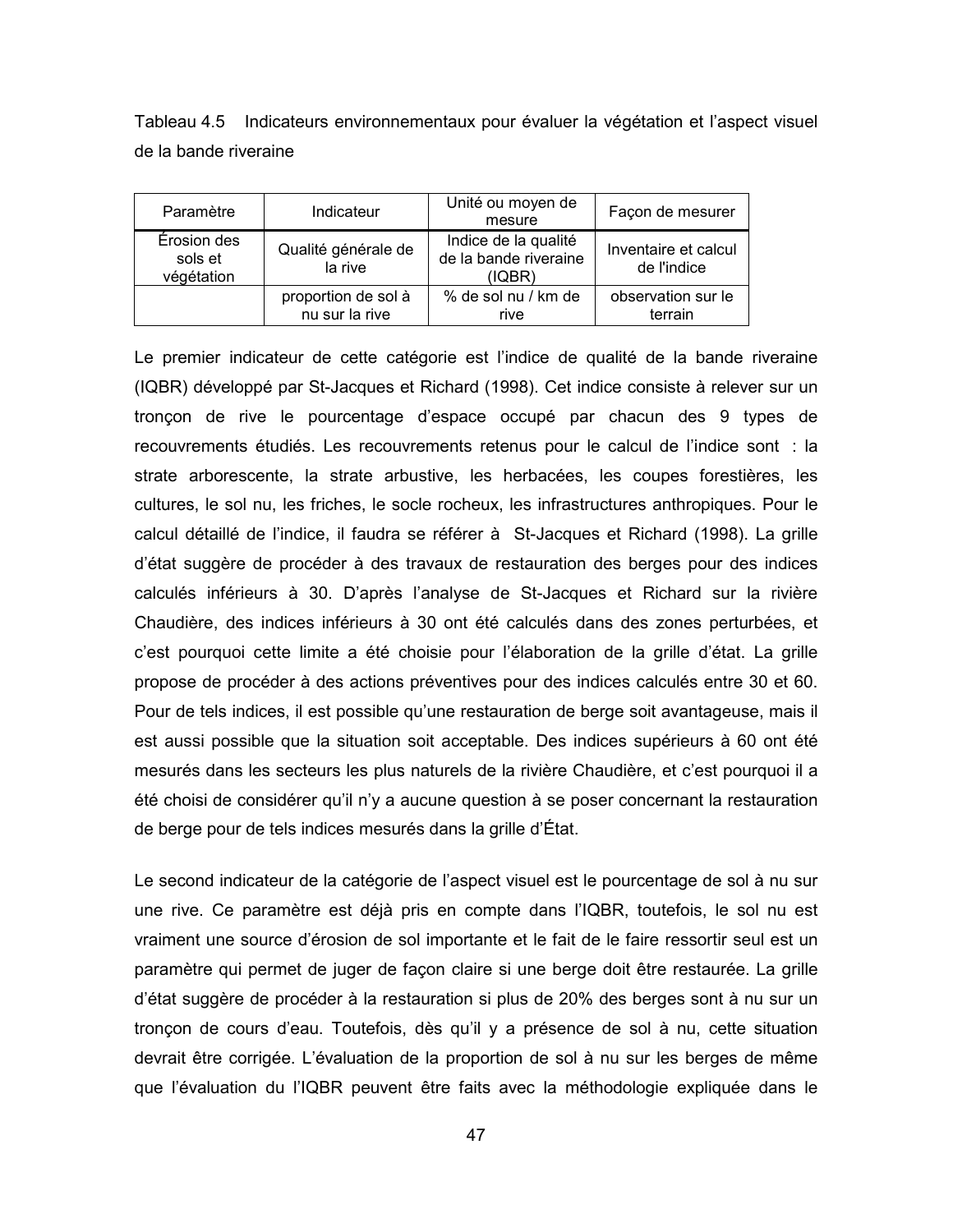Protocole de caractérisation de la bande riveraine (MDDEP et le Conseil régional de l'environnement des Laurentides, 2007).

La morphologie d'un cours d'eau est un autre paramètre mesurable en rapport avec les berges. En fait, la morphologie du cours d'eau et des berges est le facteur le plus visible lorsqu'il y a détérioration. Le tableau suivant résume les indicateurs mesurables choisis en lien avec la morphologie du cours d'eau.

Tableau 4.6 Indicateurs environnementaux pour évaluer la morphologie du cours d'eau en lien avec la bande riveraine

| Paramètre   | Indicateur                         | Unité ou moyen de<br>mesure     | Façon de mesurer                           |
|-------------|------------------------------------|---------------------------------|--------------------------------------------|
| Morphologie | Recul de la position<br>de la rive | m ou cm / an                    | piquet sur le terrain<br>ou photo aérienne |
|             | Envasement du fond                 | perte de profondeur<br>en cm/an | bathymétrie                                |

Le recul de la rive est le premier paramètre mesurable relatif à la morphologie des berges. Le recul de la position de la rive peut être mesuré en plaçant des piquets sur le terrain et en mesurant d'une année à l'autre s'il y a eu recul du sommet de la berge. Il peut aussi être possible d'analyser les photos aériennes pour reculer dans le passé et évaluer l'évolution de la position de la berge à un endroit donné. Si un recul de la rive de plus de 10 cm par année survient, la grille d'état propose de restaurer la berge. La limite de 10 cm par année a été établie arbitrairement, en jugeant qu'une perte cumulative de cette ampleur sur plusieurs années justifie une restauration.

L'envasement du fond du cours d'eau survient par l'accumulation de matières en suspension. Ce paramètre est mesurable au moyen d'une bathymétrie (relevé de l'élévation du fond d'un cours d'eau). Si l'envasement du fond est de plus de 5 cm par année, la grille d'état propose de procéder à des travaux de restauration de berges. La limite de 5 cm a été établie arbitrairement, en jugeant qu'une perte cumulative de cette ampleur sur plusieurs années justifie une restauration.

## 4.3.2 Aspect financier

La détérioration des berges a beaucoup de conséquences économiques, et cette section présente donc des indicateurs qui permettront de mettre un coût à quelques impacts de la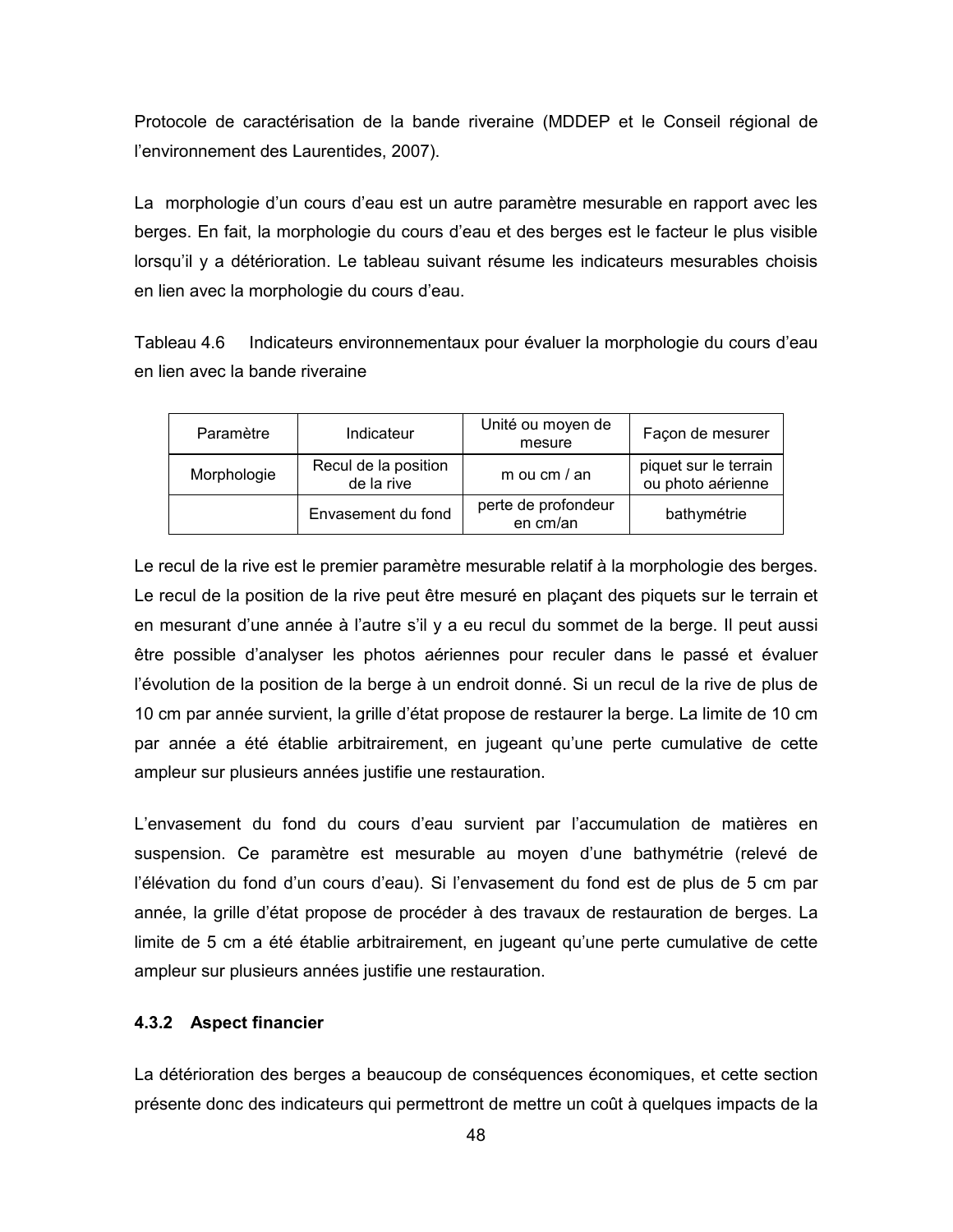détérioration des berges. Le tableau suivant résume les paramètres à mesurer et les indicateurs choisis dans la grille d'état.

|                          |  |  |  | Tableau 4.7 Indicateurs retenus pour l'évaluation des impacts économiques de la |  |
|--------------------------|--|--|--|---------------------------------------------------------------------------------|--|
| détérioration des berges |  |  |  |                                                                                 |  |

| Paramètre                    | Indicateur                                             | Unité ou moyen de<br>mesure                           | Façon de mesurer                                     |
|------------------------------|--------------------------------------------------------|-------------------------------------------------------|------------------------------------------------------|
| Perte de terrain             | Perte de valeur<br>foncière                            | \$ perdu selon valeur<br>du terrain au m <sup>2</sup> | mesure sur le<br>terrain et évaluation<br>municipale |
| Entretien des<br>cours d'eau | coût annuel de<br>dragage d'entretien<br>voie maritime | \$/an                                                 | donnée voie<br>maritime du St-<br>Laurent            |
|                              | entretien fossé<br>agricole                            | Fréquence requise<br>des entretiens                   | donnée<br>entrepreneur<br>agricole                   |
|                              | Entretien des quais<br>et marinas                      | \$/an                                                 | Donnée de<br>l'exploitant des<br>quais et marinas    |
| Activité<br>économique       | Diminution des<br>succès de pêche<br>commerciale       | revenu pêcheur /<br>saison                            | statistique Canada,<br><b>MAPAQ</b>                  |
|                              | Diminution du<br>tourisme                              | entrée sur un site ou<br>nuitée / année               | statistique Canada                                   |
|                              | Diminution du<br>tonnage des bateaux                   | Variation du tonnage<br>maximal permissible           | voie maritime du<br>St-Laurent                       |

Le premier paramètre relié à l'aspect financier de la détérioration des berges est la perte de terrain, qui en est sa conséquence la plus directe. L'indicateur choisi sera donc la perte de valeur foncière. La façon de mesurer cet indicateur est la même que pour le recul de la position de la rive (voir section 4.3.1 Aspect environnementaux) sauf que cette fois il sera nécessaire de calculer une surface perdue, et d'y rattacher la valeur du terrain en \$/m<sup>2</sup>. La valeur peut être tirée directement de l'évaluation municipale. Cet indicateur permet donc de mettre une valeur monétaire à la perte de terrain. Dans la grille d'état, une restauration des berges est arbitrairement suggérée à partir d'une perte de valeur foncière de plus de 1000 \$.

Les coûts engendrés par l'entretien des cours d'eau sont les seconds paramètres mesurables analysés dans la grille d'état. L'entretien des cours d'eau est principalement nécessaire pour les cours d'eau où une activité économique est effectuée, ou pour les cours d'eau servant au drainage. Ainsi, le premier indicateur choisi est le coût d'entretien annuel de la voie maritime du St-Laurent. Ce coût peut être connu de l'organisation de la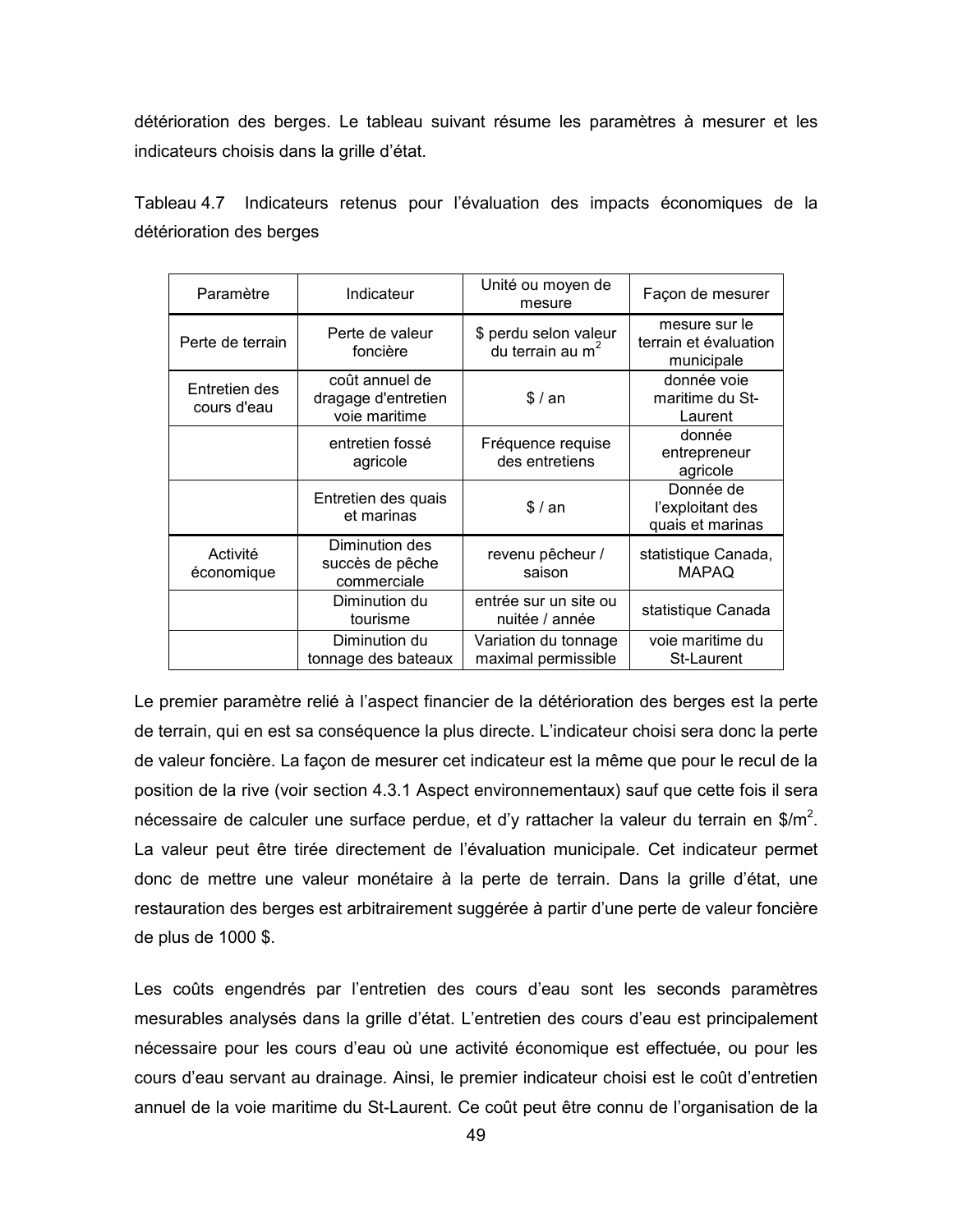voie maritime du St-Laurent, pour différents secteurs. Ce coût est relié à la détérioration des berges puisque c'est le sol érodé en partie sur les berges qui contribue à l'envasement du fond de la voie maritime. La grille d'état suggère de procéder à des travaux de restauration des berges lorsque ce coût d'entretien annuel est en croissance année après année.

Le second indicateur d'entretien est le coût d'entretien des fossés agricoles. Sur les terres agricoles où il y a une certaine érosion des berges des fossés agricoles et des cours d'eau agricoles, les agriculteurs doivent régulièrement approfondir les fossés où des sédiments s'accumulent afin de conserver la même capacité hydraulique. La grille d'état suggère de procéder à des travaux de restauration des berges si la fréquence d'entretien des cours d'eau est annuelle ou moindre. Si la fréquence d'entretien est au deux ans, des mesures préventives pourraient être requises. Si la fréquence est supérieure à deux ans, aucune action n'est à réaliser.

Le troisième indicateur d'entretien est le coût d'entretien des quais et marinas, qui peuvent être victimes d'envasement à cause de l'apport de sédiments dus à l'érosion des berges. La grille d'état suggère de procéder à des travaux de restauration des berges lorsque ce coût d'entretien annuel est en croissance année après année.

Le dernier paramètre mesuré est directement relié aux activités économiques. La diminution des succès de pêche commerciale est un indicateur qui peut être mesuré en comptabilisant les revenus annuels des pêcheurs commerciaux. Ces données peuvent être obtenues de statistiques Canada ou du Mapaq. La grille d'état suggère de procéder à des actions préventives si les revenus de pêche sont à la baisse. En effet, il serait exagéré de recommander immédiatement des travaux de restauration des berges pour des revenus de pêche à la baisse, car une baisse de revenu peut avoir plusieurs causes autres que la détérioration des berges. Ceci peut être causé par exemple par la surpêche, le prix du marché, etc. Les actions préventives recommandées consisteront donc à essayer d'isoler la cause de la baisse de revenu, et de voir si la détérioration des berges en est en partie responsable. Si la détérioration des berges est responsable de la situation, il serait alors recommander de procéder à des travaux de restauration.

L'indicateur de la diminution du tourisme peut être évalué en comptabilisant les entrées sur un site ou les nuitées à l'hôtel ou l'auberge dans une région. Ces données peuvent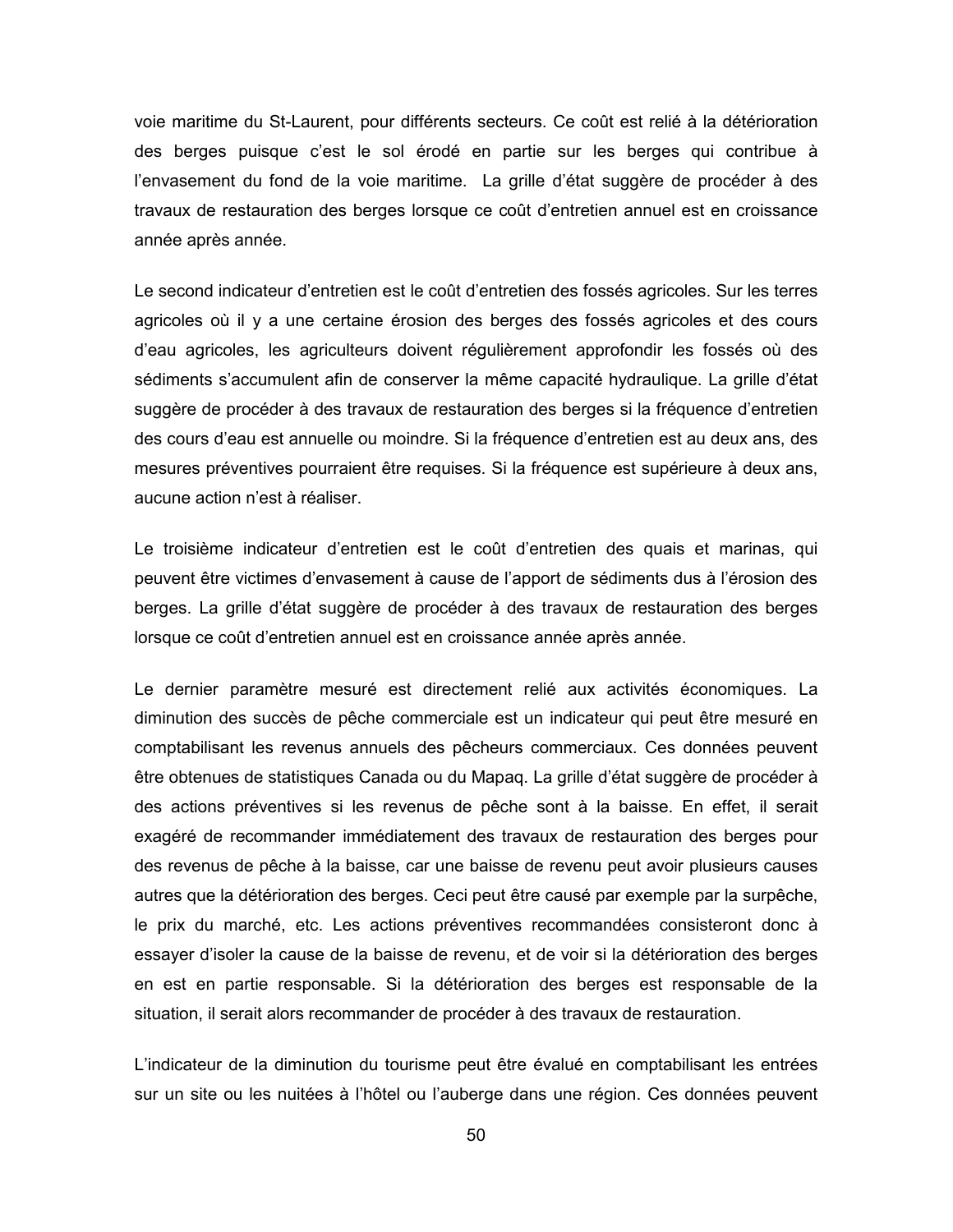être obtenues de statistiques Canada ou des sites touristiques eux-mêmes. Tout comme la baisse de revenu de pêche, la baisse de fréquentation des lieux touristiques n'est pas nécessairement due entièrement à la détérioration des berges. C'est pourquoi la grille d'état suggère des actions préventives en cas de baisse de fréquentation touristique. Ces actions préventives consisteront à isoler le facteur des berges parmi d'autres facteurs qui peuvent engendrer une baisse de fréquentation touristique. Si la détérioration des berges est responsable de la situation, il serait alors recommander de procéder à des travaux de restauration.

Le dernier indicateur concerne le tonnage maximal pouvant être transporté par les bateaux sur la voie maritime. En effet, si la profondeur de la voie maritime diminue, les bateaux doivent transporter des plus faibles tonnages pour pouvoir naviguer de façon sécuritaire. Ceci constitue une perte économique pour les armateurs. Si les tonnages admissibles sont à la baisse année après année, il est recommandé de procéder à des travaux de restauration des berges.

## 4.3.3 Aspect humain

La détérioration des berges a plusieurs conséquences au niveau social. En effet, la majorité de la population du Québec vit au bord de l'eau, du fleuve notamment, et les comportements de l'homme et sa qualité de vie sont liés à la qualité des berges. Le tableau suivant illustre les indicateurs retenus au niveau social.

Tableau 4.8 Indicateurs retenus pour l'évaluation des impacts sociaux de la détérioration des berges

| Paramètre     | Indicateur                                     | Unité ou moyen de<br>mesure                         | Façon de mesurer         |
|---------------|------------------------------------------------|-----------------------------------------------------|--------------------------|
| Perte d'usage | Restriction d'activités<br>sur les plans d'eau | jour / année de<br>restriction sur un plan<br>d'eau | MDDEP et<br>municipalité |
|               | Fermeture de plage                             | jour / année de<br>fermeture de plage               | MDDEP et<br>municipalité |
|               | Perte d'accès à l'eau                          | dénombrement des<br>pertes d'accès                  | municipalité             |
|               | Diminuation des<br>succès de pêche<br>sportive | nombre de prise / an                                | <b>MRNF</b>              |
|               | Perte d'usage d'une<br>propriété privée        | dénombrement pour<br>un secteur                     | municipalité             |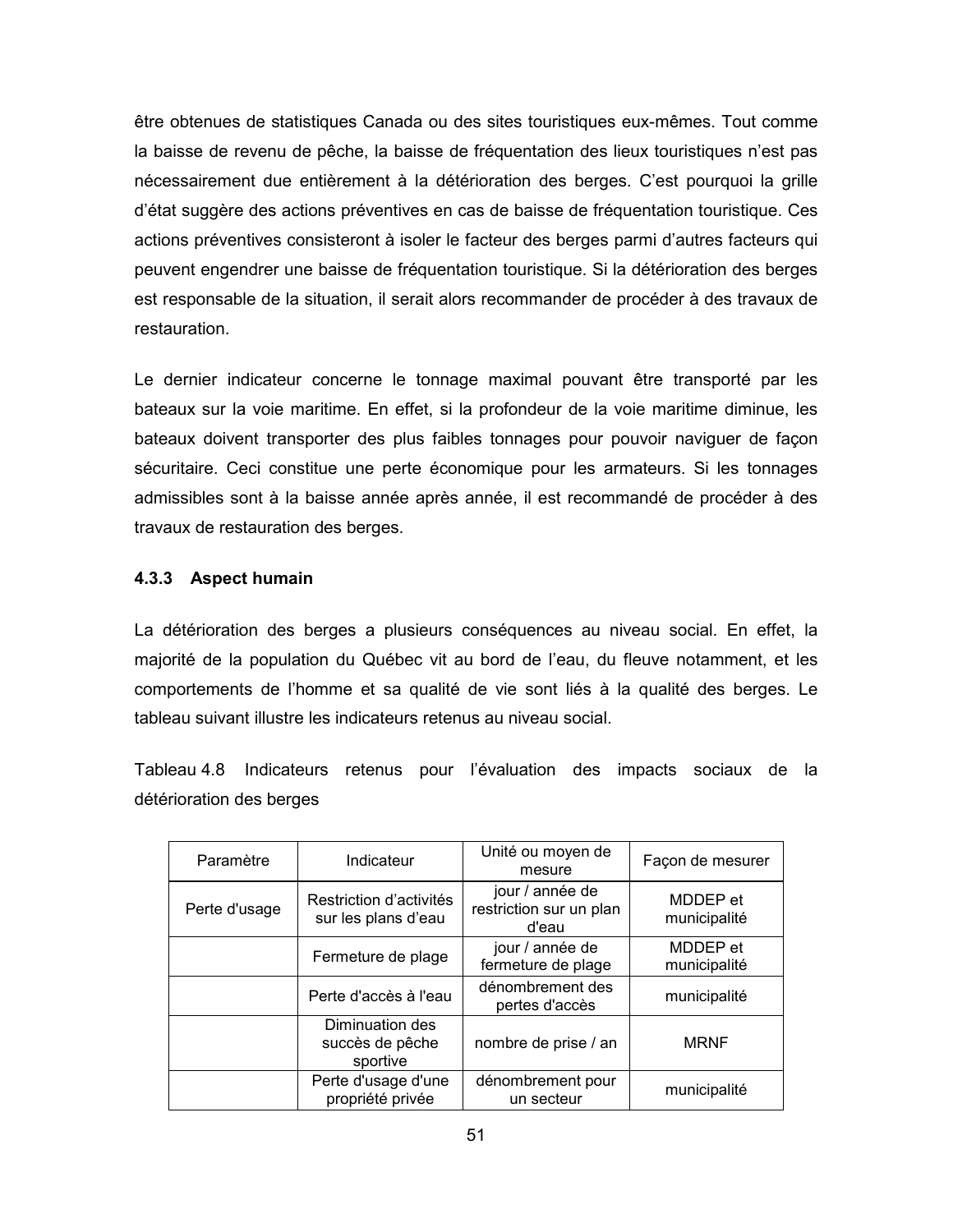Le principal paramètre mesurable relatif à la détérioration des berges est la perte d'usage. Cinq indicateurs sont choisis pour mesurer cette perte d'usage.

Tout d'abord, la détérioration des berges peut être un facteur qui entraîne une restriction des activités sur les plans d'eau et des fermetures de plage. Ces indicateurs peuvent être mesurés en comptabilisant le nombre de jours par année où il y a eu des restrictions d'usage et des fermetures de plage sur un plan d'eau. Ces données peuvent être obtenues du MDDEP ou des municipalités concernées. La grille d'état suggère d'effectuer des mesures préventives s'il y a eu entre 1 et 5 jours de restriction au cours d'une année et à restaurer les berges s'il y a plus de 5 jours de restriction par année. En effet, il est prouvé qu'il y un lien entre les problèmes d'algues dans les plans d'eau, qui sont la plupart du temps une cause de restriction, et la détérioration des berges (voir section 1.4.2). Il est tout de même important de noter qu'il convient de vérifier si les restrictions d'usage ne sont pas dues à un problème sans lien avec les berges comme les rejets à l'égout dans le plan d'eau.

L'indicateur suivant pour mesurer l'impact social de la détérioration des berges est la perte d'accès à l'eau, qui peut être une cause directe de la détérioration. Dès qu'un perte d'accès est notée, la grille d'état suggère de procéder à de la restauration. En effet, les accès à l'eau sont importants pour les gens habitant à proximité des cours d'eau, car ils s'y sont souvent établis en raison de l'accès qu'ils pouvaient y avoir.

L'indicateur suivant est la mesure des succès de pêche sportive, qui peut être comptabilisé en nombre de prises par année pour un secteur. Ces données peuvent être obtenues du Ministère des ressources naturelles et de la faune (MNRF). La grille d'état suggère de procéder à des actions préventives si les succès de pêche sont à la baisse. En effet, tout comme pour la pêche commerciale, il serait exagéré de recommander immédiatement des travaux de restauration des berges pour une baisse des prises, car une diminution peut avoir plusieurs causes autres que la détérioration des berges. Les actions préventives recommandées consisteront donc à essayer d'isoler la cause de la baisse de revenu, et de voir si la détérioration des berges en est en partie responsable.

Le dernier indicateur est la perte d'usage d'une propriété. La grille d'état suggère de procéder à de la restauration dès qu'une perte d'usage de propriété est notée. En effet, une perte d'usage d'une propriété est l'aboutissement d'une longue période de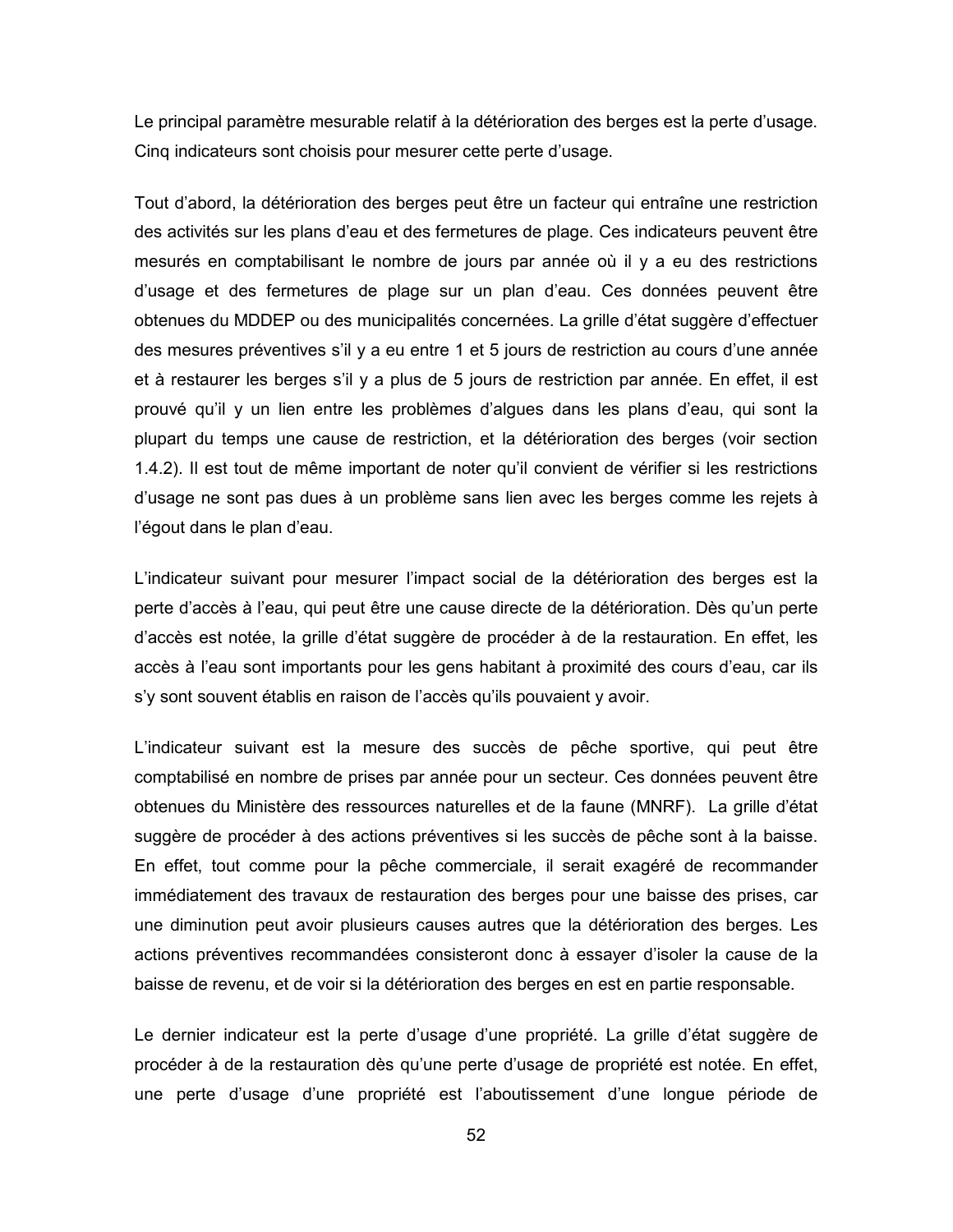détérioration des berges où aucune action n'avait été entreprise. Si l'usage d'une propriété a déjà été perdu, d'autres suivront certainement et il est important de procéder à des travaux de restauration car la perte d'une propriété est un impact important au niveau social. Il est à noter que cet indicateur aurait aussi pu être placé dans la section économique, où la valeur d'une propriété, ou d'une expropriation, aurait pu être comptabilisée car cette perte d'usage a aussi un coût économique important.

#### $4.4$ Élaboration de la grille des techniques

La première grille présentée dans le cadre de cet essai permet de statuer sur l'état d'une berge à l'aide d'indicateurs. La seconde grille évalue maintenant diverses techniques de restauration des berges dans le but de les classer selon leur performance technique et leur performance dans les sphères environnementales, économiques et sociales, soit les sphères du développement durable. Les techniques analysées sont les mêmes que celles présentées à la section 2.0.

Les paragraphes qui suivent décrivent donc quels sont les paramètres utilisés pour évaluer les différentes méthodes de restauration. La grille d'analyse remplie pour chacune des méthodes est présentée à l'annexe 6 et dans le fichier Excel disponible auprès de l'auteure.

# 4.4.1 Performance technique

Suite à leur évaluation, deux pointages distincts sont donnés pour chaque technique. Le premier pointage concerne la performance technique et le second pointage concerne la performance selon les sphères du développement durable. Le tableau suivant illustre les deux paramètres utilisés pour l'évaluation de la performance technique et le pointage accordé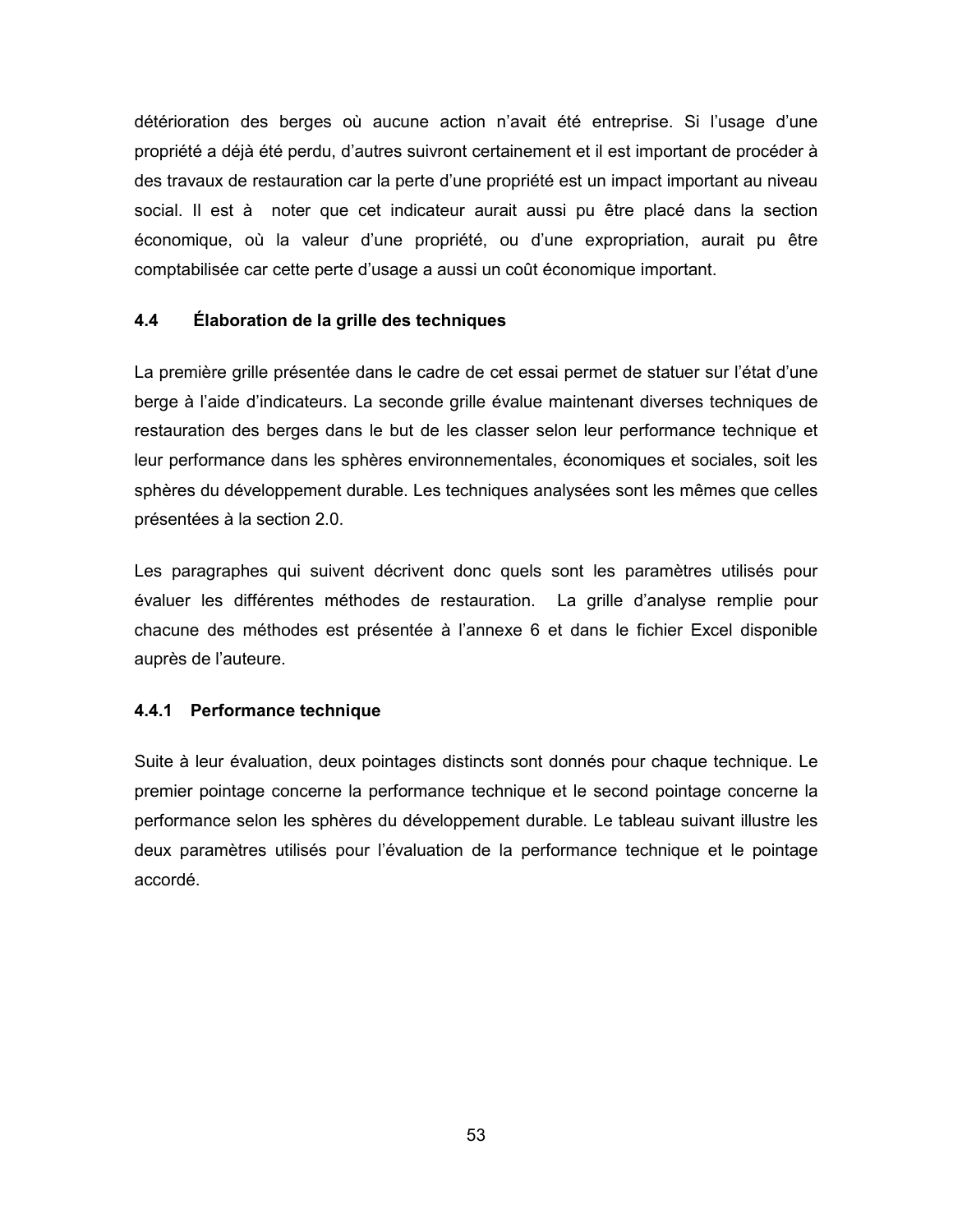| Sphère du<br>DD. | <b>Paramètre</b>            | Définition de l'évaluation et pointage |   |                            |   |                            |   |    |
|------------------|-----------------------------|----------------------------------------|---|----------------------------|---|----------------------------|---|----|
| Technique        | conditions<br>d'utilisation | Pour érosion<br>sévère                 | 2 | Pour<br>érosion<br>moyenne |   | Pour<br>érosion<br>faible  | 0 |    |
|                  | pente<br>maximale           | peut atteindre<br>la verticale         | 2 | peut<br>atteindre<br>1H:1V | 1 | peut<br>atteindre<br>2H:1V | 0 |    |
|                  | total<br>Technique          |                                        |   |                            |   |                            |   | /4 |

Tableau 4.9 Paramètres pour l'évaluation technique d'une méthode de restauration

Les conditions d'utilisation réfèrent à la sévérité de l'action érosive du cours d'eau. Plus la méthode de restauration peut supporter une érosion sévère, plus son pointage est élevé. La pente maximale réfère à la pente maximale à laquelle peut être construit l'ouvrage de restauration. Plus la pente est élevée, plus le pointage est élevé. Le pointage total maximal est de 4.

Il est important de noter que la performance technique telle que décrite dans ce tableau n'est pas nécessairement recherchée pour tous les projets de restauration des berges. En effet, pour restaurer une berge en pente douce sur un plan d'eau avec peu de courant, une technique ayant obtenu 0/4 selon cette évaluation serait adéquate. Le pointage obtenu avec cette méthodologie fait donc ressortir les méthodes les plus versatiles, soient celles qui peuvent être utilisées dans les circonstances les plus extrêmes.

Puisque la performance technique telle qu'évaluée n'est pas toujours recherchée selon les projets, le pointage de la performance technique n'est pas additionné avec le pointage de la performance selon les sphères du développement durable.

Les méthodes ayant la note la plus élevée du point de vue technique sont les méthodes utilisant des matériaux artificiels résistant ou du bois, soit le muret de béton, les caissons et les gabions. L'enrochement, les matelas de béton et les paillis artificiels se comparent bien aux matelas de branches et aux fascines, deux techniques du génie végétal, avec une cote de 3/4. Les fagots et les rangs de plançons sont moyens avec une note de 2/4 et finalement, la végétalisation seule obtient 0/4, ce qui ne veut pas dire que c'est une mauvaise méthode, tel qu'énoncé plus haut.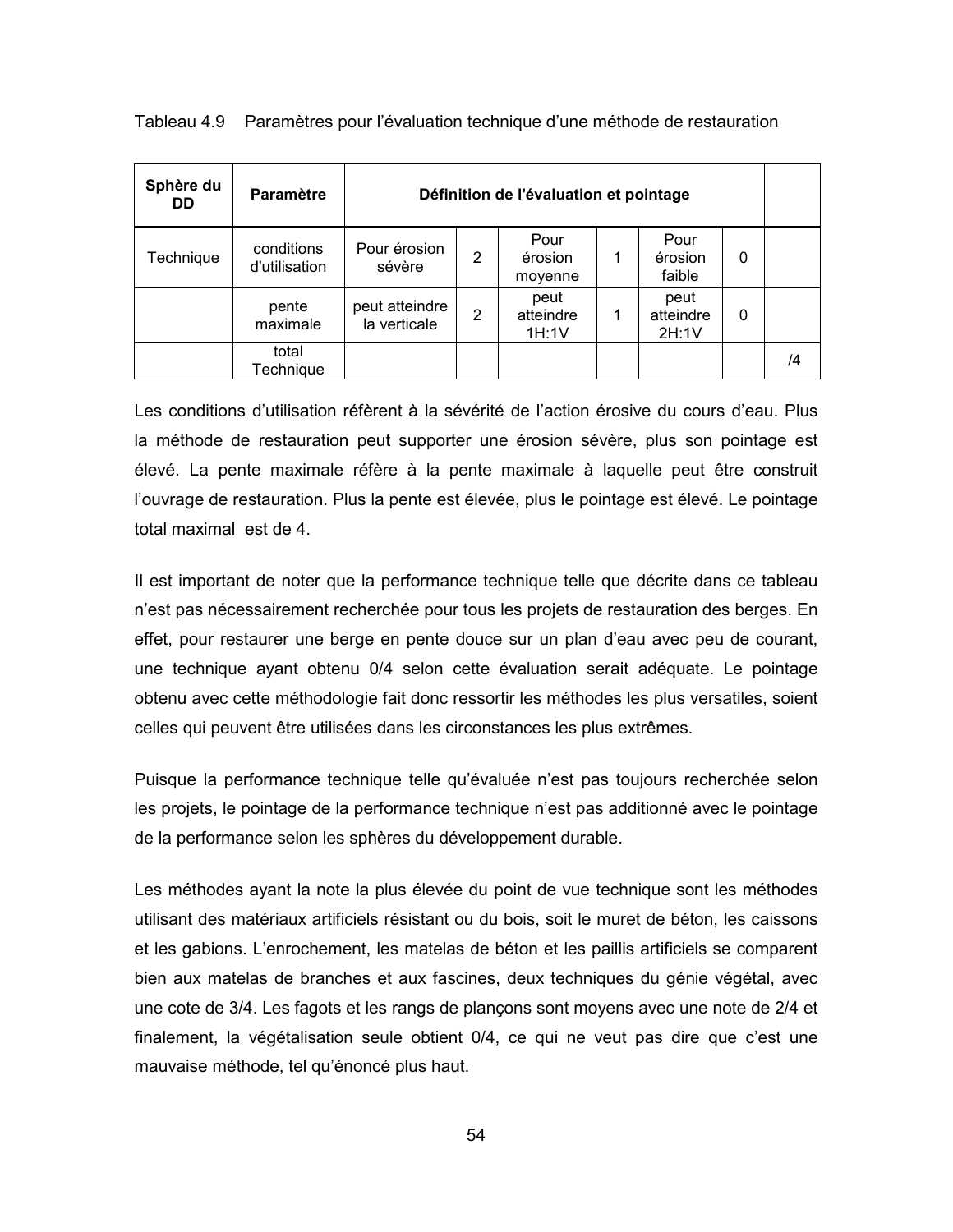Les deux méthodes de rechargement de plage n'ont pas été évaluées pour la performance technique car pour le cas de plage, la pente n'est pas un enjeux, ni la résistance à l'érosion de divers matériaux puisqu'il s'agit uniquement de sable.

#### 4.4.2 Performance environnementale

Le tableau suivant illustre les paramètres analysés pour statuer sur la performance environnementale d'une méthode de restauration.

| <b>Paramètre</b>                                      | Définition de l'évaluation et pointage |                |                                        |          |               |   |     |  |
|-------------------------------------------------------|----------------------------------------|----------------|----------------------------------------|----------|---------------|---|-----|--|
| Provenance<br>du matériel                             | sur le site<br>ou à<br>proximité       | $\overline{2}$ | sur le site $+$<br>du<br>manufacturier | 1        | manufacturier | 0 |     |  |
| Utilisation<br>machinerie<br>combustible)<br>fossile) | pas du<br>tout                         | $\overline{2}$ | un peu                                 | 1        | en continu    | 0 |     |  |
| Génération de<br>déchets                              | pas du<br>tout                         | 2              | un peu                                 | 1        | beaucoup      | 0 |     |  |
| Conservation<br>des<br>écosystèmes                    | favorable                              | $\overline{2}$ | défavorable                            | $\Omega$ |               |   |     |  |
| Préservation<br>de la qualité<br>de l'eau             | favorable                              | $\overline{2}$ | défavorable                            | 0        |               |   |     |  |
| total<br>environnement<br>/10                         |                                        |                |                                        |          |               |   | /10 |  |

Tableau 4.10 Paramètres pour l'analyse de la performance environnementale

La performance est analysée selon son impact sur l'environnement (pollution générée par l'utilisation de combustibles fossiles, déchets) et sa capacité à favoriser la qualité de l'environnement suite à la restauration. Le pointage total est sur 10. Les paramètres analysés sont donc les suivants.

Un pointage favorable est accordé si le matériel requis pour la restauration provient du site lui-même ou à proximité. Le pointage est moyen si le matériel provient en partie du site et en partie du manufacturier, et le pointage sera minimal si la provenance du matériel est le manufacturier exclusivement. Ceci permet donc de favoriser les méthodes où le transport et la pollution ainsi engendrée par la combustion est minimale. Les méthodes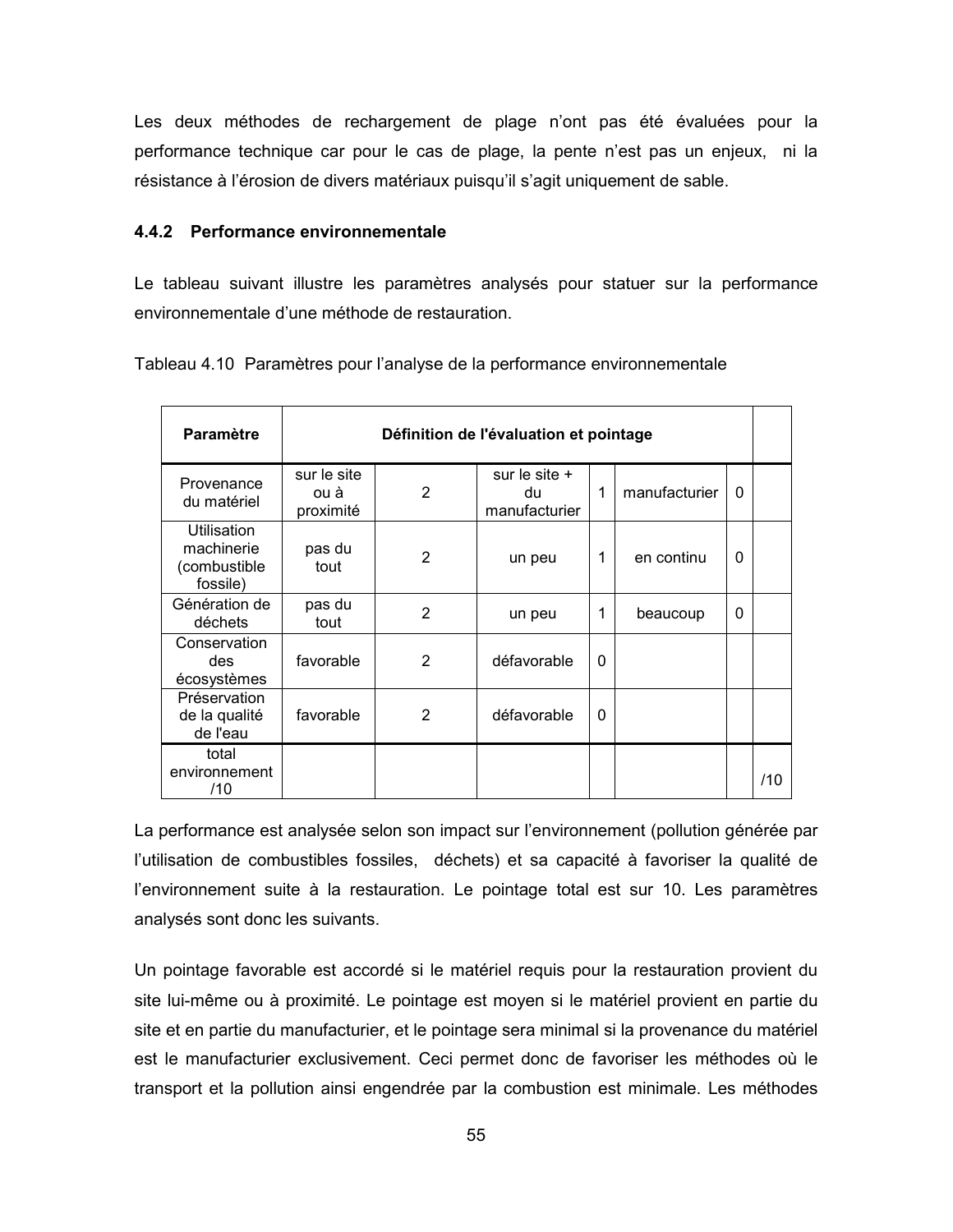gagnantes dans ce cas sont donc les méthodes du génie végétal, puisque habituellement, les végétaux utilisés sont recueillis à proximité. L'ensemencement, tout comme les caissons et les gabions obtiennent une note moyenne car une partie du matériel utilisé peut provenir du site, et une autre du manufacturier (ou de la pépinière). L'enrochement, les murets de béton, les matelas de béton et les paillis artificiels utilisent du matériel provenant entièrement de l'extérieur et obtiennent donc une note minimale. Pour ce qui est du rechargement de plage, le rechargement de plage traditionnel est avantagé par rapport au système du Undercurrent Stabilizer™ puisque ce dernier utilise quelques matériaux du manufacturier comme des membranes géotextiles et du béton.

Le second paramètre analysé est l'utilisation de machinerie lourde et donc de combustible fossile polluant durant les travaux de restauration. Le pointage sera maximal pour une méthode n'utilisant aucune machinerie lourde. Il sera moyen pour une méthode utilisant partiellement la machinerie lourde et minimal pour une méthode utilisant constamment la machinerie lourde lors des travaux. Avec cette échelle, la végétalisation et les matelas de branche obtiendront donc un pointage maximal, car ces méthodes ne requièrent peu ou pas de machinerie lourde pour être réalisées. Les méthodes du génie végétal qui sont les fagots, fascines, rang de plancon, obtiennent un pointage moyen car de la machinerie lourde sera nécessaire pour notamment creuser des tranchées pour installer les végétaux. La mise en place de paillis artificiel nécessite aussi l'utilisation de machinerie pour creuser une tranchée pour ancrer le matériel et obtient donc un pointage moyen. Les autres méthodes, caissons, murets, enrochement, gabion, matelas de béton, rechargement de plage et Undercurrent Stabilizer™, obtiennent un pointage minimal car de la machinerie lourde doit fonctionner quasiment en continu pour la réalisation des travaux.

Le paramètre suivant analysé est la génération de déchet. Une méthode ne générant aucun déchet obtient le pointage maximal, une méthode générant un peu de déchet obtient le pointage moyen et une méthode générant beaucoup de déchet obtient un pointage minimal. Les deux méthodes ne générant aucun déchet sont la végétalisation et les matelas de branche. Tous les matériaux de base sont utilisés, et puisqu'aucun matériel artificiel n'est utilisé non plus, il n'y a pas de retaille ou de déchets généré. Le rechargement de plage ne génère aussi aucun déchet. Toutes les autres méthodes analysées génèrent un peu de déchet. Dans les méthodes du génie végétal : fagots, fascines, rangs de plançon, caisson, il convient d'utiliser seulement les parties adéquate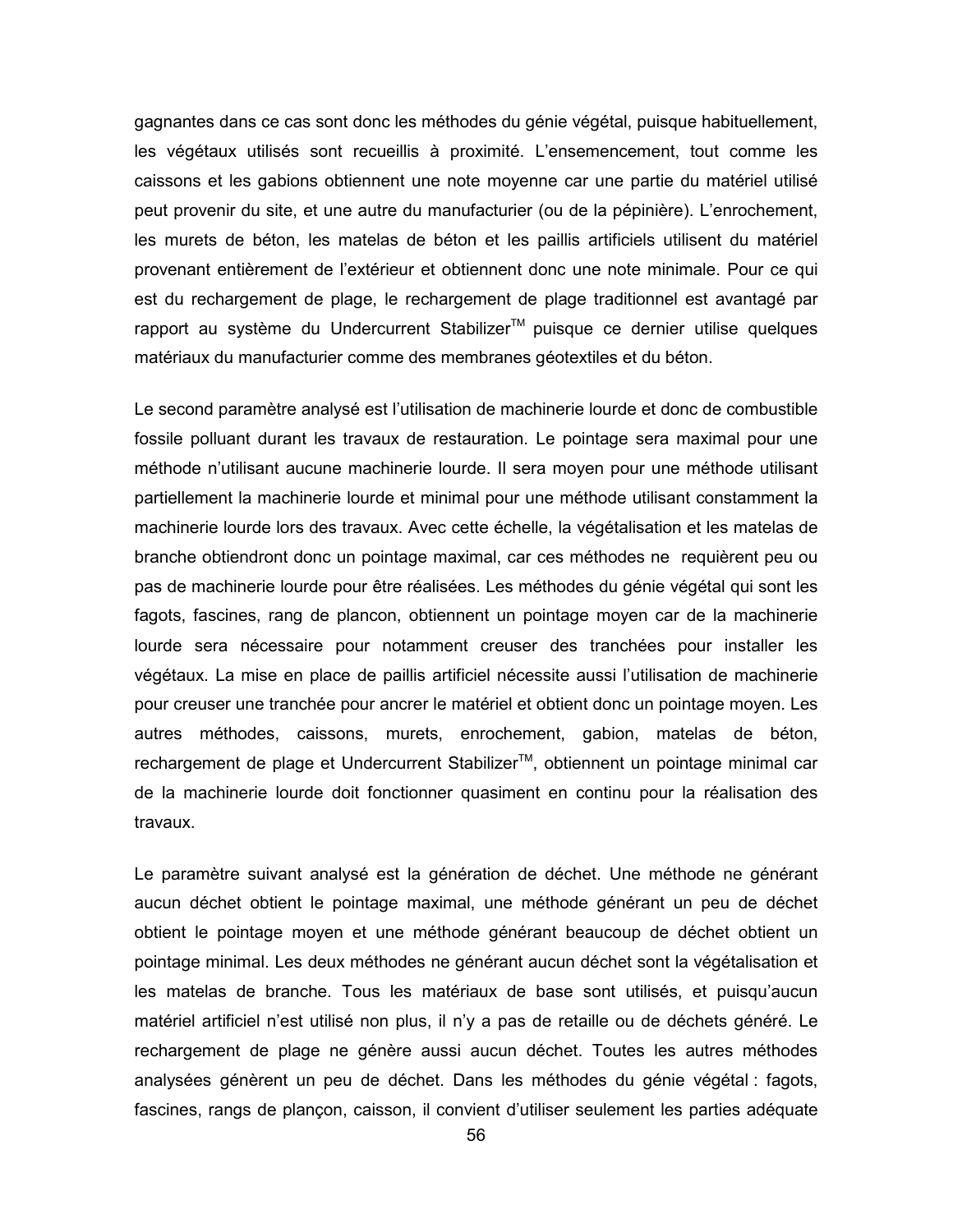des végétaux, et il y aura forcément des retailles et des déchets organiques générés. Dans les méthodes des gabions, enrochement, muret, matelas de béton, paillis artificiels et Undercurrent Stabilizer™, il y aura des retailles de matériel à rejeter tel du géotextile, des parties d'armature de gabion, retaille de paillis et de matelas de béton. Aucune des méthodes analysées n'obtient le pointage minimal car aucune ne génère une quantité importante de déchet.

La conservation des écosystèmes suite à la restauration est le prochain paramètre analysé. Dans ce cas, seuls deux choix de pointages sont utilisés : soit la méthode est favorable à la conservation des écosystèmes et obtient le pointage maximal, soit elle est défavorable et obtient le pointage minimal. Toutes les méthodes intégrant la végétation obtiennent donc évidemment le pointage maximal. Il s'agit donc de la végétalisation, de toutes les méthodes du génie végétal, des gabions, car ils peuvent être végétés, des matelas de béton et des paillis artificiels, car la végétation peut aussi y être intégrée, de même que les deux méthodes de rechargement de plage, car elles ramènent la plage à son état initial et naturel. Seuls l'enrochement et les murets de béton sont donc défavorables à la conservation des écosystèmes, car ils n'offrent aucune possibilité de végétation, d'ombre, et de filtration des contaminants.

Le dernier paramètre analysé est la préservation de la qualité de l'eau. Encore là, ce sont les méthodes intégrant de la végétation qui sont les plus favorables, car la végétation filtre l'eau, tel qu'il a été démontré plus tôt dans ce rapport. Donc le clivage entre les méthodes est le même que pour le paramètre de conservation des écosystèmes, et seuls les murets et l'enrochement sont défavorables à la préservation de la qualité de l'eau.

Le pointage maximal pouvant être obtenu pour tous les paramètres environnementaux pour chaque méthode est de 10. La méthode qui obtient le pointage maximal est les matelas de branche avec 10, suivie de la végétalisation avec 9. Les fagots, fascines et rangs de plançons obtiennent 8 car ils ont perdu quelques points avec l'utilisation de machinerie lourde et la génération d'un peu de déchets. Le rechargement de plage obtient aussi 8 et le Undercurrent Stabilizer<sup>™</sup> 6. Le rechargement de plage a plus de points que son vis-à-vis car il ne génère pas du tout de déchets et tous les matériaux proviennent de la proximité du site. Les gabions, paillis artificiels et caissons obtiennent 6. Ils ont surtout perdu des points à cause de l'utilisation de machinerie lourde et la génération d'un peu de déchets. Le matelas de béton obtient 5. L'enrochement et les murets de béton obtiennent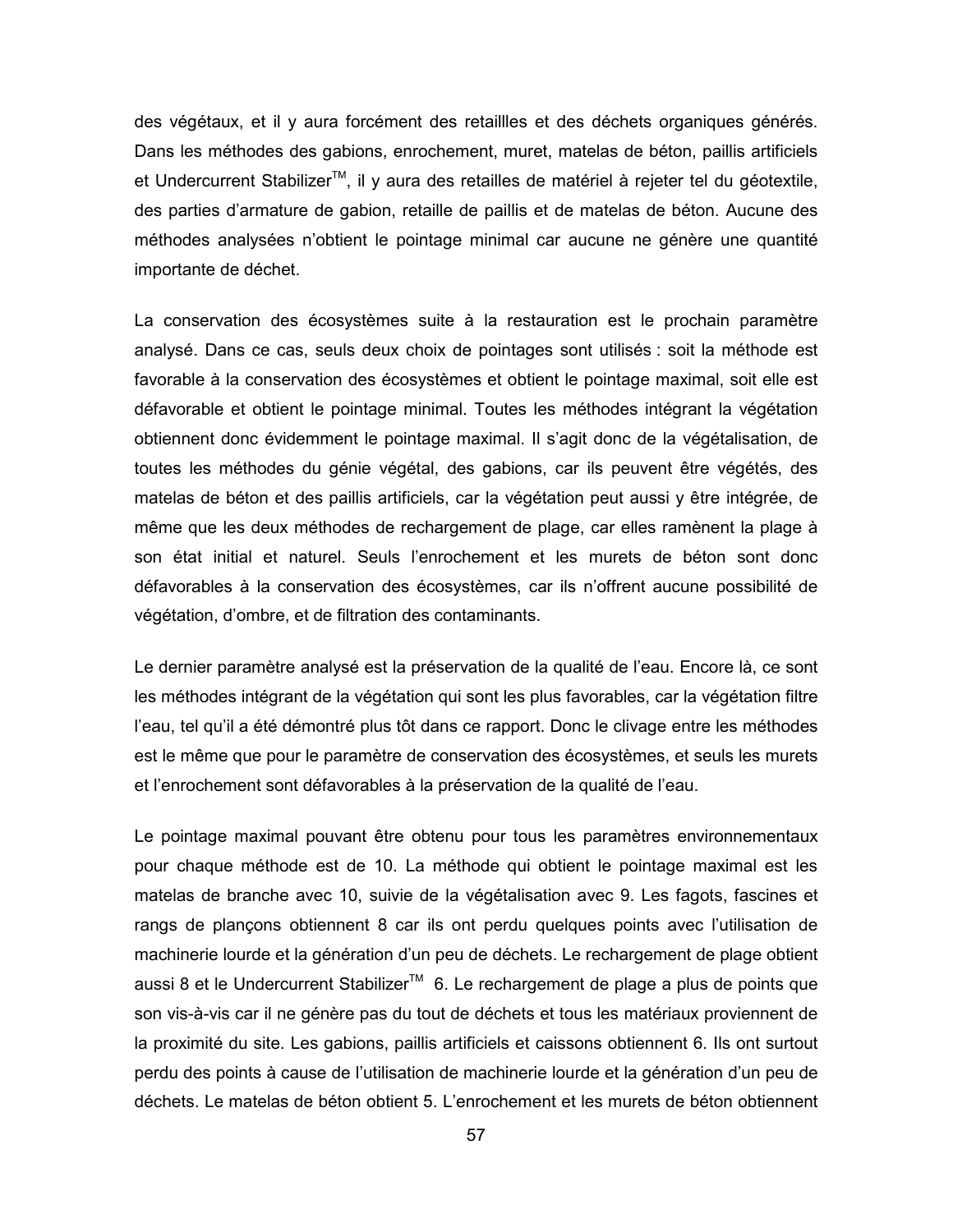respectivement 2 et 1, car presque tous les paramètres environnementaux leurs sont défavorables, notamment tout ce qui concerne la capacité à favoriser l'environnement après la restauration.

### 4.4.3 Performance sociale

Le tableau suivant illustre les paramètres analysés pour statuer sur la performance sociale d'une méthode de restauration.

| <b>Paramètre</b>             | Définition de l'évaluation et pointage |   |                                         |   |                                              |   |  |
|------------------------------|----------------------------------------|---|-----------------------------------------|---|----------------------------------------------|---|--|
| Sécurité lors des<br>travaux | aucun<br>risque lors<br>des<br>travaux | 2 | un peu de<br>risque lors<br>des travaux |   | beaucoup<br>de risque<br>lors des<br>travaux | 0 |  |
| Nuisance lors<br>des travaux | peu                                    | 2 | beaucoup                                | 0 |                                              |   |  |
| total social / 4             |                                        |   |                                         |   |                                              |   |  |

Tableau 4.11 Paramètres pour l'analyse de la performance sociale

Le premier paramètre analysé est la sécurité des employés lors des travaux. Une méthode ne présentant aucun risque ou presque lors des travaux obtiendra le pointage maximal, s'il y a un peu de risque le pointage sera moyen et s'il y a beaucoup de risque lors des travaux, le pointage sera minimal.

Aucune méthode n'a été jugée comme présentant beaucoup de risques. En effet, les travaux de restauration de berge ne comportent pas de travaux en hauteur, ni d'excavations profondes, etc. En gros, les méthodes nécessitant l'utilisation de machinerie lourde en continu ont obtenu le pointage moyen représentant un peu de risque. En effet, il y a plus de risque pour un employé travaillant à proximité d'une grosse pelle que pour celui qui travaille simplement à agencer des branches. C'est pourquoi toutes les autres méthodes qui ne demandent pas l'utilisation en continu de machinerie lourde ont été jugées sans risque.

Le second paramètre analysé est la nuisance lors des travaux. Dès qu'il y a des travaux quelque part, il y a une certaine nuisance. C'est pourquoi seuls deux niveaux d'évaluation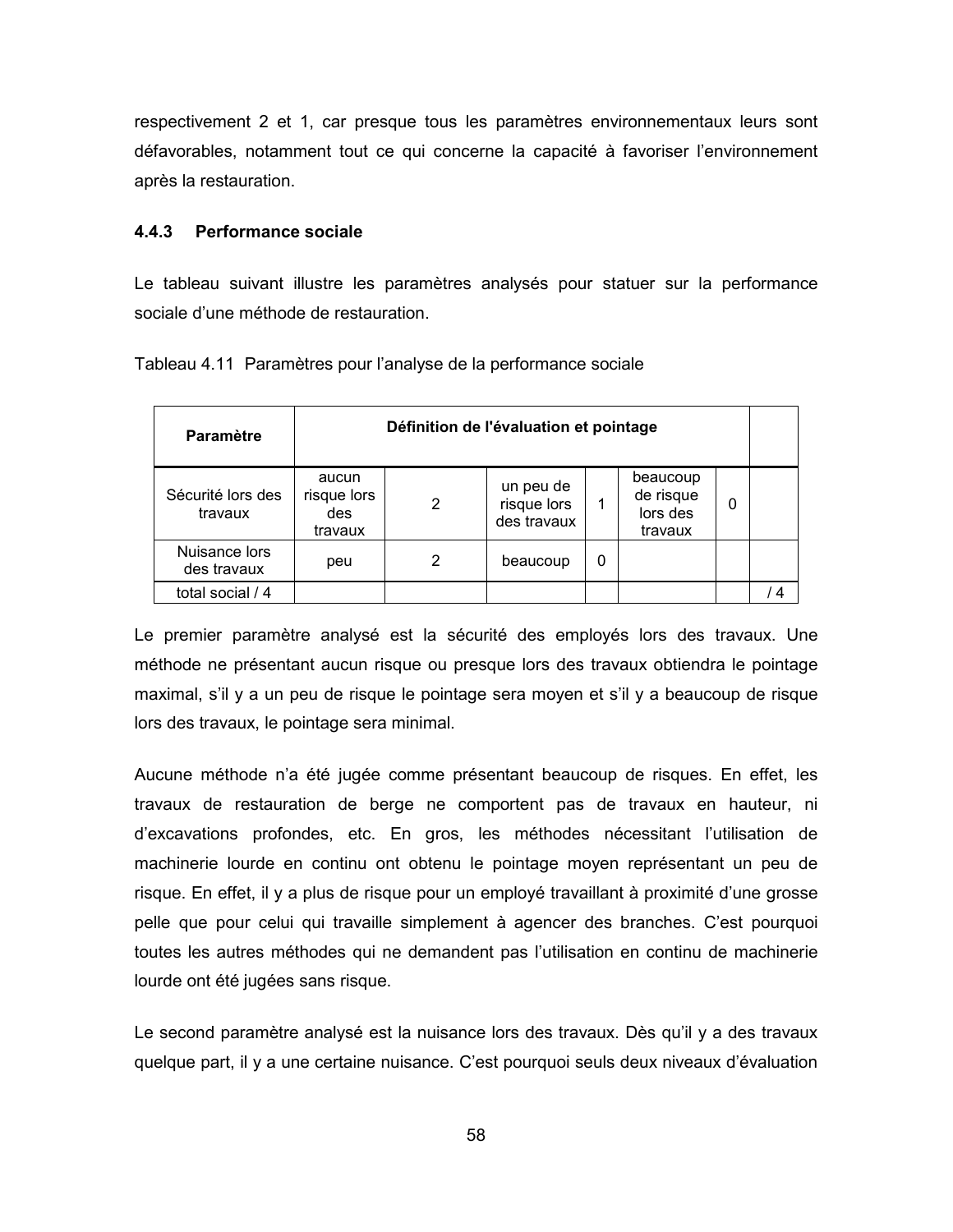sont possibles pour ce paramètre : soit une méthode présente peu de nuisances et a le maximum de points, soit elle a beaucoup de nuisance et a le minimun de points.

Encore là, les nuisances sont surtout causées par le bruit de la machinerie. Toutes les méthodes du génie végétal de même que la végétalisation sont donc jugées comme ayant une faible nuisance. Les murets, enrochements et gabions qui nécessitent l'utilisation de machinerie en continu obtiennent le pointage minimal. Le matelas de béton nécessite de la machinerie en continu mais les travaux peuvent être exécutés beaucoup plus rapidement que des murets ou enrochement, donc cette méthode cause peu de nuisance. Il en est de même pour le paillis artificiel. Pour les deux méthodes de rechargement de plage, le Undercurrent Stabilizer™ cause moins de nuisance, car le sable viendra se déposer naturellement suite à la mise en place d'une infrastructure sousmarine faite de béton et de géotextile. Le rechargement de plage simple nécessitera quand à lui le transport et la mise en place de tout le volume de sable requis par de la machinerie.

En résumé, la végétalisation, toutes les techniques du génie végétal (à l'exception des caissons) et les paillis artificiels obtiennent une note parfaite au niveau humain. Les caissons, les matelas de béton et le Undercurrent Stabilizer™ obtiennent 3 / 4. Le rechargement de plage, les gabions, l'enrochement et les murets sont les méthodes les moins intéressantes au niveau humain.

## 4.4.4 Performance économique

Le tableau suivant illustre les paramètres analysés pour statuer sur la performance économique d'une méthode de restauration.

| Paramètre            | Définition de l'évaluation et pointage |   |                      |  |                       |   |  |
|----------------------|----------------------------------------|---|----------------------|--|-----------------------|---|--|
| Coût                 | $500 - 5000$                           | 2 | $5000 - 50$<br>000\$ |  | 50 000 - 500<br>000\$ | 0 |  |
| Entretien anticipé   | pas du tout                            | 2 | un peu               |  | beaucoup              | 0 |  |
| Expertise requise    | pas du tout                            | 2 | un peu               |  | beaucoup              | 0 |  |
| total économique / 6 |                                        |   |                      |  |                       |   |  |

Tableau 4.12 Paramètres pour l'analyse de la performance économique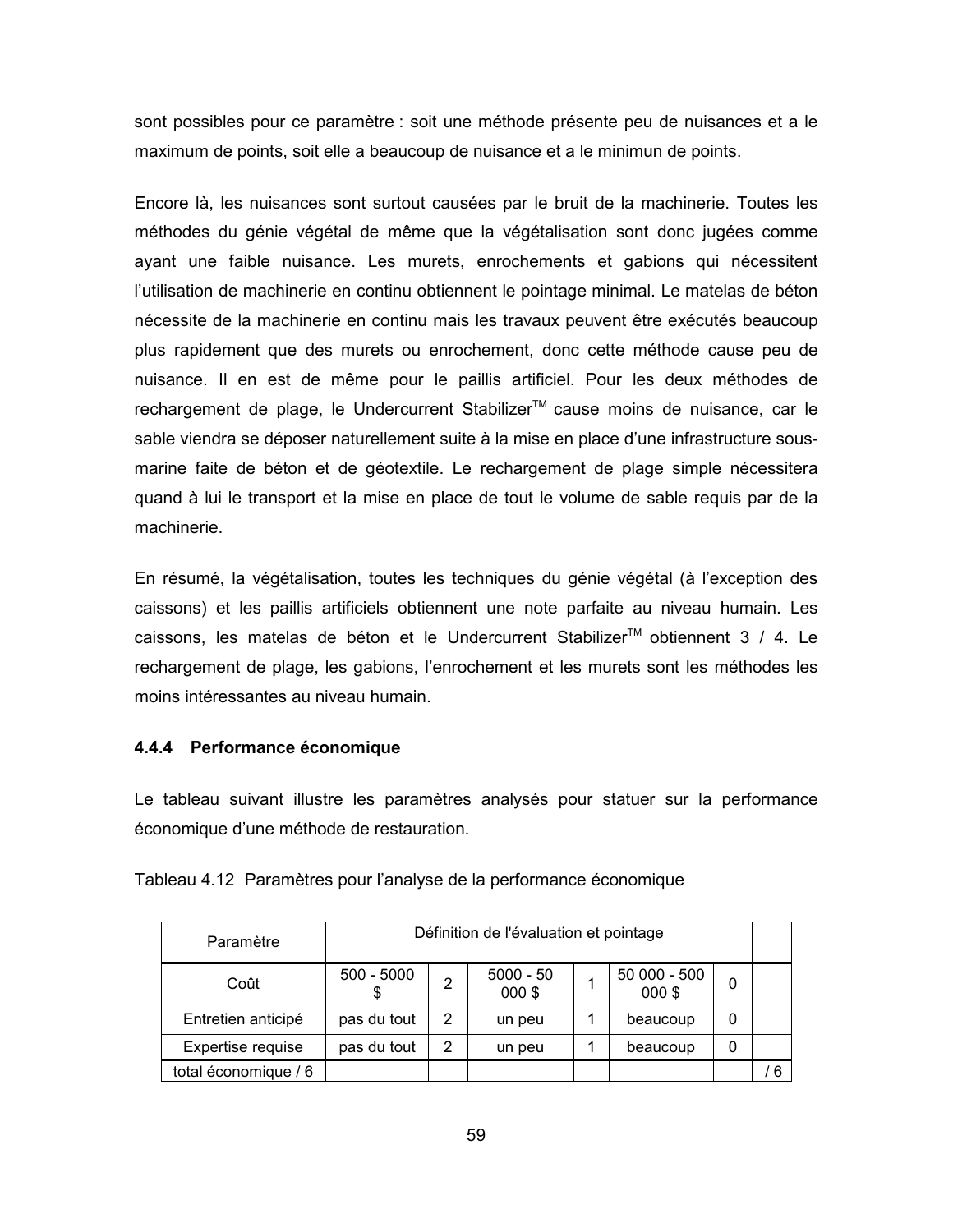Le coût est le premier paramètre analysé. Les coûts illustrés représentent un ordre de grandeur approximatif pour une restauration de berge de 100 m de longueur par 10 m de largeur donc 1000 m<sup>2</sup>. Le coût le moins élevé obtient évidemment le pointage le plus élevé. Les méthodes de murets de béton, de gabions et d'enrochement se retrouvent dans la catégorie la plus coûteuse. Toutes les autres techniques sont dans la catégorie moyenne, aucune technique n'étant vraiment économique.

Le second paramètre analysé est l'entretien anticipé de la restauration de berge. Une méthode demandant beaucoup d'entretien à long terme se verra attribuer le pointage minimal, une méthode demandant un peu d'entretien obtiendra un pointage moyen et les méthodes ne demandant pas du tout d'entretien obtiennent le pointage maximal.

La végétalisation, les méthodes du génie végétal (à l'exception des caissons), les gabions, le paillis artificiel, les matelas de béton et le Undercurrent Stabilizer™ ne demandent pas du tout d'entretien et obtiennent le pointage maximal. En effet, pour la plupart de ces méthodes, une fois la végétation bien installée, l'aspect naturel reprendra sa place et aucun entretien ne sera requis. Pour le Undercurrent Stabilizer™, la recharge de sable se fera naturellement et demeurera en place à long terme. Les caissons, l'enrochement et les murets demandent un peu d'entretien. Le bois des caissons peut pourrir, l'enrochement peu décrocher et les murets se fissurent à long terme. Ces méthodes obtiennent un pointage moyen. Le rechargement de plage obtient un pointage minimal. En effet, il est connu que le rechargement de plage doit être effectué de nouveau tous les 5 à 7 ans (Ville de Sept-Iles, 2009).

L'expertise requise est le dernier paramètre économique analysé. Plus des experts sont requis pour mettre de l'avant une méthode de restauration, plus il en coûte cher au promoteur et moins cela est avantageux du point de vue économique. Le pointage va donc en décroissant à partir des méthodes ne demandant pas du tout d'expertise jusqu'à celles demandant beaucoup d'expertise.

Seule la végétalisation ne demande pas du tout d'expertise et obtient le pointage maximal. En effet, un citoyen qui s'informe minimalement peut réussir à faire une végétalisation tout à fait correcte de sa berge sans avoir recours à aucun expert. Toutes les méthodes du génie végétal (sauf les caissons) et le paillis artificiel demandent un peu d'expertise. En effet, la planification de ces méthodes doit être effectuée par des experts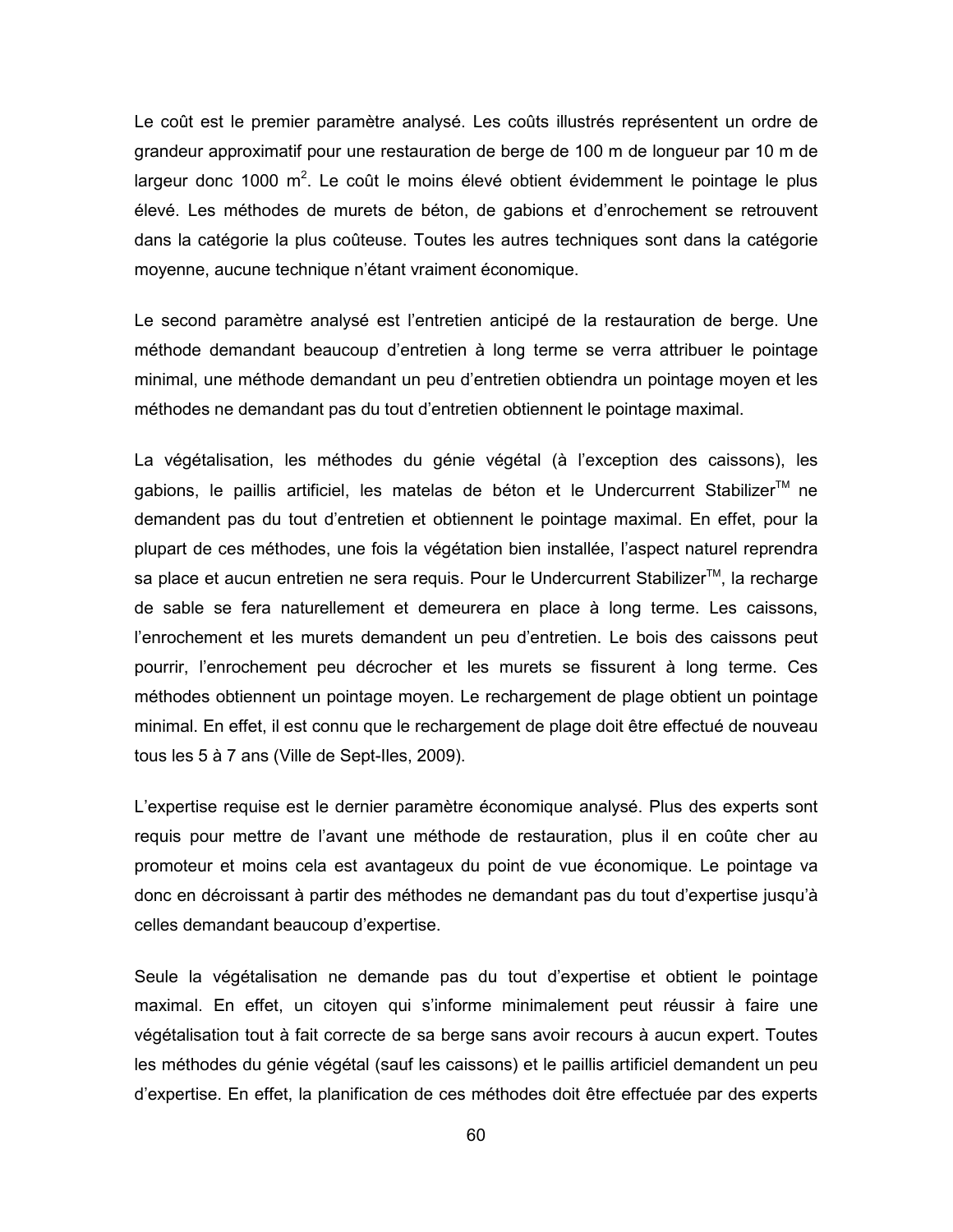mais la mise en œuvre peut être effectuée par du personnel formé pour l'occasion. Les caissons, l'enrochement, les murets, les gabions, le matelas de béton et les deux méthodes de rechargement de plage demandent beaucoup d'expertise et obtiennent le pointage minimal. En effet, ces méthodes doivent être planifiées par des experts, et doivent aussi être réalisées par des ouvriers spécialisés.

En résumé, la végétalisation est la méthode qui obtient la note la plus élevée pour la performance économique. Les méthodes du génie végétal (sauf les caissons) et le paillis artificiel viennent ensuite, suivi du Undercurrent Stabilizer™ et du matelas de béton. Les gabions et les caissons suivent et les murets, l'enrochement et le rechargement de plage ferment la marche, principalement à cause de l'entretien anticipé.

#### 4.4.5 Sommaire de la performance

Après avoir été évaluées séparément, les cotes pour les performances environnementales, sociales et économiques sont ramenées sur une note de 100. Pour ce faire, une pondération est établie. En effet, les performances environnementales et économiques sont ramenées sur 40 points chacune, et la performance sociale est ramenée sur 20 points, le tout donnant un total de 100 points. Une pondération en faveur des performances environnementales et économiques est donc effectuée, de façon à ce que ces sphères du développement durable valent deux fois plus que la sphère sociale. Ceci est justifié car la restauration des berges, n'étant pas des travaux d'une très grande envergure, engendre peu d'impact et de contraintes sociales.

Tel que mentionnée précédemment, la performance technique n'est pas ajoutée aux sphères du développement durable en raison des besoins techniques qui peuvent différer selon les projets.

Le tableau suivant présente en ordre de cote toutes les techniques analysées selon leur résultat obtenu après analyse de la performance selon les trois sphères du développement durable. La dernière colonne présente les résultats de la performance technique.

61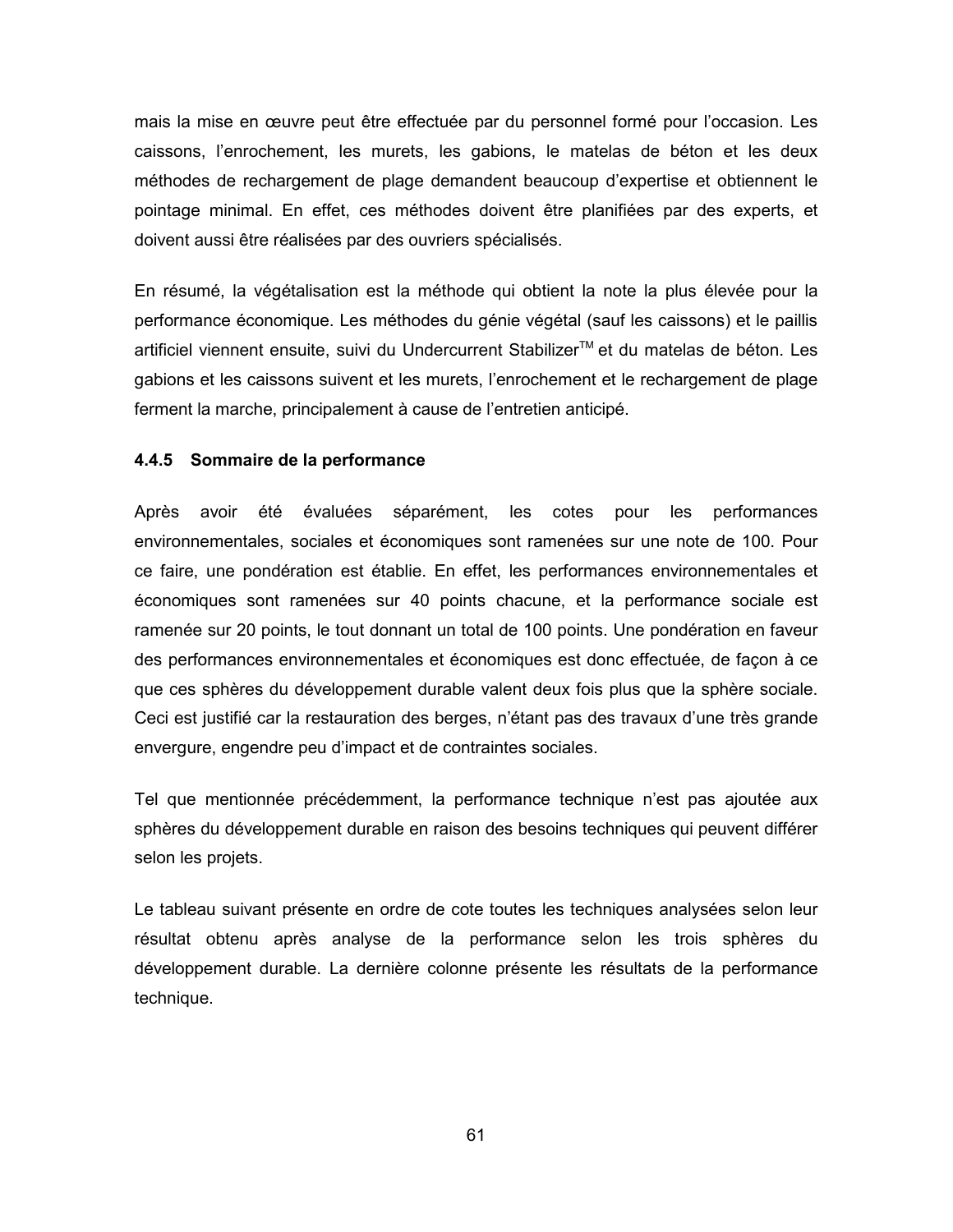|                          | Performance en développement | Performance technique sur |  |  |  |  |
|--------------------------|------------------------------|---------------------------|--|--|--|--|
| <b>Méthode</b>           | durable sur 100              | 4                         |  |  |  |  |
| Végétalisation           | 89                           | 0/4                       |  |  |  |  |
| Matelas de branche       | 87                           | 3/4                       |  |  |  |  |
| Rang de plançon          | 79                           | 2/4                       |  |  |  |  |
| Fagots                   | 79                           | 2/4                       |  |  |  |  |
| <b>Fascines</b>          | 79                           | 3/4                       |  |  |  |  |
| Paillis artificiel       | 71                           | 3/4                       |  |  |  |  |
| Undercurrent Stabilizer™ | 59                           | N/A                       |  |  |  |  |
| Matelas de béton         | 55                           | 3/4                       |  |  |  |  |
| Caissons                 | 52                           | 3.5/4                     |  |  |  |  |
| Rechargement de plage    | 44                           | N/A                       |  |  |  |  |
| Gabions                  | 42                           | 3.5/4                     |  |  |  |  |
| Enrochement              | 20                           | 3/4                       |  |  |  |  |
| Muret de bloc ou béton   | 16                           | 4/4                       |  |  |  |  |

Tableau 4.13 Résultat de l'analyse de performance selon le développement durable

Suite à cette analyse, il est donc possible de constater que les méthodes dites naturelles, qui sont la végétalisation et les techniques du génie végétal, ont les meilleures performances lorsque toutes les sphères du développement durable sont considérées. Les paillis artificiels suivent de près. Les matelas de béton, les caissons et les gabions obtiennent toutes un pointage moyen, et l'enrochement et les murets ferment la marche. Cette analyse démontre donc que les méthodes les plus naturelles sont non seulement préférables du point de vue environnemental, mais aussi lorsque toutes les sphères du développement durable sont considérées. Il est intéressant de noter que la méthode du Undercurrent Stabilizer™ obtient un meilleur pointage que le rechargement de plage standard, principalement à cause des nuisances et de l'entretien anticipé.

Lorsque la performance technique est mise vis-à-vis de la performance selon le développement durable, on constate que la végétalisation et certaines méthodes du génie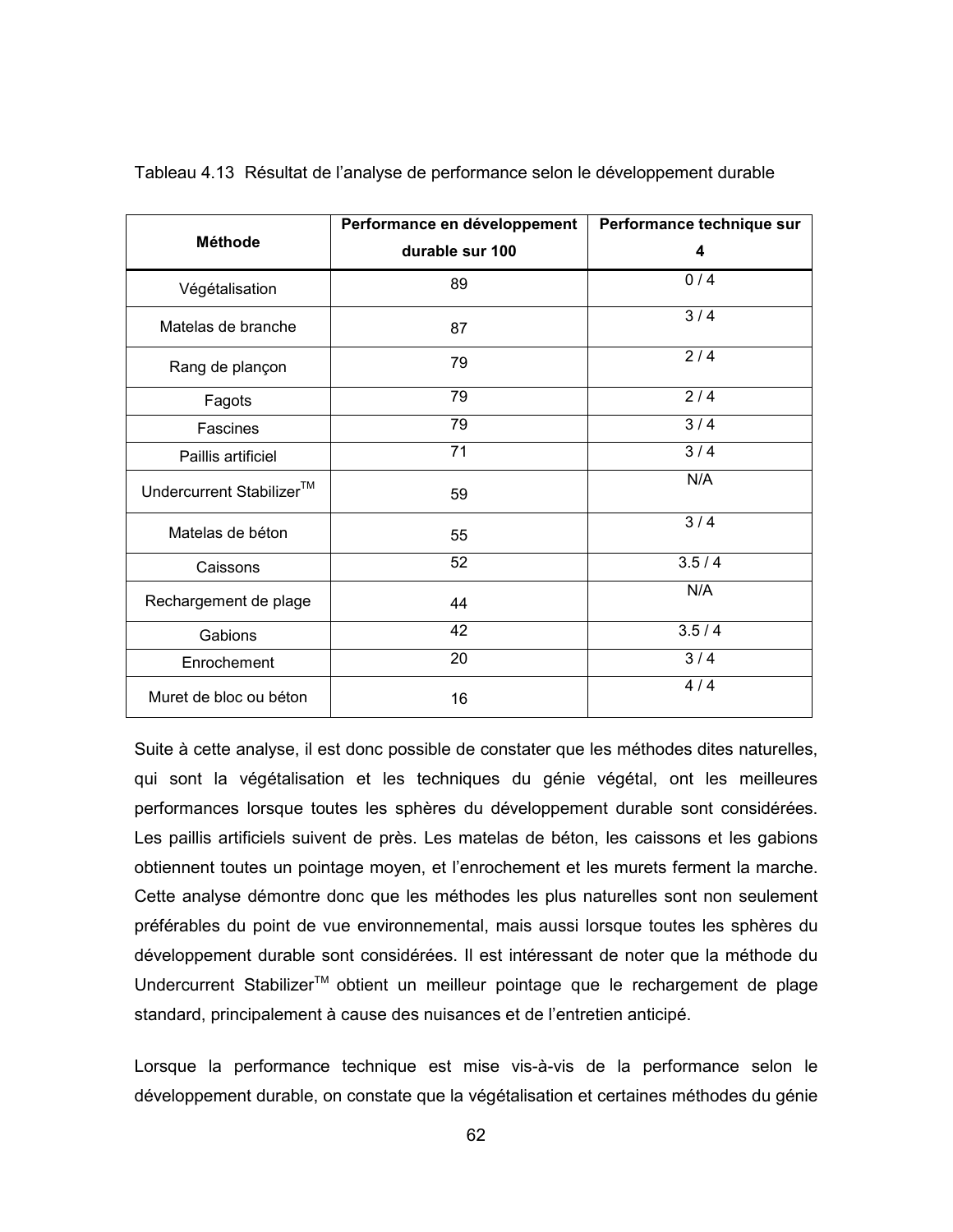végétal sont moins performantes et doivent donc être réservée pour les cas de faible débit et pente. Toutefois, certaines méthodes du génie végétal ont un bon pointage au niveau du développement durable et de la performance technique, comme les matelas de branche et les fascines. Les caissons, qui sont une méthode de génie végétal, ont un pointage moyen au niveau du développement durable mais un excellent pointage technique, et sont donc une solution avantageuse pour les contraintes techniques élevées.

Les murets et l'enrochement, qui ont une performance technique excellente, ont une si piètre performance au niveau du développement durable que ces méthodes doivent être employées en dernier recours ou simultanément avec d'autres méthodes. Les gabions, avec une excellente performance technique, sont à favoriser par rapport aux murets dans les cas de contraintes techniques importantes.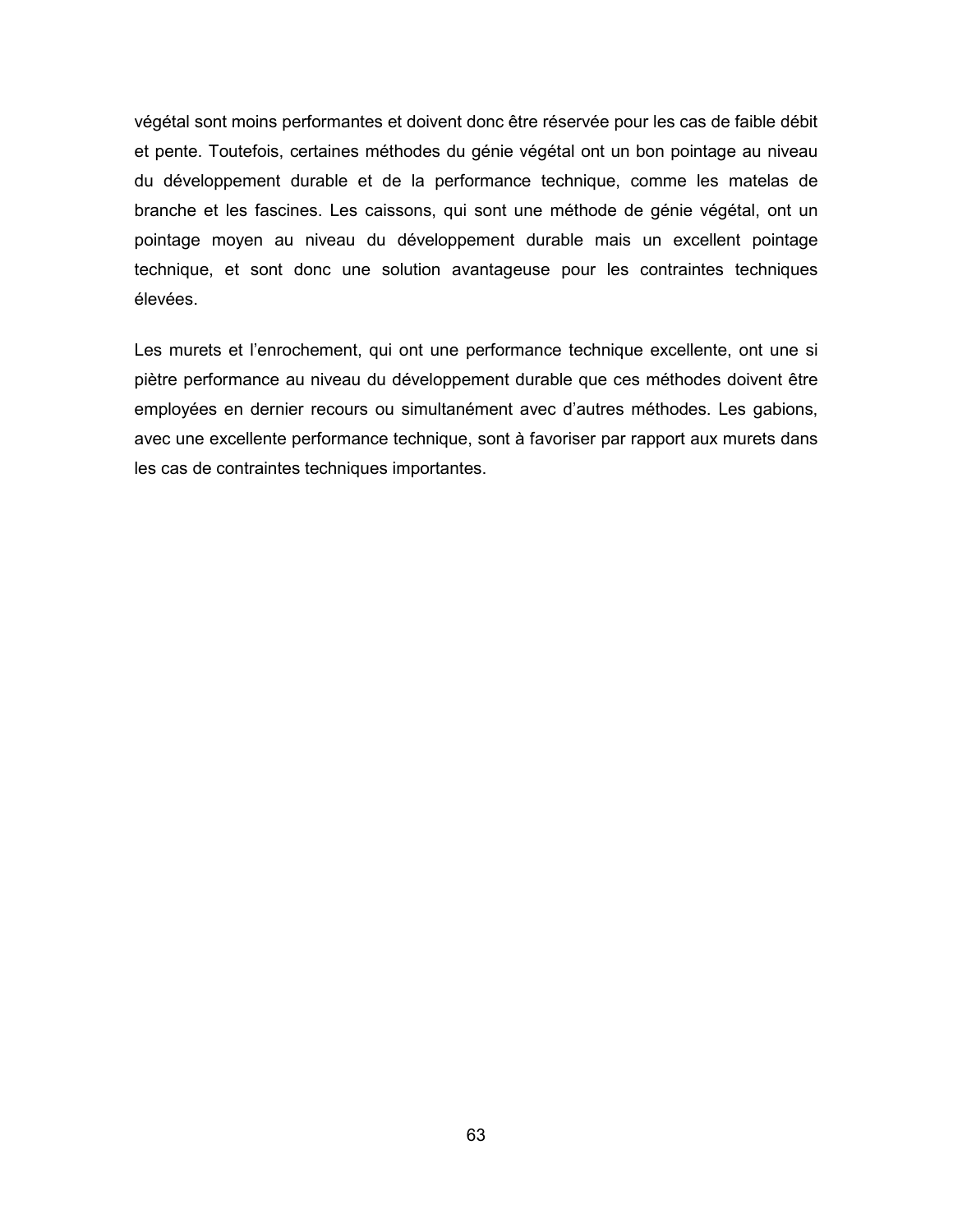### 5 ANALYSE DES TECHNIQUES EN FONCTION DES BESOINS DÉTERMINÉS PAR **LA GRILLE D'ÉTAT ET DISCUSSION**

Les sections précédentes ont permis de statuer sur l'état d'une berge et des besoins en restauration qui y sont rattachés, et deuxièmement d'analyser diverses techniques existantes de restauration en fonction de leur performance technique et leur performance selon les principes du développement durable. En fonction des analyses réalisées dans les sections précédentes, cette section traitera donc de la capacité des différentes méthodes de restauration à remplir les besoins exprimés par la grille d'état.

Afin d'améliorer les indicateurs relatifs à la qualité de l'eau, les méthodes ayant la meilleure performance environnementale, et plus spécifiquement la meilleure performance pour améliorer la qualité de l'eau sont à privilégier. C'est la végétation qui permet de filtrer les polluants et faire de l'ombre aux cours d'eau et permettra ainsi d'améliorer la qualité de l'eau. Donc de ce point de vue strict, toutes les méthodes sont favorables à l'exception de l'enrochement et des murets, tel que démontré à la section 4.4.2. Il est à noter que si le problème de qualité de l'eau se situe surtout au niveau de la température, les matelas de béton et paillis artificiel seront moins efficaces car les seuls types de végétation pouvant s'y intégrer sont les herbacés, qui ne produisent pas vraiment d'ombre.

Les indicateurs relatifs aux habitats pour la faune et la flore seront aussi améliorés par l'utilisation des méthodes ayant une bonne performance environnementale et plus spécifiquement celles permettant de préserver les écosystèmes. Donc, toutes les méthodes incluant la végétation sont favorables aux habitats pour la faune et la flore. Tout comme au paragraphe précédent, il s'agit donc de toutes les méthodes à l'exception de l'enrochement et des murets.

Les indicateurs relatifs à la végétation seront favorisés évidemment par les mêmes méthodes que celles énoncées aux deux paragraphes précédents.

L'indicateur relatif à l'érosion des sols pourrait être plus favorisé par les méthodes ayant une bonne performance technique. En effet, s'il y a érosion sévère des sols, des méthodes résistantes devront être employées pour que la restauration demeure à long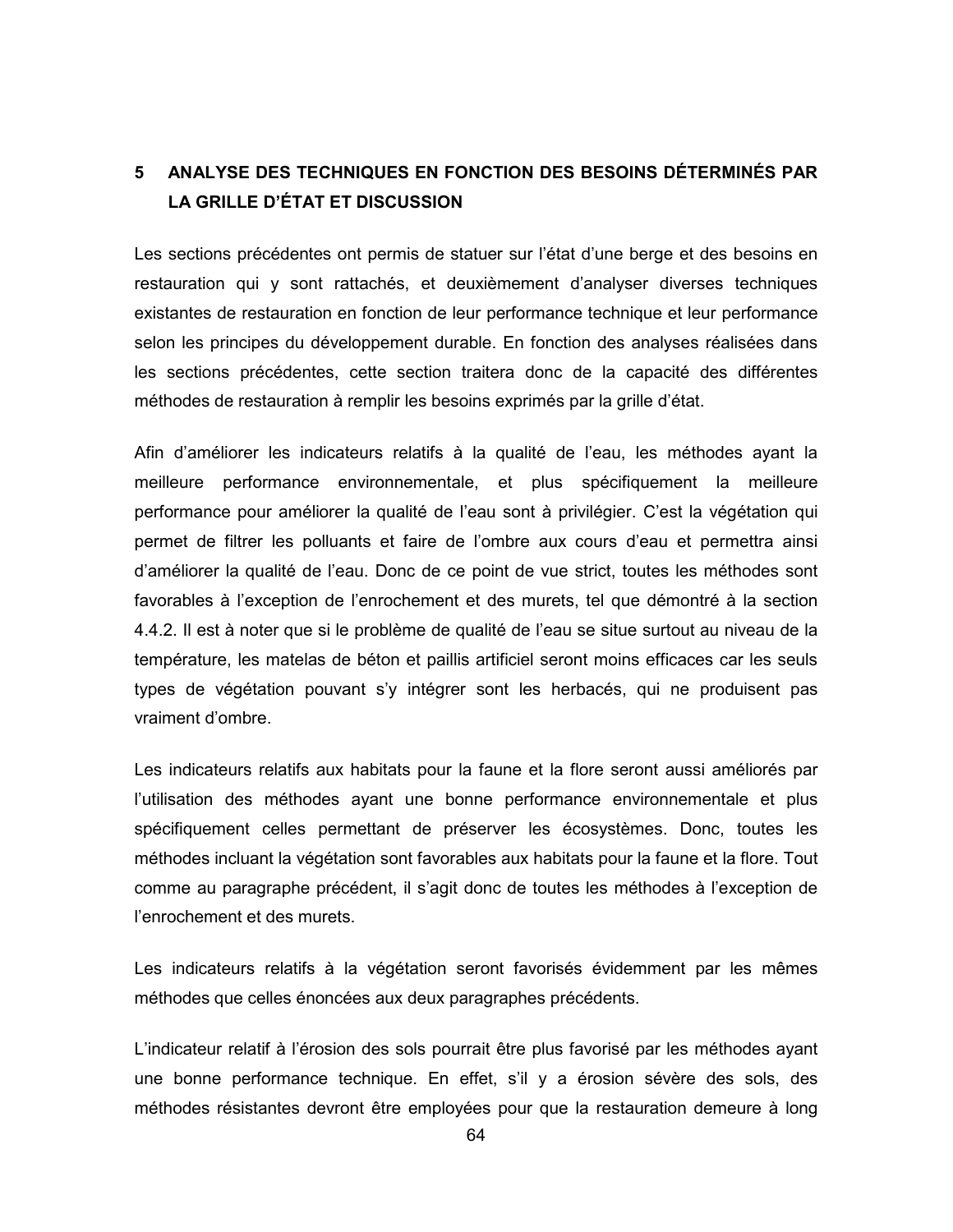terme. Les murets et l'enrochement ne seraient quand même pas à favoriser à cause de leur mauvaise performance à l'analyse de développement durable. Les gabions, caissons, matelas de branches et fascines sont à favoriser pour ces cas. Les mêmes conclusions s'appliquent à l'indicateur économique relatif à la perte de terrain car lorsqu'il y a perte significative de terrain, c'est que l'érosion est sévère.

Les indicateurs relatifs à l'entretien des cours d'eau seront favorisés par des méthodes incluant la végétation, de façon à filtrer les sédiments, de même que par des méthodes ne nécessitant pas d'entretien. En effet, si un entretien est requis, c'est que la berge a commencé à se détériorer à nouveau ce qui entraînera des sédiments dans l'eau. Toutes les méthodes peuvent donc être recommandées à l'exception de l'enrochement, des murets et des caissons, à cause de l'entretien. Le rechargement de plage, qui doit être refait périodiquement, n'est pas à recommander car le sable mis en place finit par s'éroder et repartir dans le lit du cours d'eau. La méthode du Undercurrent Stabilizer™ est à recommander pour ce cas.

L'activité et le tourisme sont souvent liés à plusieurs paramètres distincts comme la pêche, les activités nautiques et la baignade, l'accès, la beauté du paysage. Les méthodes favorisant les écosystèmes et la qualité de l'eau sont donc à favoriser, de même que les méthodes permettant de contrer des érosions sévères, selon les cas. Les méthodes favorisant la végétation et les méthodes ayant une bonne performance technique seront donc toujours avantageuses dans ces cas. Les méthodes ayant une mauvaise performance pour l'ensemble des critères du développement durable sont à éviter. Les mêmes conclusions s'appliquent aux indicateurs relatifs à la perte d'usage.

En résumé, en analysant la grille d'état, il est possible de constater que les méthodes les plus souhaitables sont toujours celles favorisant l'utilisation de végétation, car la végétation est la clé pour résoudre plusieurs problématiques. Que ce soit au niveau de la qualité de l'eau, de la préservation de la faune et la flore, de l'entretien des cours d'eau et de tout l'aspect social concernant les usages, la végétation est toujours requise. Ensuite, les choix doivent se porter sur les méthodes offrant une meilleure résistance à l'érosion selon la sévérité des problématiques érosives rencontrées. Entre deux méthodes, les méthodes ayant une meilleure performance au niveau du développement durable dans son ensemble sont à favoriser.

65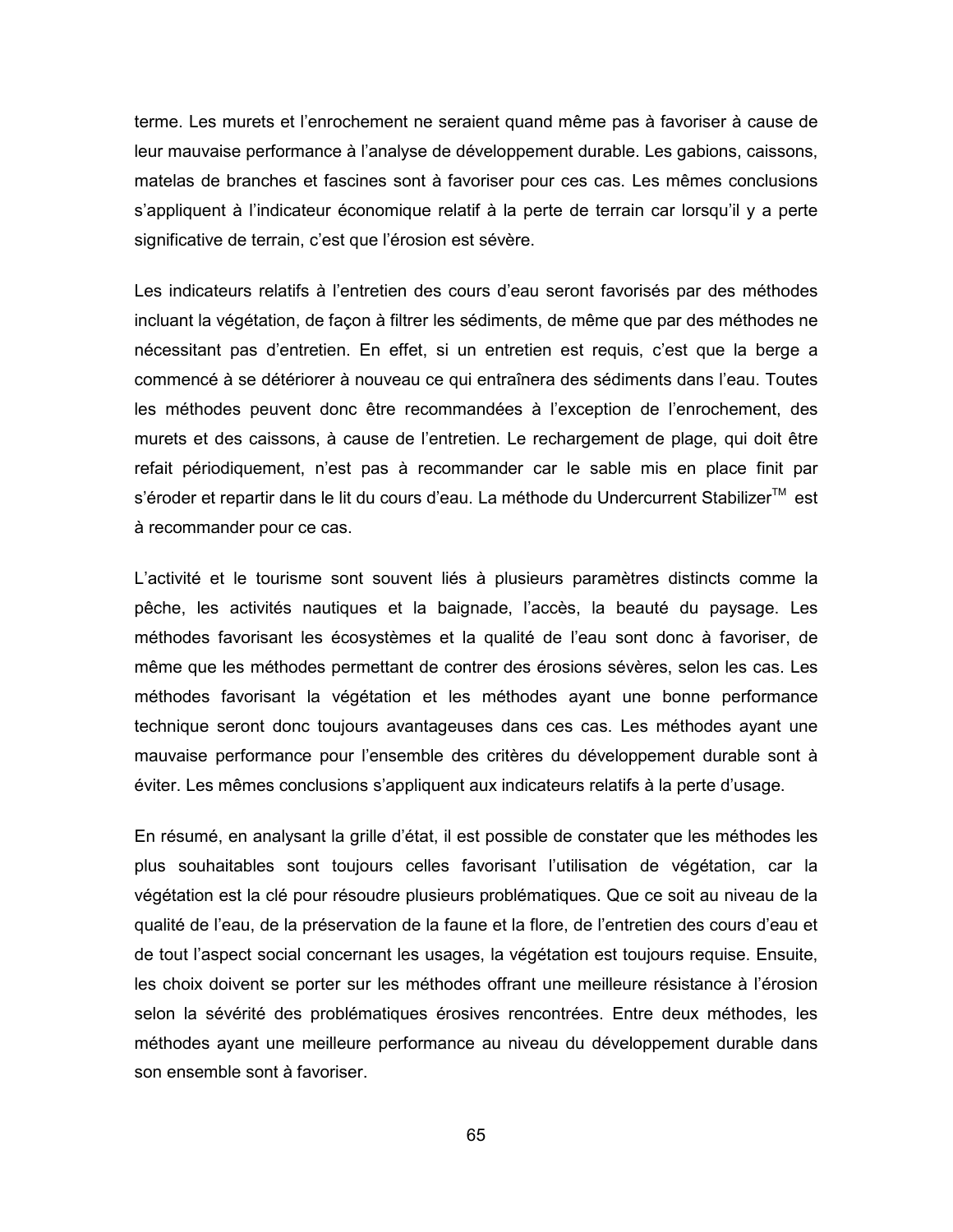Il est possible de constater que les méthodes de l'enrochement et des murets n'ont pas beaucoup d'avantage pour répondre aux besoins de la grille d'état, et ont une piètre performance au niveau du développement durable. Ces méthodes devraient donc être utilisées en dernier recours.

Il est intéressant de noter que les méthodes utilisant des matériaux artificiels, qui ont des performances bonnes à moyennes au niveau du développement durable, et très bonnes au niveau techniques, constituent aussi des choix qui valent la peine d'être considérés. En effet, ce type de méthode pourra être exécuté plus rapidement et à n'importe qu'elle saison (sauf l'hiver) que les méthodes du génie végétal.

Concernant le rechargement de plage, la méthode du Undercurrent Stabilizer™ semble mieux répondre aux besoins de la grille d'état pour la simple raison qu'une plage traitée de cette façon n'est plus supposée montrer d'autres problèmes de perte de sable par la suite. Il s'agit d'une solution permanente.

Il ne faut pas oublier que la plupart des méthodes analysées peuvent être utilisées simultanément. Par exemple, l'enrochement, qui a une piètre performance au niveau du développement durable mais une bonne performance technique, pourrait être utilisé en bas de pente uniquement, sur la surface minimale pour contrer l'effet des vagues par exemple, et un matelas de branche pourrait compléter la protection de la pente. Donc les méthodes les plus efficaces techniquement peuvent être utilisées seulement dans la zone la plus critique d'une pente et complétée par une meilleure méthode au point de vue environnemental.

De plus, puisque l'enrochement et les murets ont une mauvaise performance environnementale principalement à cause de l'absence de végétation dans ces méthodes, il est important de noter qu'il peut être possible dans certains cas d'intégrer des végétaux à ces infrastructures. Si l'enrochement est constitué de très gros blocs, des végétaux peuvent être plantés dans les cavités entre les blocs (MDDEP, 2005). De la végétation de type vigne vierge peut aussi être mise en place sur les murets existants afin de rendre leur aspect plus naturel et bénéficier de certains des avantages de la végétation.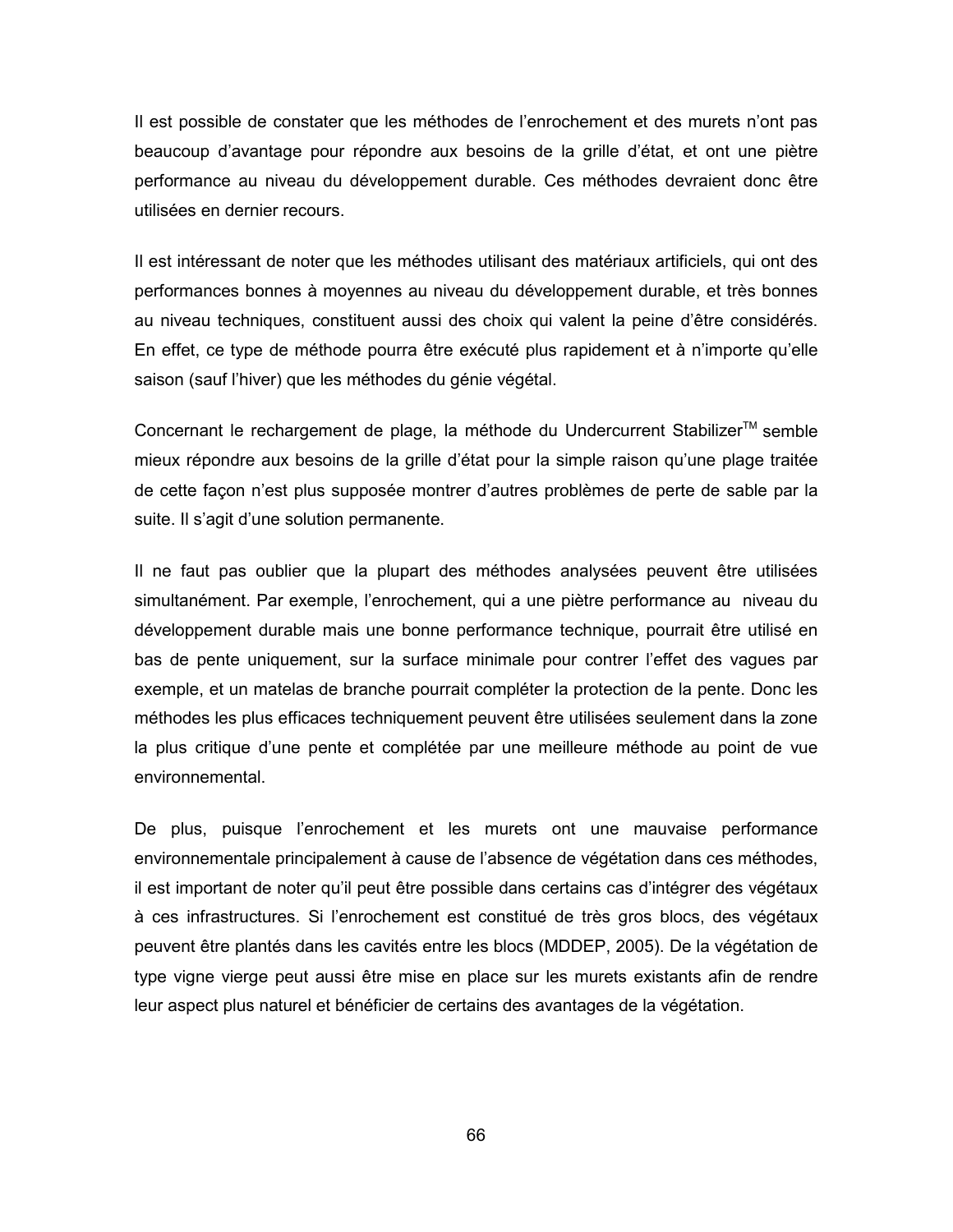#### $5.1$ Méthodologie

L'élaboration d'une grille d'indicateurs qui permet de quantifier l'état d'une berge avant ou après restauration peut évidemment être reproduite pour diverses problématiques. Le fait d'élaborer des indicateurs pour les aspects non seulement environnementaux mais aussi sociaux et économique permet de faire vraiment le tour de la question. Une méthodologie semblable pourrait être utilisée pour statuer sur l'état d'un site industriel pollué par exemple.

L'élaboration de la grille pour comparer les différentes méthodes de restauration selon des critères techniques et selon des critères du développement durable peut aussi s'appliquer à diverses problématiques. Dans l'exemple précédent, après avoir statué sur l'état d'un site pollué, des méthodes de décontamination pourraient être évaluées selon leur performance, et il serait ensuite possible de revenir à la grille initiale afin de confirmer le choix de la méthode la plus judicieuse pour ce cas particulier.

La grille élaborée pour l'évaluation des méthodes de restauration des berges a permis de les coter de façon générale. Avec un projet en particulier, il serait possible d'amener plus de nuances aux cotes qui sont données, car à ce moment, la performance technique serait vraiment analysée en détail pour un site précis. Les coûts seraient aussi plus précis car des propositions pourraient être obtenues. Les quantités de matériaux requis seraient connues, ce qui permettrait par exemple de statuer de façon plus certaines sur la production de déchets anticipés, etc. En bref, cette grille gagnerait à être utilisée pour l'analyse comparative de quelques méthodes pour un cas particulier. Il est possible que l'ordre de cote des différentes méthodes serait légèrement différent. Toutefois, l'analyse effectuée dans le cadre de cet essai donne une bonne idée sur la performance générale de chacune des méthodes.

Concernant la grille d'état, il est évident que si un cas réel était analysé à l'aide de cette grille, certains raffinements pourraient être nécessaires. Par exemple, pour une rivière hébergeant un type particulier de poisson, la température et la saison de fraie seraient connues, et la température pour laquelle il faudrait considérer prendre des actions pourrait être légèrement différente de celle indiquée dans la grille. Pour l'indicateur de la concentration en pesticides, les pesticides analysés seraient ceux utilisés dans les cultures avoisinantes, etc. Plusieurs indicateurs pourraient ainsi être raffinés. De plus, il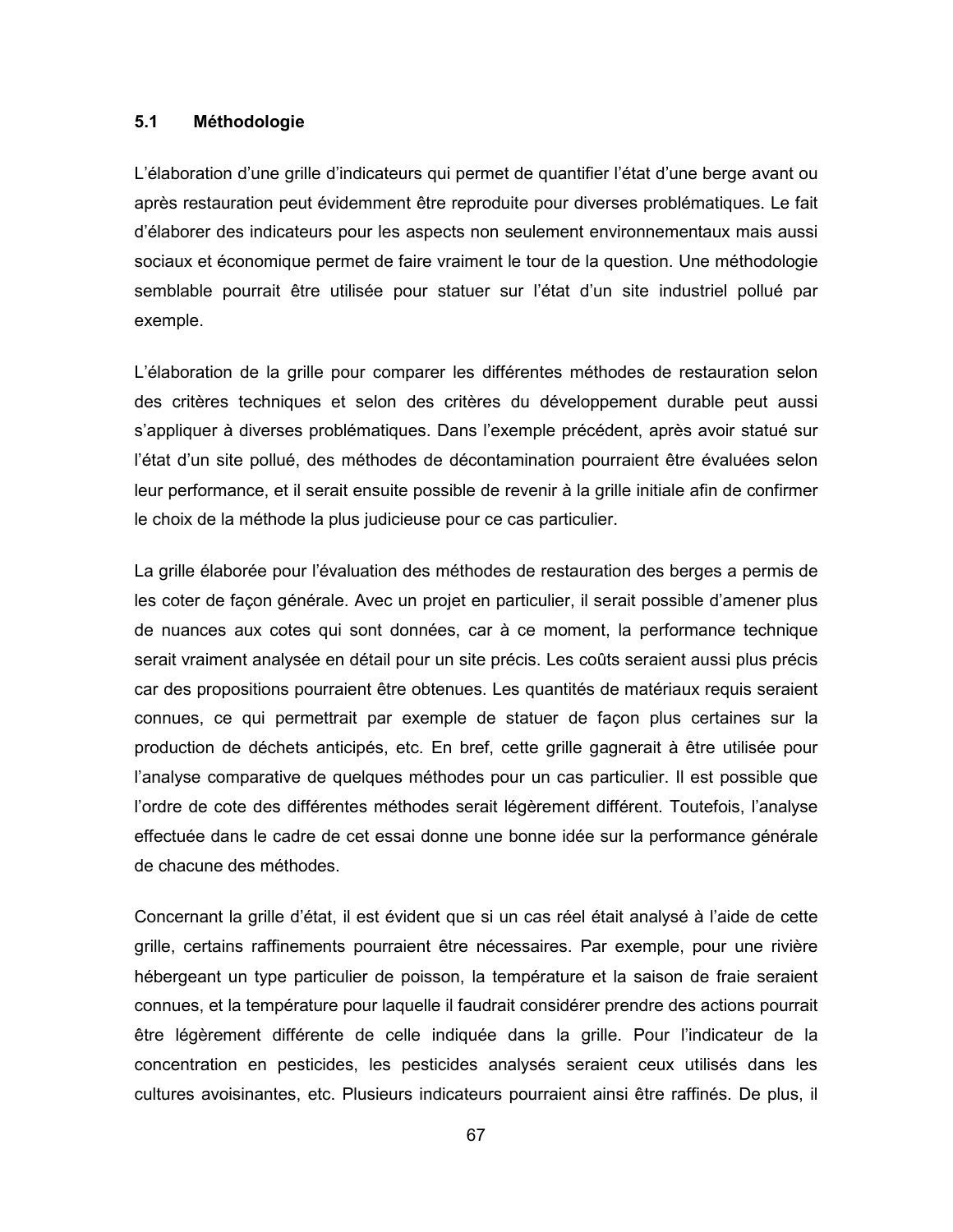est certain que pour un cas particulier, ce ne sont pas tous les indicateurs qui devraient être suivi lors de la vérification de l'efficacité d'une restauration. Par exemple, pour un cas où c'est la présence de pesticides dans l'eau qui est en cause, seuls l'indicateur de concentration en pesticide et les indicateurs d'habitat pourraient être suivis à moyen et long terme.

La grille d'état pourrait aussi permettre de réaliser qu'une restauration de berge n'est peut-être pas essentielle. En effet, à la section 1 de ce rapport, il a déjà été mentionné que les berges ne sont naturellement pas dans un état statique. Donc, si par exemple l'indicateur de recul de position de la rive montre qu'une restauration est requise, mais que les indicateurs économiques et sociaux montrent tous qu'aucune action n'est requise, il n'y a donc peu ou pas de conséquence à la détérioration de la berge et elle ne requière donc peut être pas de restauration. L'état des berges plus à l'aval doit toutefois être vérifié, car il se pourraient que les conséquences soient plutôt en aval (envasement du fond, etc). La grille d'état gagnerait donc à être remplie pour plusieurs tronçons d'un même cours d'eau de façon à avoir un portrait global de la situation.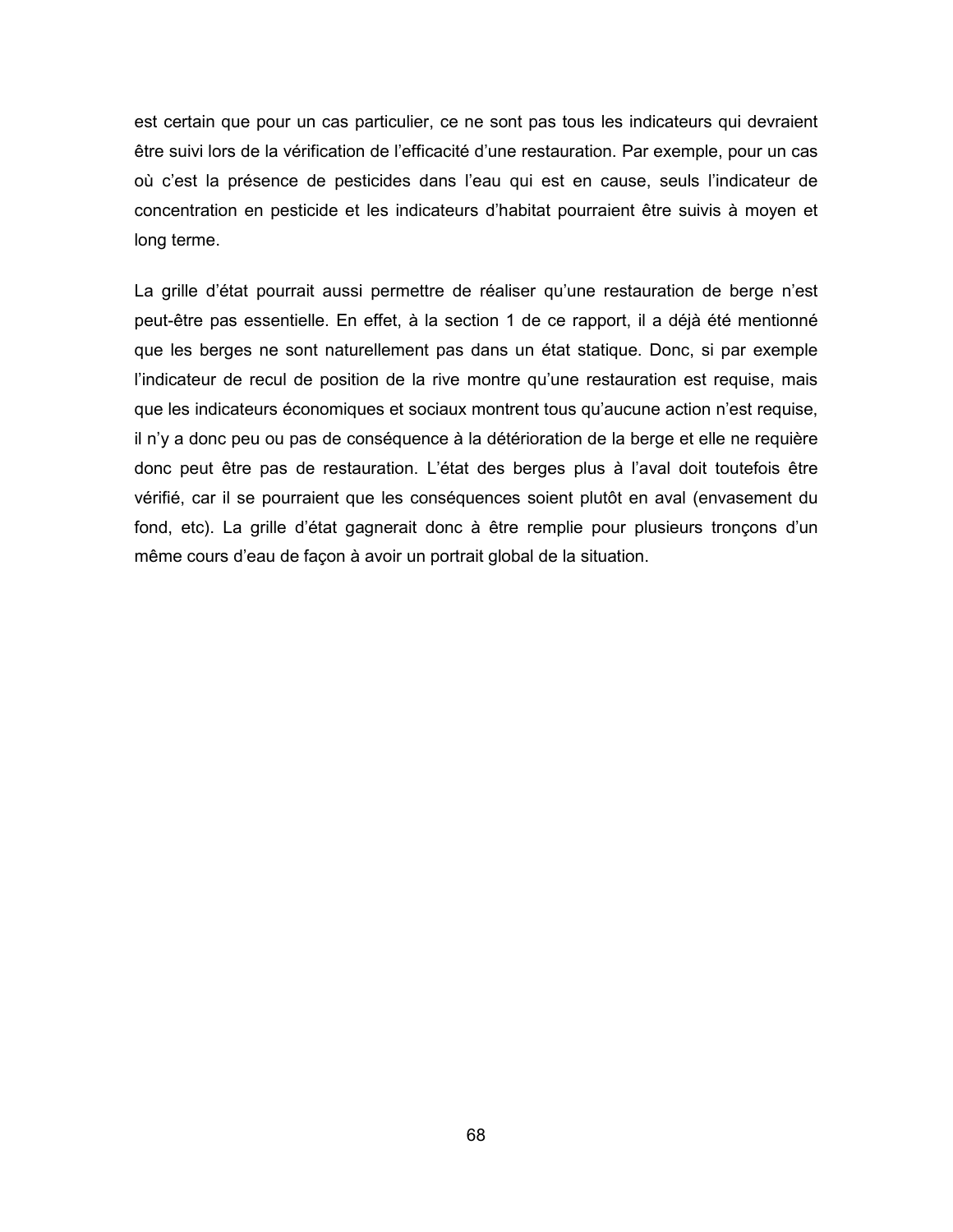#### **CONCLUSION**

Cet essai a permis de faire une revue sur les causes de la détérioration des berges au Québec, et a permis de dresser la liste d'une série d'impacts causés par cette détérioration. Différentes méthodes de restauration des berges ont aussi été revues.

Le but de l'essai était de passer en revue les fonctions d'une berge et les impacts associés avec leur détérioration, puis d'élaborer une grille d'indicateurs servant à statuer sur l'état d'une berge.

Cette grille a été élaborée, et permet de statuer sur l'état d'une berge en recommandant certaines actions selon la valeur des indicateurs mesurés. En proposant des indicateurs dans les domaines non seulement environnementaux mais aussi économiques et sociaux, la grille permet de bien visualiser l'ensemble des impacts possibles qu'une berge détériorée peut engendrer.

Les méthodes de restauration ont aussi été évaluées selon leurs performances techniques et leur respect des principes du développement durable. Cette analyse a permis de coter les différentes méthodes et de juger lesquelles étaient les plus adéquates selon les impacts de la détérioration des berges mis au jour dans la grille d'état.

Les résultats de toute cette démarche permettent de conclure que les méthodes dites naturelles doivent être favorisées, non seulement parce qu'elles permettent de mieux répondre aux besoins environnementaux, mais la mise en œuvre de ces méthodes ellesmêmes a aussi une meilleure performance environnementale, sociale et économique. En général, les méthodes naturelles ont toutefois une moins bonne performance technique. Pour les cas où une excellente performance technique est requise, certaines méthodes du génie végétal sont adéquates, de même que certaines méthodes utilisant des matériaux artificiels. Il est important de noter que diverses méthodes peuvent être utilisées simultanément, de manière à tirer le meilleur de chaque méthode. Les méthodes avant une piètre performance environnementale devraient donc être si possible utilisées en conjonction avec une autre méthode plus naturelle.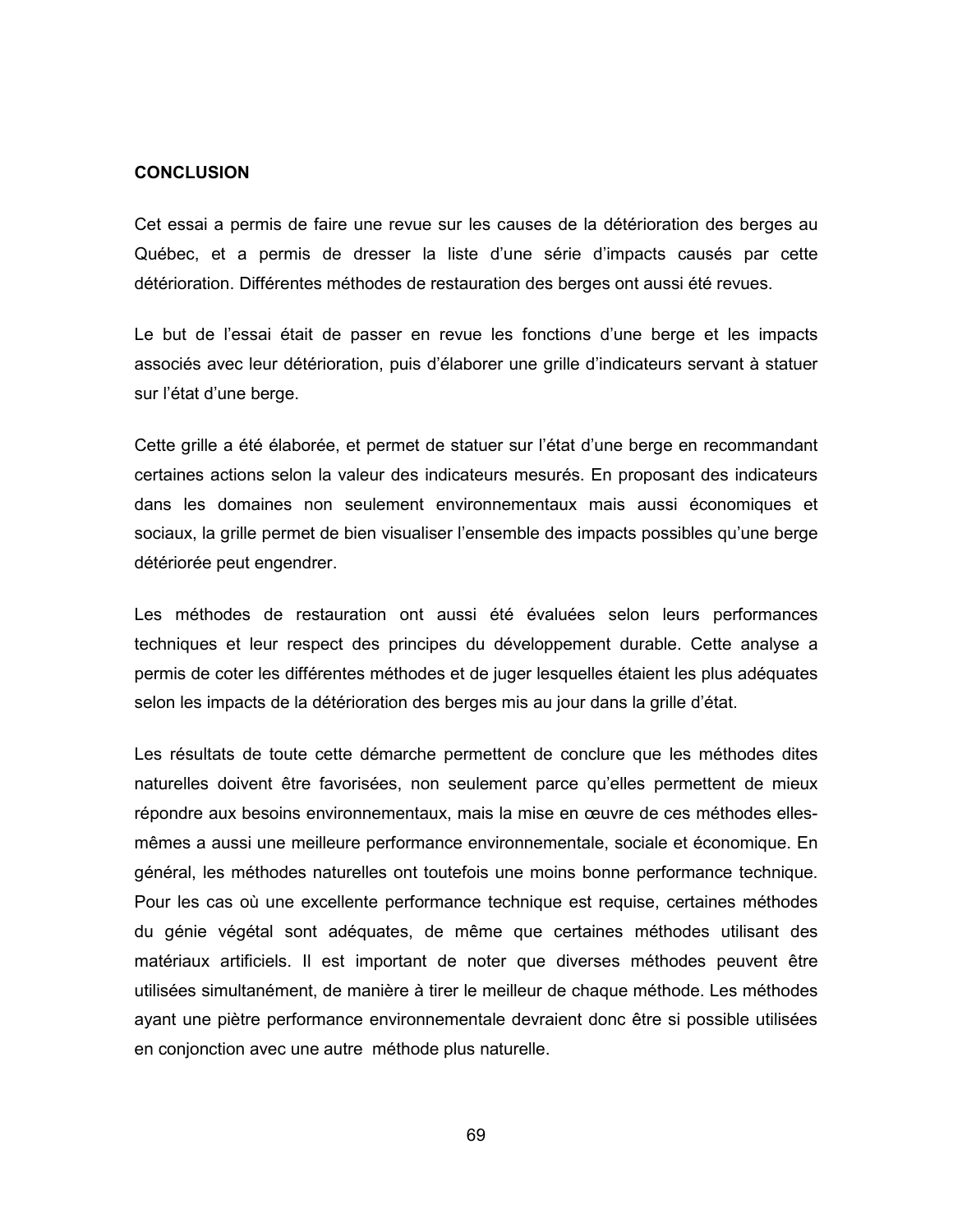Toute la méthodologie développée dans le cadre de cet essai peut être utilisée pour analyser d'autres problématiques environnementales. Les grilles développées peuvent aussi être raffinées pour évaluer des cas particuliers de restauration de berge. En bref, les conclusions de cet essai s'appliquent en général, mais il ne faut pas oublier que les cas particuliers doivent être analysés en détail, et il est possible que la situation pour des cas particuliers soit légèrement différente. L'utilisation des grilles pour les cas particuliers permettra toutefois de faire un survol complet d'une problématique de détérioration de berge. De plus, l'utilisation de la grille d'état sur plusieurs tronçons d'un même cours d'eau pourra permettre d'avoir un portrait global des influences d'une zone détériorée sur le reste du cours d'eau.

Finalement, les outils développés dans le cadre de cet essai permettent d'avoir en main une première idée générale de la situation dans les projets de restauration de berge.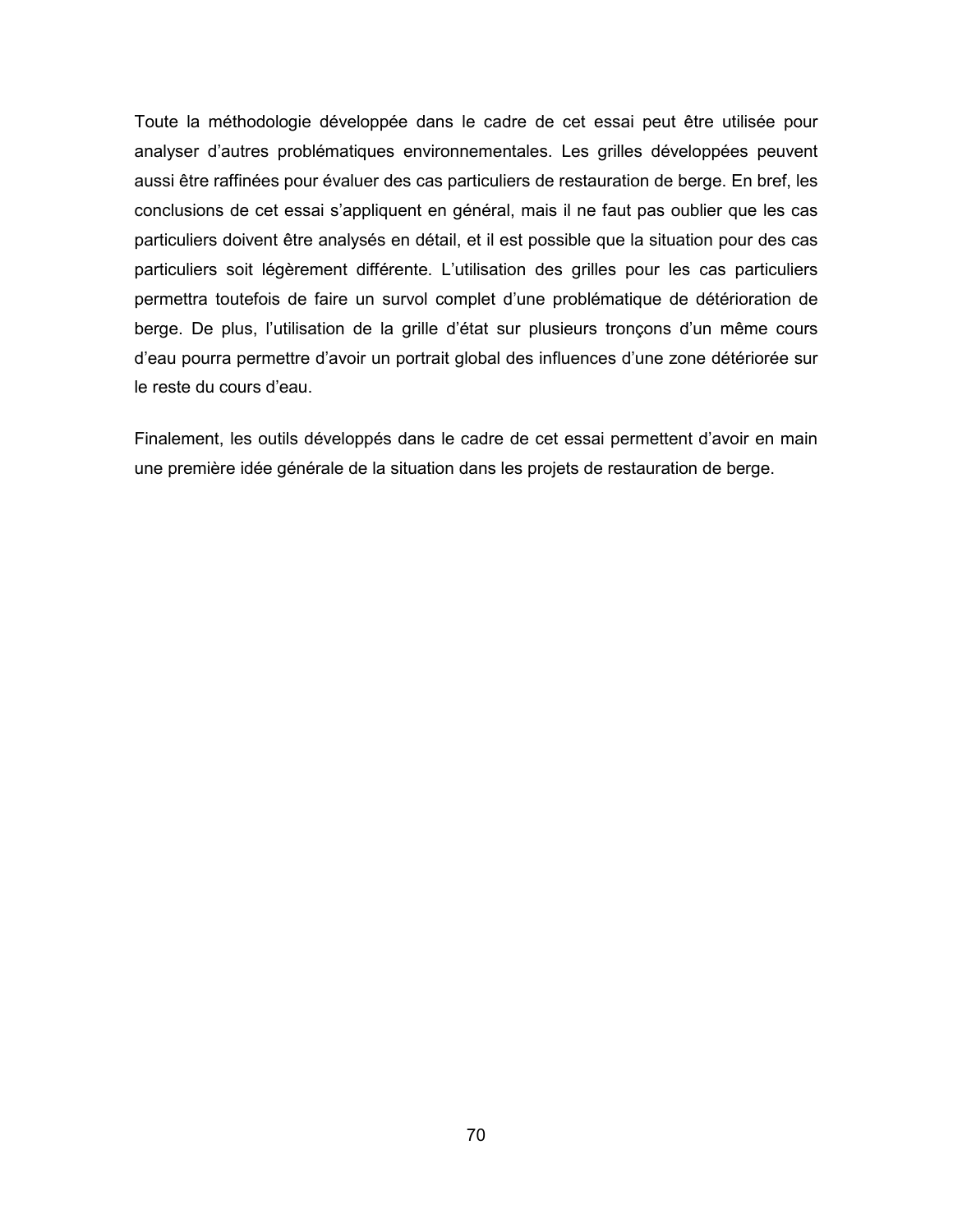#### **RÉFÉRENCES**

- Agriculture et agroalimentaire Canada (2008). Fiche technique : diagnostic et solutions des problèmes d'érosion des berges de cours d'eau, mise à jour août 2008, 14p.
- American Excelsior Company (2010), Curlex ® CL Blanket in American Excelsior Company, [en ligne]. http://www.americanexcelsior.com/erosioncontrol/products/clblankets.php page consultée le 29 janvier 2010.

Anonyme (2006), Le petit Larousse illustré, Paris, Larousse, 1855 p.

- AquaTerra Solutions (s.d.), Les solutions génie végétal in AquaTerra Solutions, [en ligne]. http://www.aquaterra-solutions.fr/pdf/depliants/dep gen 8 9.pdf page consultée le 29 janvier 2010.
- Armortec (2004), Armorflex® Articulating Concrete Block Revetment System in Armortec Erosion Control Solution, **Ten** ligne]. http://www.armortec.co.uk/downloads/Armorflex.pdf page consultée le 29 janvier 2010.
- Beaulieu. R., (2008), Historique de l'aménagement des cours d'eau agricoles in Agriculture. pêcheries  $et$ alimentation Québec. **Ten** ligne]. http://www.mapaq.gouv.qc.ca/NR/rdonlyres/4EB9CD92-9F71-47C0-B311-6991FD176866/0/BV08 Historiqueamenagement.pdf (page consultée le 12 janvier  $2010$ ).
- Bernatchez, P., Dubois J.-M., (2004), Bilan des connaissances de la dynamique de l'érosion des côtes du Québec maritime Laurentien, Géographie physique et Quaternaire, vol. 58, no. 1, p. 45-71.
- Boissonneault, Y. (s.d.), Indicateur de l'état des berges in Boissonneault suivi hydrologique des cours d'eau. **Ten** ligne]. http://www.boissonneault.ca/medias/2igbr.pdf (page consultée le 6 janvier 2010).
- Bouchard, J., D., (2009), L'érosion des berges et l'aménagement du territoire, in Sécurité publique Québec. lianel. **Ten** http://www.msp.gouv.gc.ca/secivile/collogues/regionaux/bas st laurent gaspesie/b ouchard.pdf page consultée le 21 janvier 2010.
- Centre de conservation de l'eau et des sols de l'est du Canada (1997), Les bandes riveraines et la qualité de l'eau : une revue de littérature in Centre de conservation de l'eau et des sols de l'est du Canada, [en ligne]. http://www.umce.ca/ccseswcc/publications/francais/bandes.pdf page consultée le 19 janvier 2010.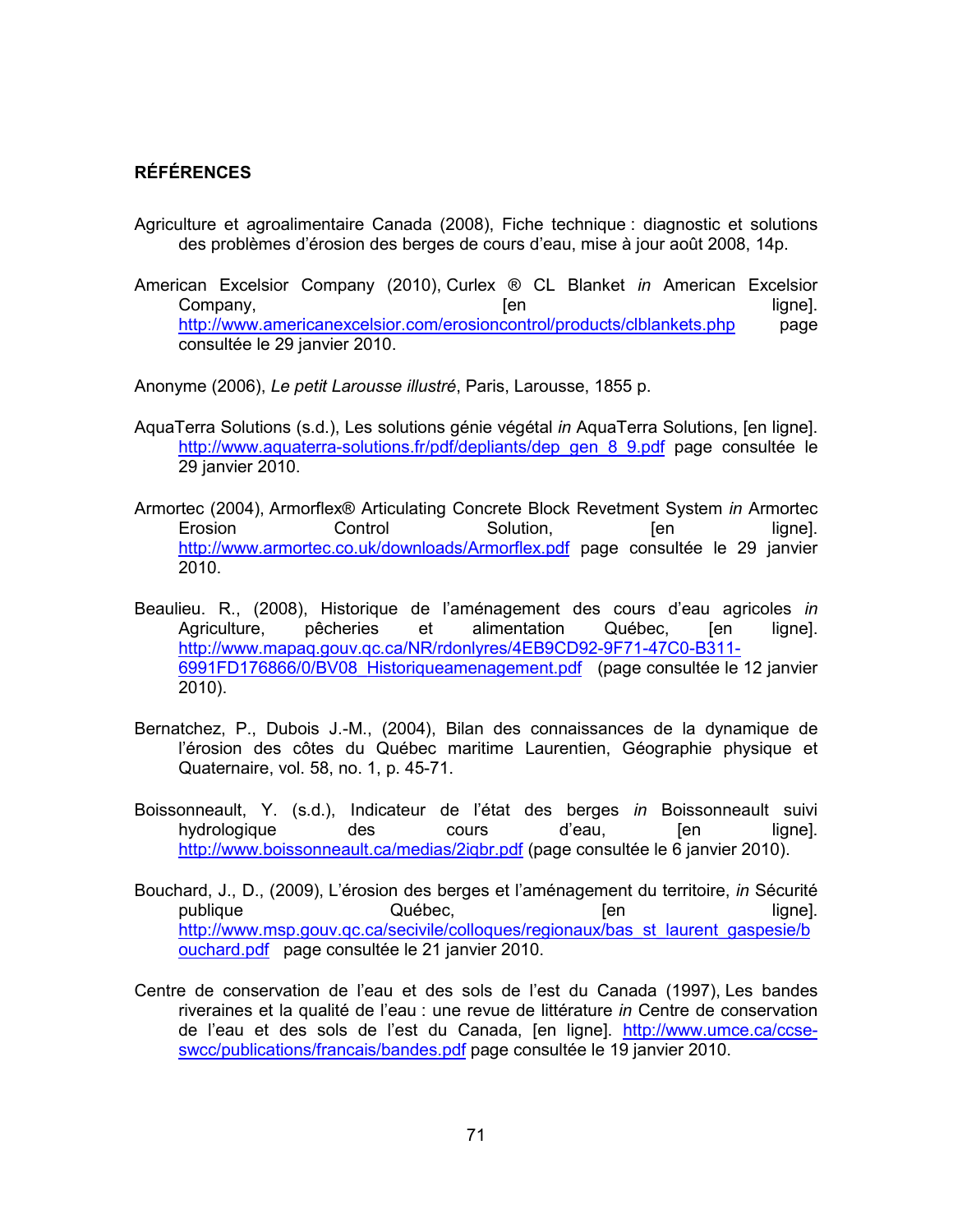- Chaire de recherche du Canada en éducation relative à l'environnement (2006). Le carnet du pêcheur in Université du Québec à Montréal. **Ten** lianel. http://www.unites.ugam.ca/ERE-UQAM/carnetdupecheurintegral.pdf page consultée le 15 janvier 2010.
- Chapdeleine, D., Duchesne, I., (2009), On étouffe le Lac Saint-Pierre in A babord !, [en lignel. http://www.ababord.org/spip.php?article869 page consultée le 18 janvier 2010.
- Chow, V., T., Maidment, D., R., Mays, L., W., (1988), Applied hydrology, États-Unis, McGraw-Hill inc., 572 p. (Collection Water resources and environmental engineering).
- Comité de concertation suivi de l'état du St-Laurent (2008), Portrait global de l'état du St-Laurent 2008 Plan St-Laurent. in **Ten** ligne]. http://www.planstlaurent.gc.ca/sl\_obs/sesl/publications/portrait/2008/Portrait\_global 2008 f.pdf page consultée le 15 janvier 2010).
- Comité Zip Côte-nord du golfe (2007). L'érosion des berges au Québec maritime in Comité côte-nord du golfe, ligne]. zip [en http://www.zipcng.org/documentation/Doc rosion des berges.pdf (page consultée le 6 janvier 2010).
- Comité Zip Côte Nord du golfe (s.d.), Fiche no. 6 Embouchure de la rivière Brochu in lignel. Comité côte-nord zip du qolfe, [en http://www.zipcng.org/documentation/Caracterisation/MRC de SeptRivieres/6Embo uchure Brochu.pdf page consultée le 15 janvier 2010.
- Comité Zip du sud de l'esturaire (2004), Plan de protection et/ou d'aménagement de la fravère à éperlan de la rivière du Loup in Comité zip du sud de l'estuaire, [en ligne]. http://www.zipsud.org/files/plan\_protection\_eperlan\_rdl.pdf (page\_consultée\_le\_12 janvier 2010).
- Commission de l'agriculture, des pêcheries et de l'alimentation (1996), Rapport sur le mandat d'initiative concernant la commercialisation des produits de la pêche sportive en eau douce, principalement dans la région du lac Saint-Pierre in Assemblée nationale du Québec, [en ligne]. http://www.assnat.qc.ca/archives-35leg2se/eng/Publications/rapcapa.html page consultée le 18 janvier 2010.
- Conseil supérieur d'hygiène public de France, (2003), Recommandations pour la gestion des situations de contamination d'eaux de baignade et de zones de loisirs nautiques par la prolifération de cyanobactéries in Ministère de la santé, des sports et de la vie associative (France) **Ten** ligne]. http://pays-de-laloire.sante.gouv.fr/envir/sebgcyano\_fichiers/av060503.pdf page consultée le 25 février 2010.
- Corporation bassin versant baie Missisiquoi (2008). Guide de mise en valeur riveraine in Ville de Dunham, [en ligne]. http://www.ville.dunham.gc.ca/document/doc7.pdf (page consultée le 6 janvier 2010).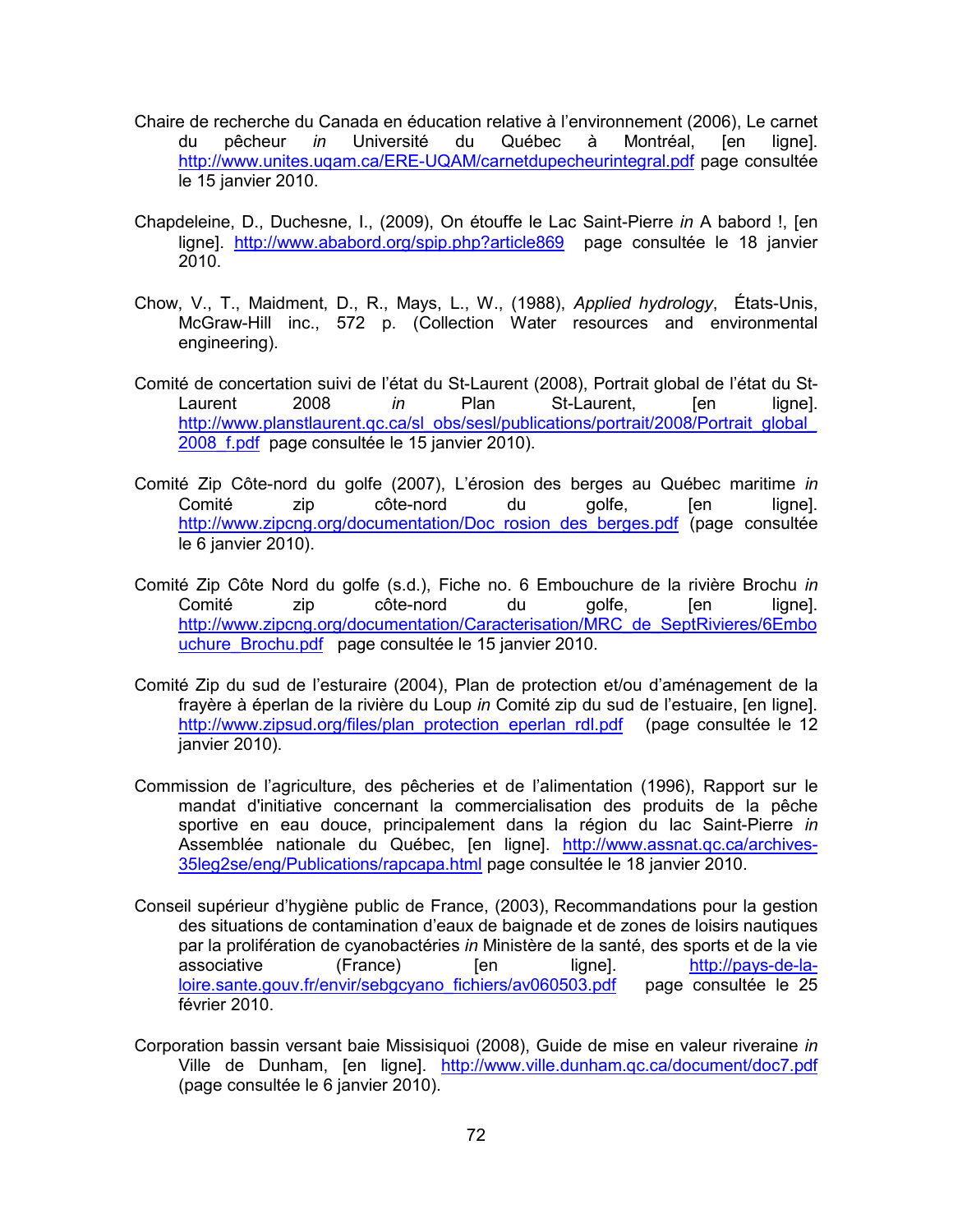- Corporation de gestion de la voie maritime du St-Laurent (2010), L'historique de la voie maritime in Corporation de gestion de la voie maritime du St-Laurent, [en ligne]. http://www.greatlakes-seaway.com/fr/voie-maritime/histoire/index.html page consultée le 18 janvier 2010.
- Correll, D. L. (1996), Buffer zones and water quality protection: general principles, in Haycock, N.E., Burt, T.P., Goulding, K.W.T. and PinayLa G., (réd.), Buffer Zones: Their Processes and Potential in Water Protection. (p.7-20). The Proceedings of the International Conference on Buffer Zones September 1996, Quest Environmental, Harpenden, Hertfordshire, UK.
- Desautels, M. (s.d.), La renaturalisation des bandes riveraines in MRC de Memphrémagog, lianel. **Ten** http://www.mrcmemphremagog.com/documents/Atelierrenaturalisation2009\_000.pdf (page consultée le 6 janvier 2010).
- Environnement Canada (2009), Des pesticides voyagent jusqu'au fleuve Saint-Laurent par ses tributaires in Environnement Canada, [en ligne]. http://www.ec.gc.ca/eauwater/default.asp?lang=Fr&n=45B1191F-1 page consultée le 21 janvier 2010.
- Environnement Canada (2008), Les deux tiers des rives entre Montréal et l'archipel de Berthier-Sorel sont en érosion in La voie verte. **Ten** lianel. http://www.gc.ec.gc.ca/CSL/inf/inf023 f.html page consultée le 18 janvier 2010.
- Environnement Canada (2002), Les modifications anthropiques du Saint-Laurent : humides les pertes de milieux  $in$ La voie verte. [en ligne]. http://www.gc.ec.gc.ca/faune/biodiv/fr/anthropique/pertes\_mil\_hum.html page consultée le 14 janvier 2010).
- Environnement Canada (2001). Les changements climatiques et le temps violent in La voie verte, [en ligne], http://www.ec.gc.ca/TKEI/cc\_weather/s\_weather\_f.cfm\_(page consultée le 12 janvier 2010).
- Fondation de la faune du Québec, (2005), Habitat du poisson Guide de planification et de réalisation d'aménagement - le touladi in Fondation de la faune du Québec [en http://www.fondationdelafaune.gc.ca/documents/x quides/800 touladi.pdf lianel. page consultée le 25 février 2010.
- Fond d'assainissement des grands lacs (2004), La bio-ingénierie des sols une solution de rechange au béton in Le fond de la durabilité des grands lacs, [en ligne]. http://sustainabilityfund.gc.ca/default.asp?lang=Fr&n=321CF8C5-1 page consultée le 29 janvier 2010.
- France, R., L., (1997), Potential for soil erosion from decreased litterfall due to riparian clearcutting: Implication for boreal forestry and warm- and cool – water fisheries, Journal of Soil and Water Conservation, nov/dec 1997, vol. 52, no. 6, Sciences Module p. 452.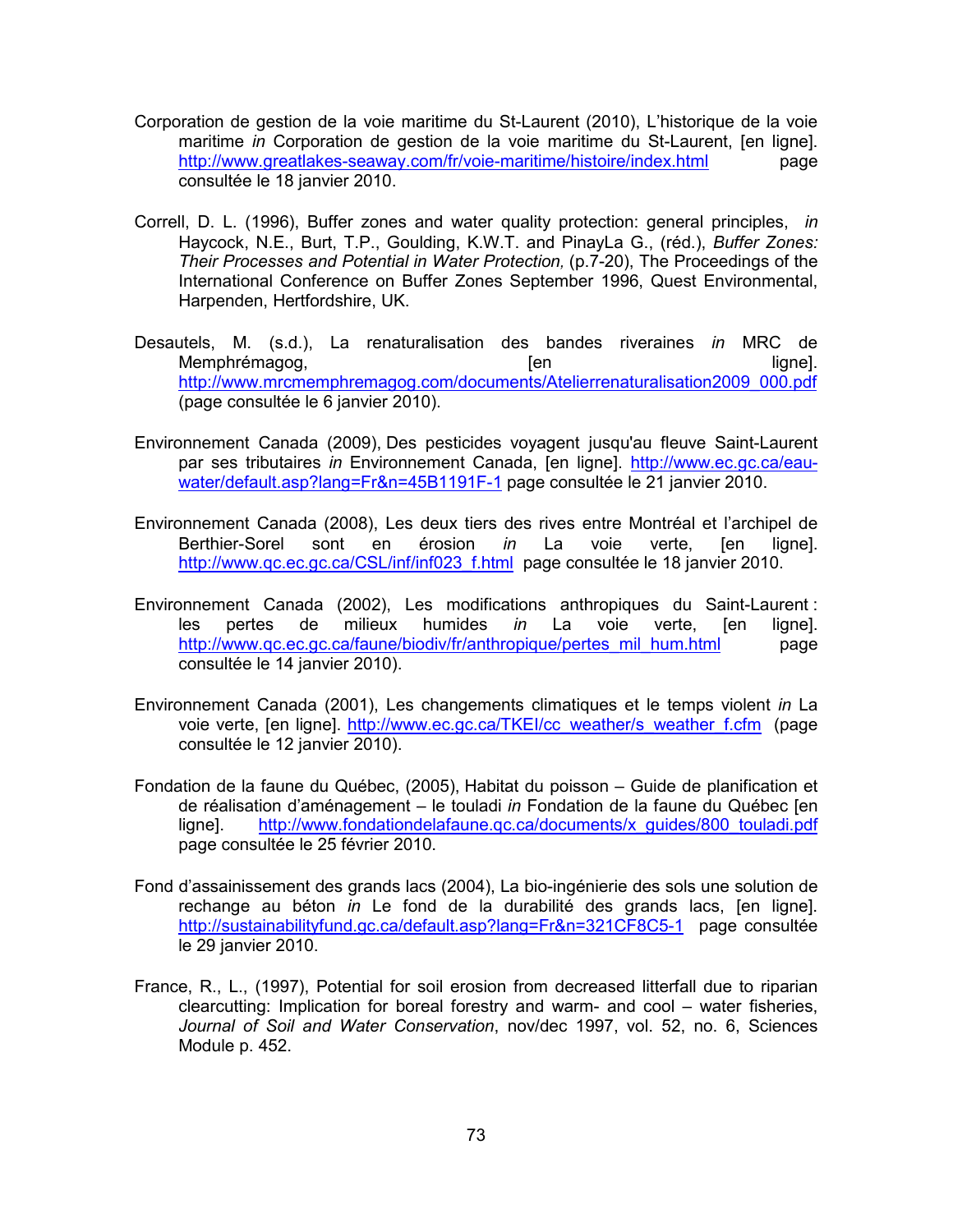- Gagnon, E., Gangbazo, G., (2007), Efficacité des bandes riveraines : analyse de la documentation scientifique et perspectives, Québec, Ministère du Développement durable, de l'environnement et des parcs, Direction des politiques de l'eau, 17p.
- Gagnon, F., Furois, V., (2009), Caractérisation des cours d'eau pour l'omble de fontaine dans le bassin versant de la rivière Fouquette in Comité de bassin de la rivière Fouguette ligne]. len. http://fouquette.qc.ca/uploads/media/Rapport caracterisation 2008.pdf page consultée le 25 février 2010

Garand, G., (2009), CRE Laval, Communication personnelle, 2 décembre 2009.

Groupe de recherche interuniversitaire en limnologie et en environnement aquatique (2008), Les cyanobactéries dans les lacs québécois : un portrait de la situation selon les chercheurs du GRIL in bureau d'audience publiques du Québec, [en lianel. http://www.bape.gouv.gc.ca/sections/mandats/Trois\_Lacs/documents/DB19.pdf

page consultée le 20 janvier 2010.

- Holmberg Technologies inc., (2010), Frequently asked questions in Holmberg Technologies inc., [en ligne]. http://www.erosion.com/faq.asp page consultée le 2 février 2010.
- HortiClub,  $(2010)$ , Catalogue printemps 2010 in HortiClub, **Ten** ligne]. http://www.horticlub.com/fr-CA/ page consultée le 28 janvier 2010.
- Indigo, (2010), 15 ans déjà *in* Indigo, [en ligne]. http://www.horticultureindigo.com/index.php page consultée le 27 janvier 2010.

Loi canadienne sur la protection de l'environnement, 1999, ch. 33

Loi sur la conservation et la mise en valeur de la faune, L.R.Q., chapitre C-61.1

Loi sur l'aménagement et l'urbanisme, L.R.Q., chapitre A-19.1

Loi sur la qualité de l'environnement, L.R.Q., chapitre Q-2

Loi sur la sécurité civile, L.R.Q., chapitre S-2.3

Loi sur les forêts, L.R.Q., chapitre F-4.1

Loi sur les pêches, L.R., 1985, ch. F-14

Maccaferri (2009), Green Gabions<sup>®</sup> in Maccaferri a company of Maccaferri Group, [en ligne]. http://www.maccaferri-northamerica.com/Green Gabions ca.aspx page consultée le 29 janvier 2010.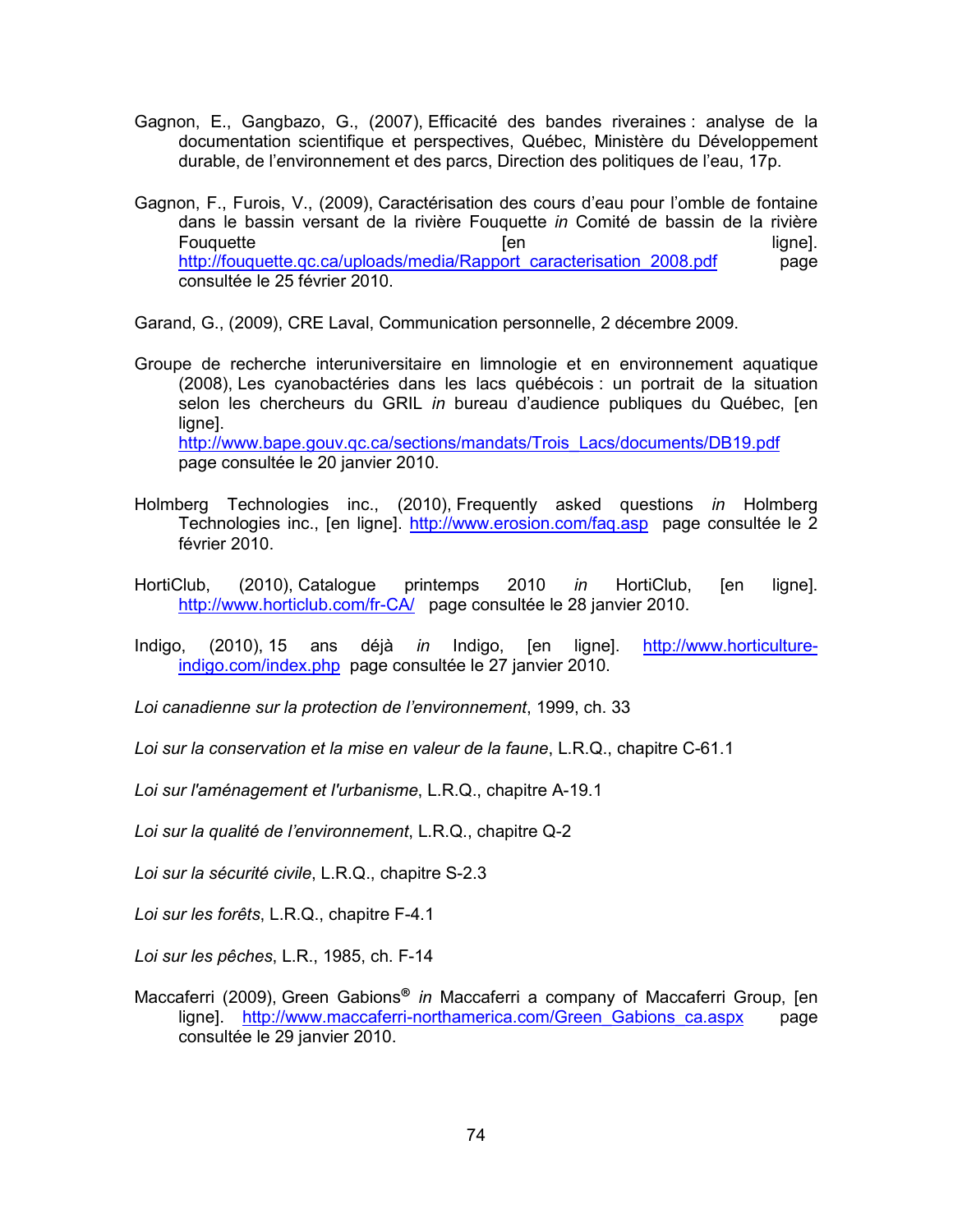- Maguire, R., J., Tkacz, R., J., (1993), Occurrence of pesticides in the Yamaska river, Québec, Archives of environmental contamination and toxicology, vol. 25, no. 2, p.  $220 - 226.$
- Ministère des transports du Québec (2007), Niveau d'eau du St-Laurent in Transport Québec. **Ten** ligne]. http://www.mtg.gouv.gc.ca/portal/page/portal/ministere/ministere/environnement/cha ngements climatiques/adapter transports impacts changements climatiques/nive aux eau saint-laurent#activites page consultée le 18 janvier 2010.
- Ministère du développement durable, de l'environnement et des parcs (2009), Bilan provisoire des plans d'eau touchés par une fleur d'eau d'algues bleu-vert au 15 septembre 2009 in Ministère du développement durable, de l'environnement et des ligne]. http://www.mddep.gouv.gc.ca/eau/alquesparcs. **Ten** bv/bilan/saison2009/Bilan-alquesBV-150909.pdf page consultée le 20 janvier 2010.
- Ministère du développement durable, de l'environnement et des parcs et Conseil régional de l'environnement des Laurentides (2007), Protocole de caractérisation de la bande riveraine in Ministère du développement durable, de l'environnement et des parcs [en ligne]. http://www.mddep.gouv.gc.ca/eau/rsv-lacs/bande riveraine.pdf, page consultée le 25 janvier 2010.
- Ministère du développement durable, de l'environnement et des parcs (2005), Extrait -Guide des bonnes pratiques chapitre 7 - Protection des rives, du littoral et des plaines inondables in Ministère du développement durable, de l'environnement et des parcs, [en ligne]. http://www.mddep.gouv.gc.ca/eau/rives/stabilisation rives.pdf page consultée le 28 janvier 2010.
- Ministère du développement durable, de l'environnement et des parcs, (2002), Critères de qualité de l'eau de surface in Développement durable, environnement et parcs Québec, [en ligne]. http://www.mddep.gouv.gc.ca/eau/criteres\_eau/index.asp\_page consultée le 25 février 2010.
- Morin, E., (2003), Restauration des berges et sensibilisation de la population à de bonnes pratiques en milieu riverain in Bassin versant St-Maurice, [en ligne]. http://bysm.ca/fichiers%20PDF/restauration berges sensibilisation milieu riverain. pdf page consultée le 27 janvier 2010.
- Morissette, S., (s.d.), Les poissons du Québec in Forum d'aquariophilie [en ligne]. http://www.poissons.org/poissons/poissonsduquebec/index.html page consultée le 25 février 2010.
- Municipalité de Ragueneau (2005), Protection des berges par des enrochements à Ragueneau – avis de projet in Bureau d'audiences publiques sur l'environnement, http://www.bape.gouv.gc.ca/sections/mandats/Ragueneau-**Ten** lianel. berges/documents/PR1.pdf page consultée le 20 janvier 2010.
- Municipalité des lles de la Madeleine (2008), Magazine les iles *in* lles de la Madeleine, [en lianel. http://www.ilesdelamadeleine.com/magazine/magazine 11 07 08.pdf (page consultée le 13 janvier 2010).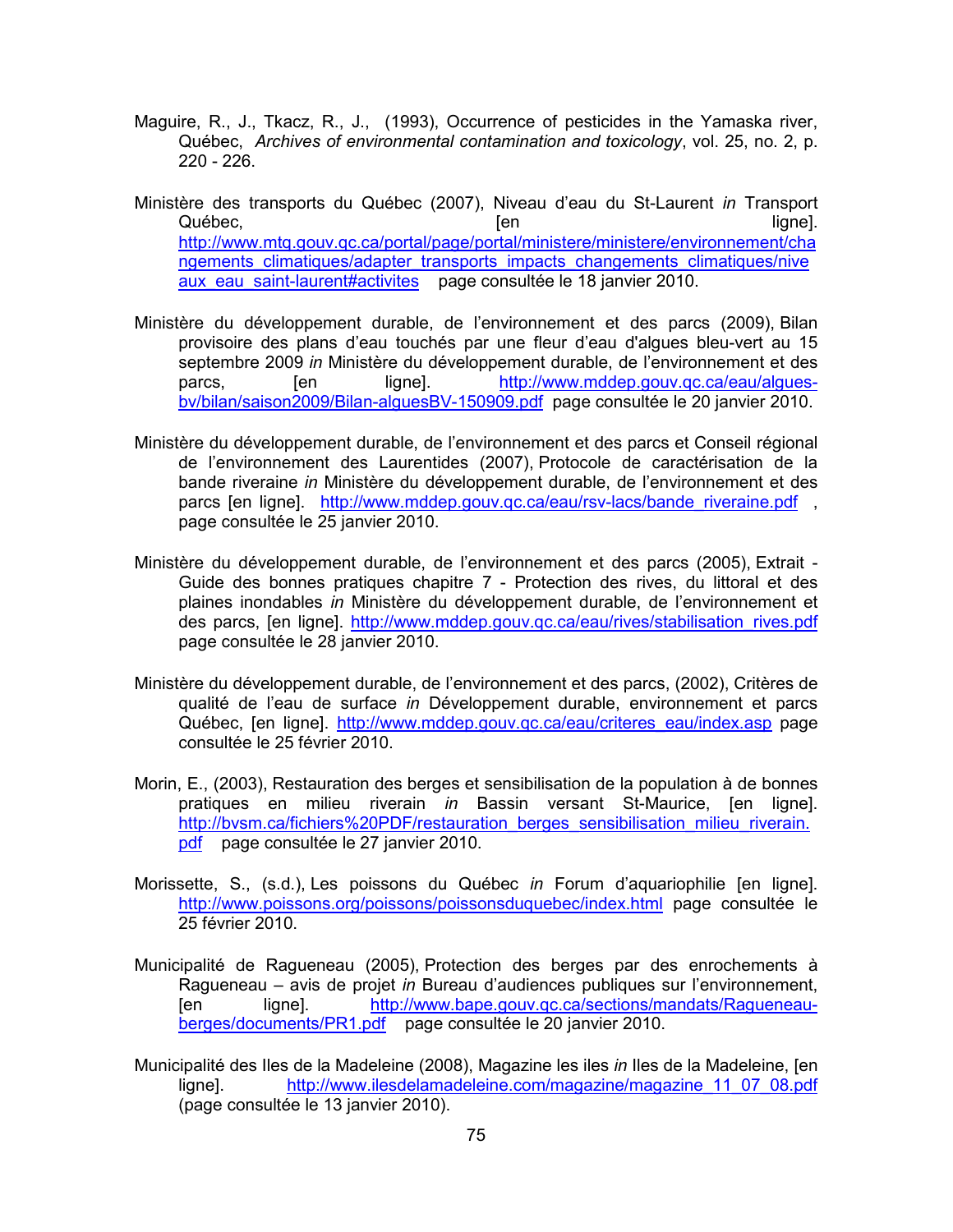- Olewiler, N., (2004), La valeur du capital naturel dans les régions peuplées du Canada, Canard Illimité Canada et Conservation de la nature Canada, 37 p.
- Patty, L., Réal, B., Gril, J., J., (1997), The use of grassed buffer strips to remove pesticides, nitrate and soluble phosphorus compounds from runoff water, Pesticide Science, vol. 49, no. 3, p. 243 - 251.
- Pêche et océan Canada (2010), L'habitat du poisson et les pratiques agricoles in Pêche et océan Canada, [en ligne]. http://www.nfl.dfo-mpo.gc.ca/f0004434 (page consultée le 12 janvier 2010).
- Pêche et océan Canada, (2009), Oxygène dissous in Pêche et océan Canada région du http://www.gc.dfo-mpo.gc.ca/iml-Québec **Ten** ligne]. mli/science/innovation/bio/oxygene-oxygen/index-fra.asp page consultée le 25 février 2010.
- Politique de protection des rives, du littoral et des plaines inondables, L.R.Q., c. Q-2, a.  $2.1$
- Propex Geosynthetics, (2007), Landlok<sup>R</sup> Turf Reinforcement Mat in Propex Geosynthetics. ligne]. [en http://www.geotextile.com/downloads/Landlok%20TRM%20Products%20Brochure.p df page consultée le 2 février 2010.
- Radio-Canada (2006), Érosion des berges de la côte nord : des citoyens abandonnés in Radio-Canada. http://www.radio-**Ten** lianel. canada.ca/actualite/v2/lafacture/niveau2 11200.shtml page consultée le 19 janvier  $2010.$
- Ressources naturelles et faune Québec (2009), Éléments retenus par les spécialistes pour attribuer aux espèces le statut menacé ou vulnérable in Ressources naturelles et faune Québec. lianel. len l http://www.mrnf.gouv.gc.ca/faune/especes/menacees/definitions.asp page consultée le 19 janvier 2010.
- Rondeau, B., Cossa, D., Gagnon, P., Bilodeau, L., (2000), Budget and sources of suspended sediment transported in the St. Lawrence river, Hydrological processes, vol. 1, p. 21-36.
- Santé et services sociaux Québec (2010), Pesticides, in Santé et services sociaux Québec. **Ten** lianel. http://www.santesociete.net/sujets/santepub/environnement/index.php?pesticides#q uestion2 page consultée le 21 janvier 2010.
- Service canadien de la faune (2010), Fiches d'information sur les oiseaux in Faune et flore du pays, [en ligne]. http://www.hww.ca/hww2 f.asp?id=75&cid=7 (page consultée le 12 janvier 2010).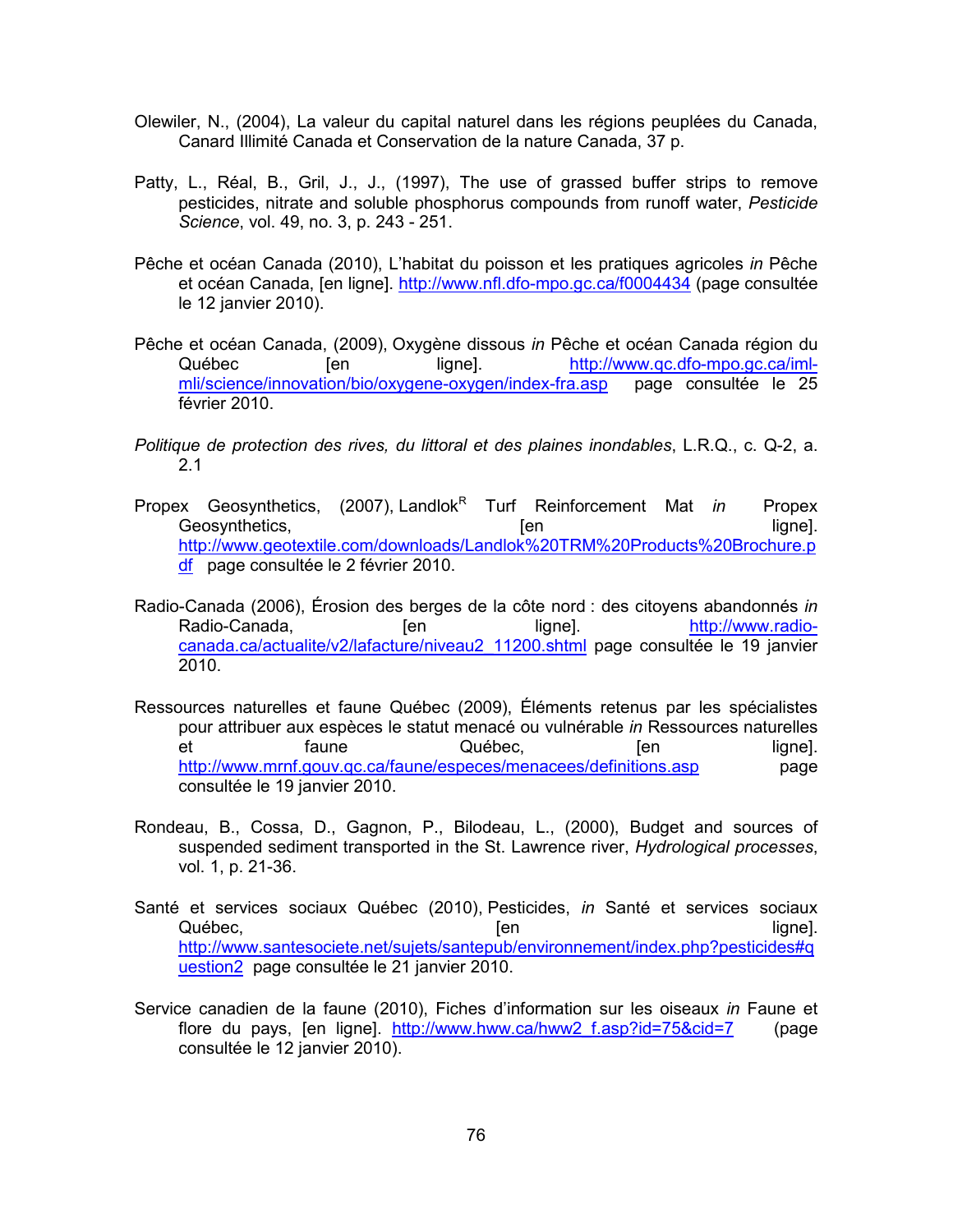- Service Canadien de la faune (s.d.), Priorisation des sites d'intervention ou comment mettre nos sous au bon endroit in Comité Zip de la rive nord de l'estuaire. [en ligne]. http://www.zipnord.gc.ca/pdf/projets/colloque99/texte%2010%20(D.%20Lehoux%20 &%20C.%20Grenier).pdf (page consultée le 7 janvier 2010).
- Société de la faune et des parcs Québec (2003), Fiche technique sur la protection de l'habitat du poisson – stabilisation du milieu riverain in Ressources naturelles et faune Québec. **Ten** lignel. http://www.mrn.gouv.gc.ca/publications/faune/stabilisation.pdf (page consultée le 7 janvier 2010).
- Statistiques Canada (2009), Parti à la pêche : profil de la pêche récréative au Canada in Statistique Canada. **Ten** ligne]. http://www.statcan.gc.ca/pub/16-002x/2008002/article/10622-fra.htm page consultée le 20 janvier 2010.
- St-Jacques, N., Richard, Y., (1998), Développement d'un indice de la qualité de la bande riveraine application à la rivière Chaudière et mise en relation avec l'intégrité du milieu aquatique in Ministère de l'environnement et de la faune, (réd.), Le bassin de la rivière Chaudière - l'état de l'écosystème aquatique, (p.6.1 à 6.41), Direction des écosystèmes aquatiques, Québec, Envirodog no. EN980022.
- St-Laurent Vision 2000 (2004), Stratégie de navigation durable pour le St-Laurent in St-Laurent vision 2000. [en ligne]. http://www.slv2000.qc.ca/plan\_action/phase3/navigation/SND/images/SND\_longue f.pdf (page consultée le 14 janvier 2010).
- Terrafix Geosynthetics inc., (s.d.). Terraweb<sup>R</sup> cellular confinement system *in* Solmaxlianel. http://www.sol-tex.gc.ca/viewer.php?doc=produits-Texel. **Ten** geosynthetiques/controle-erosion/guide-application/guide-application-terraweb.pdf page consultée le 2 février 2010.
- Ville de Sept-Iles (2009), Analyse coûts-avantages des solutions à l'érosion côtière de la ville de Sept-Iles in Association des aménagistes régionaux du Québec, [en ligne]. http://www.aarg.gc.ca/admin/Fichiers/gparenteau.pdfl page consultée le 19 janvier 2010.
- Zaimes, G., N., Richard, C., S., Thomas, M., I., (2008), Streambank soil and phosphorus losses under different riparian land-uses in Iowa, Journal of the American Water Ressources Association, vol. 44, no. 4, p. 935 - 947.
- Zip Alma-Jonquière, (s.d.), Techniques de stabilisation végétale in Zip Alma-Jonquière, [en ligne]. http://www.zipalma-jonguiere.com/pdf/documentation pdf/Manuel2.PDF page consultée le 28 janvier 2010.
- Zip du sud de l'estuaire, (2005), Caractérisation de la frayère à éperlans arc-en-ciel et du bassin versant de la rivière Trois-Pistoles in Zip du sud de l'estuaire, [en ligne]. http://www.zipsud.org/files/rapport final eperlan.pdf page consultée le 25 février 2010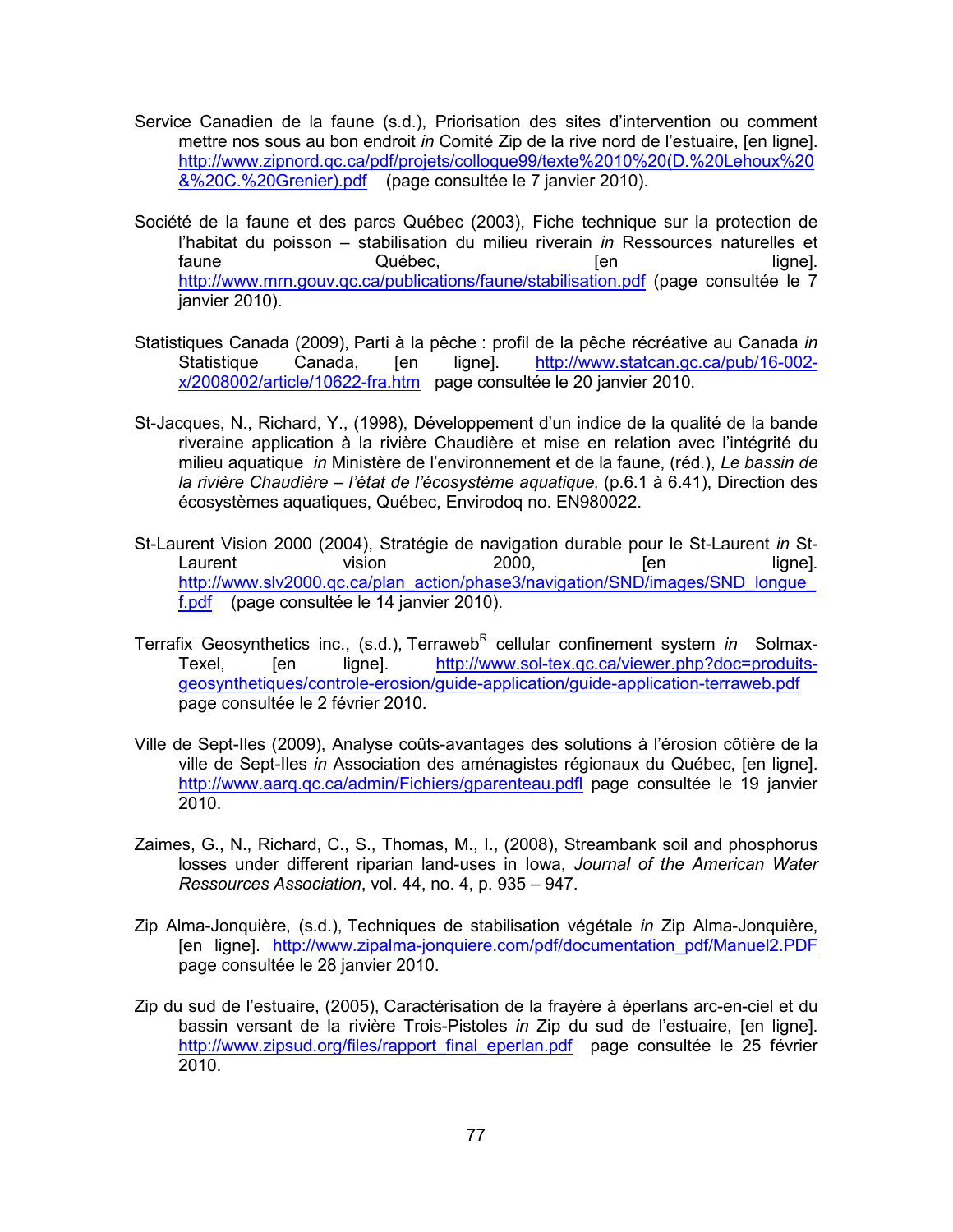#### **ANNEXE 1 : BIBLIOGRAPHIE**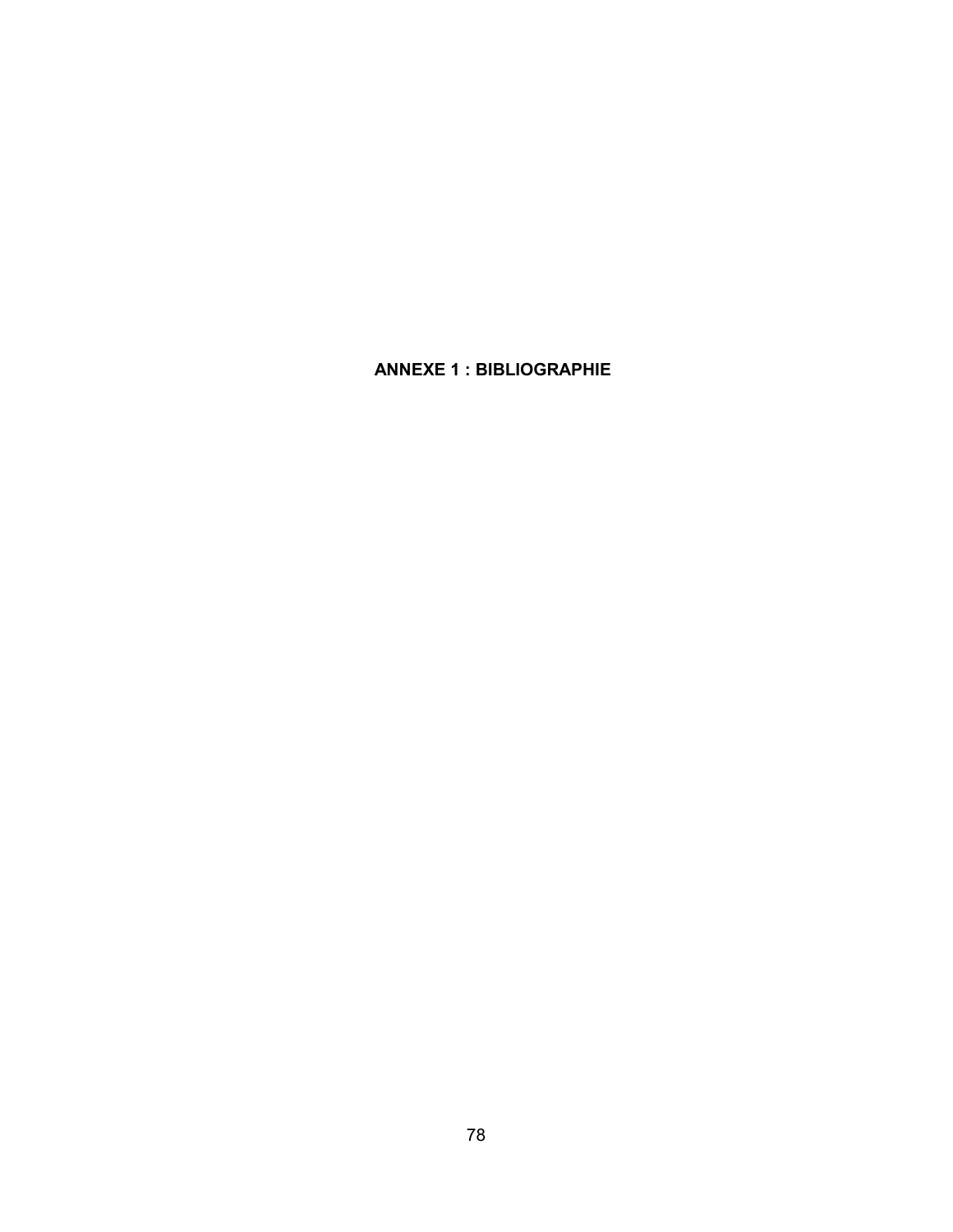#### **Bibliographie**

- Global Reporting Initiative (2006), Indicateurs et protocoles : environnement (EN) version  $3.0$ Global Reporting Initiative, in **Ten** ligne]. http://www.globalreporting.org/NR/rdonlyres/C5E61A92-7CE0-403C-B9EC-7BABC182FDA8/2665/G3 FR IP EN Final with cover.pdf (page consultée le 7 janvier 2010).
- Golder Associés (s.d.), Outils d'analyse de développement durable pour les projets de réhabilitation, notes de cours pour le cours Application du développement durable, mai 2009. Université de Sherbrooke.
- Office québécois de la langue française (2010), Le grand dictionnaire terminologique in québécois Office de la langue française, [en ligne]. http://www.oqlf.gouv.gc.ca/ressources/gdt.html (page consultée le 20 janvier  $2010$ ).
- Syndicat mixte du bassin versant de la Touques (s.d.), Suivi et évaluation de l'effet des travaux sur les cours d'eau in Syndicat mixte du bassin versant de la Touques, [en http://www.smbvt.fr/media/suivieteval 098795400 1218 19032009.pdf lianel. (page consultée le 7 janvier 2010).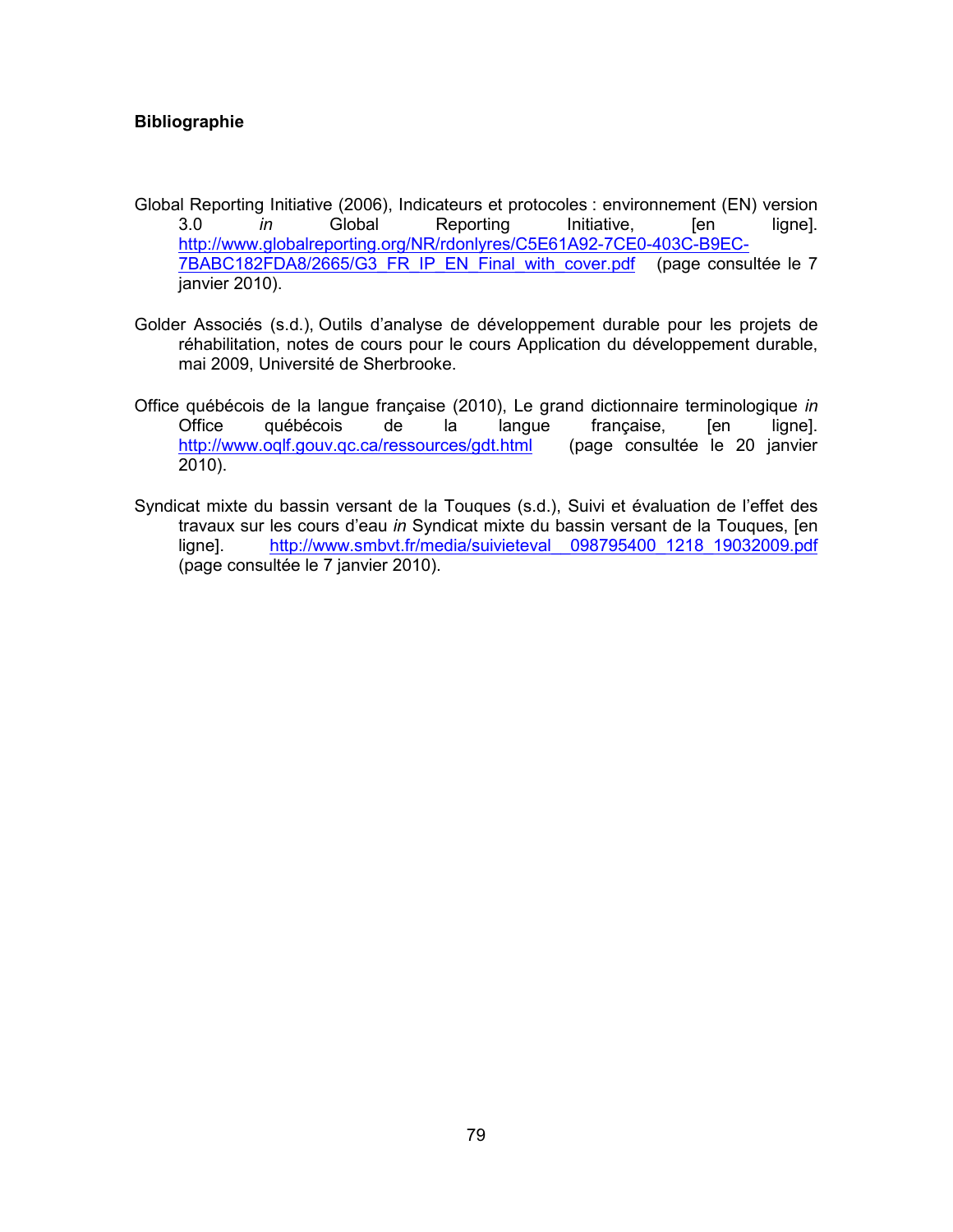## ANNEXE 2 : EXEMPLES DE TAUX D'ÉROSION MESURÉ DU ST-LAURENT

(Source: BERNATCHEZ et DUBOIS, 2004)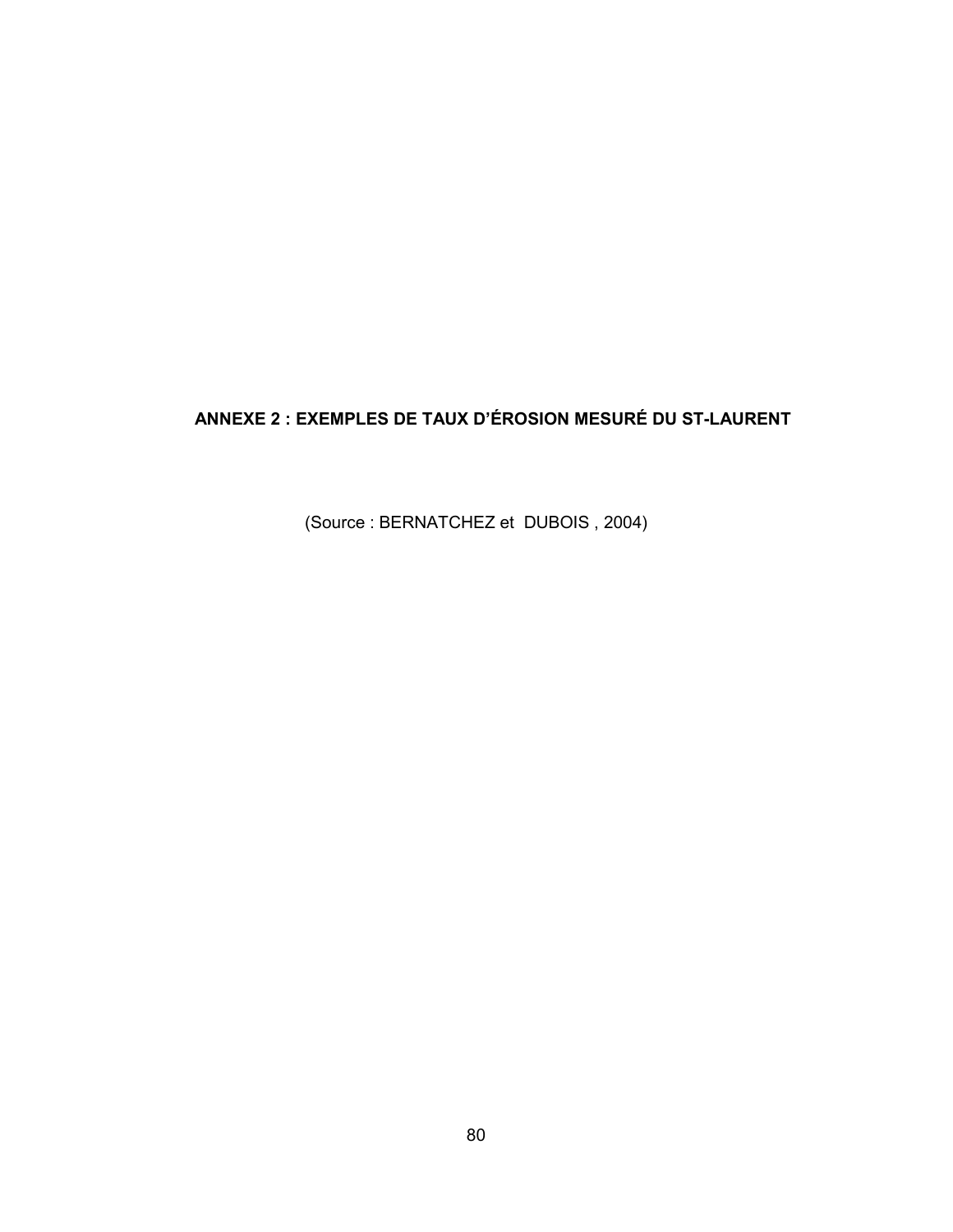| Secteurs                   | Erosion annuelle<br>movenne<br>(m) | Type<br>de milieu                      | Période                | Technique<br>utilisée <sup>1</sup>         | Références               |  |
|----------------------------|------------------------------------|----------------------------------------|------------------------|--------------------------------------------|--------------------------|--|
| Côte nord                  |                                    |                                        |                        |                                            |                          |  |
| Anse aux Canards           | 4,9                                | Schorre inférieur                      | 1963-1972              | Photographies                              | Allard, 1981             |  |
| Anse aux Canards           | 2,7                                | Schorre inférieur                      | 1972-1978              | Photographies                              | Allard, 1981             |  |
| Sainte-Anne-de-Beaupré     | 1                                  | Schorre supérieur                      | 1992-1998              | Piguets                                    | Dionne, 2000             |  |
| Sainte-Anne-de-Beaupré     | $0.7$ à $2.3$                      | Schorre supérieur                      | 1992-1996              | Piguets                                    | Dionne, 2001a            |  |
| Cap-Tourmente              | Maximum : 2<br><3a>5               | Schorre supérieur<br>Schorre supérieur | 1964-1981<br>1981-1983 | Photographies<br>Piquets                   | Troude et Sérodes, 1985  |  |
| Cap-Tourmente              | 1,8                                | Schorre supérieur                      | 1964-1981              | Photographies                              | Dionne, 1986             |  |
| Petite-Rivière             | $0,4$ à $0,9$                      | Basse falaise                          | Inconnu                | Mesures directes                           | Dionne, 1996c            |  |
| Petite-Rivière             | 1 à 1,25                           | Basse falaise                          | env. 1800-2000         | Données historiques<br>et mesures directes | Dionne, 1996c            |  |
| Petite-Rivière             | $0.8$ à 1.5                        | Basse falaise                          | 1982-1995              | Mesures directes                           | Dionne, 1996c            |  |
| Petite-Rivière             | 0a1.1<br>(moyenne: 0,45)           | Basse falaise                          | 1986-1987              | Piquets                                    | Dionne, 1996c            |  |
| Saint-Joseph-de-la-Rive    | 1.15                               | Schorre supérieur                      | 1964-1985              | Photographies                              | Quilliam et Allard, 1989 |  |
| Pointe aux Alouettes       | $0.5$ à $1.5$                      | Basse falaise                          | 1984-1986              | Photographies et<br>mesures directes       | Dionne, 1996a            |  |
| Pointe aux Alouettes       | 4.5                                | Basse falaise                          | 1966-1987              | Photographies et<br>mesures directes       | Dionne, 1996a            |  |
| Pointe aux Alouettes       | 0.9                                | Basse falaise                          | 1988-1991              | Photographies et<br>mesures directes       | Dionne, 1996a            |  |
| Pointe aux Alouettes       | Ť                                  | Basse falaise                          | 1960-1990              | Photographies et<br>mesures directes       | Dionne, 1996a            |  |
| Côte sud                   |                                    |                                        |                        |                                            |                          |  |
| Montmagny-Cap-Saint-Ignace | 1                                  | Schorre supérieur                      | 1984-1986              | Piquets                                    | Dionne, 1986             |  |
| Montmagny                  | 1.5a3.5                            | Schorre supérieur                      | 10ans                  | Piquets                                    | Dionne, 1985a            |  |
| Montmagny                  | 1,3                                | Schorre supérieur                      | 1984-1986              | Piquets                                    | Dionne, 1986             |  |
| Montmagny                  | 1,7                                | Schorre supérieur                      | 1996-1999              | Piquets                                    | Dionne et Bouchard, 2000 |  |
| Montmagny                  | $1.4$ à $3.8$                      | Schorre supérieur                      | 1996-1999              | Piquets                                    | Dionne, 2001a            |  |
| Aéroport Montmagny         | $\overline{c}$                     | Falaise                                | 1984-1999              | Mesures directes                           | Dionne, 1999             |  |
| Rivière-du-Loup            | 2a4                                | Schorre supérieur                      | 1984-1986              | Piquets                                    | Dionne, 1986             |  |
| Rivière-du-Loup            | 1,25a5.2<br>(moyenne: 1,9)         | Schorre supérieur                      | 1982-1984              | Piquets                                    | Denis, 1987              |  |
| Estuaire moyen             | $0, 1$ à $1, 7$                    | Milieux variés                         | Inconnu                | Inconnu                                    | Argus, 1989              |  |

#### Taux d'érosion du littoral de l'estuaire moyen du Saint-Laurent

1. Photographies : photographies aériennes multidates

Source: BERNATCHEZ et DUBOIS, 2004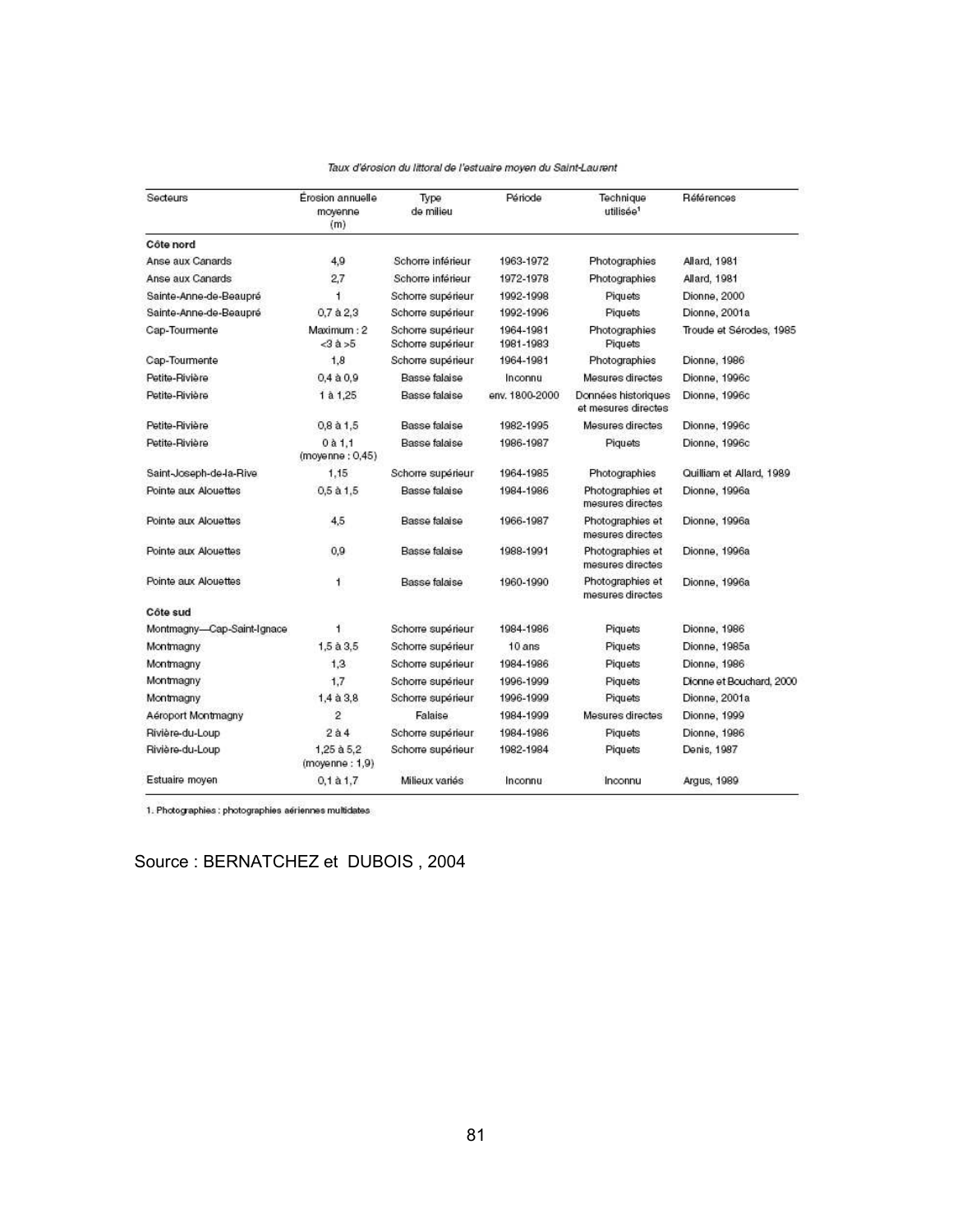# ANNEXE 3 : ESSENCES DE VÉGÉTAUX RECOMMANDÉES POUR LA **VÉGÉTALISATION**

(Source: Morin, 2003)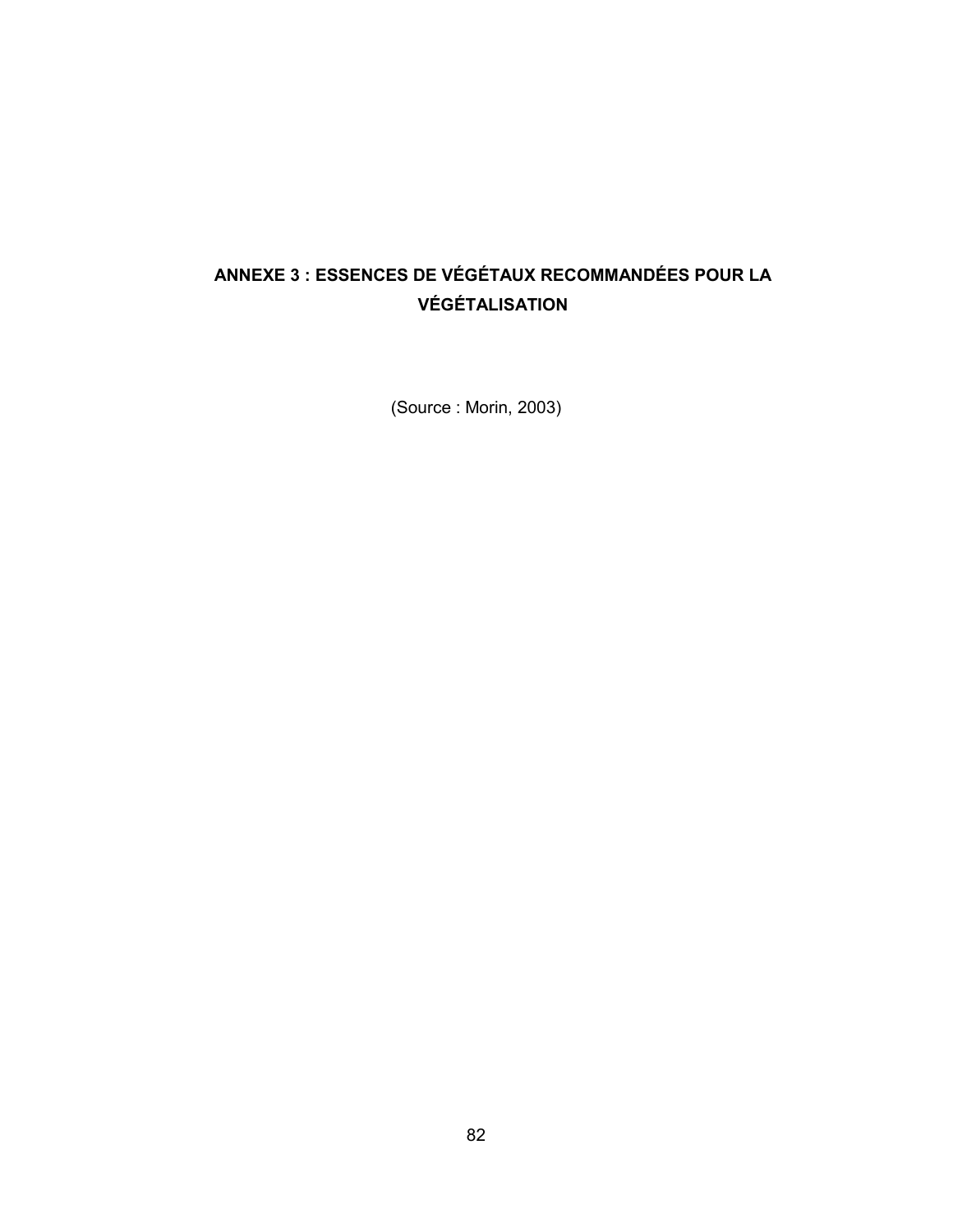| <b>Strate</b> | Nom commun                                     | Nom latin                  | Sol    |  |  |
|---------------|------------------------------------------------|----------------------------|--------|--|--|
|               | Pâturin du Canada 25%                          | Poa compressa              |        |  |  |
|               | Fétuque rouge tracante 20%                     | Festuca rubra              |        |  |  |
|               | Phléole des prés (Mil) 20%                     | Phleum pratense            | Sec    |  |  |
|               | Agropyre de Sibérie 15%                        | Agropyron cristatum        |        |  |  |
|               | Trèfle blanc 10%                               | Trifolium repens           |        |  |  |
| Herbacée      | Mélilot blanc 10 %                             | Melilotus alba             |        |  |  |
|               | Pâturin du Canada 25%                          | Poa compressa              |        |  |  |
|               | Agrostide blanche 20%                          | Agrostis alba              |        |  |  |
|               | Phléole des prés (Mil) 20%                     | Phleum pratense            | Humide |  |  |
|               | Phalaris roseau 15%                            | Phalaris arundinacea       |        |  |  |
|               | Trèfle blanc 10%                               | Trifolium repens           |        |  |  |
|               | Mélilot blanc 10 %                             | Melilotus alba             |        |  |  |
|               | Amélanchier du Canada                          | Amelanchier canadensis     | Sec    |  |  |
|               | Amélanchier glabre                             | Amelanchier laevis         | Sec    |  |  |
|               | Aulne crispé                                   | Alnus crispa               | Sec    |  |  |
|               | Aulne rugueux                                  | Alnus rugosa               | Humide |  |  |
|               | Cerisier de Virginie                           | Prunus virginiana          | Sec    |  |  |
|               | Chalef argenté (Chalef changeant)              | Elaeagnus commutata        | Sec    |  |  |
|               | Cornouiller stolonifère                        | Cornus stolonifera         | Humide |  |  |
| Arbustive     | Myrique baumier                                | Myrica gale                | Humide |  |  |
|               | Parthénocisse à cinq folioles                  | Pathenocissus quinquefolia | Sec    |  |  |
|               | Physocarpe à feuilles d'obier                  | Physocarpus opulifolius    | Sec    |  |  |
|               | Potentille frutescente                         | Potentilla fruticosa       | Sec.   |  |  |
|               | Saules arbustifs (plusieurs espèces) Salix sp. |                            | Humide |  |  |
|               | Shepherdie du Canada                           | Shepherdia canadensis      | Sec    |  |  |
|               | Spirée à larges feuilles                       | Spiraea latifolia          | Humide |  |  |
|               | Sumac vinaigrier                               | Rhus typhina               | Sec    |  |  |
|               | Sureau du Canada                               | Sambucus canadensis        | Humide |  |  |
|               | Chêne rouge                                    | Quercus rubra              | Sec    |  |  |
|               | Epinette blanche                               | Picea glauca               | Sec    |  |  |
|               | Érable à Giguère                               | Acer negundo               | Humide |  |  |
|               | Érable argenté                                 | Acer saccharinum           | Humide |  |  |
|               | Arborescente Erable rouge                      | Acer rubrum                | Humide |  |  |
|               | Frêne noir                                     | Fraxinus nigra             | Humide |  |  |
|               | Frêne rouge                                    | Fraxinus pennsylvanica     | Humide |  |  |
|               | Thuya occidental                               | Thuja occidentalis         | Humide |  |  |
|               | Tilleul d'Amérique                             | Tilia americana            | Sec    |  |  |

Essences de végétaux recommandées pour la végétalisation

Source: Morin, E., (2003)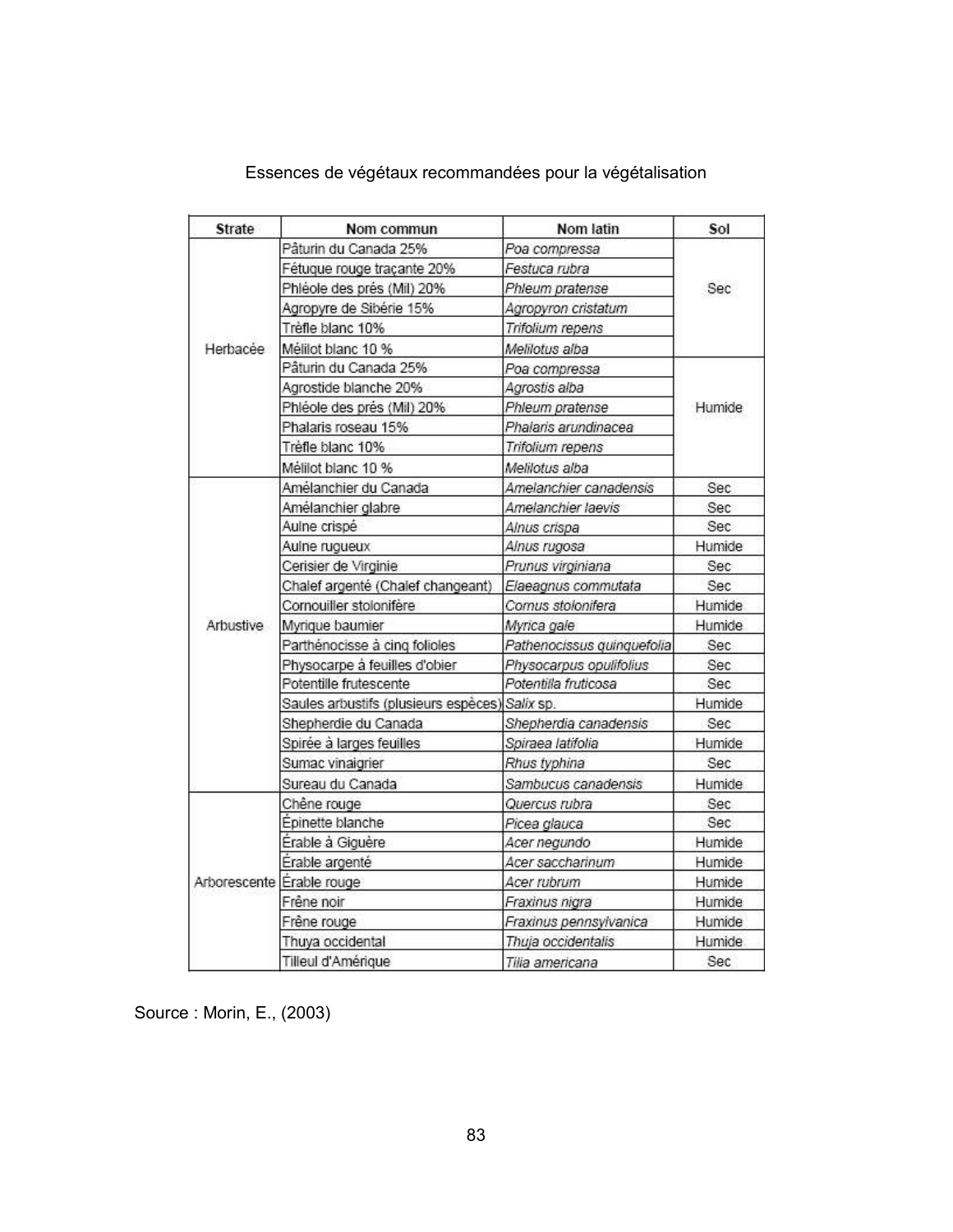# ANNEXE 4 : ILLUSTRATIONS DE DIVERSES MÉTHODES DE RESTAURATION **DES BERGES**

(Source: MDDEP, 2005)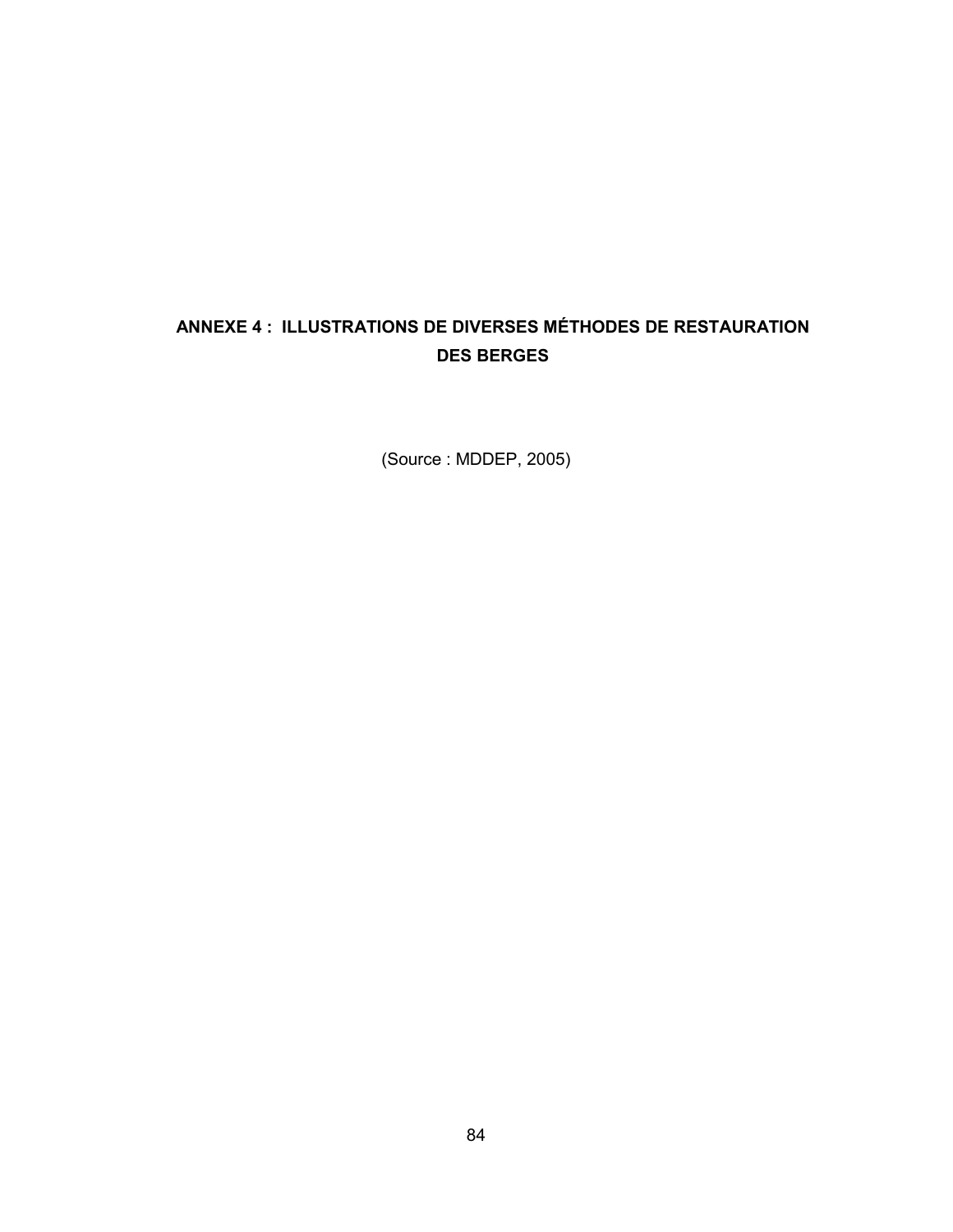Figure A.1 : Illustration de la méthode des rangs de plançon





Après avoir été enfouis dans le sol, les plançons sont taillés.

Source: MDDEP (2005)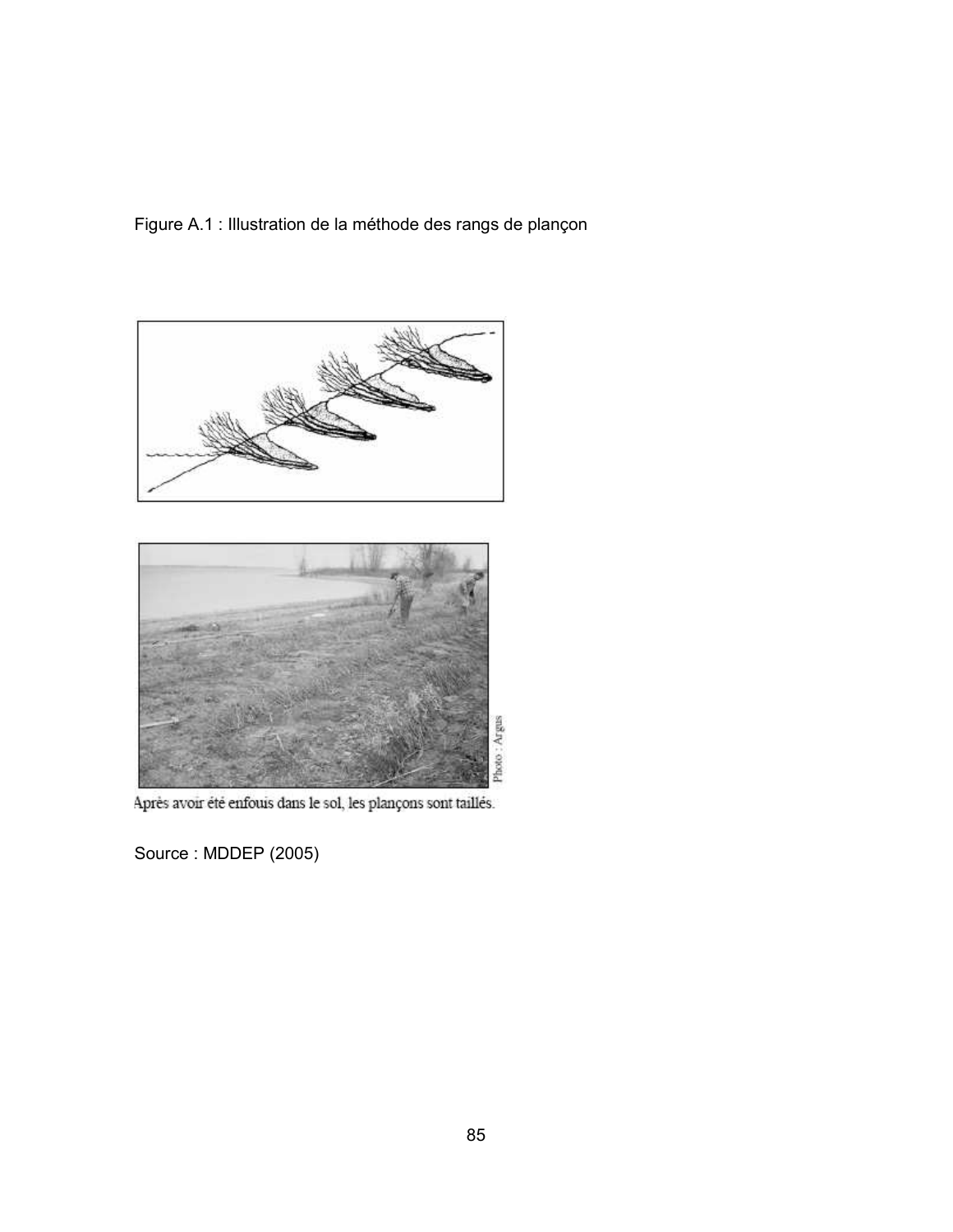Figure A.2 : Illustration de la méthode des fagots





 $\label{eq:loss} \begin{small} \text{Les fagots sont déposés dans une tranché et}\text{ fix\'es au sol à l'aide de tiges métalliques.} \end{small}$ 

Source: MDDEP (2005)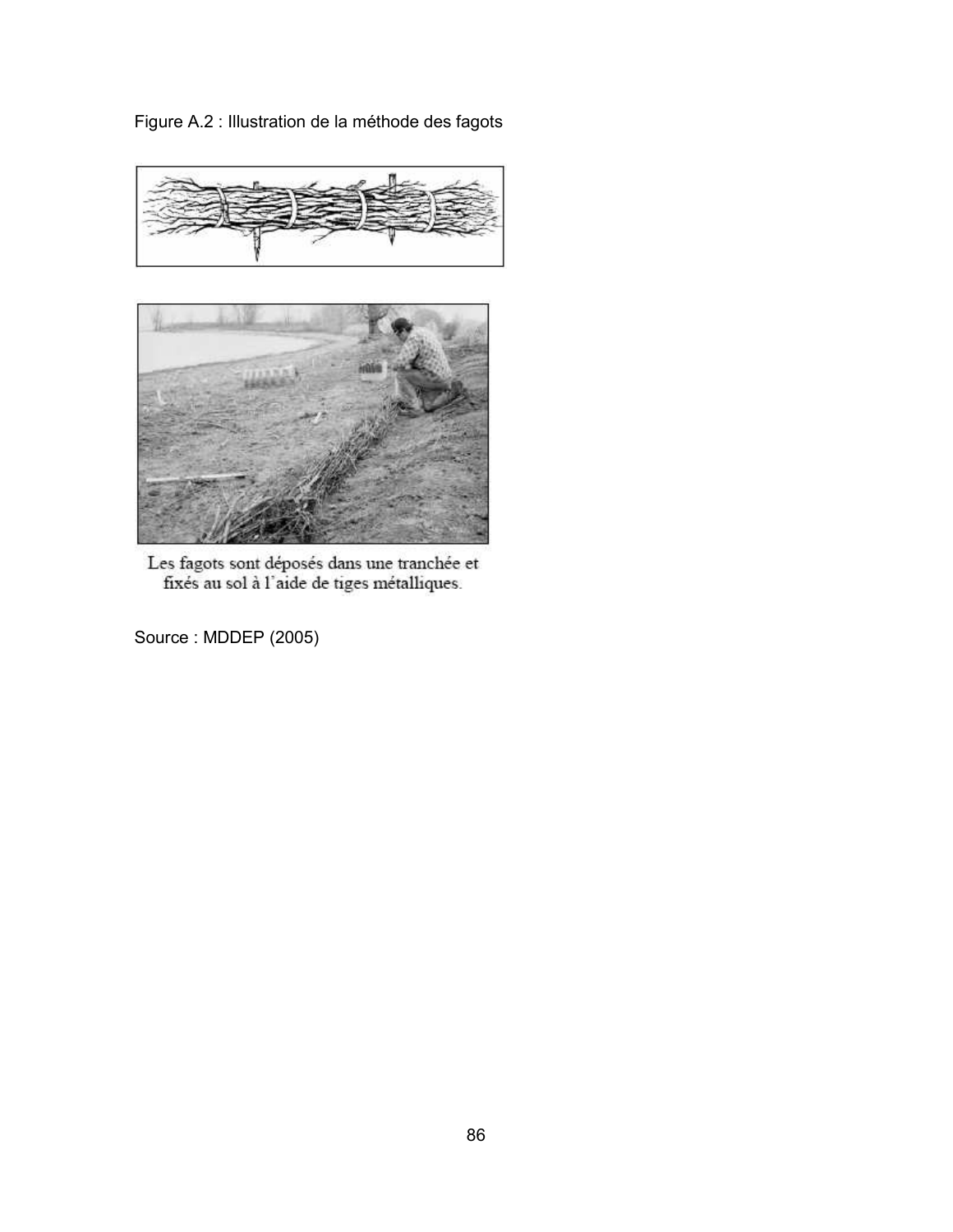Figure A.3 : Illustration de la méthode des fascines





Généralement, une seule rangée de fascines<br>est appliquée dans le bas d'un talus

Source: MDDEP (2005)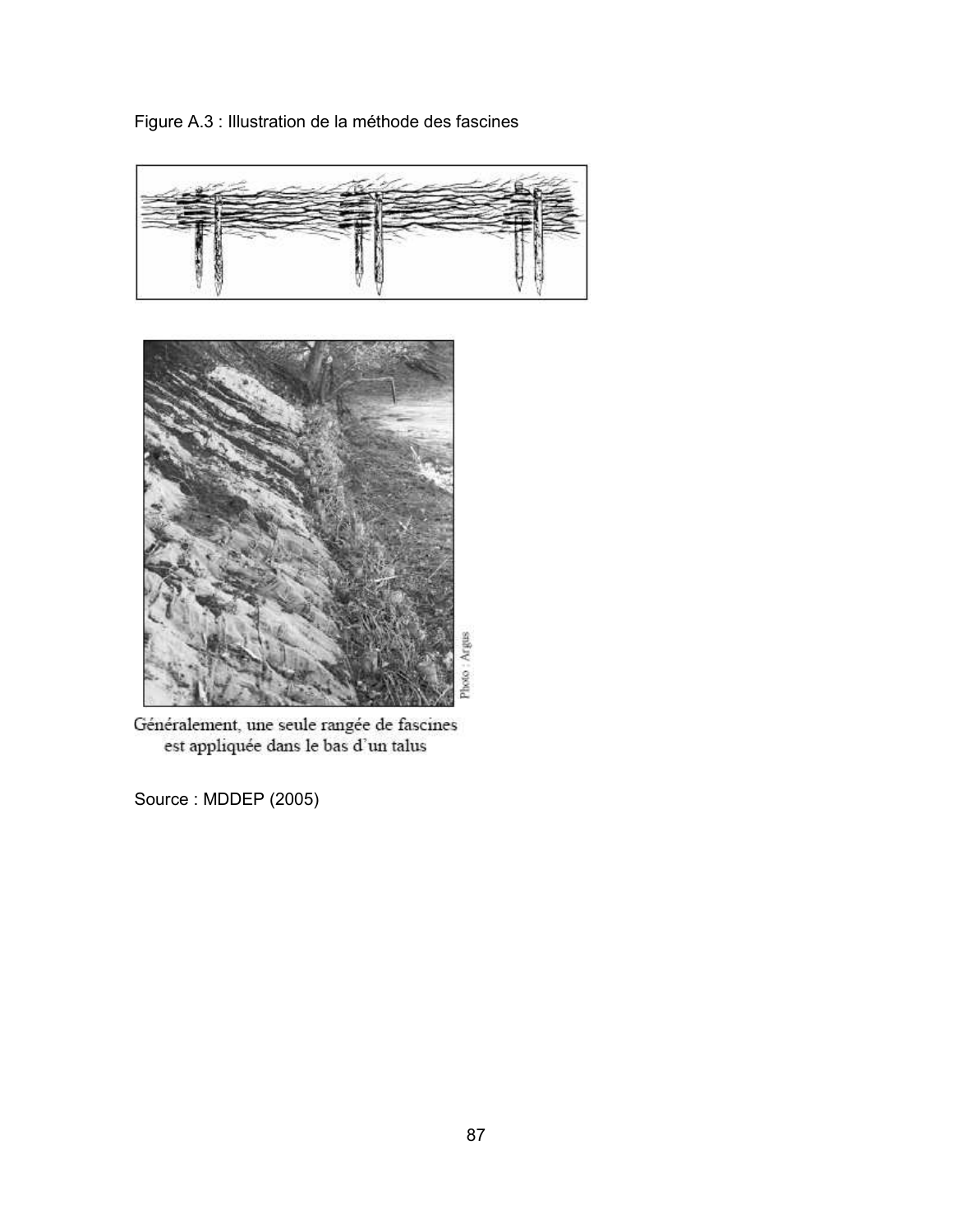Figure A.4 : Illustration de la méthode des matelas de branches



Source: MDDEP (2005)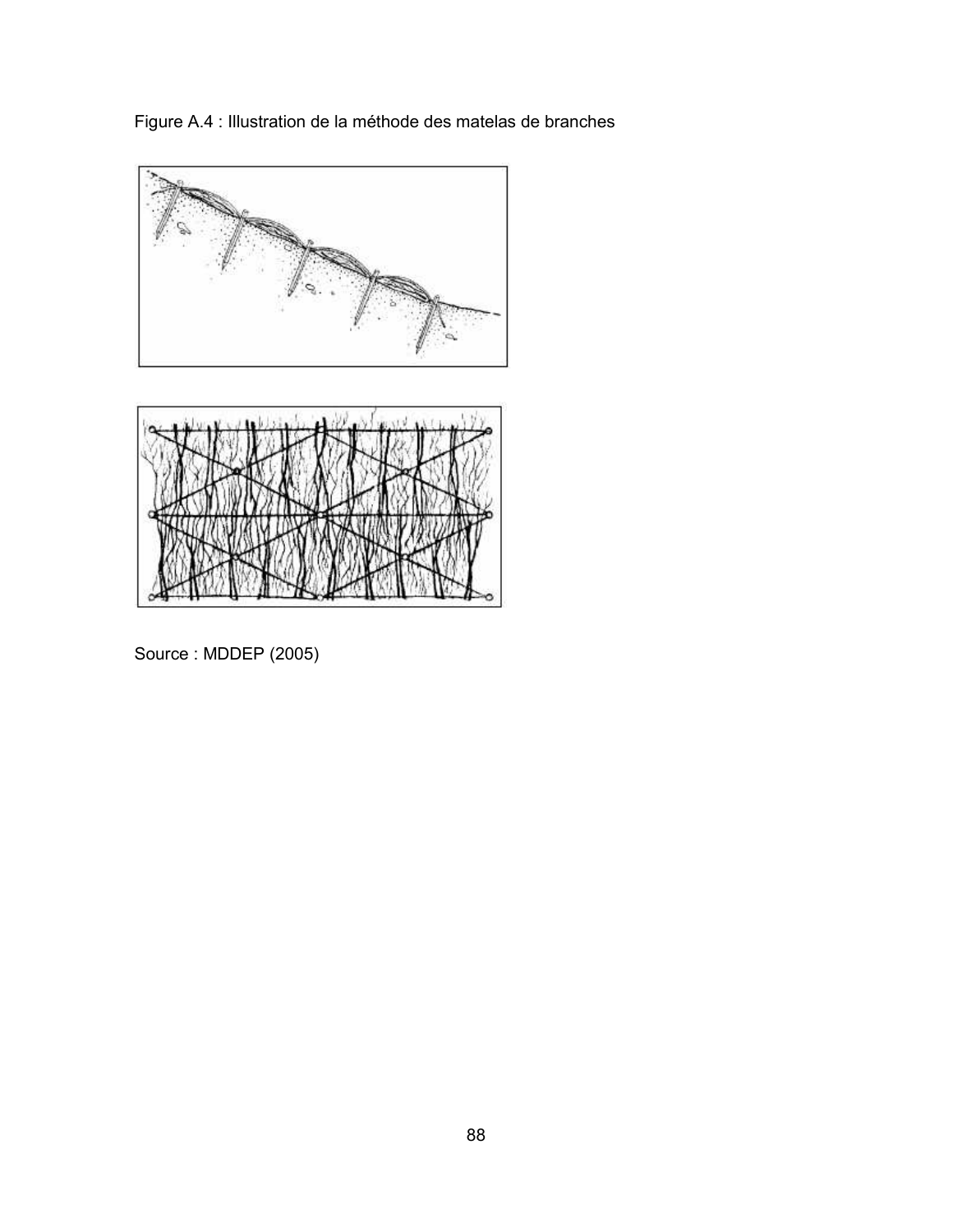Figure A.5 : Illustration de la méthode des caissons



Source: MDDEP (2005)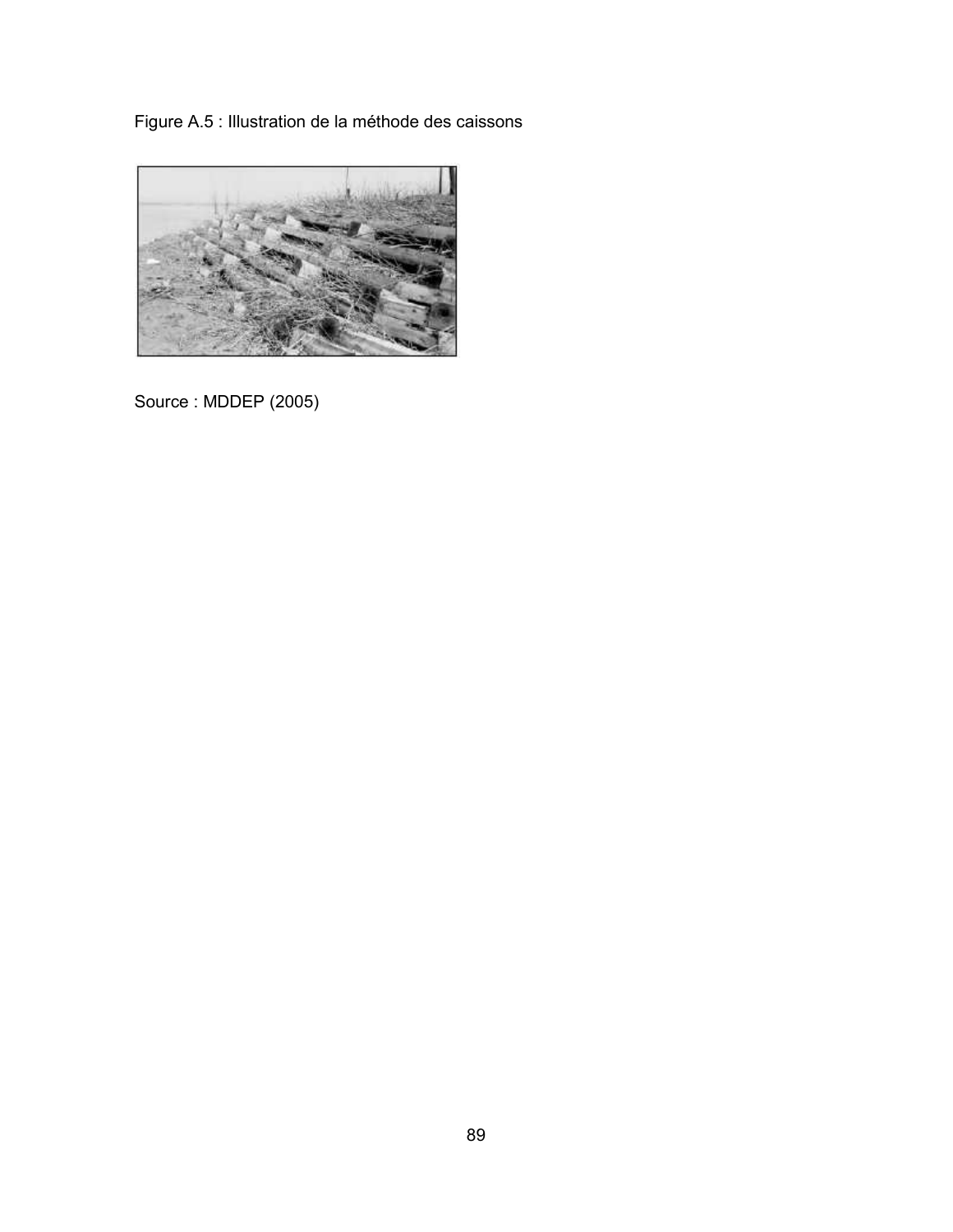# **ANNEXE 5 : GRILLE D'ÉTAT**

(aussi sous forme de chiffrier Excel disponible auprès de l'auteure mahepa667@hotmail.com)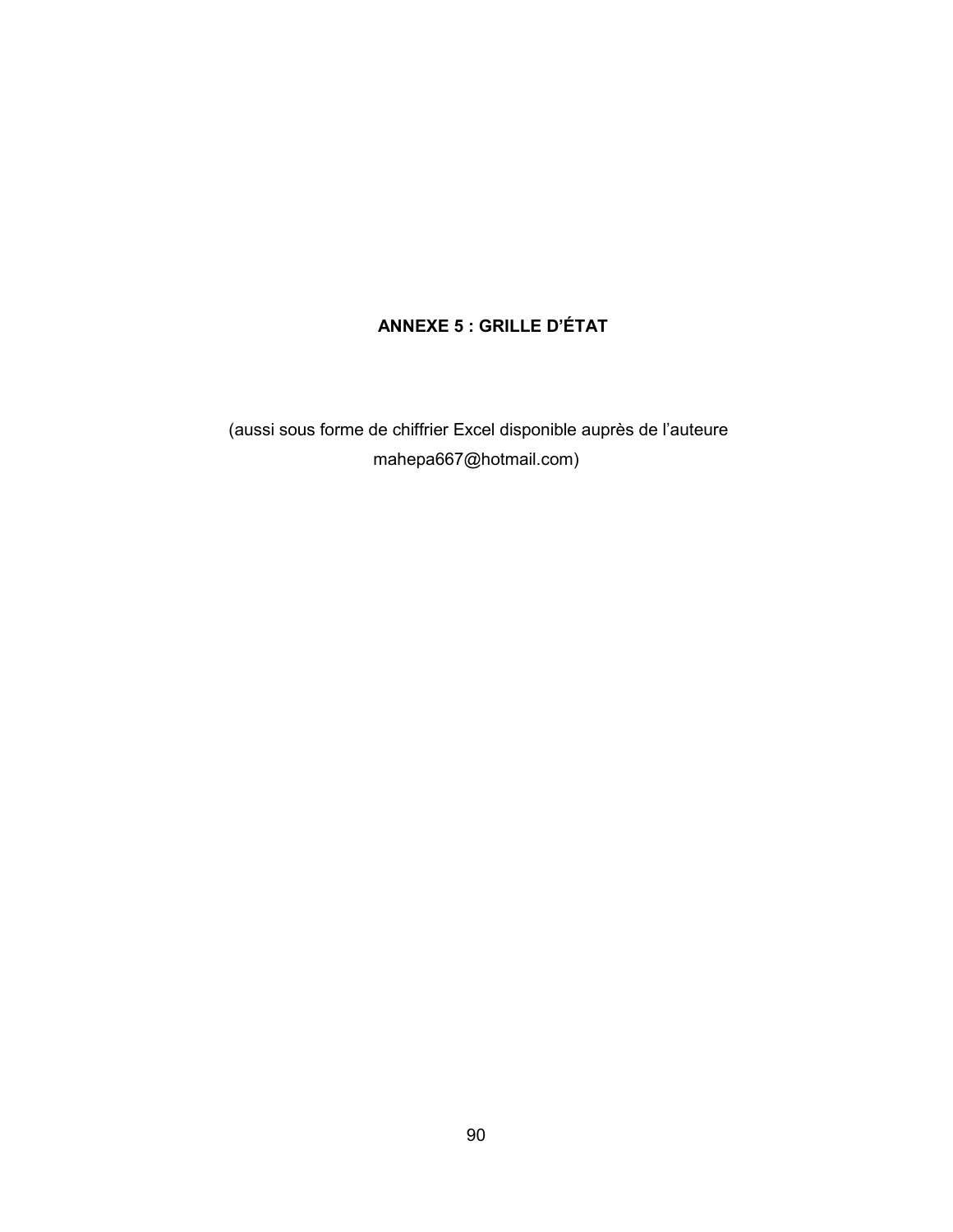| Niveau de perturbation      | $\frac{1}{2}$                            | aucune action à envisager         | actions préventives peuvent<br>être nécessaires | aucune action à envisager             | actions préventives peuvent<br>être nécessaires | ≸                     | aucune action à envisager                | actions préventives peuvent<br>être nécessaires | $\frac{1}{2}$                            | actions préventives peuvent<br>être nécessaires | actions préventives peuvent<br>être nécessaires | actions préventives peuvent<br>être nécessaires | actions préventives peuvent<br>être nécessaires | actions préventives peuvent<br>être nécessaires | aucune action à envisager                                                | restauration des berges à<br>envisager                                    | $\frac{4}{5}$ |
|-----------------------------|------------------------------------------|-----------------------------------|-------------------------------------------------|---------------------------------------|-------------------------------------------------|-----------------------|------------------------------------------|-------------------------------------------------|------------------------------------------|-------------------------------------------------|-------------------------------------------------|-------------------------------------------------|-------------------------------------------------|-------------------------------------------------|--------------------------------------------------------------------------|---------------------------------------------------------------------------|---------------|
| Plage de valeur             | $\frac{1}{2}$                            | taux naturel inférieur à 250 mg/l | taux naturel supérieur à 250 mg/l               | variation inférieure à 25 mg/l (crue) | variation supérieure à 25 mg/l<br>(crue)        | ≸                     | Température printemps et<br>automne < 15 | Température printemps et<br>automne $\geq$ 15   | ≸                                        | taux < 4 mg/l à 25 degrés C                     | taux < 4 mg/l à 20 degrés C                     | taux < 5 mg/l à 15 degrés C                     | taux < 5 mg/l à 10 degrés C                     | taux < 6 mg/l à 5 degrés C                      | eau de surface pour les pesticides<br>concentration < critère qualité de | leau de surface pour les pesticides<br>concentration > critère qualité de | $\frac{1}{2}$ |
| exacte<br>Valeur            |                                          |                                   |                                                 |                                       |                                                 |                       |                                          |                                                 |                                          |                                                 |                                                 |                                                 |                                                 |                                                 |                                                                          |                                                                           |               |
| Façon de mesurer            | échantillon et analyse<br>de laboratoire |                                   |                                                 |                                       |                                                 | mesure sur le terrain |                                          |                                                 | échantillon et analyse<br>de laboratoire |                                                 |                                                 |                                                 |                                                 |                                                 | échantillon et analyse<br>de laboratoire                                 |                                                                           |               |
| Unité ou moyen de<br>mesure | mg/l                                     |                                   |                                                 |                                       |                                                 | degré celcius         |                                          |                                                 | mg/l                                     |                                                 |                                                 |                                                 |                                                 |                                                 | Ρãπ                                                                      |                                                                           |               |
| Indicateu                   | 53<br>Taux de MI                         |                                   |                                                 |                                       |                                                 | Température de l'eau  |                                          |                                                 | taux d'oxygène dissous<br>dans l'eau     |                                                 |                                                 |                                                 |                                                 |                                                 | concentration de<br>pesticides                                           |                                                                           |               |
| Paramètre                   | Qualité de l'eau                         |                                   |                                                 |                                       |                                                 |                       |                                          |                                                 |                                          |                                                 |                                                 |                                                 |                                                 |                                                 |                                                                          |                                                                           |               |
| Sphère du DD                | Etat environnemental et<br>physique      |                                   |                                                 |                                       |                                                 |                       |                                          |                                                 |                                          |                                                 |                                                 |                                                 |                                                 |                                                 |                                                                          |                                                                           |               |

Grille d'état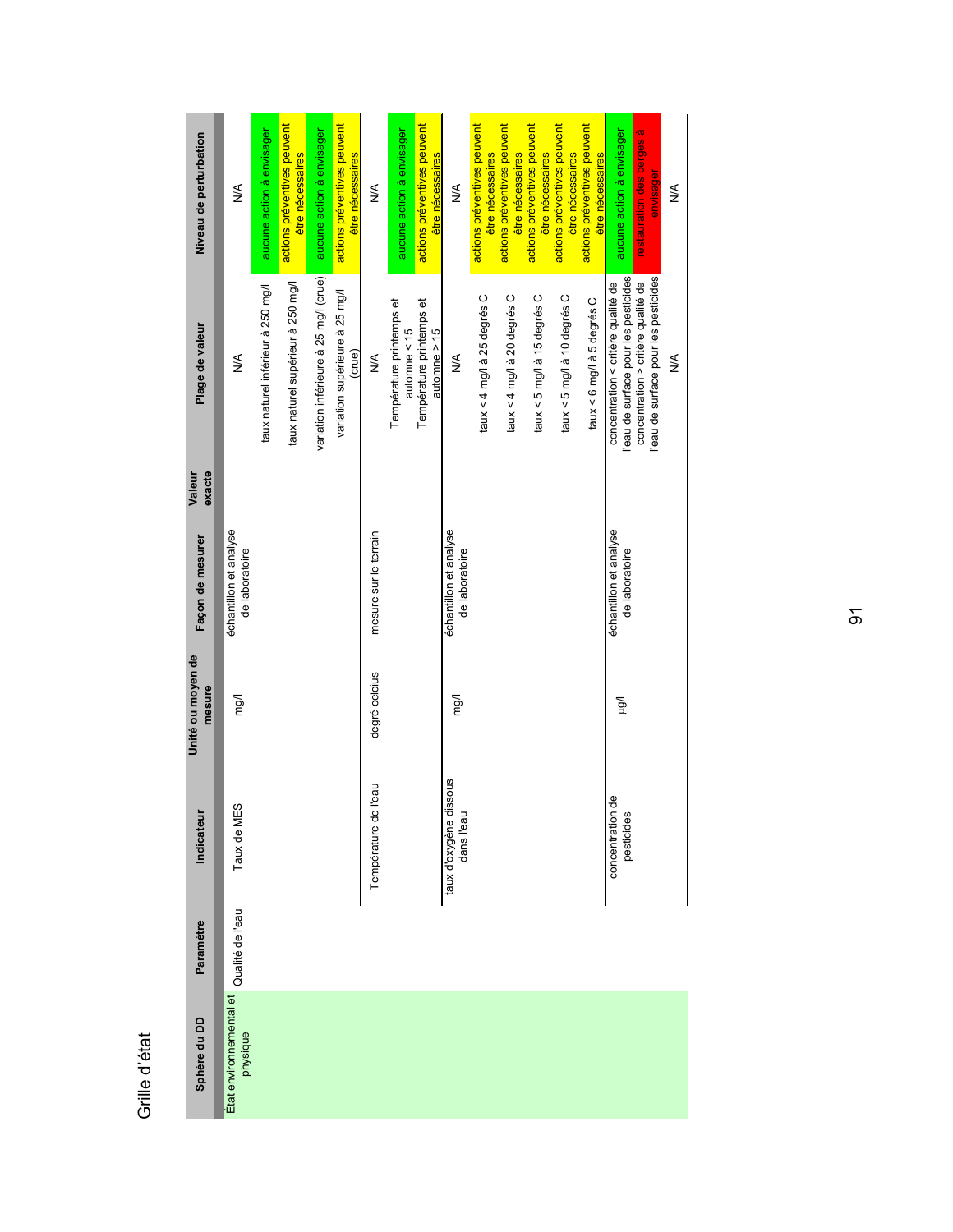| i<br>Ω<br>Ū<br>đ |
|------------------|
| ۳                |
|                  |
|                  |
|                  |
|                  |
|                  |

| Niveau de perturbation      | aucune action à envisager<br>restauration des berges à<br>envisager<br>$\frac{1}{2}$         | aucune action à envisager<br>restauration des berges à<br>envisager<br>$\frac{1}{2}$   | actions préventives peuvent<br>restauration des berges à<br>restauration des berges à<br>être nécessaires<br>envisager<br>envisager<br>≸                      | actions préventives peuvent<br>aucune action à envisager<br>aucune action à envisager<br>restauration des berges à<br>être nécessaires<br>envisager<br>≸        | actions préventives peuvent<br>aucune action à envisager<br>aucune action à envisager<br>restauration des berges à<br>être nécessaires<br>envisager<br>$\frac{1}{2}$                                                   |
|-----------------------------|----------------------------------------------------------------------------------------------|----------------------------------------------------------------------------------------|---------------------------------------------------------------------------------------------------------------------------------------------------------------|-----------------------------------------------------------------------------------------------------------------------------------------------------------------|------------------------------------------------------------------------------------------------------------------------------------------------------------------------------------------------------------------------|
| Plage de valeur             | concentration $> 0.02$ mg/<br>concentration < $0,02 \text{ mg}/1$<br>$\stackrel{\leq}{\geq}$ | concentration $>$ 2,9 mg/l<br>concentration $\leq$ 2,9 mg/l<br>$\stackrel{\leq}{\geq}$ | comptage cyanobactéries > 100<br>concentration microcystine > 25<br>observations visuelle des<br>000 cellules / ml<br>cyanobactéries<br>$\frac{4}{2}$<br>liği | Diminution du nombre de frayères<br>Augmentation ou stabilité du<br>Présence de frayères<br>nombre de frayères<br>Absence de frayère<br>$\stackrel{\leq}{\geq}$ | Diminution du nombre de sites de<br>Présence de sites de nidification<br>Absence de site de nidification<br>nombre de sites de nidification<br>Augmentation ou stabilité du<br>nidification<br>$\stackrel{\leq}{\geq}$ |
| exacte<br>Valeur            |                                                                                              |                                                                                        |                                                                                                                                                               |                                                                                                                                                                 |                                                                                                                                                                                                                        |
| Façon de mesurer            | échantillon et analyse<br>de laboratoire                                                     | échantillon et analyse<br>de laboratoire                                               | échantillon et analyse<br>de laboratoire                                                                                                                      | observation sur le<br>terrain                                                                                                                                   | observation sur le<br>terrain                                                                                                                                                                                          |
| Unité ou moyen de<br>mesure | lou                                                                                          | mg/l                                                                                   | microcystine µg/l<br>cellule/ml et                                                                                                                            | dénombrement par un<br>biologiste                                                                                                                               | dénombrement par un<br>biologiste                                                                                                                                                                                      |
| Indicateur                  | ഉ<br>concentration phosphor<br>dissous                                                       | concentration nitrate                                                                  | cyanobactéries                                                                                                                                                | Inventaire des frayères                                                                                                                                         | Inventaire des sites de<br>nidification                                                                                                                                                                                |
| Paramètre                   |                                                                                              |                                                                                        |                                                                                                                                                               | Habitat pour la<br>faune                                                                                                                                        |                                                                                                                                                                                                                        |
| Sphère du DD                | État environnemental et<br>physique                                                          |                                                                                        |                                                                                                                                                               |                                                                                                                                                                 |                                                                                                                                                                                                                        |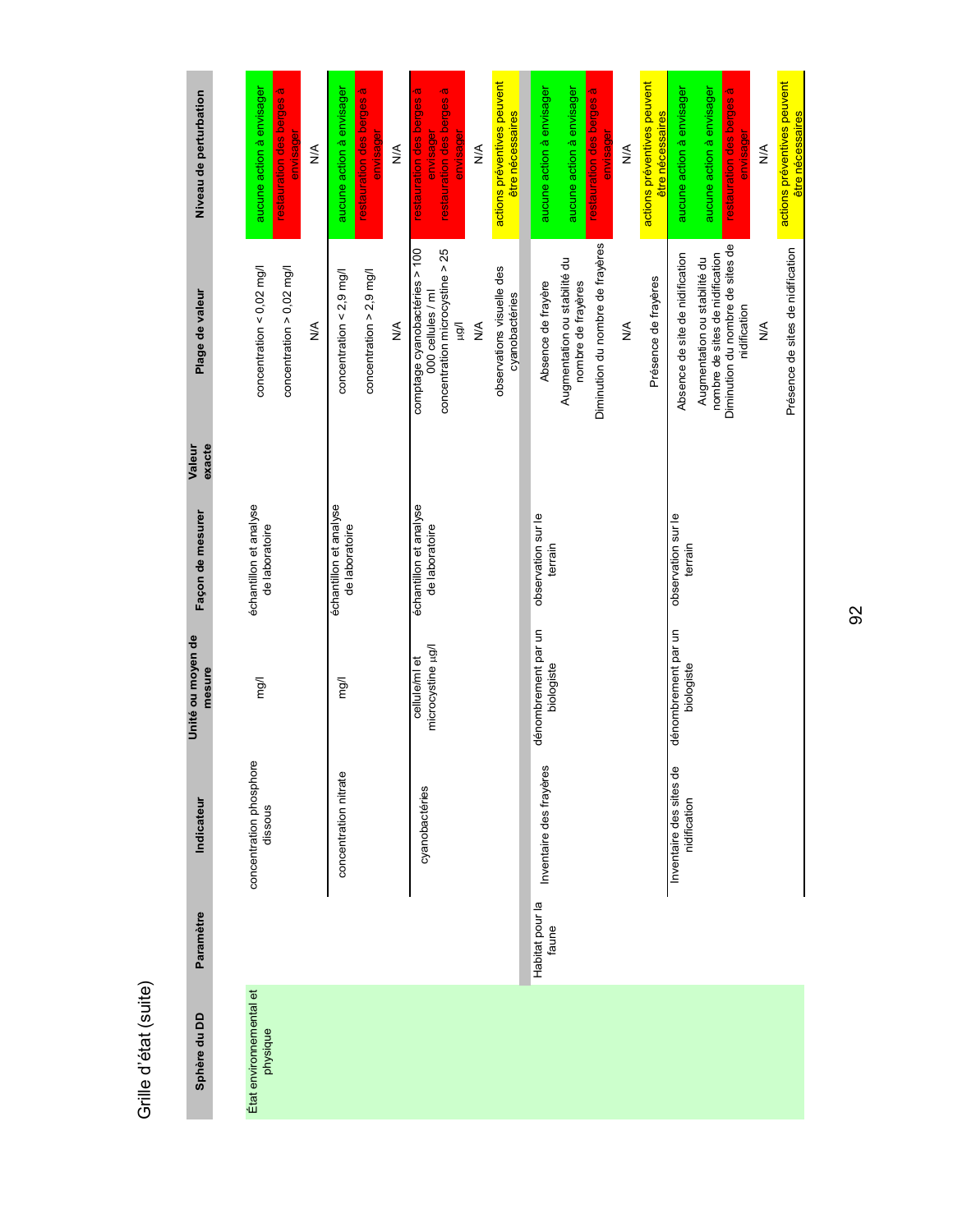Grille d'état (suite)

| Niveau de perturbation      | actions préventives peuvent<br>aucune action à envisager<br>restauration des berges à<br>aucune action à envisager<br>être nécessaires<br>envisager<br>⋚                                                                        | aucune action à envisager<br>restauration des berges à<br>envisager<br>⋚                           | actions préventives peuvent<br>aucune action à envisager<br>aucune action à envisager<br>restauration des berges à<br>être nécessaires<br>envisagei<br>⋚                                                                        | actions préventives peuvent<br>aucune action à envisager<br>restauration des berges à<br>être nécessaires<br>envisager<br>≸ |
|-----------------------------|---------------------------------------------------------------------------------------------------------------------------------------------------------------------------------------------------------------------------------|----------------------------------------------------------------------------------------------------|---------------------------------------------------------------------------------------------------------------------------------------------------------------------------------------------------------------------------------|-----------------------------------------------------------------------------------------------------------------------------|
| Plage de valeur             | Présence d'espèces menacées ou<br>Absence d'espèces menacées ou<br>Diminution du nombre d'espèces<br>nombre d'espèces menacées ou<br>Augmentation ou stabilité du<br>menacées ou vulnérables<br>vulnérables<br>vulnérables<br>≸ | diminution du nombre d'habitat<br>stabilité du nombre d'habitat<br>floristique<br>floristique<br>≸ | Présence d'espèces menacées ou<br>Absence d'espèces menacées ou<br>Diminution du nombre d'espèces<br>nombre d'espèces menacées ou<br>Augmentation ou stabilité du<br>menacées ou vulnérables<br>vulnérables<br>vulnérables<br>≸ | indice entre 30 et 60<br>indice > 60<br>indice < 30<br>≸                                                                    |
| exacte<br>Valeur            |                                                                                                                                                                                                                                 |                                                                                                    |                                                                                                                                                                                                                                 |                                                                                                                             |
| Façon de mesurer            | observation sur le<br>terrain                                                                                                                                                                                                   | observation sur le<br>terrain                                                                      | observation sur le<br>terrain                                                                                                                                                                                                   | Inventaire et calcul de<br>l'indice                                                                                         |
| Unité ou moyen de<br>mesure | dénombrement par un<br>biologiste                                                                                                                                                                                               | dénombrement par un<br>biologiste                                                                  | dénombrement par un<br>biologiste                                                                                                                                                                                               | Indice                                                                                                                      |
| Indicateur                  | menacées et vulnérables<br>Inventaire des espèces                                                                                                                                                                               | Inventaire des habitats                                                                            | menacées et vulnérables<br>Inventaire des espèces                                                                                                                                                                               | Indice de la qualité de la<br>bande riveraine (IQBR)                                                                        |
| Paramètre                   | Habitat pour la<br>faune                                                                                                                                                                                                        | Habitat pour la<br>flore                                                                           |                                                                                                                                                                                                                                 | Érosion des sols<br>et végétation                                                                                           |
| Sphère du DD                | État environnemental et<br>physique                                                                                                                                                                                             |                                                                                                    |                                                                                                                                                                                                                                 |                                                                                                                             |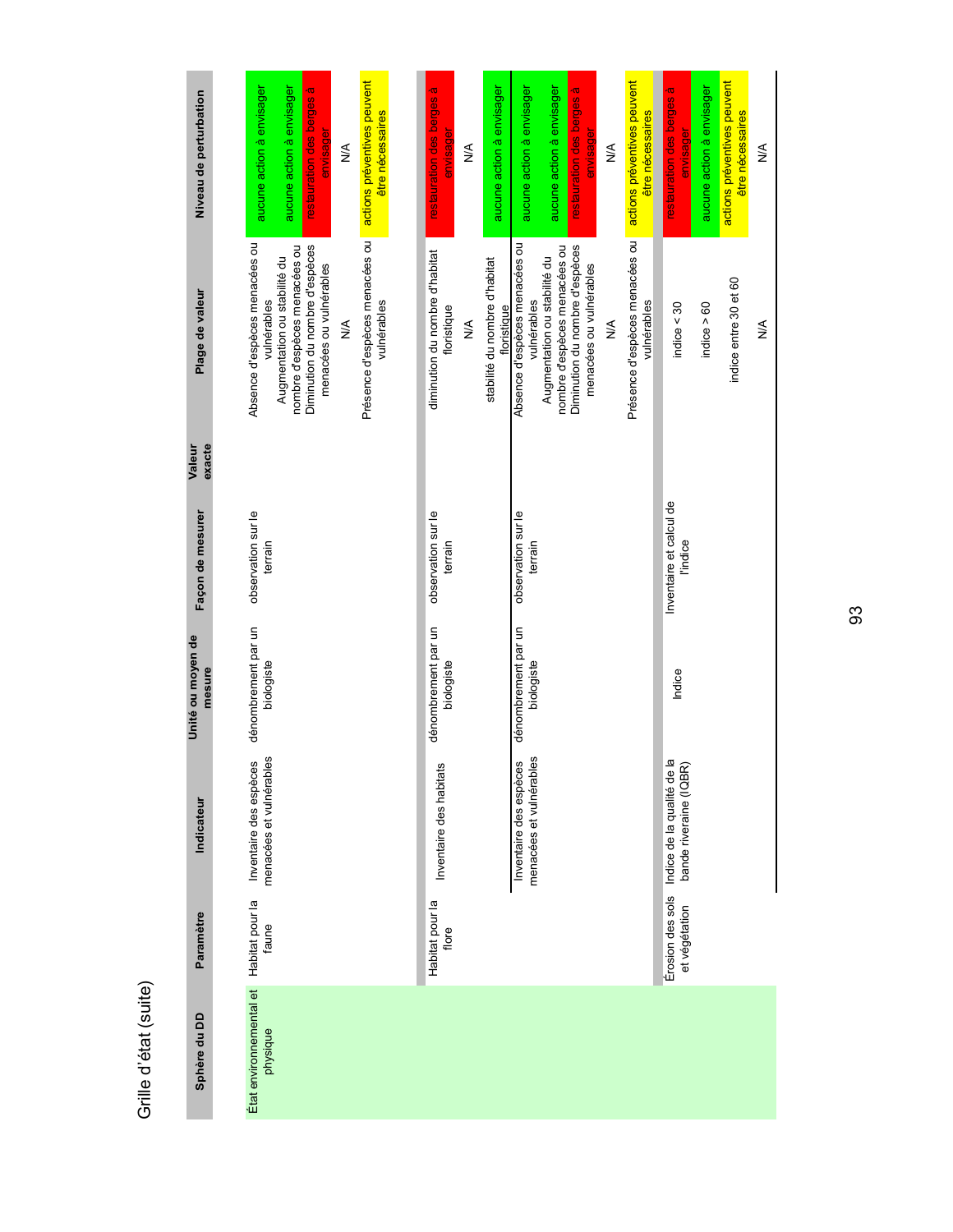Grille d'état (suite)

| Niveau de perturbation      | actions préventives peuvent<br>aucune action à envisager<br>restauration des berges à<br>être nécessaires<br>envisager<br>$\frac{4}{5}$ | actions préventives peuvent<br>aucune action à envisager<br>restauration des berges à<br>être nécessaires<br>envisager<br>≸ | actions préventives peuvent<br>aucune action à envisager<br>restauration des berges à<br>être nécessaires<br>envisager<br>$\frac{4}{2}$ | actions préventives peuvent<br>aucune action à envisager<br>restauration des berges à<br>être nécessaires<br>envisager<br>⋚ |
|-----------------------------|-----------------------------------------------------------------------------------------------------------------------------------------|-----------------------------------------------------------------------------------------------------------------------------|-----------------------------------------------------------------------------------------------------------------------------------------|-----------------------------------------------------------------------------------------------------------------------------|
| Plage de valeur             | 20% et plus<br>$10 - 20%$<br>$0 - 10%$<br>$\frac{1}{2}$                                                                                 | perte de 10 cm par année et moins<br>perte de plus de 10 cm par année<br>aucune variation<br>$\stackrel{\leq}{\geq}$        | perte de 5 cm par année et moins<br>perte de 5 cm par année et plus<br>aucune variation<br>$\frac{4}{2}$                                | entre 0 et 1000\$<br>plus de 1000\$<br>aucune perte<br>$\frac{1}{2}$                                                        |
| exacte<br>Valeur            |                                                                                                                                         |                                                                                                                             |                                                                                                                                         |                                                                                                                             |
| Façon de mesurer            | observation sur le<br>terrain                                                                                                           | piquet sur le terrain ou<br>photo aérienne                                                                                  | bathymétrie                                                                                                                             | évaluation municipale                                                                                                       |
| Unité ou moyen de<br>mesure |                                                                                                                                         | m ou cm / an                                                                                                                | perte de profondeur en<br>cm/an                                                                                                         | \$ perdu selon valeur du mesure sur le terrin et<br>terrain au m2                                                           |
| Indicateur                  | Érosion des sols proposition de sol à nu sur % de sol nu / km de rive<br>la rive                                                        | $\overline{a}$<br>Recul de la position de<br>rive                                                                           | Envasement du fond                                                                                                                      | Perte de valeur foncière                                                                                                    |
| Paramètre                   | et végétation                                                                                                                           | Morphologie                                                                                                                 |                                                                                                                                         | Perte de terrain                                                                                                            |
| Sphère du DD                | État environnemental et<br>physique                                                                                                     |                                                                                                                             |                                                                                                                                         | État économique                                                                                                             |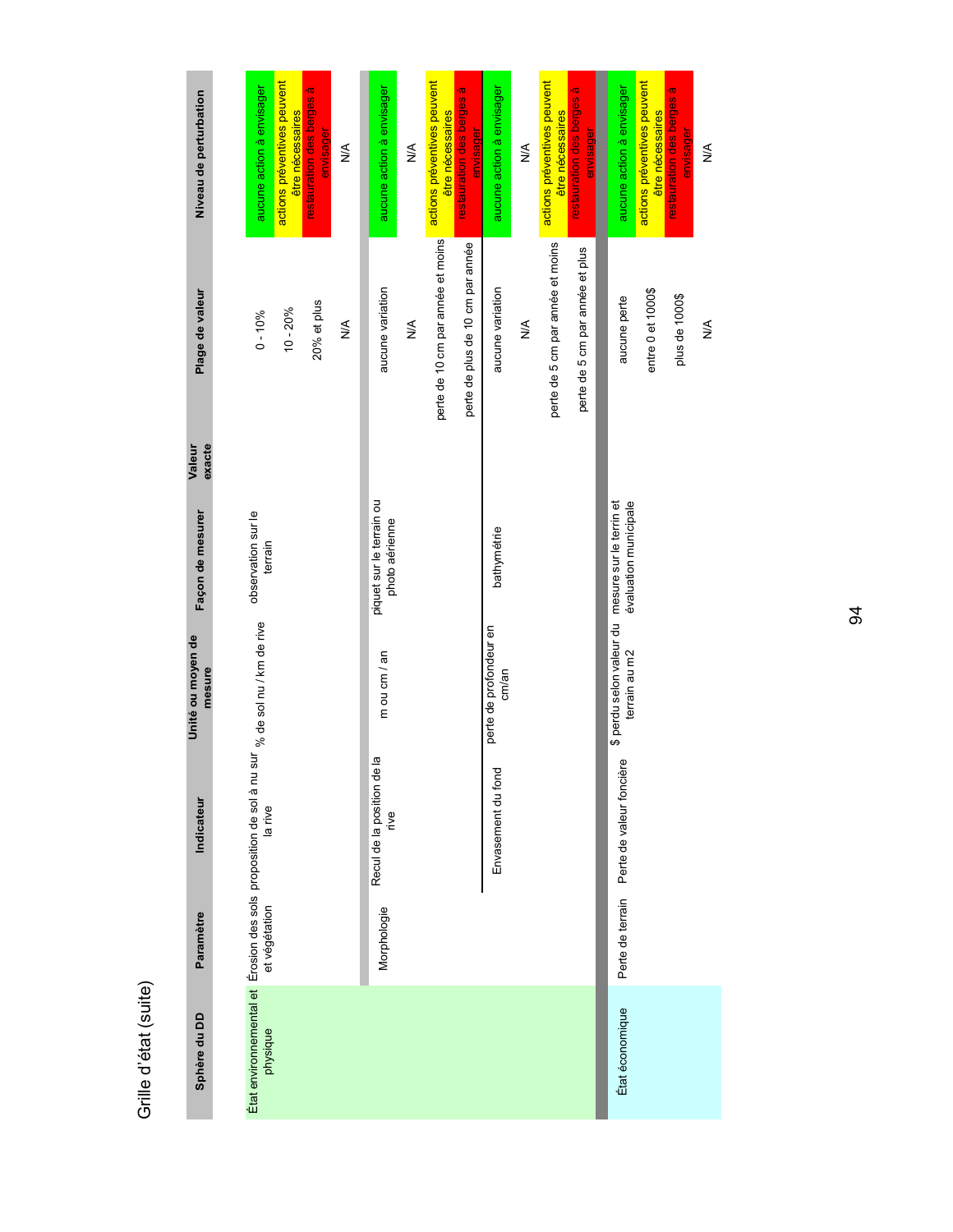| í      |
|--------|
|        |
|        |
| ı      |
|        |
| ï      |
|        |
|        |
|        |
| ١      |
|        |
|        |
|        |
|        |
| l<br>ŕ |
|        |
|        |
| ŗ      |
|        |
|        |
|        |
|        |
|        |
|        |
|        |

| Niveau de perturbation      | restauration des berges à                        | aucune action à envisager<br>envisager | $\stackrel{\leq}{\geq}$ | restauration des berges à<br>envisager | aucune action à envisager      | $\frac{4}{2}$ | restauration des berges à<br>envisager               | actions préventives peuvent<br>être nécessaires | aucune action à envisager                             | $\frac{4}{2}$ | actions préventives peuvent<br>être nécessaires | ⋚ | aucune action à envisager      | actions préventives peuvent<br>être nécessaires | $\frac{4}{2}$ | aucune action à envisager                  | ⋚                                                | restauration des berges à<br>envisager | aucune action à envisager                    |
|-----------------------------|--------------------------------------------------|----------------------------------------|-------------------------|----------------------------------------|--------------------------------|---------------|------------------------------------------------------|-------------------------------------------------|-------------------------------------------------------|---------------|-------------------------------------------------|---|--------------------------------|-------------------------------------------------|---------------|--------------------------------------------|--------------------------------------------------|----------------------------------------|----------------------------------------------|
| Plage de valeur             | coût d'entretien en croissance                   | coût d'entretien en diminution         | $\frac{1}{2}$           | coût d'entretien en croissance         | coût d'entretien en diminution | $\frac{1}{2}$ | Fréquence d'entretien annuelle ou<br>moindre requise | Fréquence d'entretien aux 2 ans<br>requise      | Fréquence d'entretien supérieure<br>aux 2 ans requise | ⋚             | Diminution des revenus                          | ≸ | Revenus stables ou à la hausse | Diminution des entrées ou nuitées               | $\frac{4}{2}$ | Nuités et entrées stables ou à la<br>hause | ≸                                                | Tonnage permissible à la baisse        | Tonnage permissible stable ou à la<br>hausse |
| exacte<br>valeur            |                                                  |                                        |                         |                                        |                                |               |                                                      |                                                 |                                                       |               |                                                 |   |                                |                                                 |               |                                            |                                                  |                                        |                                              |
| Façon de mesurer            | donnée voie maritime                             | du St-Laurent                          |                         | donnée exploitant quai<br>et marina    |                                |               | donnée entrepreneur<br>agricole                      |                                                 |                                                       |               | statistique Canada,<br>MAPAQ                    |   |                                | statistique Canada                              |               |                                            | donnée voie maritime<br>du St-Laurent            |                                        |                                              |
| Unite ou moyen de<br>mesure | \$/ an                                           |                                        |                         | \$/ an                                 |                                |               | Fréquence requise des<br>entretiens                  |                                                 |                                                       |               | revenu pêcheur / saison                         |   |                                | entrée sur un site ou<br>nuitée / année         |               |                                            | Variation du tonnage<br>maximal permissible      |                                        |                                              |
| Indicateur                  | $\overline{\mathbf{C}}$<br>coût annuel de dragag | d'entretien voie maritime              |                         | entretien des quais et<br>marina       |                                |               | Φ<br>entretien fossé agricol                         |                                                 |                                                       |               | Diminution des succès de<br>pêche commerciale   |   |                                | Φ<br>Diminution du tourism                      |               |                                            | des bateaux sur la voie<br>Diminution du tonnage |                                        |                                              |
| Paramètre                   | Entretien des                                    | cours d'eau                            |                         |                                        |                                |               |                                                      |                                                 |                                                       |               | économique<br>Activité                          |   |                                |                                                 |               |                                            |                                                  |                                        |                                              |
| Sphère du DD                | État économique                                  |                                        |                         |                                        |                                |               |                                                      |                                                 |                                                       |               |                                                 |   |                                |                                                 |               |                                            |                                                  |                                        |                                              |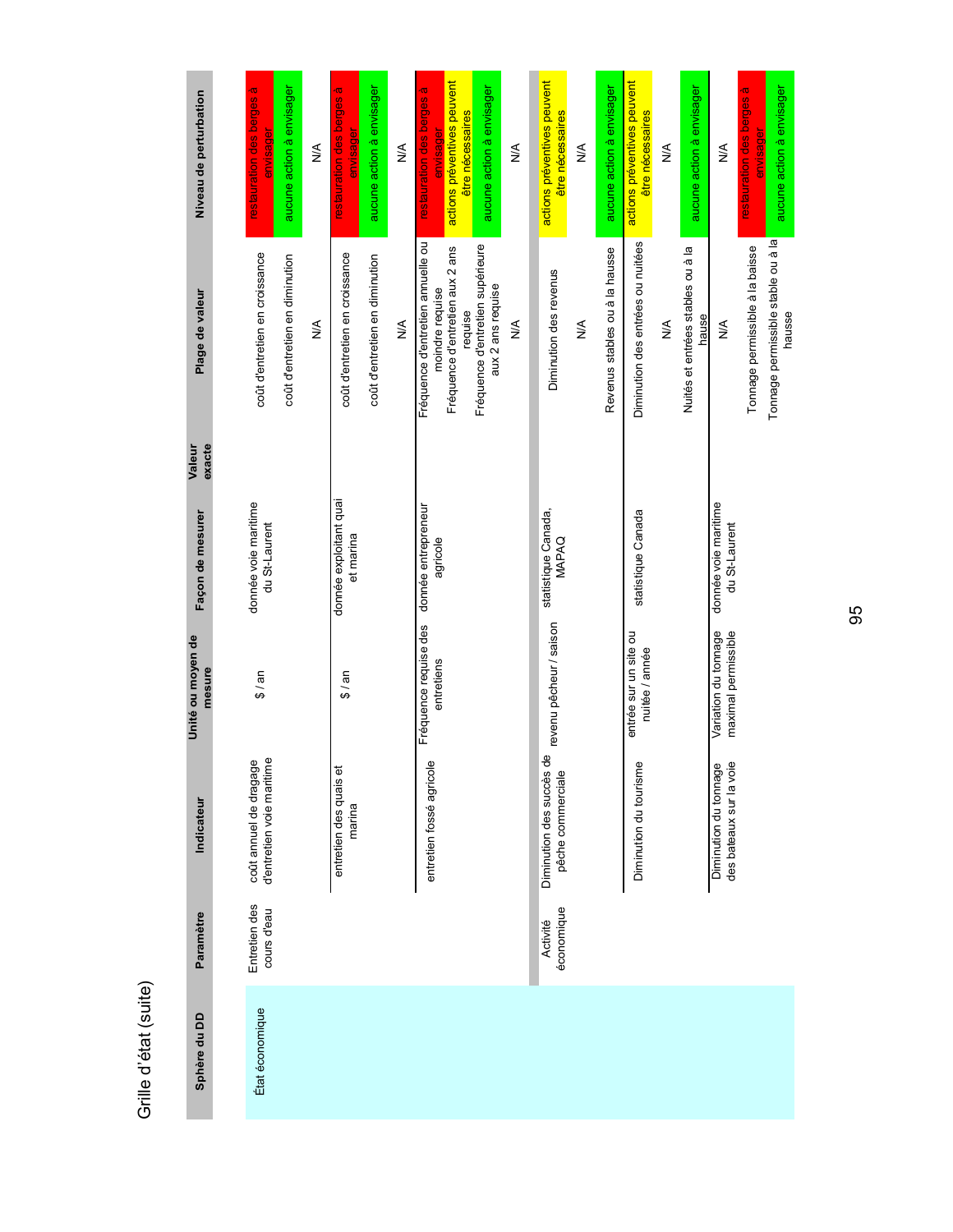Grille d'état (suite)

| Niveau de perturbation      | aucune action à envisager                      | actions préventives peuvent<br>être nécessaires | ⋚                       | restauration des berges à<br>envisager | aucune action à envisager             | actions préventives peuvent<br>être nécessaires | $\frac{4}{2}$           | restauration des berges à<br>envisager | restauration des berges à<br>envisager | aucune action à envisager | ⋚ | aucune action à envisager                   | actions préventives peuvent<br>être nécessaires | ≸                       | restauration des berges à<br>envisager  | aucune action à envisager<br>≸ |
|-----------------------------|------------------------------------------------|-------------------------------------------------|-------------------------|----------------------------------------|---------------------------------------|-------------------------------------------------|-------------------------|----------------------------------------|----------------------------------------|---------------------------|---|---------------------------------------------|-------------------------------------------------|-------------------------|-----------------------------------------|--------------------------------|
| Plage de valeur             | Aucune restriction                             | Entre 1 et 5 jours / an                         | $\stackrel{\leq}{\geq}$ | Plus de 5 jours / an                   | Aucune restriction                    | Entre 1 et 5 jours / an                         | $\stackrel{\leq}{\geq}$ | Plus de 5 jours / an                   | 1 perte d'accès ou plus                | aucune perte d'accès      | ⋚ | Aucune diminution                           | Diminution                                      | $\stackrel{\leq}{\geq}$ | 1 perte d'habitation ou plus            | aucune perte d'habitation<br>≸ |
| exacte<br>Valeur            |                                                |                                                 |                         |                                        |                                       |                                                 |                         |                                        |                                        |                           |   |                                             |                                                 |                         |                                         |                                |
| Façon de mesurer            | municipalité<br>MDDEP <sub>et</sub>            |                                                 |                         |                                        | municipalité<br>MDDEP <sub>et</sub>   |                                                 |                         |                                        | municipalité                           |                           |   | MRNF                                        |                                                 |                         | municipalité                            |                                |
| Unité ou moyen de<br>mesure | restriction sur un plan<br>jour / année de     |                                                 |                         |                                        | fermeture de plage<br>jour / année de |                                                 |                         |                                        | dénombrement des<br>pertes d'accès     |                           |   | nombre de prise / an                        |                                                 |                         | dénombrement pour un<br>secteur         |                                |
| <b>Indicateur</b>           | Restriction d'activités sur<br>les plans d'eau |                                                 |                         |                                        | Fermeture de plage                    |                                                 |                         |                                        | Perte d'accès à l'eau                  |                           |   | Diminuation des succès<br>de pêche sportive |                                                 |                         | Perte d'usage d'une<br>propriété privée |                                |
| Paramètre                   | Perte d'usage                                  |                                                 |                         |                                        |                                       |                                                 |                         |                                        |                                        |                           |   |                                             |                                                 |                         |                                         |                                |
| Sphère du DD                | État social                                    |                                                 |                         |                                        |                                       |                                                 |                         |                                        |                                        |                           |   |                                             |                                                 |                         |                                         |                                |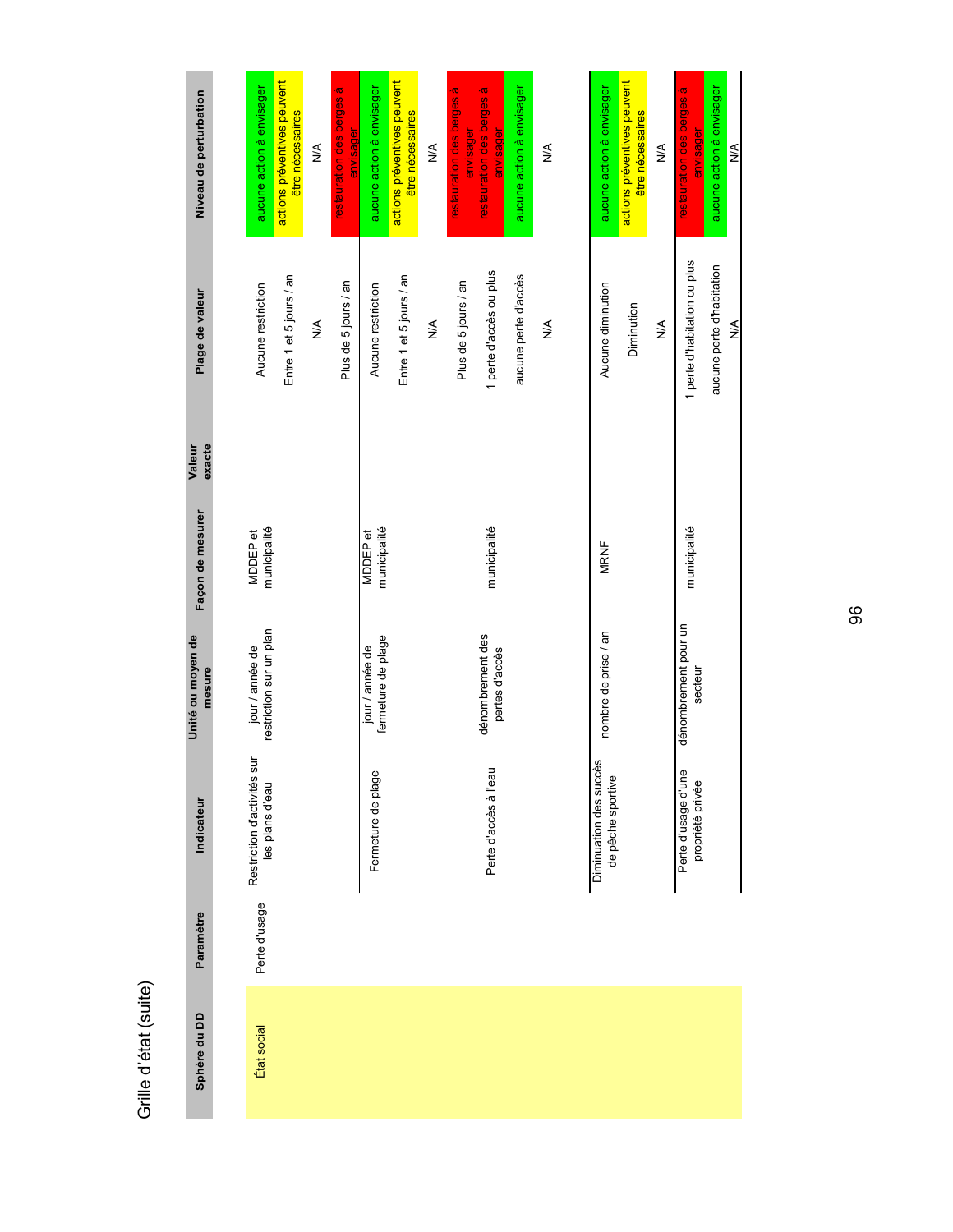## **ANNEXE 6 : GRILLE DES MÉTHODES**

(aussi sous forme de chiffrier Excel disponible auprès de l'auteure mahepa667@hotmail.com)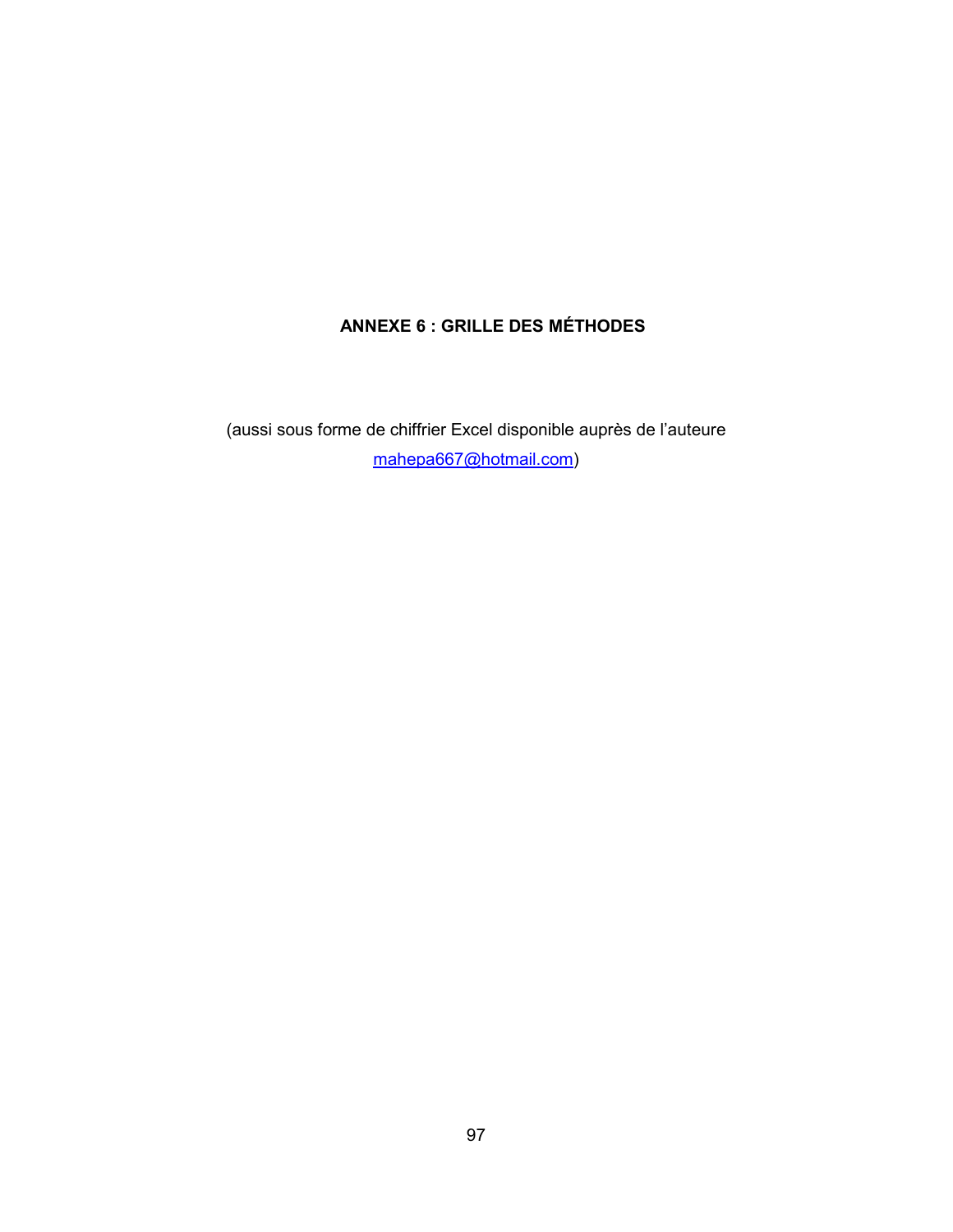Grille des méthodes

|                       | $\sim$                   |                                | ω               | က                   | $\circ$                               | $\circ$                                         | $\sim$                   | $\circ$                         | 0                                      | 2                                      | $\infty$                            |                                         | 0                            |                  | 5                                        | 0                        |                    | $\circ$                  |                      | $\overline{ }$                   | $\infty$                         |
|-----------------------|--------------------------|--------------------------------|-----------------|---------------------|---------------------------------------|-------------------------------------------------|--------------------------|---------------------------------|----------------------------------------|----------------------------------------|-------------------------------------|-----------------------------------------|------------------------------|------------------|------------------------------------------|--------------------------|--------------------|--------------------------|----------------------|----------------------------------|----------------------------------|
| Enrochement           | Pour érosion<br>sévère   | peut atteindre<br><b>TH:1V</b> |                 |                     | manufacturier                         | en continu                                      | pas du tout              | défavorable                     | défavorable                            |                                        |                                     | des travaux<br>risque lors<br>un peu de | beaucoup                     |                  |                                          | 50 000 - 500<br>000\$    | un peu             | peaucoup                 |                      |                                  |                                  |
|                       | $\sim$                   | $\frac{5}{1}$                  | 3.5             | 3.5                 | $\overline{\phantom{0}}$              | $\circ$                                         | $\overline{ }$           | $\sim$                          | $\sim$                                 | 6                                      | $\overline{24}$                     |                                         | $\mathbf{\Omega}$            | 3                | $\frac{1}{2}$                            | $\overline{ }$           |                    | $\circ$                  | $\mathbf{\Omega}$    | ű                                | 52                               |
| Caissons              | Pour érosion<br>sévère   | peut atteindre<br>1H:2V        |                 |                     | $sur$ le site $+ du$<br>manufacturier | en continu                                      | un peu                   | favorable                       | favorable                              |                                        |                                     | risque lors des<br>un peu de<br>travaux | peu                          |                  |                                          | 5000 - 50 000            | un peu             | beaucoup                 |                      |                                  |                                  |
|                       | $\sim$                   | $\overline{ }$                 | ω               | S                   | $\sim$                                | $\sim$                                          | $\sim$                   | $\sim$                          | $\sim$                                 | $\overline{0}$                         | $\overline{4}$                      | $\sim$                                  | $\sim$                       | 4                | $\Omega$                                 | $\overline{ }$           | $\sim$             | $\overline{\phantom{0}}$ | 4                    | 27                               | $\overline{8}$                   |
| Matelas de<br>branche | Pour érosion<br>sévère   | peut atteindre<br>VI-HI        |                 |                     | ۰w<br>sur le site ou<br>proximité     | pas du tout                                     | pas du tout              | favorable                       | favorable                              |                                        |                                     | aucun risque<br>lors des<br>travaux     | peu                          |                  |                                          | 5000 - 50 000            | pas du tout        | un peu                   |                      |                                  |                                  |
|                       | $\sim$                   |                                | S               | $\infty$            | $\sim$                                |                                                 |                          | $\sim$                          | $\sim$                                 | $\infty$                               | 32                                  | $\sim$                                  | $\mathbf{\Omega}$            | 4                | $\Omega$                                 |                          | $\mathbf{\Omega}$  | ᠇                        | 4                    | 27                               | 79                               |
| Fascines              | Pour érosion<br>sévère   | peut atteindre<br>1H:1V        |                 |                     | ۰w<br>sur le site ou<br>proximité     | un peu                                          | un peu                   | favorable                       | favorable                              |                                        |                                     | aucun risque<br>lors des<br>travaux     | peu                          |                  |                                          | 5000 - 50 000            | pas du tout        | un peu                   |                      |                                  |                                  |
|                       |                          |                                | 2               | $\mathbf{\Omega}$   | $\sim$                                |                                                 |                          | $\sim$                          | $\sim$                                 | $\infty$                               | 32                                  | $\mathbf{\Omega}$                       | $\sim$                       | 4                | $\Omega$                                 |                          | $\sim$             | $\overline{ }$           | 4                    | 27                               | 79                               |
| Fagots                | Pour érosion<br>moyenne  | peut atteindre<br>1H:1V        |                 |                     | ۰w<br>sur le site ou<br>proximité     | un peu                                          | un peu                   | favorable                       | favorable                              |                                        |                                     | aucun risque<br>lors des<br>travaux     | peu                          |                  |                                          | 5000 - 50 000            | pas du tout        | un peu                   |                      |                                  |                                  |
|                       |                          |                                | 2               | $\mathbf{\Omega}$   | $\sim$                                |                                                 |                          | $\sim$                          | $\sim$                                 | $\infty$                               | 32                                  | $\mathbf{\Omega}$                       | $\mathbf{\Omega}$            | 4                | $\Omega$                                 |                          | Σ                  |                          | 4                    | 27                               | 79                               |
| Rang de<br>plançon    | Pour érosion<br>moyenne  | peut atteindre<br><b>VLHV</b>  |                 |                     | ۰w<br>sur le site ou<br>proximité     | un peu                                          | un peu                   | favorable                       | favorable                              |                                        |                                     | aucun risque<br>lors des<br>travaux     | peu                          |                  |                                          | 5000 - 50 000            | pas du tout        | un peu                   |                      |                                  |                                  |
|                       | $\circ$                  | $\circ$                        | $\circ$         | $\circ$             |                                       | $\mathbf{\Omega}$                               | $\mathbf{\Omega}$        | $\mathbf{\Omega}$               | 2                                      | ၜ                                      | 36                                  | $\mathbf{\Omega}$                       | 2                            | 4                | $\Omega$                                 | $\overline{\phantom{0}}$ | 2                  | $\sim$                   | Б                    | 33                               | 89                               |
| Végétalisation        | Pour érosion<br>faible   | peut atteindre<br>2H:1V        |                 |                     | $sur$ le site $+ du$<br>manufacturier | pas du tout                                     | pas du tout              | favorable                       | favorable                              |                                        |                                     | aucun risque<br>lors des<br>travaux     | peu                          |                  |                                          | 5000 - 50 000            | pas du tout        | pas du tout              |                      |                                  |                                  |
| Paramètre             | conditions d'utilisation | pente maximale                 | total Technique | total Technique / 4 | Provenance du<br>matériel             | Utilisation machinerie<br>(combustible fossile) | Génération de<br>déchets | Conservation des<br>écosystèmes | Préservation de la<br>qualité de l'eau | total environnement<br>10 <sub>1</sub> | total environnement<br>pondéré / 40 | Sécurité lors des<br>travaux            | Nuisance lors des<br>travaux | total social / 4 | total social pondéré /<br>$\overline{a}$ | Coût                     | Entretien anticipé | Expertise requise        | total économique / 6 | total économique<br>pondéré / 40 | TOTAL 3 sphères du<br>1100<br>bb |
| Sphère du<br>6        | Technique                |                                |                 |                     | environneme<br>Ressources<br>ť        |                                                 |                          |                                 |                                        |                                        |                                     | Social                                  |                              |                  |                                          | Économie                 |                    |                          |                      |                                  |                                  |

98